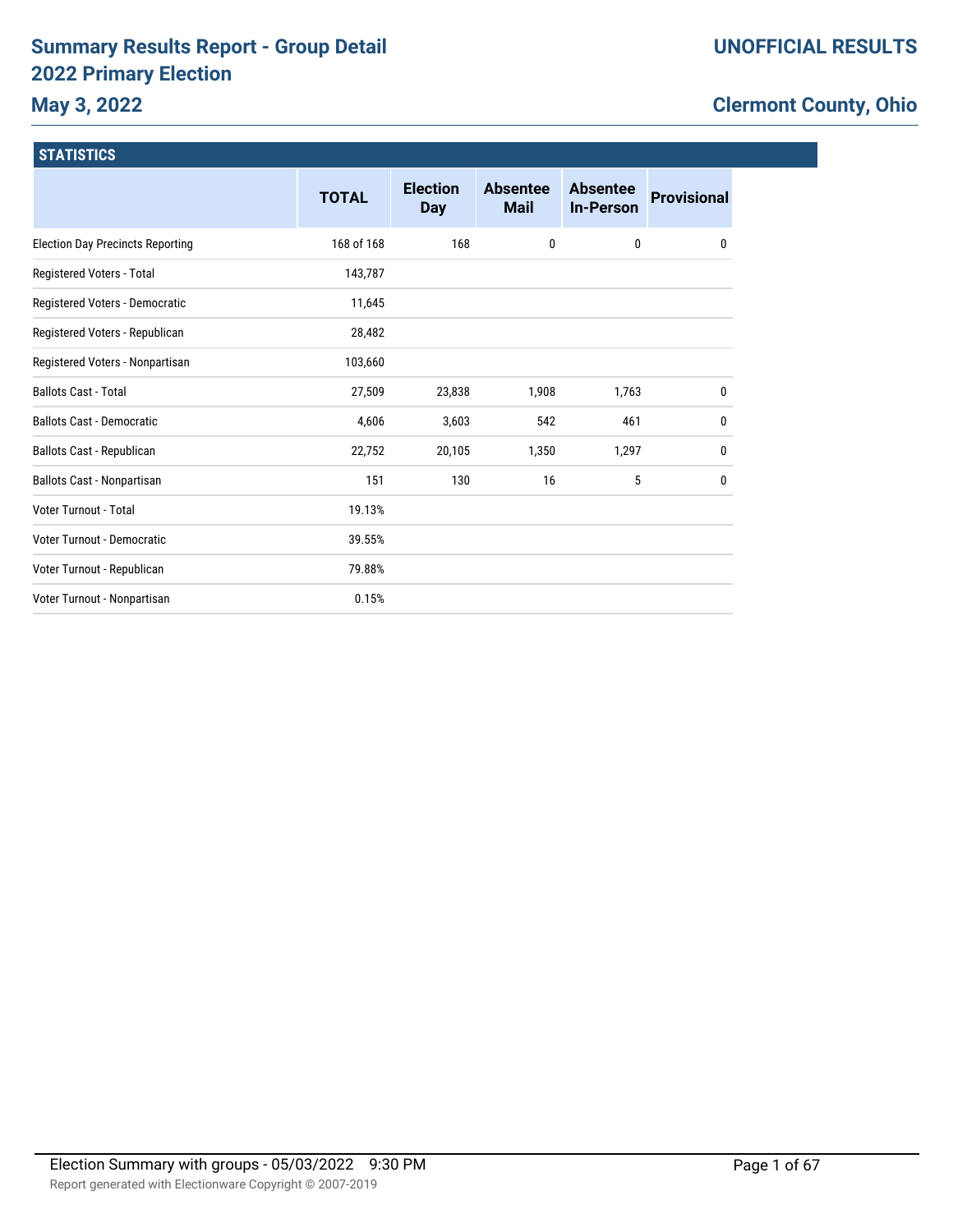### **Dem For Governor and Lieutenant Governor**

Vote For 1

|                                   | <b>TOTAL</b> | <b>VOTE %</b> | <b>Election</b><br><b>Day</b> | <b>Absentee</b><br><b>Mail</b> | <b>Absentee</b><br><b>In-Person</b> | <b>Provisional</b> |
|-----------------------------------|--------------|---------------|-------------------------------|--------------------------------|-------------------------------------|--------------------|
| John Cranley and Teresa Fedor     | 2,518        | 55.43%        | 2,007                         | 290                            | 221                                 | 0                  |
| Nan Whaley and Cheryl L. Stephens | 2,025        | 44.57%        | 1,550                         | 242                            | 233                                 | 0                  |
| Overvotes                         | 11           |               | 8                             | $\overline{2}$                 |                                     | 0                  |
| <b>Undervotes</b>                 | 52           |               | 38                            | 8                              | 6                                   | 0                  |
| <b>Precincts Reporting</b>        |              | 168 of 168    |                               |                                |                                     |                    |

### **Dem For Attorney General**

Vote For 1

|                            | <b>TOTAL</b> | <b>VOTE %</b> |  | <b>Election</b><br><b>Day</b> | <b>Absentee</b><br><b>Mail</b> | <b>Absentee</b><br><b>In-Person</b> | <b>Provisional</b> |
|----------------------------|--------------|---------------|--|-------------------------------|--------------------------------|-------------------------------------|--------------------|
| Jeffrey A. Crossman        | 3,778        | 100.00%       |  | 2,956                         | 436                            | 386                                 | 0                  |
| Overvotes                  | 0            |               |  | 0                             | 0                              | 0                                   | 0                  |
| <b>Undervotes</b>          | 828          |               |  | 647                           | 106                            | 75                                  | $\mathbf 0$        |
| <b>Precincts Reporting</b> |              | 168 of 168    |  |                               |                                |                                     |                    |

# **Dem For Auditor of State**

Vote For 1

|                            | <b>TOTAL</b> | <b>VOTE %</b> | <b>Election</b><br><b>Day</b> | <b>Absentee</b><br><b>Mail</b> | <b>Absentee</b><br><b>In-Person</b> | <b>Provisional</b> |
|----------------------------|--------------|---------------|-------------------------------|--------------------------------|-------------------------------------|--------------------|
| <b>Taylor Sappington</b>   | 3,758        | 100.00%       | 2,932                         | 437                            | 389                                 |                    |
| Overvotes                  | 0            |               | 0                             | 0                              | 0                                   |                    |
| <b>Undervotes</b>          | 848          |               | 671                           | 105                            | 72                                  | 0                  |
| <b>Precincts Reporting</b> |              | 168 of 168    |                               |                                |                                     |                    |

### **Dem For Secretary of State**

|                            | <b>TOTAL</b> | <b>VOTE %</b> | <b>Election</b><br><b>Day</b> | <b>Absentee</b><br><b>Mail</b> | <b>Absentee</b><br><b>In-Person</b> | <b>Provisional</b> |
|----------------------------|--------------|---------------|-------------------------------|--------------------------------|-------------------------------------|--------------------|
| Chelsea Clark              | 3,788        | 100.00%       | 2,963                         | 437                            | 388                                 | 0                  |
| Overvotes                  | 0            |               | 0                             | 0                              | 0                                   | 0                  |
| Undervotes                 | 818          |               | 640                           | 105                            | 73                                  | 0                  |
| <b>Precincts Reporting</b> |              | 168 of 168    |                               |                                |                                     |                    |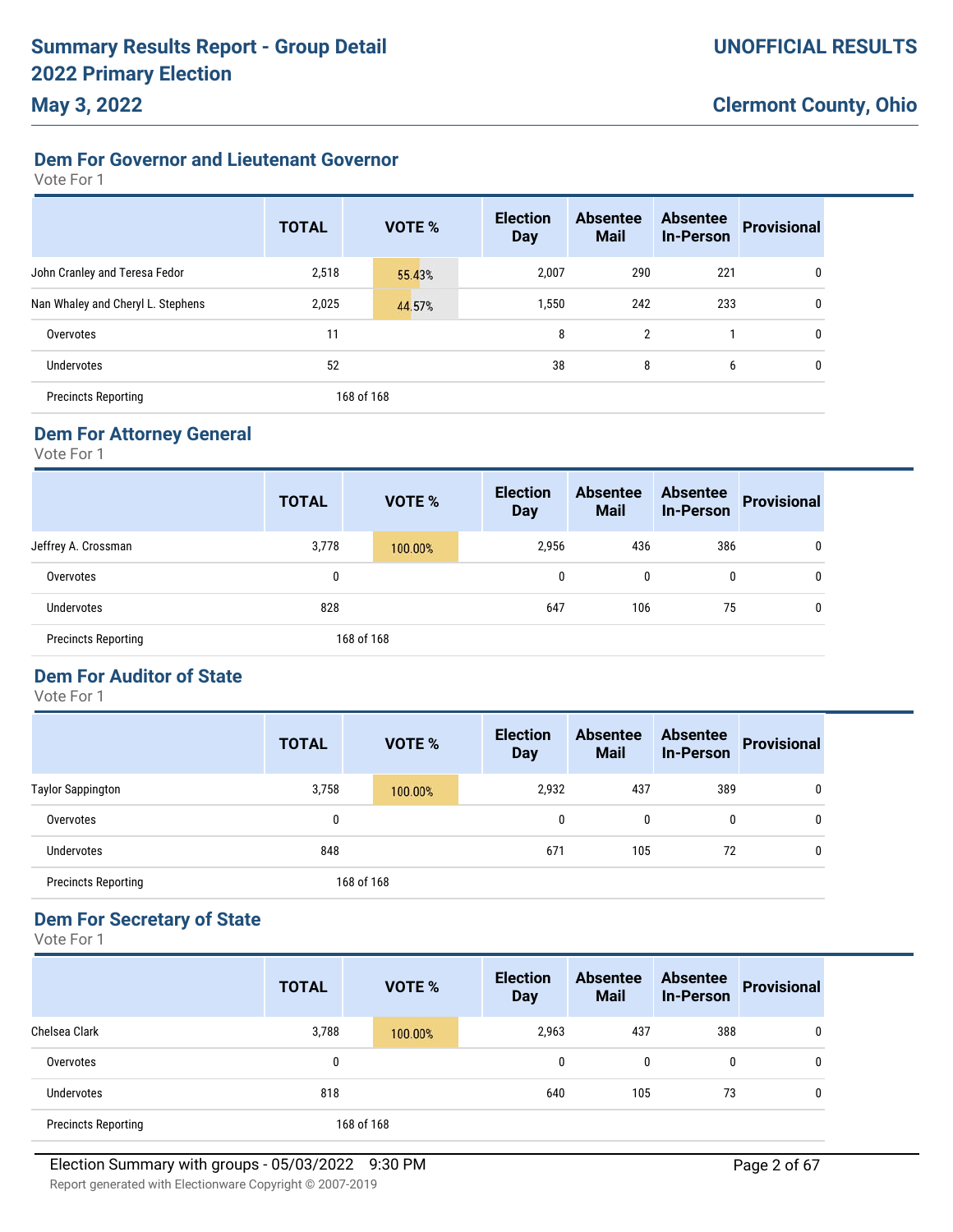### **May 3, 2022**

**Dem For Treasurer of State**

Vote For 1

|                            | <b>TOTAL</b> | <b>VOTE %</b> | <b>Election</b><br><b>Day</b> | <b>Absentee</b><br><b>Mail</b> | <b>Absentee</b><br><b>In-Person</b> | <b>Provisional</b> |
|----------------------------|--------------|---------------|-------------------------------|--------------------------------|-------------------------------------|--------------------|
| Scott Schertzer            | 3,707        | 100.00%       | 2,898                         | 425                            | 384                                 | 0                  |
| Overvotes                  | 0            |               | 0                             | 0                              | 0                                   | 0                  |
| Undervotes                 | 899          |               | 705                           | 117                            | 77                                  | 0                  |
| <b>Precincts Reporting</b> |              | 168 of 168    |                               |                                |                                     |                    |

#### **Dem For Chief Justice of the Supreme Court**

Vote For 1

|                            | <b>TOTAL</b> |  | <b>VOTE %</b> |     | <b>Election</b><br><b>Day</b> | <b>Absentee</b><br><b>Mail</b> | <b>Absentee</b><br><b>In-Person</b> | Provisional |
|----------------------------|--------------|--|---------------|-----|-------------------------------|--------------------------------|-------------------------------------|-------------|
| Jennifer Brunner           | 3,819        |  | 100.00%       |     | 2,982                         | 436                            | 401                                 | 0           |
| Overvotes                  | 0            |  |               |     | 0                             | 0                              | 0                                   | 0           |
| Undervotes                 | 787          |  |               | 621 | 106                           | 60                             | 0                                   |             |
| <b>Precincts Reporting</b> | 168 of 168   |  |               |     |                               |                                |                                     |             |

# **Dem For Justice of the Supreme Court (1/1)**

Vote For 1

|                            | <b>TOTAL</b> |            | <b>VOTE %</b> | <b>Election</b><br><b>Day</b> | <b>Absentee</b><br><b>Mail</b> | <b>Absentee</b><br><b>In-Person</b> | <b>Provisional</b> |
|----------------------------|--------------|------------|---------------|-------------------------------|--------------------------------|-------------------------------------|--------------------|
| Terri Jamison              | 3,591        |            | 100.00%       | 2,812                         | 409                            | 370                                 | 0                  |
| Overvotes                  | 0            |            |               | 0                             | 0                              | 0                                   | 0                  |
| Undervotes                 | 1,015        |            |               | 791                           | 133                            | 91                                  | 0                  |
| <b>Precincts Reporting</b> |              | 168 of 168 |               |                               |                                |                                     |                    |

## **Dem For Justice of the Supreme Court (1/2)**

|                            | <b>TOTAL</b> | <b>VOTE %</b> | <b>Election</b><br><b>Day</b> | <b>Absentee</b><br><b>Mail</b> | <b>Absentee</b><br><b>In-Person</b> | <b>Provisional</b> |
|----------------------------|--------------|---------------|-------------------------------|--------------------------------|-------------------------------------|--------------------|
| Marilyn Zayas              | 3,531        | 100.00%       | 2,764                         | 395                            | 372                                 | 0                  |
| Overvotes                  | 0            |               | $\mathbf{0}$                  | 0                              | 0                                   | 0                  |
| Undervotes                 | 1,075        |               | 839                           | 147                            | 89                                  |                    |
| <b>Precincts Reporting</b> |              | 168 of 168    |                               |                                |                                     |                    |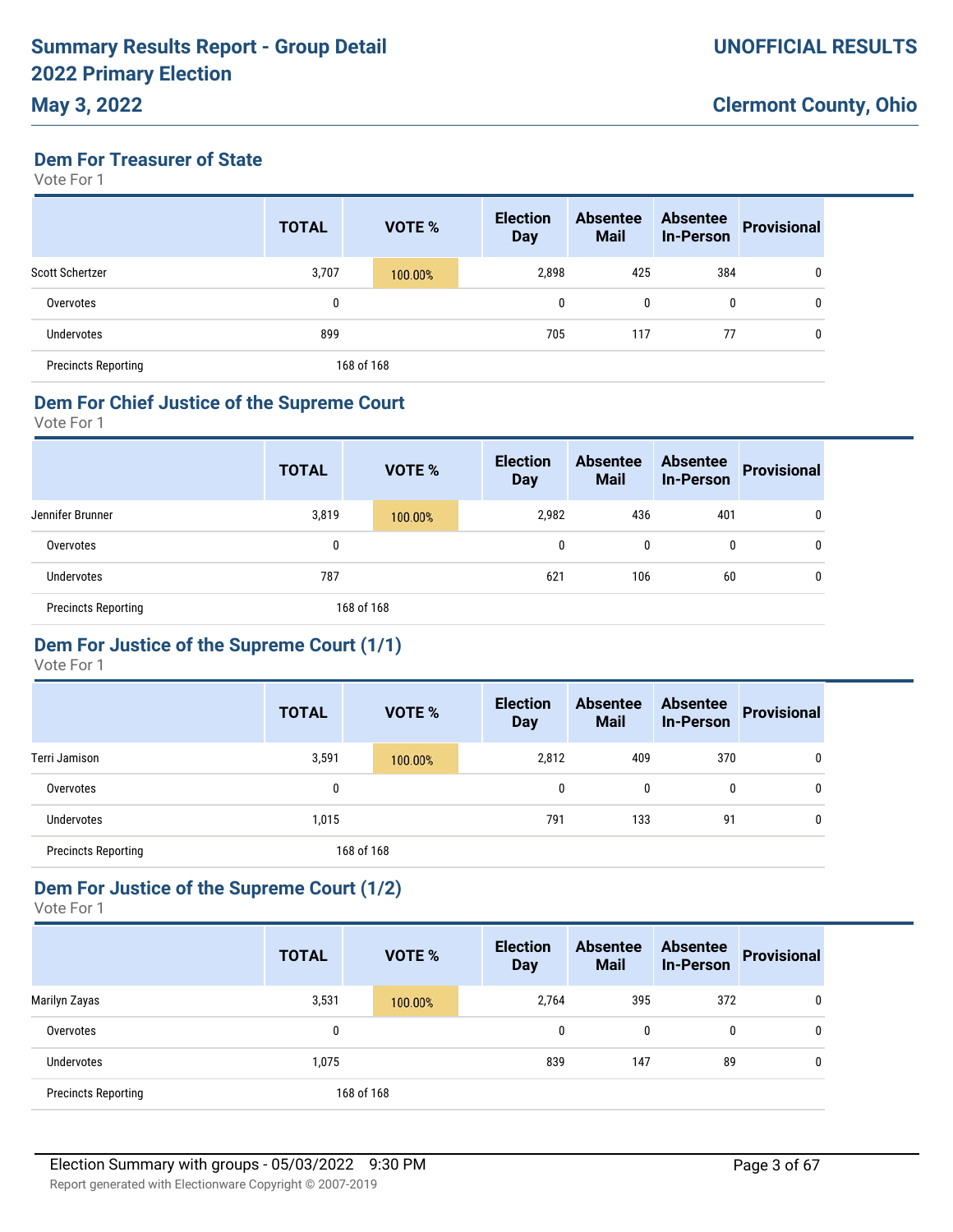### **May 3, 2022**

**Dem For U.S. Senator**

Vote For 1

|                            | <b>TOTAL</b> | VOTE %     | <b>Election</b><br><b>Day</b> | <b>Absentee</b><br><b>Mail</b> | <b>Absentee</b><br><b>In-Person</b> | <b>Provisional</b> |
|----------------------------|--------------|------------|-------------------------------|--------------------------------|-------------------------------------|--------------------|
| Tim Ryan                   | 3,104        | 68.82%     | 2,383                         | 370                            | 351                                 | 0                  |
| Morgan Harper              | 835          | 18.51%     | 682                           | 96                             | 57                                  | 0                  |
| Traci TJ Johnson           | 571          | 12.66%     | 458                           | 70                             | 43                                  | $\mathbf 0$        |
| Overvotes                  | 4            |            | 4                             | 0                              | 0                                   | 0                  |
| <b>Undervotes</b>          | 92           |            | 76                            | 6                              | 10                                  | 0                  |
| <b>Precincts Reporting</b> |              | 168 of 168 |                               |                                |                                     |                    |

### **Dem For Representative to Congress (2nd District)**

Vote For 1

|                            | <b>TOTAL</b> | <b>VOTE %</b> | <b>Election</b><br><b>Day</b> | <b>Absentee</b><br><b>Mail</b> | <b>Absentee</b><br><b>In-Person</b> | <b>Provisional</b> |
|----------------------------|--------------|---------------|-------------------------------|--------------------------------|-------------------------------------|--------------------|
| Samantha Meadows           | 2,783        | 65.75%        | 2,221                         | 300                            | 262                                 | 0                  |
| Alan Darnowsky             | 1,450        | 34.25%        | 1,082                         | 201                            | 167                                 | 0                  |
| Overvotes                  | 0            |               | $\mathbf{0}$                  | 0                              | 0                                   | 0                  |
| <b>Undervotes</b>          | 373          |               | 300                           | 41                             | 32                                  | 0                  |
| <b>Precincts Reporting</b> |              | 168 of 168    |                               |                                |                                     |                    |

## **Dem For Judge of the Court of Appeals (12th District)**

|                            | <b>TOTAL</b> | VOTE %     | <b>Election</b><br><b>Day</b> | <b>Absentee</b><br><b>Mail</b> | <b>Absentee</b><br><b>In-Person</b> | Provisional |
|----------------------------|--------------|------------|-------------------------------|--------------------------------|-------------------------------------|-------------|
| No Valid Petition Filed    | 0            |            | 0                             | 0                              | $\mathbf{0}$                        | 0           |
| Overvotes                  | 0            |            | 0                             | 0                              | $\mathbf{0}$                        | 0           |
| <b>Undervotes</b>          | 4,606        |            | 3,603                         | 542                            | 461                                 | 0           |
| <b>Precincts Reporting</b> |              | 168 of 168 |                               |                                |                                     |             |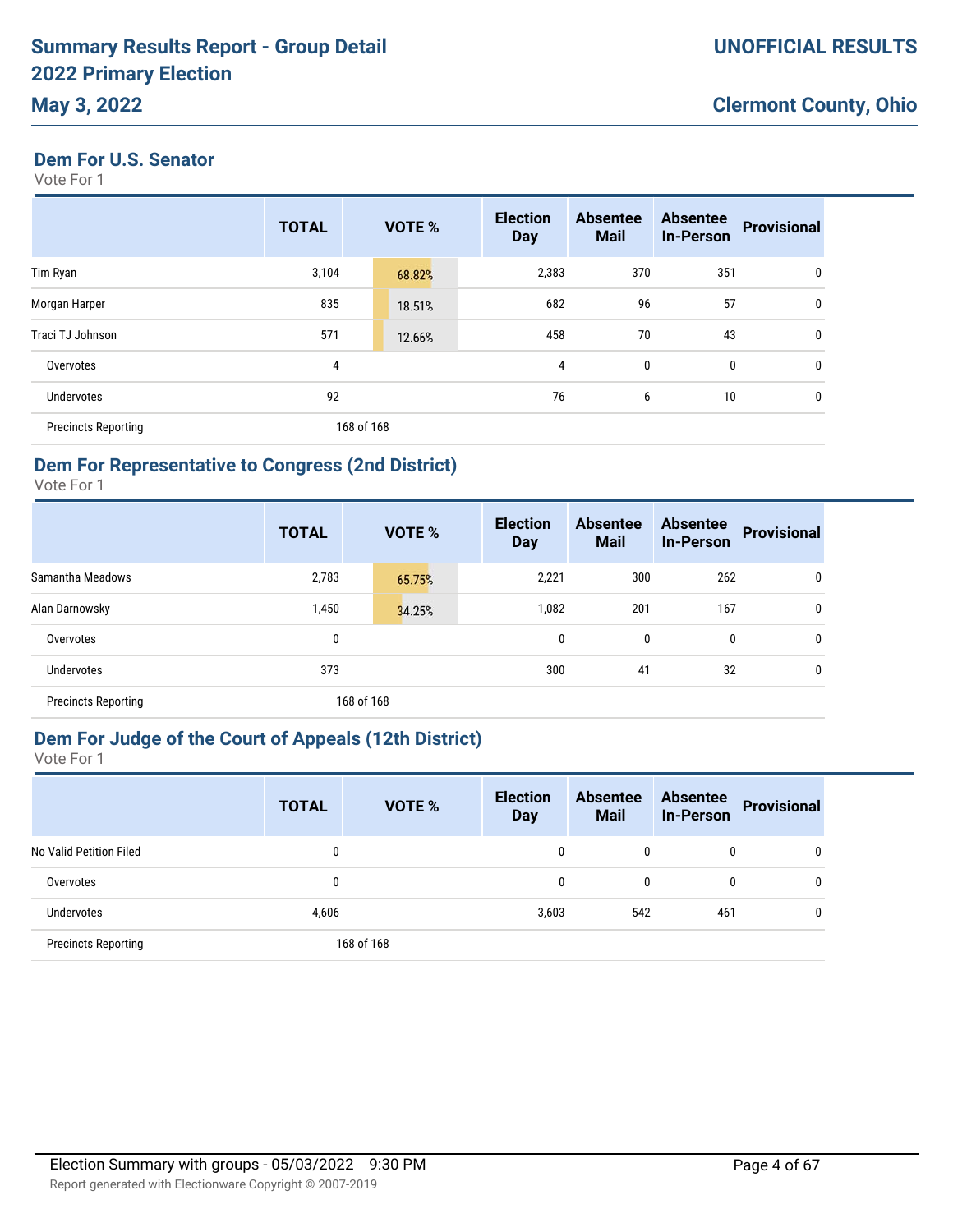### **Dem For Judge of the Court of Appeals (12th District)**

Vote For 1

|                            | <b>TOTAL</b> | <b>VOTE %</b> | <b>Election</b><br><b>Day</b> | <b>Absentee</b><br><b>Mail</b> | <b>Absentee</b><br><b>In-Person</b> | <b>Provisional</b> |
|----------------------------|--------------|---------------|-------------------------------|--------------------------------|-------------------------------------|--------------------|
| No Valid Petition Filed    |              |               | 0                             | 0                              | 0                                   | 0                  |
| Overvotes                  |              |               | 0                             | 0                              | 0                                   | 0                  |
| <b>Undervotes</b>          | 4,606        |               | 3,603                         | 542                            | 461                                 | 0                  |
| <b>Precincts Reporting</b> |              | 168 of 168    |                               |                                |                                     |                    |

### **Dem For Judge of the Court of Common Pleas (1/1)**

Vote For 1

|                            | <b>TOTAL</b> | <b>VOTE %</b> | <b>Election</b><br><b>Day</b> | <b>Absentee</b><br><b>Mail</b> | <b>Absentee</b><br><b>In-Person</b> | Provisional  |
|----------------------------|--------------|---------------|-------------------------------|--------------------------------|-------------------------------------|--------------|
| No Valid Petition Filed    | 0            |               |                               |                                | 0                                   | 0            |
| Overvotes                  | 0            |               | 0                             | 0                              | 0                                   | 0            |
| Undervotes                 | 4,606        |               | 3,603                         | 542                            | 461                                 | $\mathbf{0}$ |
| <b>Precincts Reporting</b> |              | 168 of 168    |                               |                                |                                     |              |

### **Dem For Judge of the Court of Common Pleas (1/2) (Domestic Relations)**

Vote For 1

|                            | <b>TOTAL</b> | <b>VOTE %</b> | <b>Election</b><br><b>Day</b> | <b>Absentee</b><br><b>Mail</b> | <b>Absentee</b><br><b>In-Person</b> | <b>Provisional</b> |
|----------------------------|--------------|---------------|-------------------------------|--------------------------------|-------------------------------------|--------------------|
| No Valid Petition Filed    | 0            |               | 0                             | 0                              | 0                                   | 0                  |
| Overvotes                  | 0            |               | 0                             | $\mathbf{0}$                   | 0                                   | 0                  |
| Undervotes                 | 4,606        |               | 3,603                         | 542                            | 461                                 | 0                  |
| <b>Precincts Reporting</b> |              | 168 of 168    |                               |                                |                                     |                    |

### **Dem For Judge of the Court of Common Pleas (UTE)**

|                            | <b>TOTAL</b> | <b>VOTE %</b> | <b>Election</b><br><b>Day</b> | <b>Absentee</b><br><b>Mail</b> | <b>Absentee</b><br><b>In-Person</b> | <b>Provisional</b> |
|----------------------------|--------------|---------------|-------------------------------|--------------------------------|-------------------------------------|--------------------|
| No Valid Petition Filed    | 0            |               | 0                             | $\mathbf{0}$                   | 0                                   |                    |
| Overvotes                  | 0            |               | 0                             | $\mathbf{0}$                   | 0                                   |                    |
| <b>Undervotes</b>          | 4,606        |               | 3,603                         | 542                            | 461                                 |                    |
| <b>Precincts Reporting</b> |              | 168 of 168    |                               |                                |                                     |                    |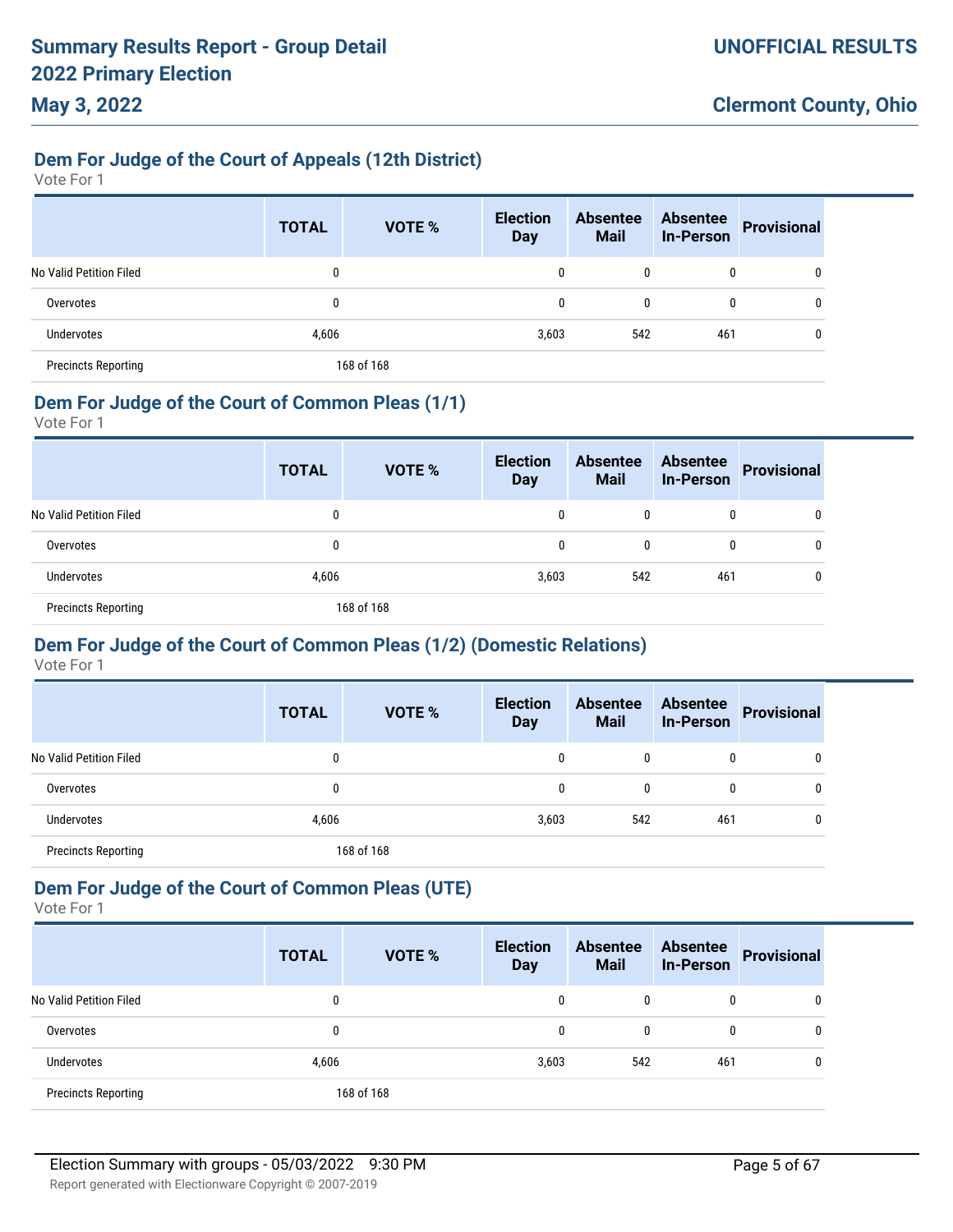# **May 3, 2022**

**Dem For County Commissioner**

Vote For 1

|                            | <b>TOTAL</b> | <b>VOTE %</b> | <b>Election</b><br><b>Day</b> | <b>Absentee</b><br><b>Mail</b> | <b>Absentee</b><br><b>In-Person</b> | <b>Provisional</b> |
|----------------------------|--------------|---------------|-------------------------------|--------------------------------|-------------------------------------|--------------------|
| No Valid Petition Filed    | $\mathbf{0}$ |               | 0                             | 0                              | 0                                   | 0                  |
| Overvotes                  | 0            |               | 0                             | 0                              | 0                                   | 0                  |
| Undervotes                 | 4,606        |               | 3,603                         | 542                            | 461                                 | 0                  |
| <b>Precincts Reporting</b> |              | 168 of 168    |                               |                                |                                     |                    |

#### **Dem For County Auditor**

Vote For 1

|                            | <b>TOTAL</b> | <b>VOTE %</b> | <b>Election</b><br><b>Day</b> | <b>Absentee</b><br><b>Mail</b> | <b>Absentee</b><br><b>In-Person</b> | Provisional |
|----------------------------|--------------|---------------|-------------------------------|--------------------------------|-------------------------------------|-------------|
| No Valid Petition Filed    | 0            |               | 0                             |                                | $\mathbf{0}$                        |             |
| Overvotes                  | 0            |               |                               |                                |                                     |             |
| <b>Undervotes</b>          | 4,606        |               | 3,603                         | 542                            | 461                                 |             |
| <b>Precincts Reporting</b> |              | 168 of 168    |                               |                                |                                     |             |

### **Dem For Member of County Central Committee Loveland City C**

Vote For 1

|                            | <b>TOTAL</b> | VOTE %  | <b>Election</b><br><b>Day</b> | <b>Absentee</b><br><b>Mail</b> | <b>Absentee</b><br><b>In-Person</b> | <b>Provisional</b> |
|----------------------------|--------------|---------|-------------------------------|--------------------------------|-------------------------------------|--------------------|
| Jennifer Ginder            | 31           | 100.00% | 25                            | $\overline{2}$                 | 4                                   | $\mathbf 0$        |
| Overvotes                  | 0            |         | 0                             | 0                              | 0                                   | 0                  |
| Undervotes                 | 10           |         | 9                             |                                | 0                                   | 0                  |
| <b>Precincts Reporting</b> |              | of 1    |                               |                                |                                     |                    |

### **Dem For Member of County Central Committee Batavia Village A**

|                            | <b>TOTAL</b> | <b>VOTE %</b> | <b>Election</b><br><b>Day</b> |    | <b>Absentee</b><br><b>Mail</b> | <b>Absentee</b><br><b>In-Person</b> | <b>Provisional</b> |
|----------------------------|--------------|---------------|-------------------------------|----|--------------------------------|-------------------------------------|--------------------|
| Chris A. Dennison          | 39           | 100.00%       |                               | 23 | 5                              | 11                                  | 0                  |
| Overvotes                  | 0            |               |                               | 0  | $\mathbf{0}$                   | 0                                   | 0                  |
| Undervotes                 | 8            |               |                               |    | $\mathbf{0}$                   |                                     | 0                  |
| <b>Precincts Reporting</b> |              | 1 of 1        |                               |    |                                |                                     |                    |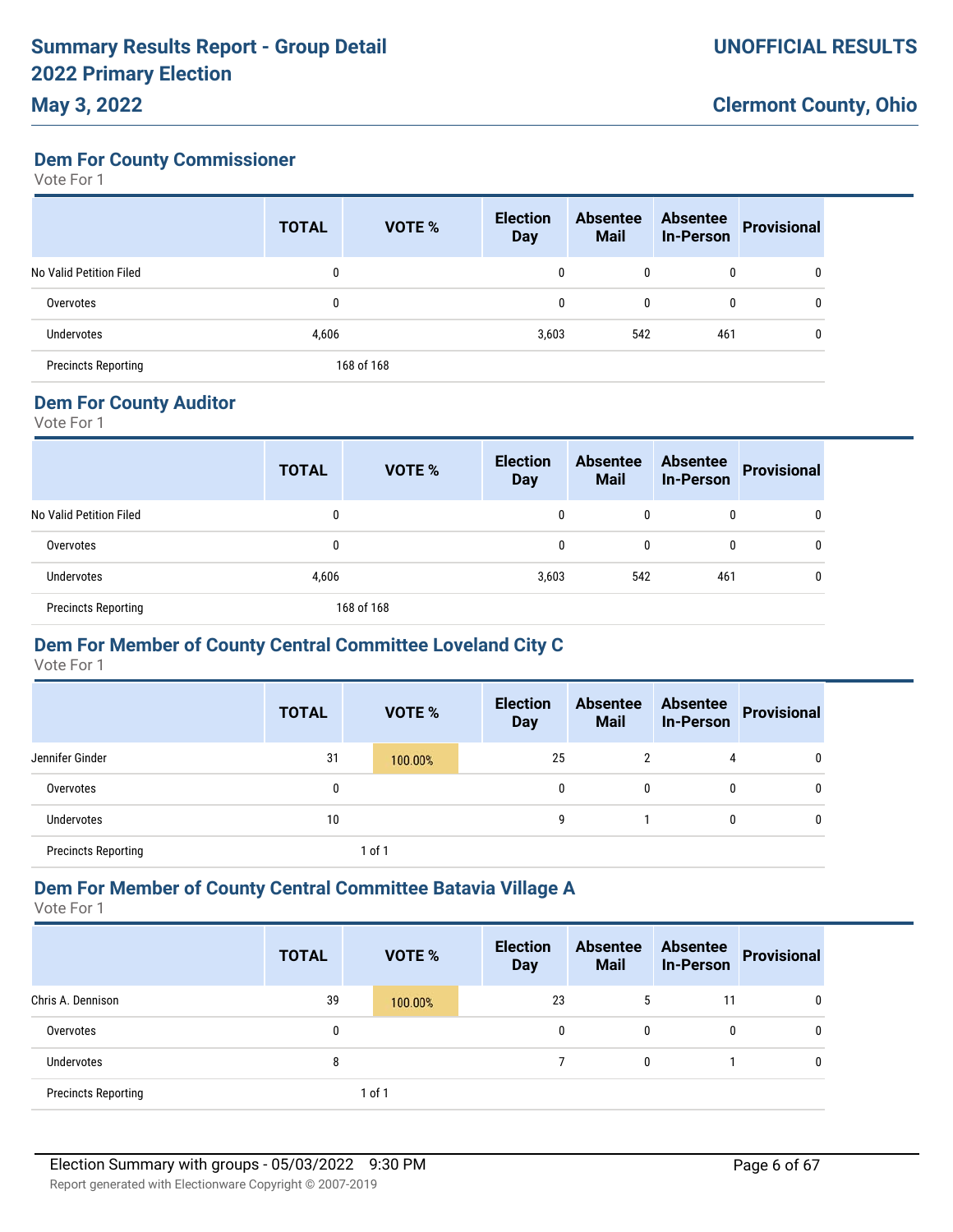### **Dem For Member of County Central Committee Batavia Township A**

Vote For 1

**May 3, 2022**

|                            | <b>TOTAL</b> |        | VOTE %  | <b>Election</b><br><b>Day</b> | <b>Absentee</b><br><b>Mail</b> | <b>Absentee</b><br><b>In-Person</b> | <b>Provisional</b> |
|----------------------------|--------------|--------|---------|-------------------------------|--------------------------------|-------------------------------------|--------------------|
| Judy Miller                | 42           |        | 100.00% | 22                            | 6                              | 14                                  | 0                  |
| Overvotes                  | 0            |        |         | 0                             | 0                              | 0                                   | $\mathbf 0$        |
| <b>Undervotes</b>          | b            |        |         | 0                             | 4                              |                                     | 0                  |
| <b>Precincts Reporting</b> |              | 1 of 1 |         |                               |                                |                                     |                    |

#### **Dem For Member of County Central Committee Batavia Township B**

Vote For 1

|                            | <b>TOTAL</b> | <b>VOTE %</b> | <b>Election</b><br><b>Day</b> | <b>Absentee</b><br><b>Mail</b> |   | Absentee<br>In-Person Provisional |
|----------------------------|--------------|---------------|-------------------------------|--------------------------------|---|-----------------------------------|
| Vivian L. Poe              | 37           | 100.00%       | 28                            | 3                              | 6 | 0                                 |
| Overvotes                  | 0            |               | 0                             | 0                              | 0 | 0                                 |
| Undervotes                 | 8            |               | 6                             |                                |   | 0                                 |
| <b>Precincts Reporting</b> |              | l of 1        |                               |                                |   |                                   |

### **Dem For Member of County Central Committee Batavia Township C**

Vote For 1

|                            | <b>TOTAL</b> | <b>VOTE %</b> | <b>Election</b><br><b>Day</b> | <b>Absentee</b><br><b>Mail</b> | <b>Absentee</b><br><b>In-Person</b> | <b>Provisional</b> |
|----------------------------|--------------|---------------|-------------------------------|--------------------------------|-------------------------------------|--------------------|
| Tim Young                  | 8            | 88.89%        | 4                             | 2                              | 2                                   |                    |
| Amanda Irwin               |              | 11.11%        | 0                             | 0                              |                                     |                    |
| Overvotes                  | 0            |               | 0                             | 0                              | 0                                   |                    |
| <b>Undervotes</b>          | 3            |               | 3                             | $\mathbf{0}$                   | 0                                   | 0                  |
| <b>Precincts Reporting</b> |              | 1 of 1        |                               |                                |                                     |                    |

### **Dem For Member of County Central Committee Batavia Township H**

Vote For 1

|                            | <b>TOTAL</b> | <b>VOTE %</b> | <b>Election</b><br><b>Day</b> | <b>Absentee</b><br><b>Mail</b> | <b>Absentee</b><br><b>In-Person</b> | Provisional |
|----------------------------|--------------|---------------|-------------------------------|--------------------------------|-------------------------------------|-------------|
| Linda S. Connell           | 10           | 100.00%       | 5                             |                                |                                     | 0           |
| Overvotes                  | 0            |               | 0                             | 0                              | 0                                   | 0           |
| Undervotes                 | C            |               | ŋ                             | 0                              | 3                                   | 0           |
| <b>Precincts Reporting</b> |              | 1 of 1        |                               |                                |                                     |             |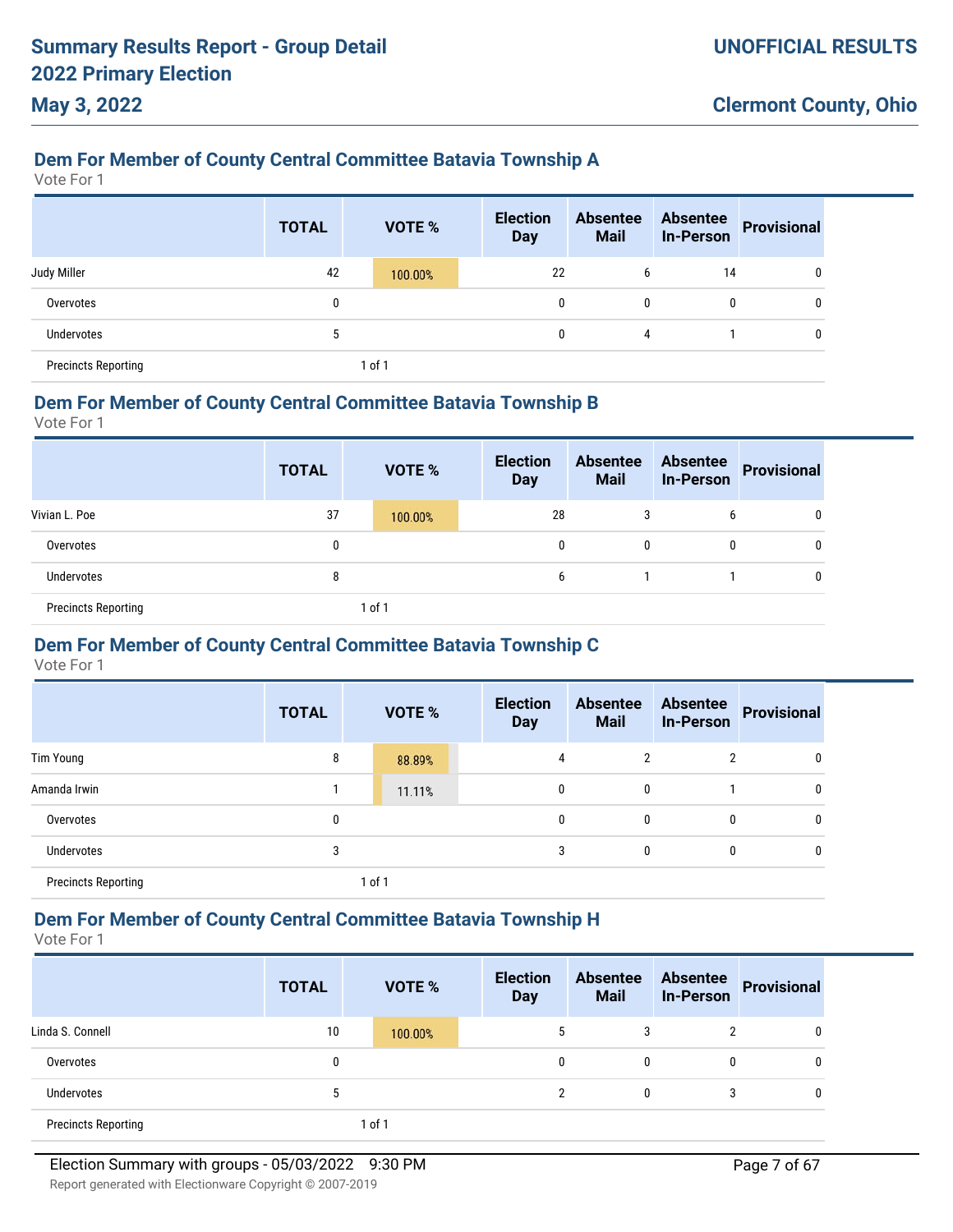### **Dem For Member of County Central Committee Batavia Township J**

Vote For 1

**May 3, 2022**

|                            | <b>TOTAL</b> | <b>VOTE %</b> | <b>Election</b><br><b>Day</b> | <b>Absentee</b><br><b>Mail</b> | <b>Absentee</b><br><b>In-Person</b> | <b>Provisional</b> |
|----------------------------|--------------|---------------|-------------------------------|--------------------------------|-------------------------------------|--------------------|
| Steven L. Neff             | 16           | 100.00%       | 11                            | 0                              | 5                                   | 0                  |
| Overvotes                  | 0            |               | 0                             | 0                              | 0                                   | 0                  |
| Undervotes                 | 3            |               | 2                             | 0                              |                                     | 0                  |
| <b>Precincts Reporting</b> |              | 1 of 1        |                               |                                |                                     |                    |

#### **Dem For Member of County Central Committee Batavia Township L**

Vote For 1

|                            | <b>TOTAL</b> |        | <b>VOTE %</b> | <b>Election</b><br><b>Day</b> | <b>Absentee</b><br><b>Mail</b> | <b>Absentee</b><br><b>In-Person</b> | Provisional |
|----------------------------|--------------|--------|---------------|-------------------------------|--------------------------------|-------------------------------------|-------------|
| <b>Timothy Hisnay</b>      | 6            |        | 100.00%       | 3                             |                                | $\overline{2}$                      | 0           |
| Overvotes                  | 0            |        |               | 0                             | 0                              | $\mathbf{0}$                        |             |
| <b>Undervotes</b>          | 4            |        |               | <sup>2</sup>                  |                                |                                     | U           |
| <b>Precincts Reporting</b> |              | 1 of 1 |               |                               |                                |                                     |             |

### **Dem For Member of County Central Committee Batavia Township M**

Vote For 1

|                            | <b>TOTAL</b> | <b>VOTE %</b> | <b>Election</b><br><b>Day</b> | <b>Absentee</b><br><b>Mail</b> | <b>Absentee</b><br><b>In-Person</b> | Provisional |
|----------------------------|--------------|---------------|-------------------------------|--------------------------------|-------------------------------------|-------------|
| Richard J. Perry           | 25           | 100.00%       | 19                            | 4                              |                                     | 0           |
| Overvotes                  | 0            |               | 0                             | 0                              | $\mathbf{0}$                        | 0           |
| Undervotes                 | 10           |               | 8                             |                                |                                     | 0           |
| <b>Precincts Reporting</b> |              | 1 of 1        |                               |                                |                                     |             |

#### **Dem For Member of County Central Committee Batavia Township O**

|                            | <b>TOTAL</b> | <b>VOTE %</b> | <b>Election</b><br><b>Day</b> | <b>Absentee</b><br><b>Mail</b> | <b>Absentee</b><br><b>In-Person</b> | <b>Provisional</b> |
|----------------------------|--------------|---------------|-------------------------------|--------------------------------|-------------------------------------|--------------------|
| Jennifer Pinnick           | 15           | 55.56%        | 13                            | 0                              | $\overline{2}$                      | 0                  |
| <b>Tricia Ault</b>         | 12           | 44.44%        | 9                             |                                | 2                                   | 0                  |
| Overvotes                  | 0            |               | 0                             | 0                              | $\mathbf{0}$                        | 0                  |
| Undervotes                 | 2            |               | $\overline{2}$                | 0                              | 0                                   | 0                  |
| <b>Precincts Reporting</b> |              | 1 of 1        |                               |                                |                                     |                    |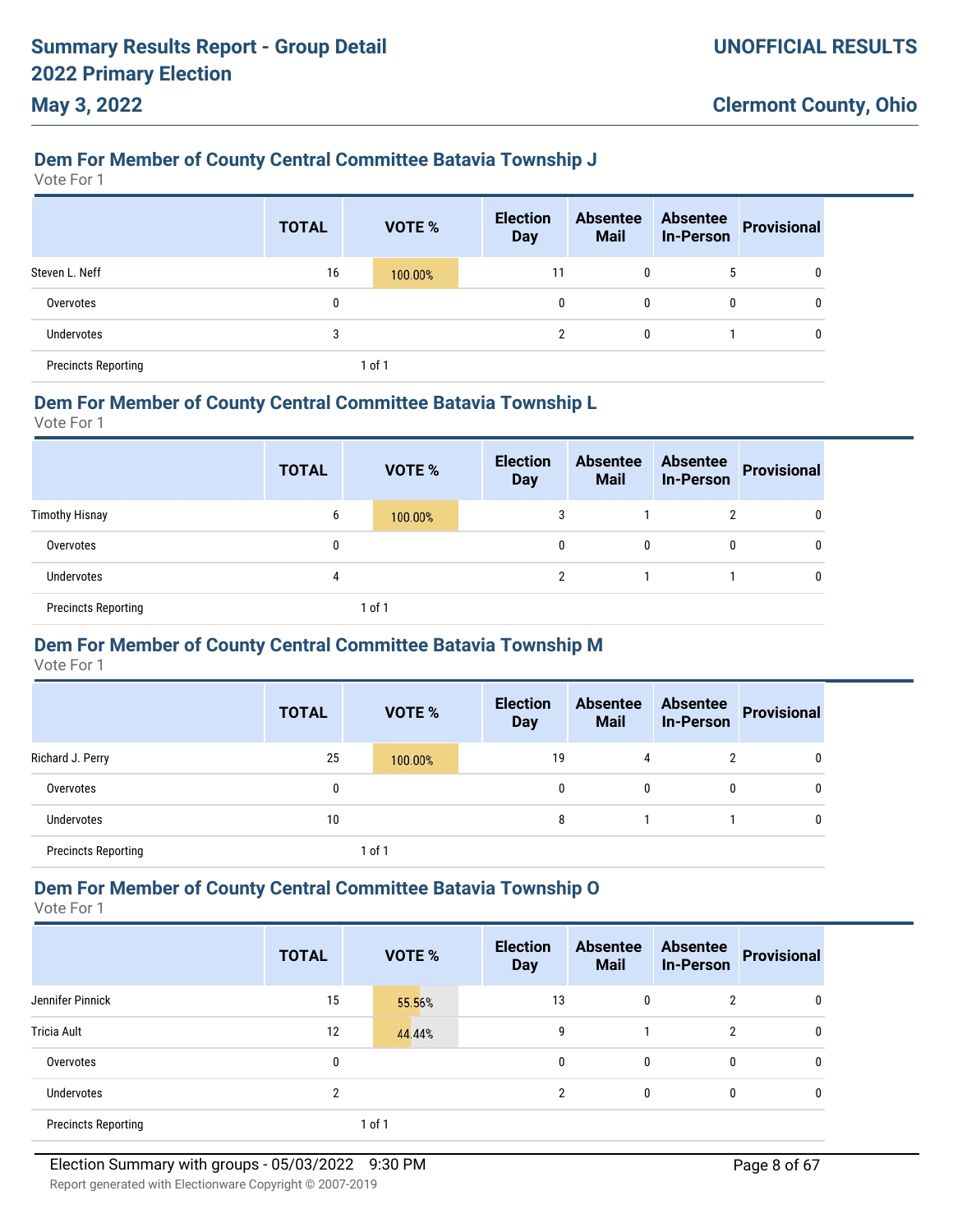## **Dem For Member of County Central Committee Franklin Township A**

Vote For 1

**May 3, 2022**

|                            | <b>TOTAL</b> |      | <b>VOTE %</b> | <b>Election</b><br><b>Day</b> | <b>Absentee</b><br><b>Mail</b> | <b>Absentee</b><br><b>In-Person</b> | <b>Provisional</b> |
|----------------------------|--------------|------|---------------|-------------------------------|--------------------------------|-------------------------------------|--------------------|
| Tonia Blackburn            | 31           |      | 81.58%        | 27                            | 2                              | 2                                   | 0                  |
| Nancy Paquette             |              |      | 18.42%        | 6                             | 0                              |                                     | 0                  |
| Overvotes                  | 0            |      |               | 0                             | 0                              | 0                                   | 0                  |
| <b>Undervotes</b>          | 0            |      |               | 0                             | 0                              | 0                                   | 0                  |
| <b>Precincts Reporting</b> |              | of 1 |               |                               |                                |                                     |                    |

### **Dem For Member of County Central Committee Franklin Township B**

Vote For 1

|                            | <b>TOTAL</b> | <b>VOTE %</b> | <b>Election</b><br><b>Day</b> | <b>Absentee</b><br><b>Mail</b> | <b>Absentee</b><br><b>In-Person</b> | <b>Provisional</b> |
|----------------------------|--------------|---------------|-------------------------------|--------------------------------|-------------------------------------|--------------------|
| <b>Justin Phillips</b>     | 13           | 100.00%       | 10                            | 0                              |                                     | 0                  |
| Overvotes                  | 0            |               | 0                             | 0                              | 0                                   | $\mathbf 0$        |
| Undervotes                 | 9            |               | 8                             | 0                              |                                     | 0                  |
| <b>Precincts Reporting</b> |              | 1 of 1        |                               |                                |                                     |                    |

### **Dem For Member of County Central Committee Goshen Township B**

Vote For 1

|                            | <b>TOTAL</b> | <b>VOTE %</b> | <b>Election</b><br><b>Day</b> | <b>Absentee</b><br><b>Mail</b> | <b>Absentee</b><br><b>In-Person</b> | <b>Provisional</b> |
|----------------------------|--------------|---------------|-------------------------------|--------------------------------|-------------------------------------|--------------------|
| <b>Alice Bailey</b>        | 19           | 100.00%       | 12                            |                                | 0                                   | 0                  |
| Overvotes                  | 0            |               | 0                             | $\mathbf{0}$                   | 0                                   | 0                  |
| <b>Undervotes</b>          | າ            |               |                               |                                | 0                                   | 0                  |
| <b>Precincts Reporting</b> |              | 1 of 1        |                               |                                |                                     |                    |

### **Dem For Member of County Central Committee Goshen Township D**

|                            | <b>TOTAL</b> | <b>VOTE %</b> | <b>Election</b><br><b>Day</b> | <b>Absentee</b><br><b>Mail</b> | <b>Absentee</b><br><b>In-Person</b> | Provisional |
|----------------------------|--------------|---------------|-------------------------------|--------------------------------|-------------------------------------|-------------|
| <b>Bonnie Carlier</b>      | 11           | 100.00%       | b                             | 2                              | 3                                   | 0           |
| Overvotes                  | 0            |               | 0                             | 0                              | 0                                   | 0           |
| <b>Undervotes</b>          |              |               |                               | 0                              | 0                                   | 0           |
| <b>Precincts Reporting</b> |              | of 1          |                               |                                |                                     |             |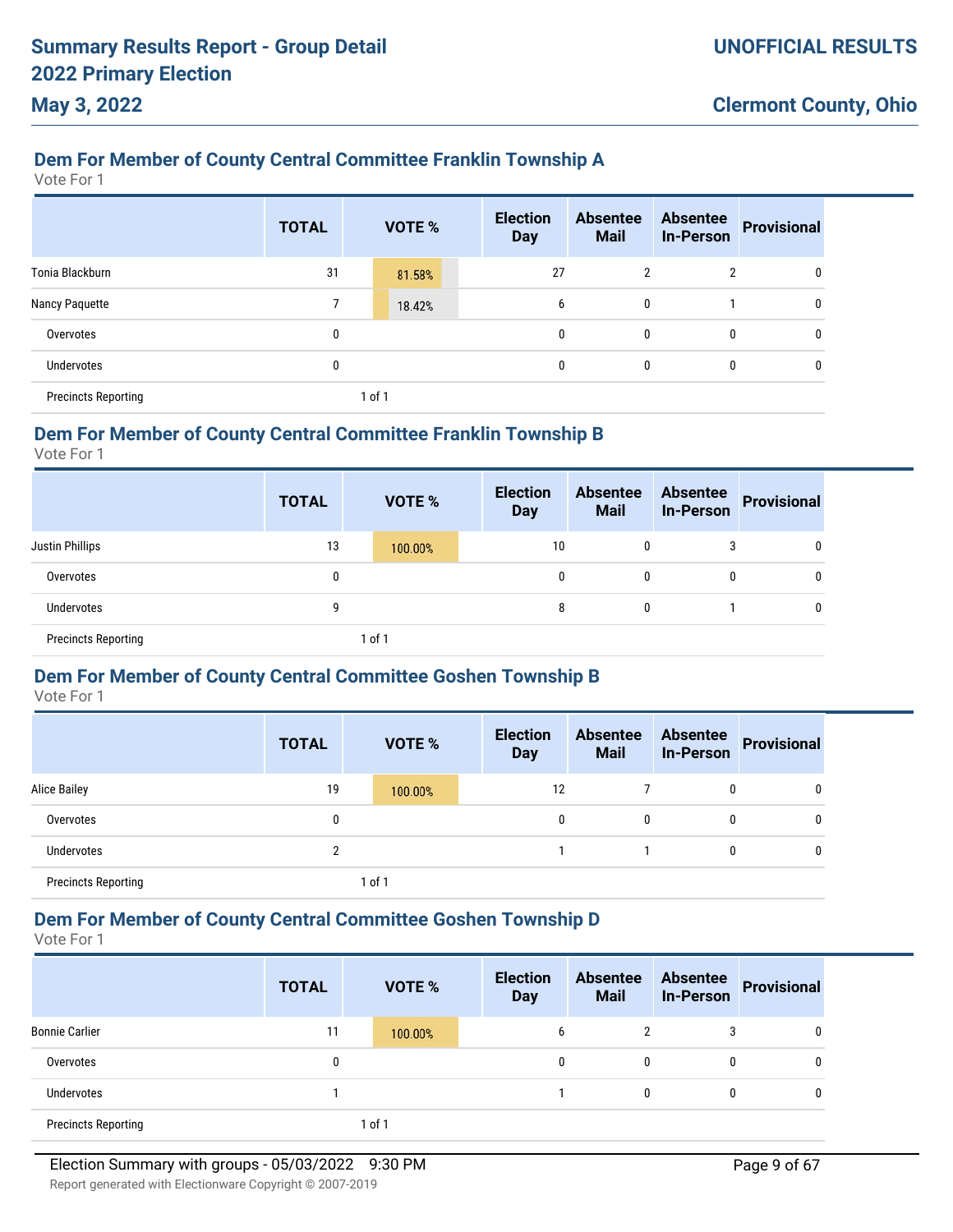### **Dem For Member of County Central Committee Goshen Township K**

Vote For 1

**May 3, 2022**

|                            | <b>TOTAL</b> |        | <b>VOTE %</b> | <b>Election</b><br><b>Day</b> | <b>Absentee</b><br><b>Mail</b> | <b>Absentee</b><br><b>In-Person</b> | Provisional |
|----------------------------|--------------|--------|---------------|-------------------------------|--------------------------------|-------------------------------------|-------------|
| Karla Barton               | 9            |        | 100.00%       | 9                             | 0                              | 0                                   |             |
| Overvotes                  | 0            |        |               | 0                             | 0                              | $\mathbf{0}$                        |             |
| <b>Undervotes</b>          | 4            |        |               | 3                             |                                | 0                                   |             |
| <b>Precincts Reporting</b> |              | 1 of 1 |               |                               |                                |                                     |             |

#### **Dem For Member of County Central Committee Goshen Township L**

Vote For 1

|                            | <b>TOTAL</b> | <b>VOTE %</b> | <b>Election</b><br><b>Day</b> | <b>Absentee</b><br><b>Mail</b> | <b>Absentee</b><br><b>In-Person</b> | Provisional |
|----------------------------|--------------|---------------|-------------------------------|--------------------------------|-------------------------------------|-------------|
| Jessie King                | 16           | 100.00%       | 14                            | 2                              | 0                                   | 0           |
| Overvotes                  | 0            |               | 0                             | 0                              | $\mathbf{0}$                        | 0           |
| <b>Undervotes</b>          | 3            |               | 3                             | 0                              | 0                                   | 0           |
| <b>Precincts Reporting</b> |              | 1 of 1        |                               |                                |                                     |             |

### **Dem For Member of County Central Committee Goshen Township M**

Vote For 1

|                            | <b>TOTAL</b> | <b>VOTE %</b> | <b>Election</b><br><b>Day</b> | <b>Absentee</b><br><b>Mail</b> | <b>Absentee</b><br><b>In-Person</b> | <b>Provisional</b> |
|----------------------------|--------------|---------------|-------------------------------|--------------------------------|-------------------------------------|--------------------|
| Casey Carlier              | 15           | 100.00%       | 13                            |                                |                                     | 0                  |
| Overvotes                  | 0            |               | 0                             | $\mathbf{0}$                   | 0                                   | 0                  |
| <b>Undervotes</b>          | 4            |               | 4                             | $\mathbf{0}$                   | 0                                   | 0                  |
| <b>Precincts Reporting</b> |              | $ $ of 1      |                               |                                |                                     |                    |

#### **Dem For Member of County Central Committee Jackson Township A**

|                            | <b>TOTAL</b> | <b>VOTE %</b> | <b>Election</b><br><b>Day</b> | <b>Absentee</b><br><b>Mail</b> | <b>Absentee</b><br><b>In-Person</b> | <b>Provisional</b> |
|----------------------------|--------------|---------------|-------------------------------|--------------------------------|-------------------------------------|--------------------|
| Herbert B. Brady           | 6            | 100.00%       | 4                             |                                |                                     | 0                  |
| Overvotes                  | 0            |               | 0                             | 0                              | 0                                   | 0                  |
| Undervotes                 | 4            |               | 3                             |                                | 0                                   | 0                  |
| <b>Precincts Reporting</b> |              | 1 of 1        |                               |                                |                                     |                    |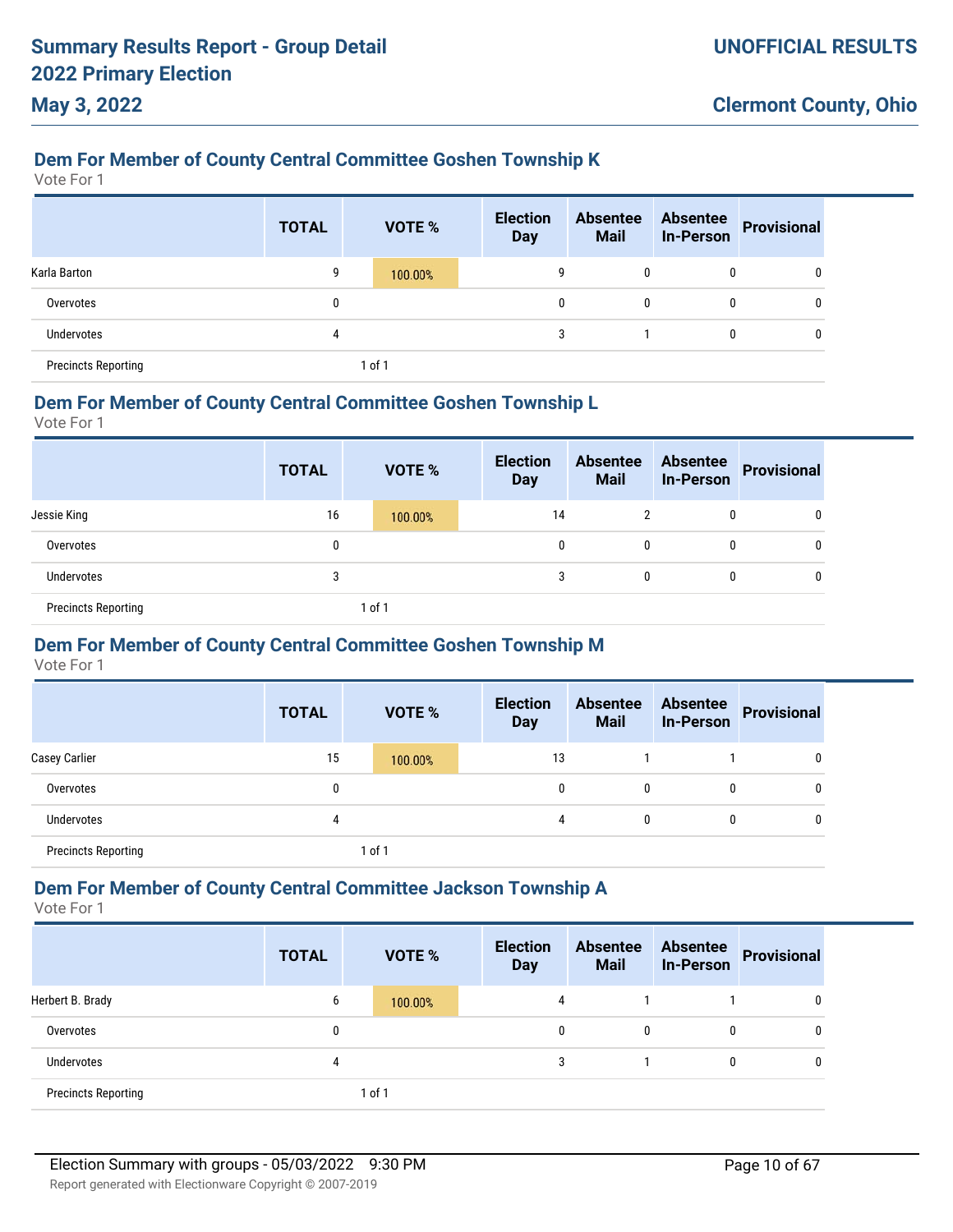# **Dem For Member of County Central Committee Milford City A**

Vote For 1

**May 3, 2022**

|                            | <b>TOTAL</b> | <b>VOTE %</b> | <b>Election</b><br><b>Day</b> | <b>Absentee</b><br><b>Mail</b> | <b>Absentee</b><br><b>In-Person</b> | <b>Provisional</b> |
|----------------------------|--------------|---------------|-------------------------------|--------------------------------|-------------------------------------|--------------------|
| <b>Gregory Foote</b>       | 16           | 100.00%       | 14                            |                                | 0                                   | 0                  |
| Overvotes                  | 0            |               | 0                             | 0                              | 0                                   | 0                  |
| Undervotes                 | 4            |               | 4                             | $\mathbf{0}$                   | 0                                   | 0                  |
| <b>Precincts Reporting</b> |              | of 1          |                               |                                |                                     |                    |

#### **Dem For Member of County Central Committee Milford City B**

Vote For 1

|                            | <b>TOTAL</b> |        | <b>VOTE %</b> | <b>Election</b><br><b>Day</b> | <b>Absentee</b><br><b>Mail</b> | Absentee<br>In-Person | Provisional |
|----------------------------|--------------|--------|---------------|-------------------------------|--------------------------------|-----------------------|-------------|
| Mark Sund                  | 37           |        | 100.00%       | 31                            |                                | 5                     | 0           |
| Overvotes                  | 0            |        |               | 0                             |                                | 0                     | 0           |
| Undervotes                 | 11           |        |               | 10                            |                                | 0                     | 0           |
| <b>Precincts Reporting</b> |              | 1 of 1 |               |                               |                                |                       |             |

### **Dem For Member of County Central Committee Milford City G**

Vote For 1

|                            | <b>TOTAL</b> |        | <b>VOTE %</b> | <b>Election</b><br><b>Day</b> | <b>Absentee</b><br><b>Mail</b> | <b>Absentee</b><br><b>In-Person</b> | <b>Provisional</b> |
|----------------------------|--------------|--------|---------------|-------------------------------|--------------------------------|-------------------------------------|--------------------|
| Jamie Hopkins              | 54           |        | 100.00%       | 45                            | b                              |                                     | 0                  |
| Overvotes                  | 0            |        |               | 0                             | 0                              |                                     | 0                  |
| <b>Undervotes</b>          | 15           |        |               | 13                            |                                |                                     | $\mathbf{0}$       |
| <b>Precincts Reporting</b> |              | 1 of 1 |               |                               |                                |                                     |                    |

### **Dem For Member of County Central Committee Milford City H**

|                            | <b>TOTAL</b> | <b>VOTE %</b> | <b>Election</b><br><b>Day</b> | <b>Absentee</b><br><b>Mail</b> | <b>Absentee</b><br><b>In-Person</b> | <b>Provisional</b> |
|----------------------------|--------------|---------------|-------------------------------|--------------------------------|-------------------------------------|--------------------|
| Megan Davisson             | 42           | 100.00%       | 35                            | $\mathbf b$                    | $\overline{2}$                      | 0                  |
| Overvotes                  | 0            |               | $\mathbf{0}$                  | 0                              | 0                                   | 0                  |
| Undervotes                 |              |               | 6                             |                                | 0                                   | 0                  |
| <b>Precincts Reporting</b> |              | 1 of 1        |                               |                                |                                     |                    |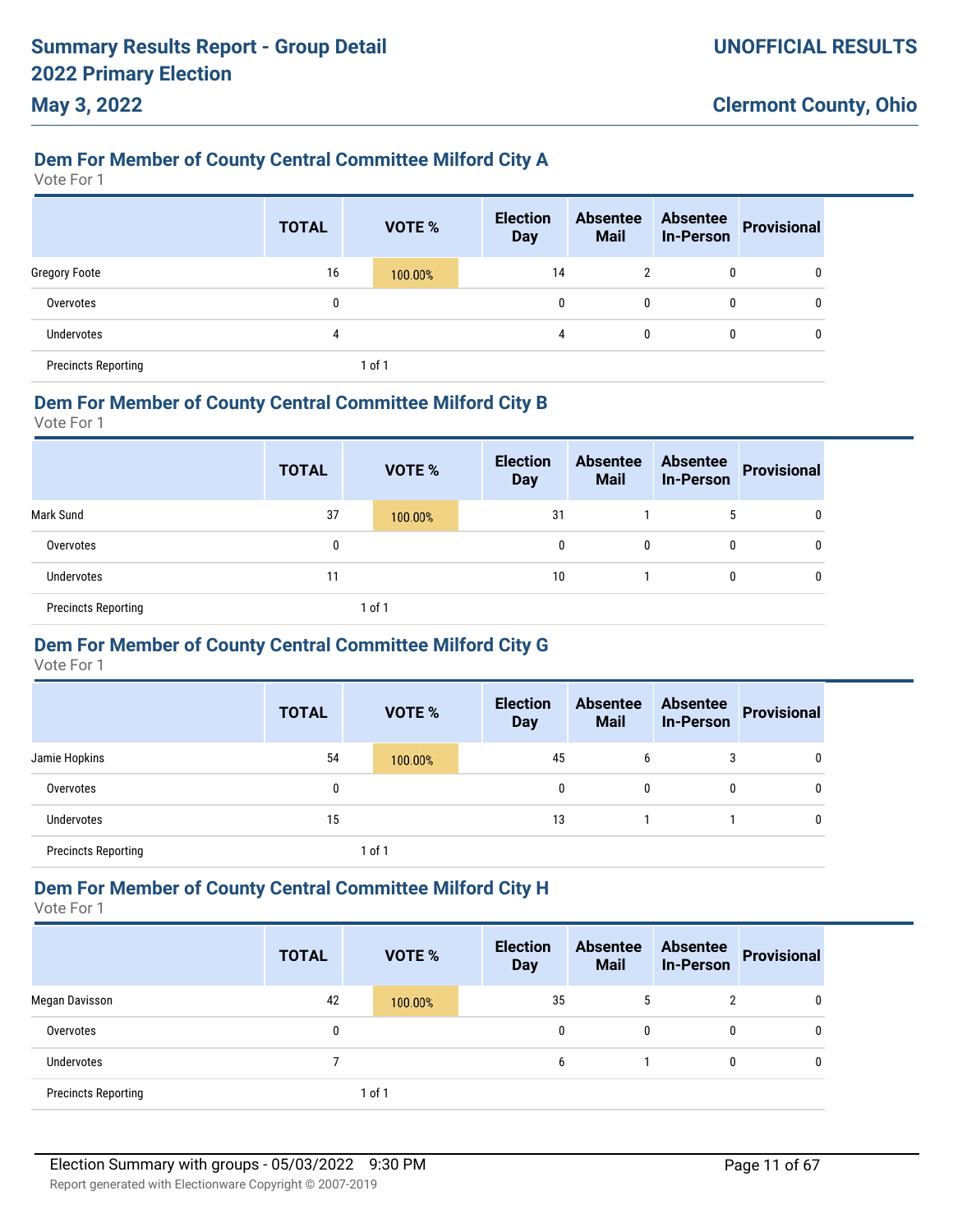### **Dem For Member of County Central Committee Miami Township A**

Vote For 1

**May 3, 2022**

|                            | <b>TOTAL</b> | VOTE %  | <b>Election</b><br><b>Day</b> | <b>Absentee</b><br><b>Mail</b> | <b>Absentee</b><br><b>In-Person</b> | <b>Provisional</b> |
|----------------------------|--------------|---------|-------------------------------|--------------------------------|-------------------------------------|--------------------|
| Patricia Lawrence          | 40           | 100.00% | 36                            | 3                              |                                     | 0                  |
| Overvotes                  | 0            |         | 0                             | 0                              | 0                                   | 0                  |
| Undervotes                 | 15           |         | 12                            | 3                              | 0                                   | 0                  |
| <b>Precincts Reporting</b> |              | of 1    |                               |                                |                                     |                    |

#### **Dem For Member of County Central Committee Miami Township F**

Vote For 1

|                            | <b>TOTAL</b> | <b>VOTE %</b> | <b>Election</b><br><b>Day</b> | <b>Absentee</b><br><b>Mail</b> | <b>Absentee</b><br>In-Person | Provisional |
|----------------------------|--------------|---------------|-------------------------------|--------------------------------|------------------------------|-------------|
| Jara Bonner                | 54           | 100.00%       | 41                            | 9                              | 4                            | 0           |
| Overvotes                  | 0            |               | 0                             | $\mathbf{0}$                   | 0                            | 0           |
| Undervotes                 | 12           |               | 11                            |                                | 0                            | 0           |
| <b>Precincts Reporting</b> |              | 1 of 1        |                               |                                |                              |             |

### **Dem For Member of County Central Committee Miami Township I**

|                            | <b>TOTAL</b> |            | <b>VOTE %</b> | <b>Election</b><br><b>Day</b> | <b>Absentee</b><br><b>Mail</b> | <b>Absentee</b><br><b>In-Person</b> | <b>Provisional</b> |
|----------------------------|--------------|------------|---------------|-------------------------------|--------------------------------|-------------------------------------|--------------------|
| Elizabeth Owens-Thomas     | 30           |            | 83.33%        | 20                            |                                | 3                                   | 0                  |
| <b>Andrew Guthrie</b>      | 6            |            | 16.67%        | 5                             |                                | 0                                   | 0                  |
| Overvotes                  | 0            |            |               | 0                             | 0                              | 0                                   | 0                  |
| Undervotes                 | 8            |            |               |                               |                                | 0                                   | 0                  |
| <b>Precincts Reporting</b> |              | $1$ of $1$ |               |                               |                                |                                     |                    |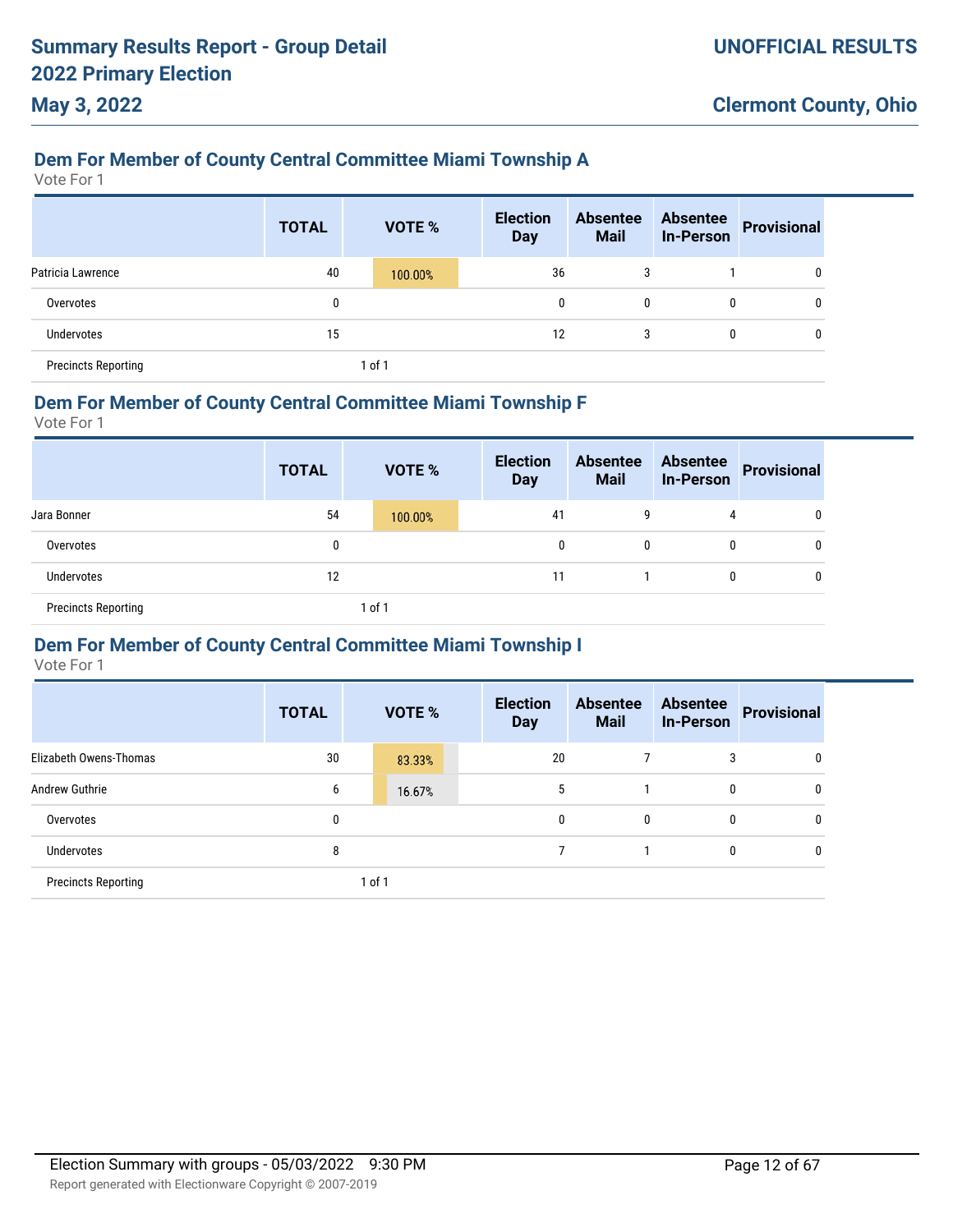# **Dem For Member of County Central Committee Miami Township L**

Vote For 1

**May 3, 2022**

|                            | <b>TOTAL</b> | <b>VOTE %</b> | <b>Election</b><br><b>Day</b> | <b>Absentee</b><br><b>Mail</b> | <b>Absentee</b><br><b>In-Person</b> | <b>Provisional</b> |
|----------------------------|--------------|---------------|-------------------------------|--------------------------------|-------------------------------------|--------------------|
| Pamela Sisney              | 13           | 72.22%        | 13                            | 0                              | 0                                   | 0                  |
| Mickey Masterson           | 5            | 27.78%        | 5                             | 0                              | 0                                   | 0                  |
| Overvotes                  | 0            |               | 0                             | 0                              | $\mathbf{0}$                        | 0                  |
| Undervotes                 | 3            |               | $\overline{2}$                | 0                              |                                     | 0                  |
| <b>Precincts Reporting</b> |              | 1 of 1        |                               |                                |                                     |                    |

### **Dem For Member of County Central Committee Miami Township M**

Vote For 1

|                            | <b>TOTAL</b> | <b>VOTE %</b> | <b>Election</b><br><b>Day</b> | <b>Absentee</b><br><b>Mail</b> | <b>Absentee</b><br><b>In-Person</b> | <b>Provisional</b> |
|----------------------------|--------------|---------------|-------------------------------|--------------------------------|-------------------------------------|--------------------|
| Benjamin Indino            | 32           | 100.00%       | 29                            | 2                              |                                     | 0                  |
| Overvotes                  | 0            |               |                               | 0<br>0                         | 0                                   | 0                  |
| Undervotes                 | 12           |               | 12                            | 0                              | 0                                   | $\mathbf 0$        |
| <b>Precincts Reporting</b> |              | 1 of 1        |                               |                                |                                     |                    |

### **Dem For Member of County Central Committee Miami Township Q**

Vote For 1

|                            | <b>TOTAL</b> | <b>VOTE %</b> | <b>Election</b><br><b>Day</b> | <b>Absentee</b><br><b>Mail</b> | <b>Absentee</b><br><b>In-Person</b> | <b>Provisional</b> |
|----------------------------|--------------|---------------|-------------------------------|--------------------------------|-------------------------------------|--------------------|
| <b>Chris Moyer</b>         | 22           | 100.00%       | 19                            |                                | $\mathbf{0}$                        | 0                  |
| Overvotes                  | 0            |               | 0                             | $\mathbf{0}$                   | 0                                   | 0                  |
| <b>Undervotes</b>          | 9            |               | 9                             | 0                              | $\mathbf{0}$                        | 0                  |
| <b>Precincts Reporting</b> |              | 1 of 1        |                               |                                |                                     |                    |

### **Dem For Member of County Central Committee Miami Township S**

Vote For 1

|                            | <b>TOTAL</b> | <b>VOTE %</b> | <b>Election</b><br><b>Day</b> | <b>Absentee</b><br><b>Mail</b> | <b>Absentee</b><br>In-Person | Provisional |
|----------------------------|--------------|---------------|-------------------------------|--------------------------------|------------------------------|-------------|
| Gale D. Snoddy             | 16           | 100.00%       | 13                            | 3                              | 0                            | 0           |
| Overvotes                  | 0            |               | 0                             | 0                              | 0                            | 0           |
| Undervotes                 | 2            |               |                               |                                | 0                            | 0           |
| <b>Precincts Reporting</b> |              | 1 of 1        |                               |                                |                              |             |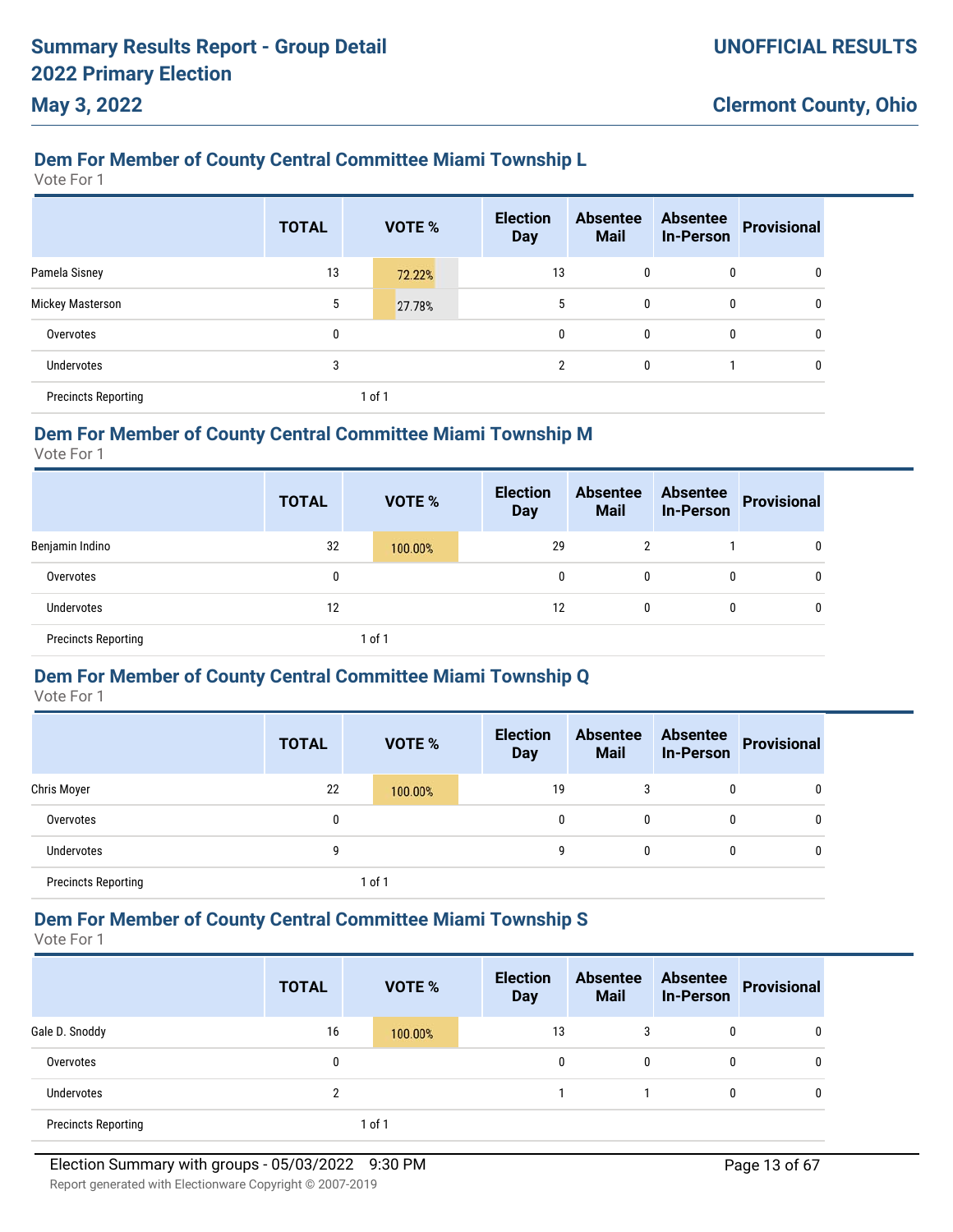### **Dem For Member of County Central Committee Miami Township T**

Vote For 1

**May 3, 2022**

|                            | <b>TOTAL</b> | <b>VOTE %</b> | <b>Election</b><br><b>Day</b> | <b>Absentee</b><br><b>Mail</b> | <b>Absentee</b><br><b>In-Person</b> | <b>Provisional</b> |
|----------------------------|--------------|---------------|-------------------------------|--------------------------------|-------------------------------------|--------------------|
| <b>Shannon Sparks</b>      | 9            | 100.00%       |                               |                                |                                     | 0                  |
| Overvotes                  | 0            |               | 0                             | 0                              | 0                                   | 0                  |
| Undervotes                 | 5            |               | 5                             | 0                              | 0                                   | $\mathbf{0}$       |
| <b>Precincts Reporting</b> |              | of 1          |                               |                                |                                     |                    |

#### **Dem For Member of County Central Committee Miami Township U**

Vote For 1

|                            | <b>TOTAL</b> | <b>VOTE %</b> | <b>Election</b><br><b>Day</b> | <b>Absentee</b><br><b>Mail</b> | <b>Absentee</b><br>In-Person | Provisional |
|----------------------------|--------------|---------------|-------------------------------|--------------------------------|------------------------------|-------------|
| William Mason              | 29           | 100.00%       | 25                            |                                | 3                            | 0           |
| Overvotes                  | 0            |               | 0                             | 0                              | $\mathbf{0}$                 | 0           |
| <b>Undervotes</b>          | 9            |               | 9                             | 0                              | $\mathbf{0}$                 | 0           |
| <b>Precincts Reporting</b> |              | 1 of 1        |                               |                                |                              |             |

### **Dem For Member of County Central Committee Miami Township F1F**

Vote For 1

|                            | <b>TOTAL</b> | <b>VOTE %</b> | <b>Election</b><br><b>Day</b> | <b>Absentee</b><br><b>Mail</b> | <b>Absentee</b><br><b>In-Person</b> | <b>Provisional</b> |
|----------------------------|--------------|---------------|-------------------------------|--------------------------------|-------------------------------------|--------------------|
| Amanda Fox                 | 27           | 100.00%       | 19                            | 3                              |                                     | 0                  |
| Overvotes                  | 0            |               | 0                             | 0                              | $\mathbf{0}$                        | 0                  |
| Undervotes                 | b            |               | 6                             | 0                              | $\mathbf{0}$                        | 0                  |
| <b>Precincts Reporting</b> |              | 1 of 1        |                               |                                |                                     |                    |

#### **Dem For Member of County Central Committee Miami Township G1G**

|                            | <b>TOTAL</b> | <b>VOTE %</b> | <b>Election</b><br><b>Day</b> | <b>Absentee</b><br><b>Mail</b> | <b>Absentee</b><br><b>In-Person</b> | <b>Provisional</b> |
|----------------------------|--------------|---------------|-------------------------------|--------------------------------|-------------------------------------|--------------------|
| Patricia Colapietro        | 32           | 100.00%       | 25                            | 5                              | $\overline{2}$                      | 0                  |
| Overvotes                  | 0            |               | 0                             | $\mathbf{0}$                   | 0                                   | 0                  |
| Undervotes                 | 8            |               | 3                             | 3                              | 2                                   | 0                  |
| <b>Precincts Reporting</b> |              | 1 of 1        |                               |                                |                                     |                    |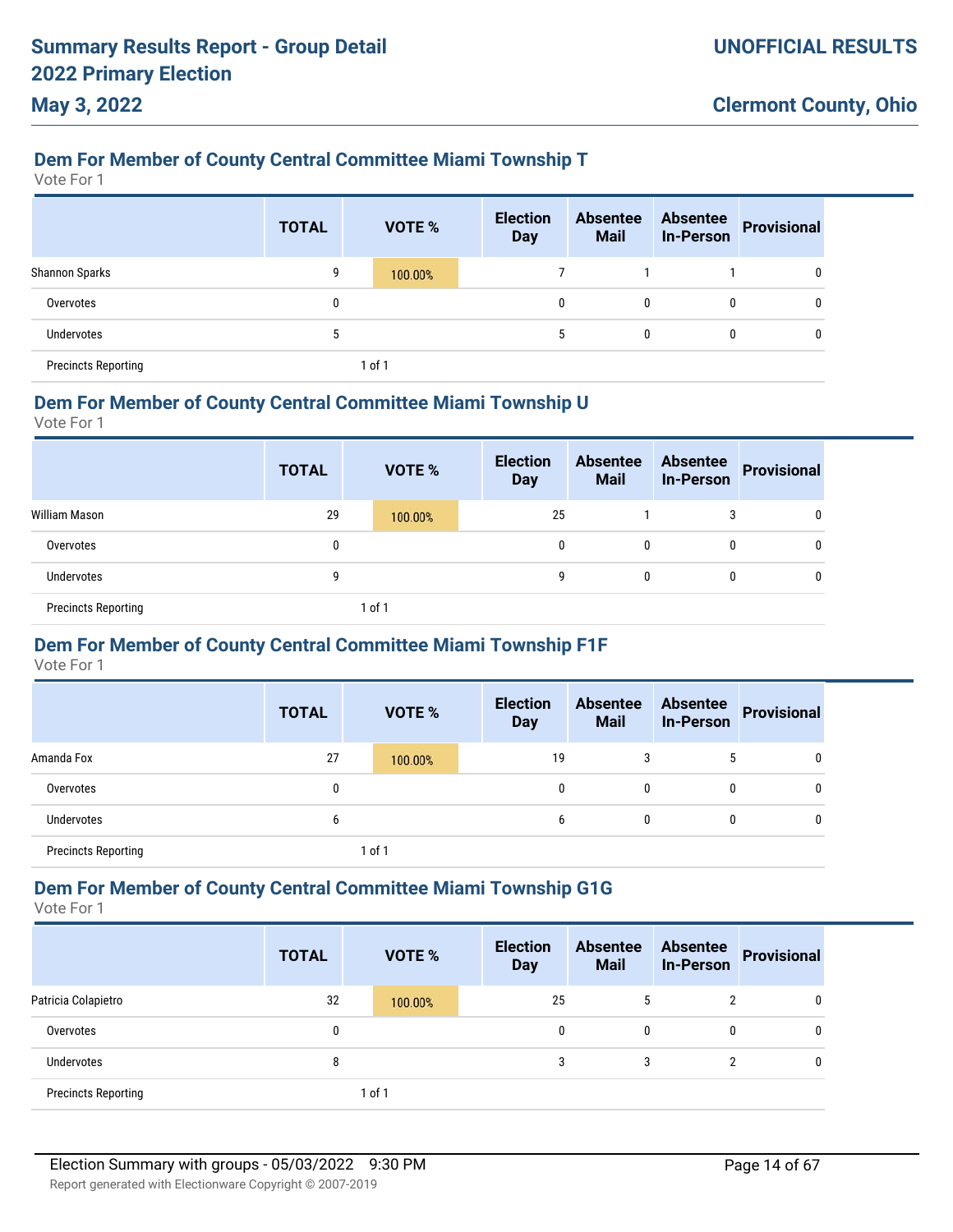### **Dem For Member of County Central Committee Miami Township H1H**

Vote For 1

**May 3, 2022**

|                            | <b>TOTAL</b> | VOTE %  | <b>Election</b><br><b>Day</b> | <b>Absentee</b><br><b>Mail</b> | <b>Absentee</b><br><b>In-Person</b> | <b>Provisional</b> |
|----------------------------|--------------|---------|-------------------------------|--------------------------------|-------------------------------------|--------------------|
| <b>Christopher Barnett</b> | 34           | 100.00% | 30                            | 0                              | 4                                   | 0                  |
| Overvotes                  | 0            |         | 0                             | 0                              | 0                                   | 0                  |
| <b>Undervotes</b>          | 11           |         |                               | 0                              | 4                                   | 0                  |
| <b>Precincts Reporting</b> |              | 1 of 1  |                               |                                |                                     |                    |

#### **Dem For Member of County Central Committee Miami Township M1M**

Vote For 1

|                            | <b>TOTAL</b> | <b>VOTE %</b> | <b>Election</b><br><b>Day</b> | <b>Absentee</b><br><b>Mail</b> | <b>Absentee</b><br><b>In-Person</b> | Provisional |
|----------------------------|--------------|---------------|-------------------------------|--------------------------------|-------------------------------------|-------------|
| Linda Callahan             | 27           | 100.00%       | 26                            |                                | 0                                   |             |
| Overvotes                  | 0            |               | 0                             | 0                              | $\mathbf{0}$                        |             |
| Undervotes                 | b            |               | b                             | 0                              | 0                                   |             |
| <b>Precincts Reporting</b> |              | 1 of 1        |                               |                                |                                     |             |

### **Dem For Member of County Central Committee Miami Township N1N**

Vote For 1

|                            | <b>TOTAL</b> | <b>VOTE %</b> | <b>Election</b><br><b>Day</b> | <b>Absentee</b><br><b>Mail</b> | <b>Absentee</b><br><b>In-Person</b> | <b>Provisional</b> |
|----------------------------|--------------|---------------|-------------------------------|--------------------------------|-------------------------------------|--------------------|
| Alan Darnowsky             | 33           | 100.00%       | 20                            |                                |                                     | 0                  |
| Overvotes                  | 0            |               | 0                             | 0                              | 0                                   | 0                  |
| Undervotes                 | 11           |               | 9                             | 2                              | 0                                   | 0                  |
| <b>Precincts Reporting</b> |              | $1$ of $1$    |                               |                                |                                     |                    |

### **Dem For Member of County Central Committee Miami Township P1P**

|                            | <b>TOTAL</b> | <b>VOTE %</b> | <b>Election</b><br><b>Day</b> | <b>Absentee</b><br><b>Mail</b> | <b>Absentee</b><br><b>In-Person</b> | <b>Provisional</b> |
|----------------------------|--------------|---------------|-------------------------------|--------------------------------|-------------------------------------|--------------------|
| Heidi A. Sommer Simones    | 21           | 100.00%       | 21                            | 0                              | 0                                   | 0                  |
| Overvotes                  | 0            |               | 0                             | $\mathbf{0}$                   | 0                                   | 0                  |
| Undervotes                 | b            |               | 6                             | 0                              | 0                                   | 0                  |
| <b>Precincts Reporting</b> |              | 1 of 1        |                               |                                |                                     |                    |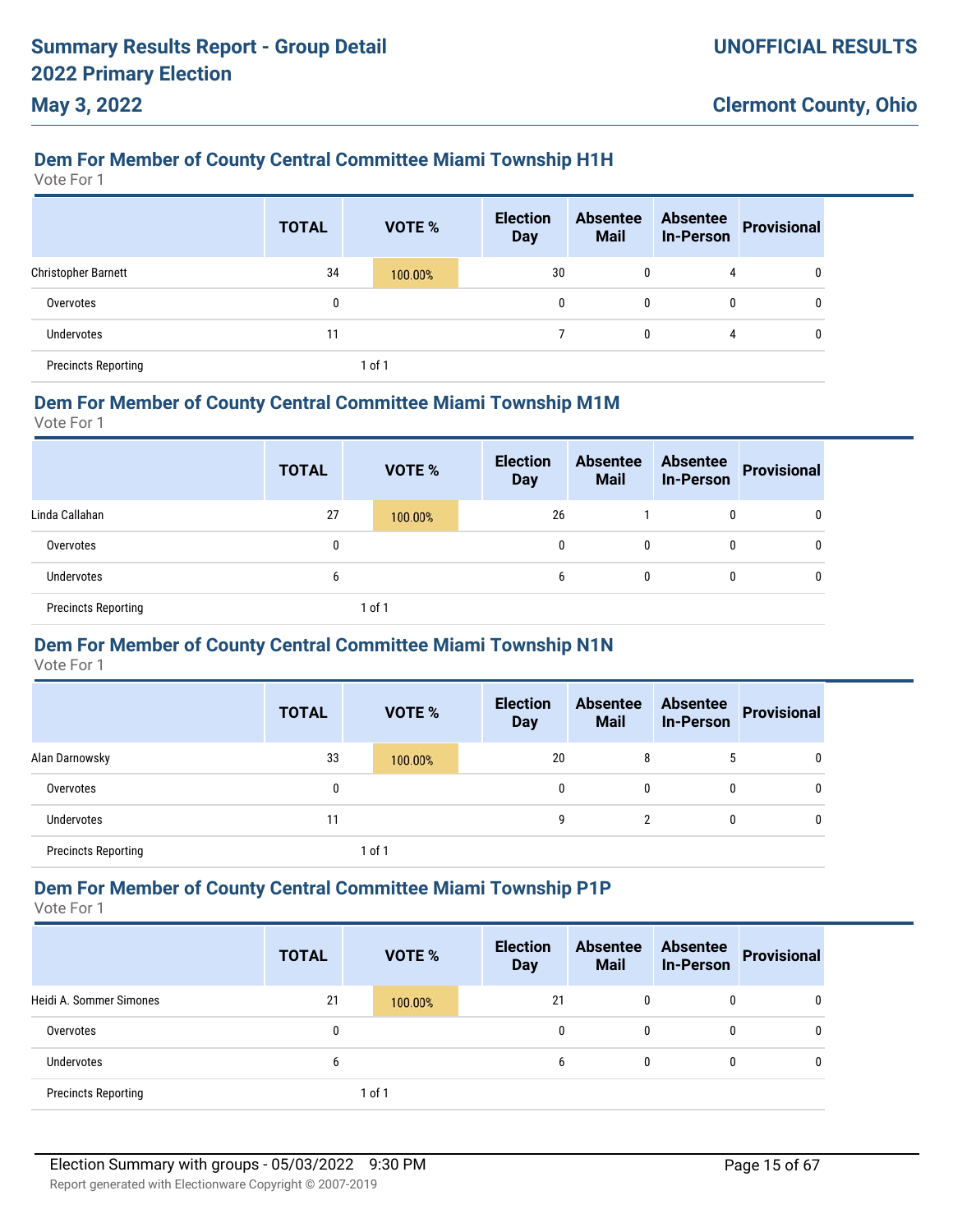### **Dem For Member of County Central Committee Miami Township Q1Q**

Vote For 1

**May 3, 2022**

|                            | <b>TOTAL</b> |        | <b>VOTE %</b> | <b>Election</b><br><b>Day</b> | <b>Absentee</b><br><b>Mail</b> | <b>Absentee</b><br><b>In-Person</b> | Provisional  |
|----------------------------|--------------|--------|---------------|-------------------------------|--------------------------------|-------------------------------------|--------------|
| Maria Scott                | 20           |        | 100.00%       | 16                            |                                |                                     | $\mathbf{0}$ |
| Overvotes                  | 0            |        |               | 0                             | $\mathbf{0}$                   |                                     | $\mathbf{0}$ |
| <b>Undervotes</b>          | 5            |        |               | 4                             |                                |                                     | $\mathbf{0}$ |
| <b>Precincts Reporting</b> |              | 1 of 1 |               |                               |                                |                                     |              |

#### **Dem For Member of County Central Committee Monroe Township C**

Vote For 1

|                            | <b>TOTAL</b> | <b>VOTE %</b> | <b>Election</b><br><b>Day</b> | <b>Absentee</b><br><b>Mail</b> | <b>In-Person</b> | Absentee Provisional |
|----------------------------|--------------|---------------|-------------------------------|--------------------------------|------------------|----------------------|
| Micheall A. Reed           | 36           | 100.00%       | 31                            | 3                              | າ                | 0                    |
| Overvotes                  | 0            |               | 0                             | 0                              | $\mathbf{0}$     | 0                    |
| <b>Undervotes</b>          | b            |               | 4                             | 2                              | $\mathbf{0}$     | 0                    |
| <b>Precincts Reporting</b> |              | of 1          |                               |                                |                  |                      |

#### **Dem For Member of County Central Committee Monroe Township E**

Vote For 1

|                            | <b>TOTAL</b> | VOTE %     | <b>Election</b><br><b>Day</b> | <b>Absentee</b><br><b>Mail</b> | <b>Absentee</b><br><b>In-Person</b> | <b>Provisional</b> |
|----------------------------|--------------|------------|-------------------------------|--------------------------------|-------------------------------------|--------------------|
| Alice J. Rolfes            | 17           | 100.00%    | 16                            |                                | 0                                   | 0                  |
| Overvotes                  |              |            | 0                             | 0                              | 0                                   | 0                  |
| Undervotes                 |              |            | 6                             |                                | 0                                   | 0                  |
| <b>Precincts Reporting</b> |              | $1$ of $1$ |                               |                                |                                     |                    |

#### **Dem For Member of County Central Committee New Richmond Village A**

|                            | <b>TOTAL</b> | <b>VOTE %</b> | <b>Election</b><br><b>Day</b> | <b>Absentee</b><br><b>Mail</b> | <b>Absentee</b><br><b>In-Person</b> | <b>Provisional</b> |
|----------------------------|--------------|---------------|-------------------------------|--------------------------------|-------------------------------------|--------------------|
| John Woliver               | 15           | 100.00%       | 13                            |                                |                                     | 0                  |
| Overvotes                  | 0            |               | $\mathbf{0}$                  | 0                              | 0                                   | 0                  |
| Undervotes                 |              |               |                               | 0                              | $\mathbf{0}$                        | $\mathbf{0}$       |
| <b>Precincts Reporting</b> |              | 1 of 1        |                               |                                |                                     |                    |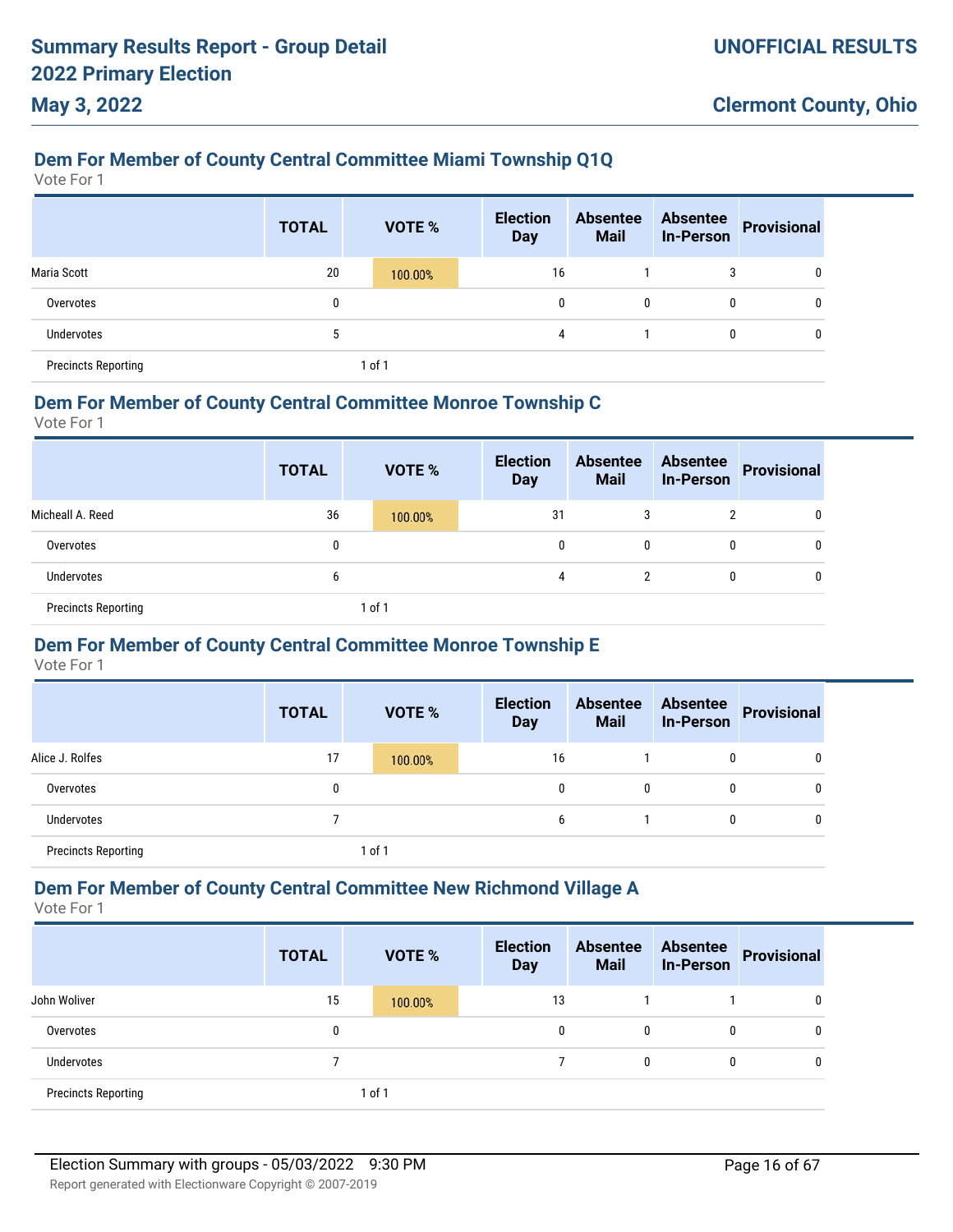# **Dem For Member of County Central Committee New Richmond Village B**

Vote For 1

**May 3, 2022**

|                            | <b>TOTAL</b> |        | <b>VOTE %</b> | <b>Election</b><br><b>Day</b> | <b>Absentee</b><br><b>Mail</b> |              | <b>Absentee</b><br><b>In-Person</b> | <b>Provisional</b> |
|----------------------------|--------------|--------|---------------|-------------------------------|--------------------------------|--------------|-------------------------------------|--------------------|
| Constance Lighthall        | 31           |        | 100.00%       | 26                            |                                | 2            | 3                                   | 0                  |
| Overvotes                  | 0            |        |               |                               | 0                              | $\mathbf{0}$ | 0                                   | 0                  |
| Undervotes                 | 8            |        |               |                               |                                | 0            |                                     | 0                  |
| <b>Precincts Reporting</b> |              | 1 of 1 |               |                               |                                |              |                                     |                    |

#### **Dem For Member of County Central Committee Ohio Township A**

Vote For 1

|                            | <b>TOTAL</b> |        | <b>VOTE %</b> | <b>Election</b><br><b>Day</b> | <b>Absentee</b><br><b>Mail</b> |   | Absentee<br>In-Person Provisional |
|----------------------------|--------------|--------|---------------|-------------------------------|--------------------------------|---|-----------------------------------|
| Genny Dennison             | 8            |        | 100.00%       | 5                             | $\overline{2}$                 |   | 0                                 |
| Overvotes                  | 0            |        |               | 0                             | 0                              | 0 | 0                                 |
| <b>Undervotes</b>          | 0            |        |               | 0                             | 0                              | 0 | 0                                 |
| <b>Precincts Reporting</b> |              | 1 of 1 |               |                               |                                |   |                                   |

### **Dem For Member of County Central Committee Pierce Township B**

Vote For 1

|                            | <b>TOTAL</b> | <b>VOTE %</b> | <b>Election</b><br><b>Day</b> |    | <b>Absentee</b><br><b>Mail</b> | <b>Absentee</b><br><b>In-Person</b> | Provisional |
|----------------------------|--------------|---------------|-------------------------------|----|--------------------------------|-------------------------------------|-------------|
| Raymond W. Lembke          | 22           | 100.00%       |                               | 15 |                                | ა                                   | 0           |
| Overvotes                  |              |               |                               | 0  | 0                              | 0                                   | 0           |
| Undervotes                 |              |               |                               | 4  | 0                              | 3                                   |             |
| <b>Precincts Reporting</b> |              | 1 of 1        |                               |    |                                |                                     |             |

#### **Dem For Member of County Central Committee Pierce Township C**

|                            | <b>TOTAL</b> | <b>VOTE %</b> | <b>Election</b><br><b>Day</b> | <b>Absentee</b><br><b>Mail</b> | <b>Absentee</b><br><b>In-Person</b> | <b>Provisional</b> |
|----------------------------|--------------|---------------|-------------------------------|--------------------------------|-------------------------------------|--------------------|
| Gregg Conrad               | 21           | 100.00%       | 11                            | 4                              | b                                   | 0                  |
| Overvotes                  | 0            |               | 0                             | $\mathbf{0}$                   | 0                                   | 0                  |
| <b>Undervotes</b>          | 3            |               | 2                             | 0                              |                                     | 0                  |
| <b>Precincts Reporting</b> |              | of 1          |                               |                                |                                     |                    |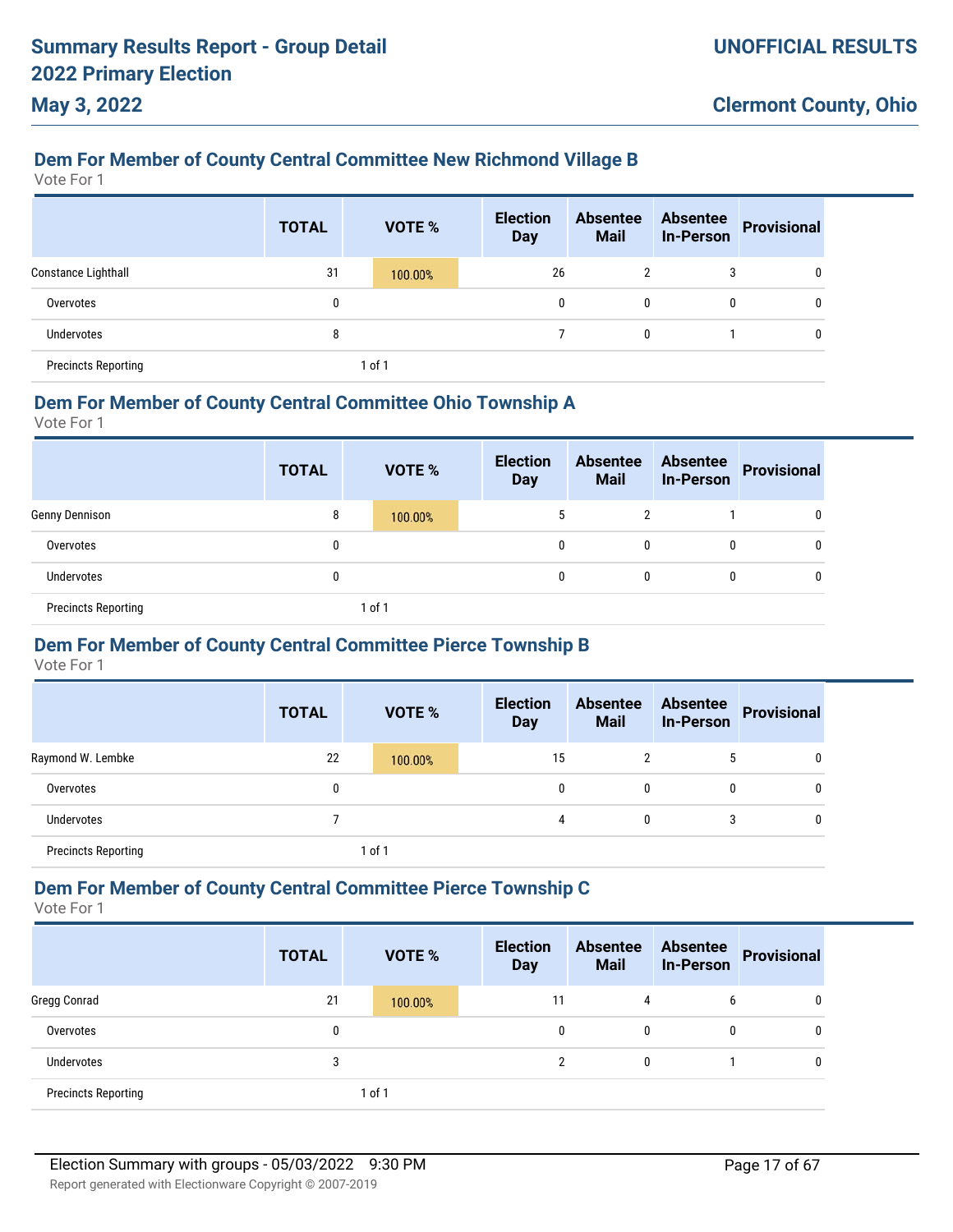### **Dem For Member of County Central Committee Pierce Township K**

Vote For 1

**May 3, 2022**

|                            | <b>TOTAL</b> |        | <b>VOTE %</b> | <b>Election</b><br><b>Day</b> | <b>Absentee</b><br><b>Mail</b> | <b>Absentee</b><br><b>In-Person</b> | Provisional  |
|----------------------------|--------------|--------|---------------|-------------------------------|--------------------------------|-------------------------------------|--------------|
| <b>Heather Horine</b>      | 22           |        | 100.00%       | 19                            |                                | <sup>2</sup>                        | 0            |
| Overvotes                  | 0            |        |               | 0                             | 0                              | 0                                   | $\mathbf{0}$ |
| Undervotes                 | 9            |        |               |                               | 0                              | $\overline{2}$                      | 0            |
| <b>Precincts Reporting</b> |              | 1 of 1 |               |                               |                                |                                     |              |

#### **Dem For Member of County Central Committee Pierce Township O**

Vote For 1

|                            | <b>TOTAL</b> | <b>VOTE %</b> | <b>Election</b><br><b>Day</b> | <b>Absentee</b><br><b>Mail</b> | <b>Absentee</b><br><b>In-Person</b> | Provisional |
|----------------------------|--------------|---------------|-------------------------------|--------------------------------|-------------------------------------|-------------|
| James D. Eugair            | 35           | 100.00%       | 22                            | 9                              | 4                                   | 0           |
| Overvotes                  | 0            |               | 0                             | 0                              | 0                                   |             |
| <b>Undervotes</b>          | 10           |               | 4                             | 4                              | 2                                   | 0           |
| <b>Precincts Reporting</b> |              | 1 of 1        |                               |                                |                                     |             |

### **Dem For Member of County Central Committee Stonelick Township B**

Vote For 1

|                            | <b>TOTAL</b> | <b>VOTE %</b> | <b>Election</b><br><b>Day</b> | <b>Absentee</b><br><b>Mail</b> | <b>Absentee</b><br><b>In-Person</b> | Provisional |
|----------------------------|--------------|---------------|-------------------------------|--------------------------------|-------------------------------------|-------------|
| Katherine Lent             | 16           | 100.00%       | 12                            |                                |                                     | 0           |
| Overvotes                  | 0            |               | 0                             | 0                              |                                     | 0           |
| Undervotes                 | ∩            |               | ŋ                             | 0                              |                                     | 0           |
| <b>Precincts Reporting</b> |              | l of 1        |                               |                                |                                     |             |

#### **Dem For Member of County Central Committee Stonelick Township E**

|                            | <b>TOTAL</b> | VOTE %  | <b>Election</b><br><b>Day</b> | <b>Absentee</b><br><b>Mail</b> | <b>Absentee</b><br><b>In-Person</b> | <b>Provisional</b> |
|----------------------------|--------------|---------|-------------------------------|--------------------------------|-------------------------------------|--------------------|
| James C. Bellman           | 15           | 100.00% | 8                             | 3                              | 4                                   | 0                  |
| Overvotes                  | 0            |         | 0                             | 0                              | 0                                   | 0                  |
| <b>Undervotes</b>          |              |         | 0                             |                                | 0                                   | 0                  |
| <b>Precincts Reporting</b> |              | of 1    |                               |                                |                                     |                    |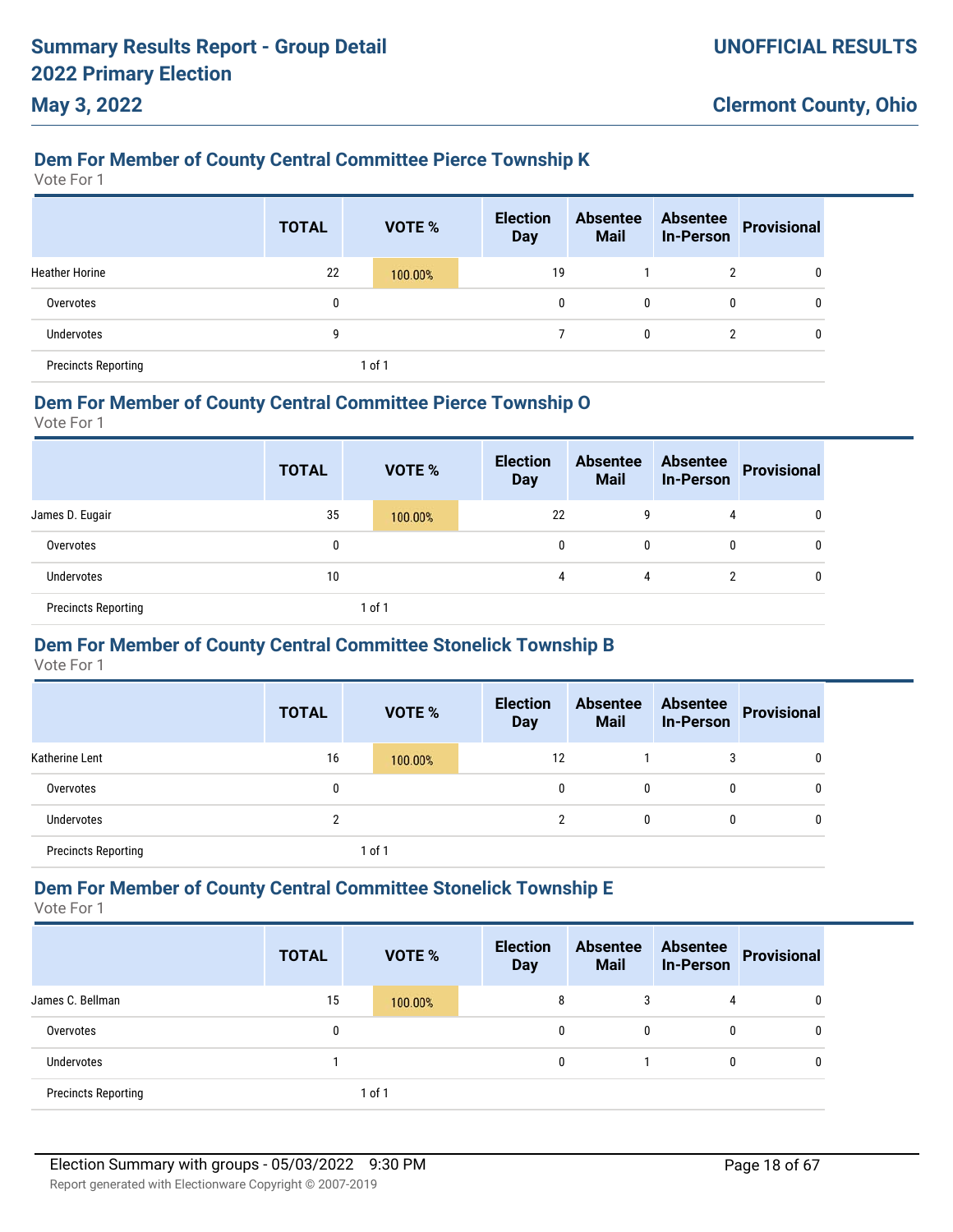# **Dem For Member of County Central Committee Bethel Village A**

Vote For 1

**May 3, 2022**

|                            | <b>TOTAL</b> | VOTE %  | <b>Election</b><br><b>Day</b> | <b>Absentee</b><br><b>Mail</b> | <b>Absentee</b><br><b>In-Person</b> | <b>Provisional</b> |
|----------------------------|--------------|---------|-------------------------------|--------------------------------|-------------------------------------|--------------------|
| Amy Planck                 | 8            | 100.00% |                               |                                | 0                                   | 0                  |
| Overvotes                  | 0            |         | $\mathbf{0}$                  | 0                              | 0                                   | 0                  |
| Undervotes                 | 0            |         | $\mathbf{0}$                  | 0                              | 0                                   | 0                  |
| <b>Precincts Reporting</b> |              | 1 of 1  |                               |                                |                                     |                    |

#### **Dem For Member of County Central Committee Bethel Village B**

Vote For 1

|                            | <b>TOTAL</b> | <b>VOTE %</b> | <b>Election</b><br><b>Day</b> | <b>Absentee</b><br><b>Mail</b> | <b>Absentee</b><br>In-Person | Provisional  |
|----------------------------|--------------|---------------|-------------------------------|--------------------------------|------------------------------|--------------|
| Leann Helton               | 18           | 100.00%       | 12                            | <sup>5</sup>                   |                              | 0            |
| Overvotes                  | 0            |               | 0                             |                                | 0                            | $\mathbf{0}$ |
| Undervotes                 | າ            |               |                               | 0                              | 0                            | 0            |
| <b>Precincts Reporting</b> |              | 1 of 1        |                               |                                |                              |              |

### **Dem For Member of County Central Committee Tate Township D**

Vote For 1

|                            | <b>TOTAL</b> | <b>VOTE %</b> | <b>Election</b><br><b>Day</b> | <b>Absentee</b><br><b>Mail</b> | <b>Absentee</b><br><b>In-Person</b> | <b>Provisional</b> |
|----------------------------|--------------|---------------|-------------------------------|--------------------------------|-------------------------------------|--------------------|
| Acacia Uible               | 21           | 100.00%       | 11                            | 3                              |                                     | 0                  |
| Overvotes                  | 0            |               | 0                             | 0                              | 0                                   | 0                  |
| <b>Undervotes</b>          | 11           |               |                               |                                | 3                                   | 0                  |
| <b>Precincts Reporting</b> |              | 1 of 1        |                               |                                |                                     |                    |

#### **Dem For Member of County Central Committee Tate Township F**

|                            | <b>TOTAL</b> | VOTE %  | <b>Election</b><br><b>Day</b> | <b>Absentee</b><br><b>Mail</b> | <b>Absentee</b><br><b>In-Person</b> | <b>Provisional</b> |
|----------------------------|--------------|---------|-------------------------------|--------------------------------|-------------------------------------|--------------------|
| Cliff S. Johnson           | 14           | 100.00% | 8                             | 3                              | 3                                   | 0                  |
| Overvotes                  | 0            |         | 0                             | 0                              | 0                                   | 0                  |
| Undervotes                 | 3            |         | ≘                             |                                | 0                                   | 0                  |
| <b>Precincts Reporting</b> |              | 1 of 1  |                               |                                |                                     |                    |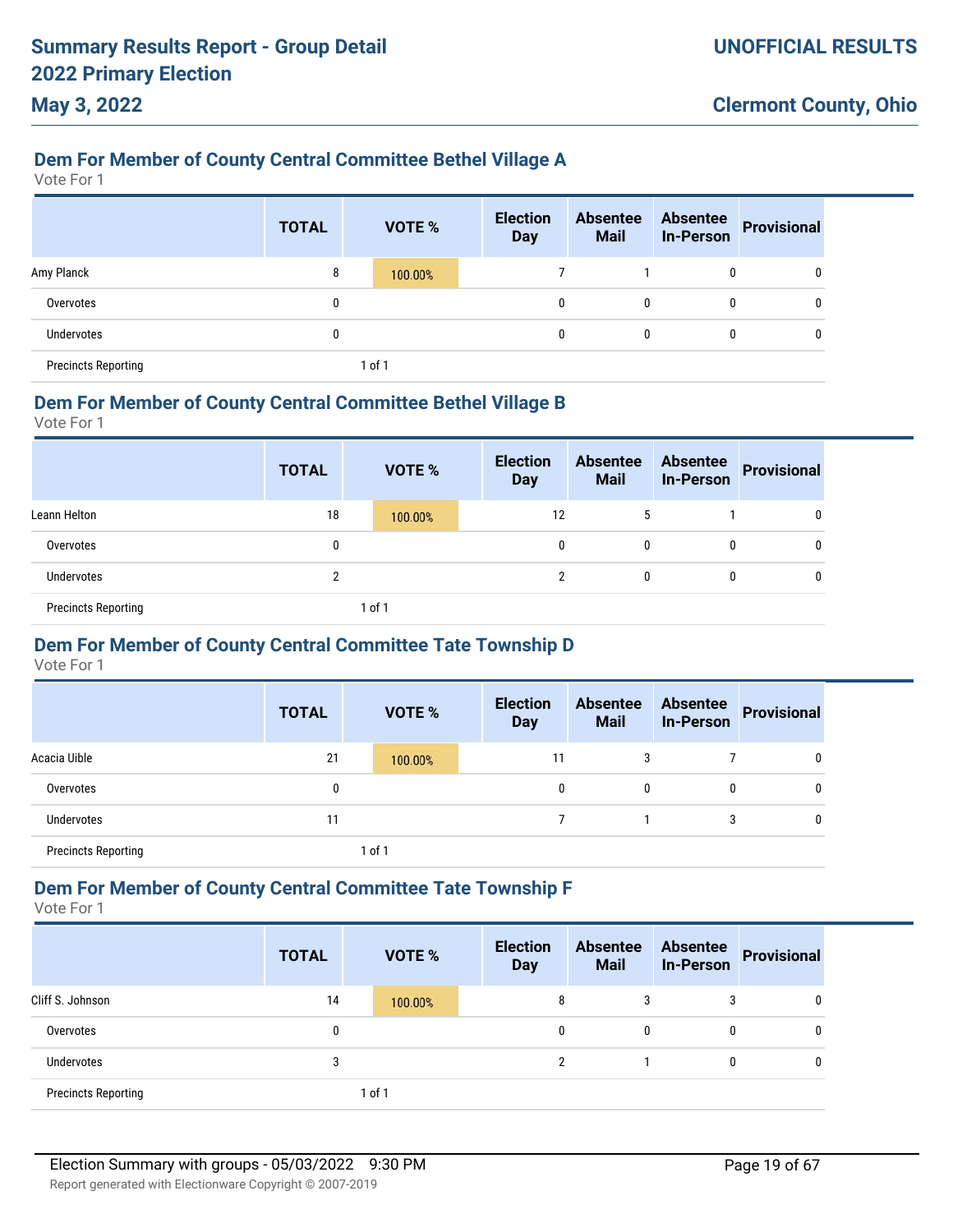# **Dem For Member of County Central Committee Tate Township H**

Vote For 1

**May 3, 2022**

|                            | <b>TOTAL</b> | <b>VOTE %</b> | <b>Election</b><br><b>Day</b> | <b>Absentee</b><br><b>Mail</b> | <b>Absentee</b><br><b>In-Person</b> | <b>Provisional</b> |
|----------------------------|--------------|---------------|-------------------------------|--------------------------------|-------------------------------------|--------------------|
| <b>Bill Skvarla</b>        | 19           | 100.00%       | 9                             | 5                              | 5                                   | 0                  |
| Overvotes                  | 0            |               | 0                             | 0                              | 0                                   | 0                  |
| <b>Undervotes</b>          | b            |               | 6                             | 0                              | 0                                   | $\mathbf{0}$       |
| <b>Precincts Reporting</b> |              | 1 of 1        |                               |                                |                                     |                    |

#### **Dem For Member of County Central Committee Union Township A**

Vote For 1

|                            | <b>TOTAL</b> | <b>VOTE %</b> | <b>Election</b><br><b>Day</b> | <b>Absentee</b><br><b>Mail</b> | <b>Absentee</b><br><b>In-Person</b> | Provisional |
|----------------------------|--------------|---------------|-------------------------------|--------------------------------|-------------------------------------|-------------|
| David F. Utterback         | 27           | 100.00%       | 17                            | J.                             | 5                                   | 0           |
| Overvotes                  | 0            |               | 0                             | 0                              | 0                                   |             |
| <b>Undervotes</b>          | 6            |               | 3                             | 0                              | 3                                   | U           |
| <b>Precincts Reporting</b> |              | 1 of 1        |                               |                                |                                     |             |

### **Dem For Member of County Central Committee Union Township B**

Vote For 1

|                            | <b>TOTAL</b> | <b>VOTE %</b> | <b>Election</b><br><b>Day</b> | <b>Absentee</b><br><b>Mail</b> | <b>Absentee</b><br><b>In-Person</b> | <b>Provisional</b> |
|----------------------------|--------------|---------------|-------------------------------|--------------------------------|-------------------------------------|--------------------|
| <b>Andrew Reed</b>         | 33           | 100.00%       | 24                            | 6                              | 3                                   | 0                  |
| Overvotes                  | 0            |               | 0                             | $\mathbf{0}$                   | 0                                   | 0                  |
| <b>Undervotes</b>          | b.           |               | 5                             | 0                              | 0                                   | 0                  |
| <b>Precincts Reporting</b> |              | of 1          |                               |                                |                                     |                    |

### **Dem For Member of County Central Committee Union Township D**

|                            | <b>TOTAL</b> | <b>VOTE %</b> | <b>Election</b><br><b>Day</b> | <b>Absentee</b><br><b>Mail</b> | <b>Absentee</b><br><b>In-Person</b> | Provisional  |
|----------------------------|--------------|---------------|-------------------------------|--------------------------------|-------------------------------------|--------------|
| Chad A. Quick              | 21           | 100.00%       | 20                            |                                | 0                                   | 0            |
| Overvotes                  | 0            |               | 0                             | $\mathbf{0}$                   | 0                                   | 0            |
| Undervotes                 | 4            |               | 4                             | $\mathbf{0}$                   | 0                                   | $\mathbf{0}$ |
| <b>Precincts Reporting</b> |              | 1 of 1        |                               |                                |                                     |              |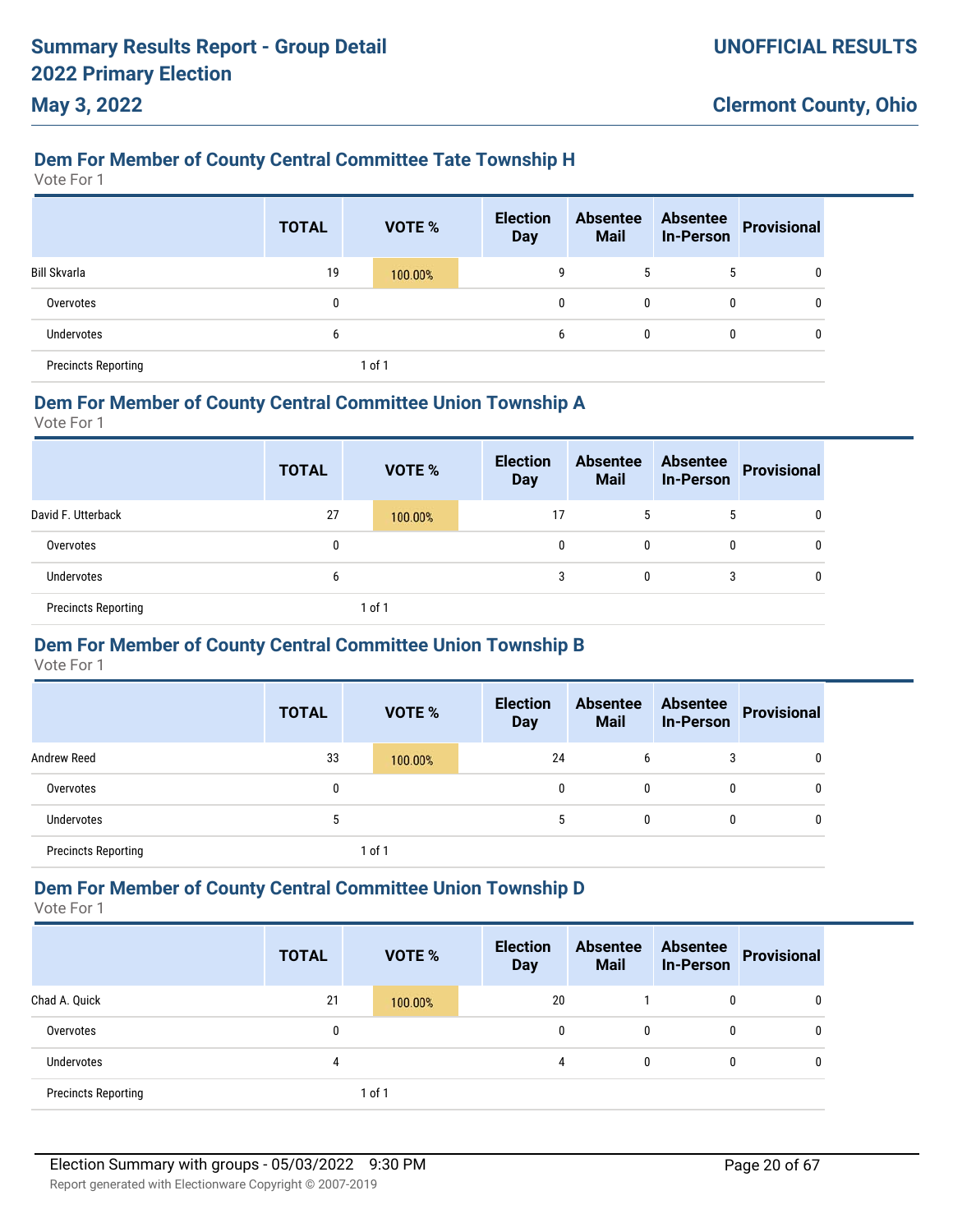# **Dem For Member of County Central Committee Union Township E**

Vote For 1

**May 3, 2022**

|                            | <b>TOTAL</b> | <b>VOTE %</b> | <b>Election</b><br><b>Day</b> | <b>Absentee</b><br><b>Mail</b> | <b>Absentee</b><br><b>In-Person</b> | <b>Provisional</b> |
|----------------------------|--------------|---------------|-------------------------------|--------------------------------|-------------------------------------|--------------------|
| Ann Roberts                | 36           | 100.00%       | 16                            | 8                              | 12                                  | 0                  |
| Overvotes                  | 0            |               | $\mathbf{0}$                  | $\mathbf{0}$                   | 0                                   | 0                  |
| Undervotes                 |              |               | 4                             |                                |                                     | 0                  |
| <b>Precincts Reporting</b> |              | 1 of 1        |                               |                                |                                     |                    |

#### **Dem For Member of County Central Committee Union Township H**

Vote For 1

|                            | <b>TOTAL</b> |        | <b>VOTE %</b> | <b>Election</b><br><b>Day</b> | <b>Absentee</b><br><b>Mail</b> | <b>Absentee</b><br><b>In-Person</b> | Provisional |
|----------------------------|--------------|--------|---------------|-------------------------------|--------------------------------|-------------------------------------|-------------|
| Linda Bourguin             | 15           |        | 100.00%       | 11                            |                                | 3                                   | 0           |
| Overvotes                  | 0            |        |               | 0                             | 0                              | $\mathbf{0}$                        | 0           |
| Undervotes                 | 3            |        |               |                               | 2                              | $\mathbf{0}$                        | U           |
| <b>Precincts Reporting</b> |              | 1 of 1 |               |                               |                                |                                     |             |

### **Dem For Member of County Central Committee Union Township K**

Vote For 1

|                            | <b>TOTAL</b> | <b>VOTE %</b> | <b>Election</b><br><b>Day</b> | <b>Absentee</b><br><b>Mail</b> | <b>Absentee</b><br><b>In-Person</b> | <b>Provisional</b> |
|----------------------------|--------------|---------------|-------------------------------|--------------------------------|-------------------------------------|--------------------|
| Barbara D. Fillion         | 26           | 100.00%       | 21                            | 3                              | 2                                   | 0                  |
| Overvotes                  | 0            |               | 0                             | 0                              | 0                                   | 0                  |
| <b>Undervotes</b>          | 3            |               |                               | 0                              | 0                                   | 0                  |
| <b>Precincts Reporting</b> |              | of 1          |                               |                                |                                     |                    |

### **Dem For Member of County Central Committee Union Township L**

|                            | <b>TOTAL</b> | <b>VOTE %</b> | <b>Election</b><br><b>Day</b> | <b>Absentee</b><br><b>Mail</b> | <b>Absentee</b><br><b>In-Person</b> | <b>Provisional</b> |
|----------------------------|--------------|---------------|-------------------------------|--------------------------------|-------------------------------------|--------------------|
| Michelle DeTemple          | 14           | 100.00%       | 10                            | 4                              | 0                                   | 0                  |
| Overvotes                  |              |               | $\mathbf{0}$                  | 0                              | 0                                   | 0                  |
| <b>Undervotes</b>          | 3            |               | C                             |                                | 0                                   | 0                  |
| <b>Precincts Reporting</b> |              | 1 of 1        |                               |                                |                                     |                    |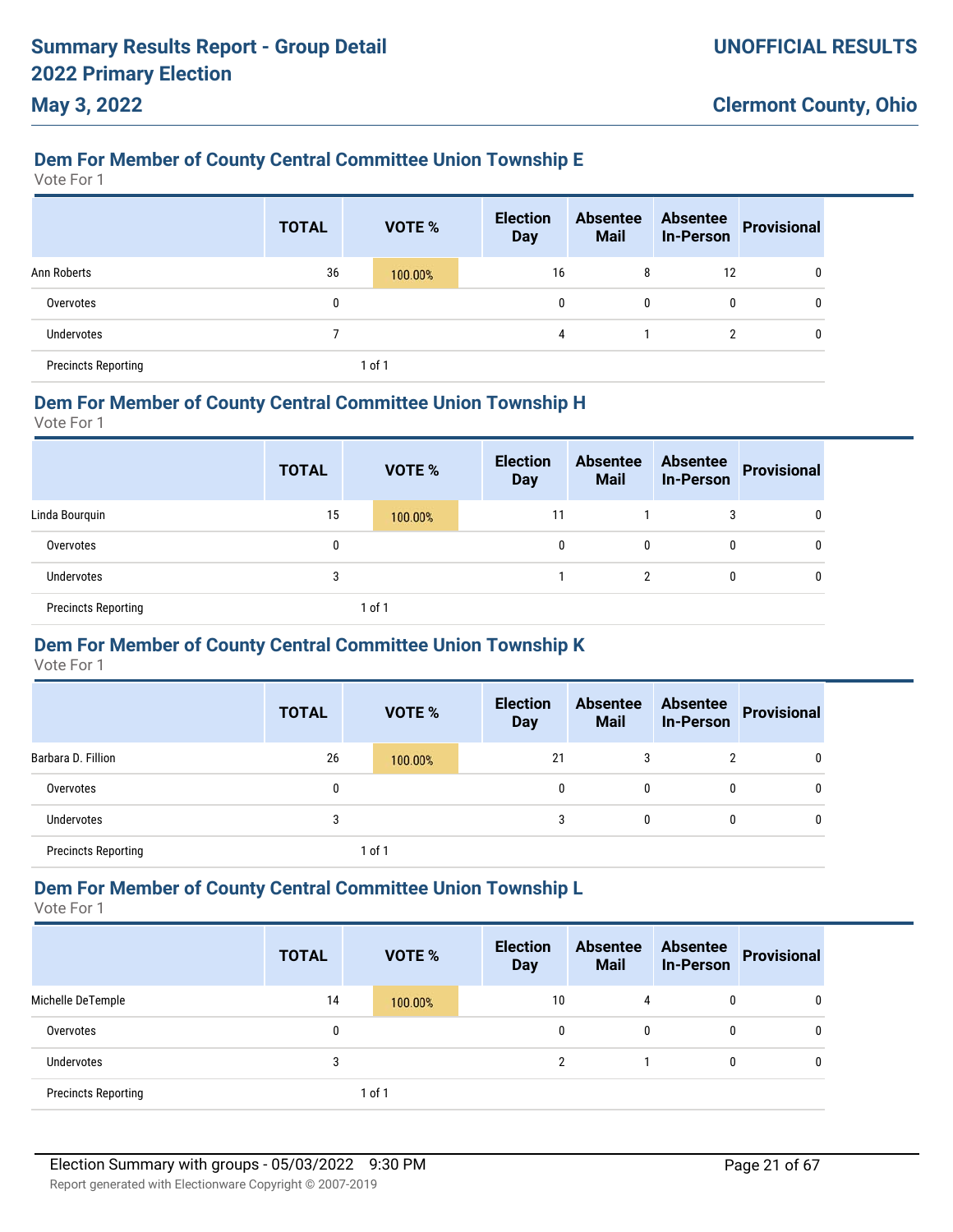### **Dem For Member of County Central Committee Union Township X**

Vote For 1

**May 3, 2022**

|                            | <b>TOTAL</b> |        | VOTE %  | <b>Election</b><br><b>Day</b> | <b>Absentee</b><br><b>Mail</b> | <b>Absentee</b><br><b>In-Person</b> | <b>Provisional</b> |
|----------------------------|--------------|--------|---------|-------------------------------|--------------------------------|-------------------------------------|--------------------|
| <b>Christine Cornelius</b> | 16           |        | 100.00% | 12                            | 3                              |                                     | 0                  |
| Overvotes                  | 0            |        |         | 0                             | 0                              | 0                                   | 0                  |
| Undervotes                 | 6            |        |         | 4                             |                                |                                     | 0                  |
| <b>Precincts Reporting</b> |              | 1 of 1 |         |                               |                                |                                     |                    |

#### **Dem For Member of County Central Committee Union Township Z**

Vote For 1

|                            | <b>TOTAL</b> | <b>VOTE %</b> | <b>Election</b><br><b>Day</b> | <b>Absentee</b><br><b>Mail</b> | <b>Absentee</b><br><b>In-Person</b> | Provisional |
|----------------------------|--------------|---------------|-------------------------------|--------------------------------|-------------------------------------|-------------|
| Tracy Jo Small             | 25           | 100.00%       | 20                            | 2                              | 3                                   | 0           |
| Overvotes                  | 0            |               | 0                             | 0                              | $\mathbf{0}$                        | U           |
| <b>Undervotes</b>          | 3            |               | 3                             | 0                              | 0                                   | 0           |
| <b>Precincts Reporting</b> |              | 1 of 1        |                               |                                |                                     |             |

### **Dem For Member of County Central Committee Union Township B1B**

Vote For 1

|                            | <b>TOTAL</b> |        | <b>VOTE %</b> | <b>Election</b><br><b>Day</b> | <b>Absentee</b><br><b>Mail</b> | <b>Absentee</b><br><b>In-Person</b> | Provisional |
|----------------------------|--------------|--------|---------------|-------------------------------|--------------------------------|-------------------------------------|-------------|
| <b>Christine Minano</b>    | 18           |        | 100.00%       | 16                            | 0                              |                                     | 0           |
| Overvotes                  |              |        |               | 0                             | 0                              |                                     | 0           |
| Undervotes                 |              |        |               | b                             | 0                              |                                     | 0           |
| <b>Precincts Reporting</b> |              | 1 of 1 |               |                               |                                |                                     |             |

### **Dem For Member of County Central Committee Union Township C1C**

|                            | <b>TOTAL</b> | <b>VOTE %</b> | <b>Election</b><br><b>Day</b> | <b>Absentee</b><br><b>Mail</b> | <b>Absentee</b><br><b>In-Person</b> | <b>Provisional</b> |
|----------------------------|--------------|---------------|-------------------------------|--------------------------------|-------------------------------------|--------------------|
| Joann M. Meyer             | 17           | 100.00%       | 15                            |                                |                                     | 0                  |
| Overvotes                  | 0            |               | 0                             | 0                              | 0                                   | 0                  |
| Undervotes                 | 4            |               | ŋ                             |                                |                                     | 0                  |
| <b>Precincts Reporting</b> |              | 1 of 1        |                               |                                |                                     |                    |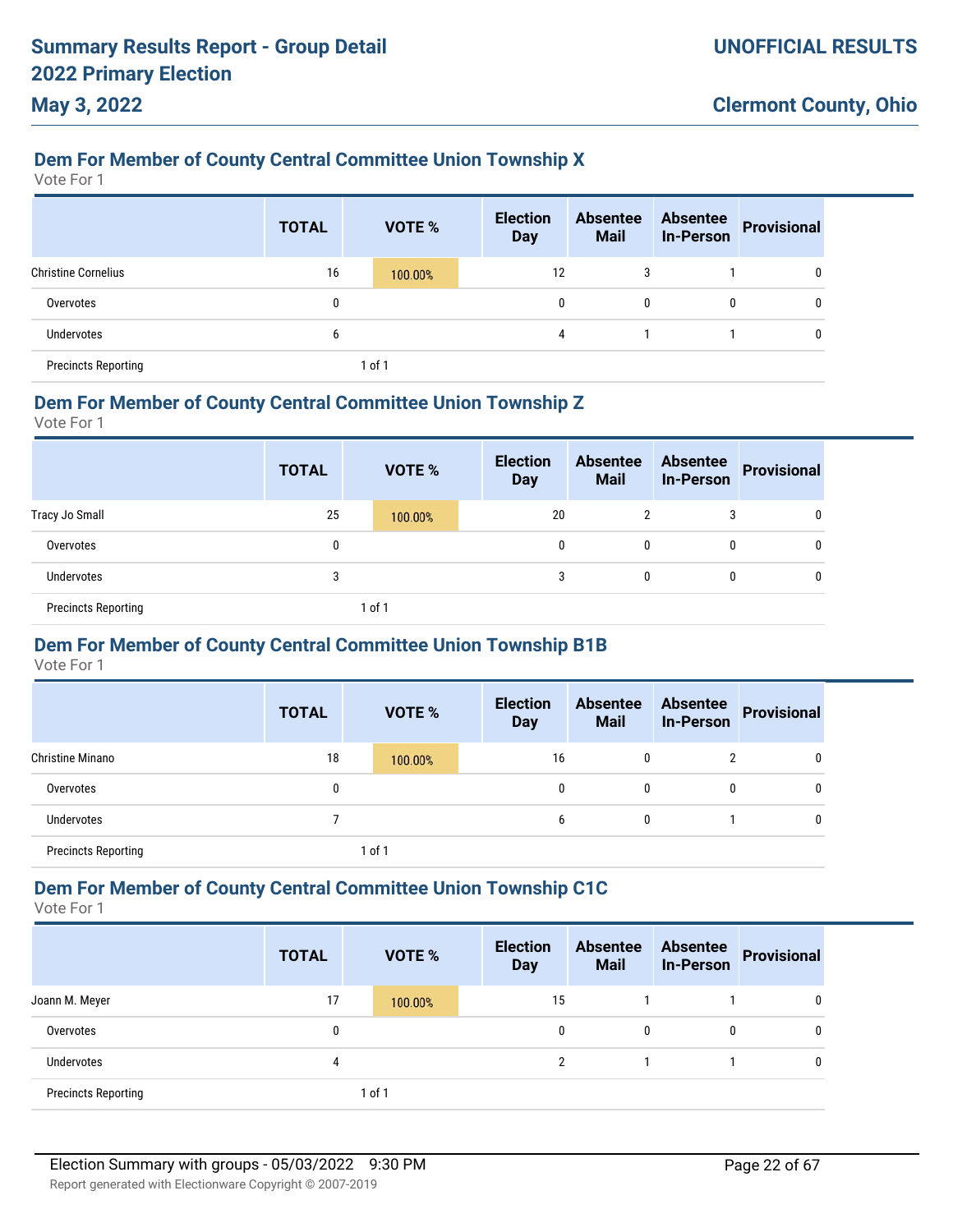### **Dem For Member of County Central Committee Union Township D1D**

Vote For 1

**May 3, 2022**

|                            | <b>TOTAL</b> | <b>VOTE %</b> | <b>Election</b><br><b>Day</b> | <b>Absentee</b><br><b>Mail</b> | <b>Absentee</b><br><b>In-Person</b> | Provisional |
|----------------------------|--------------|---------------|-------------------------------|--------------------------------|-------------------------------------|-------------|
| <b>Brian Flick</b>         | 13           | 100.00%       | 11                            | 0                              | 2                                   | 0           |
| Overvotes                  | 0            |               | 0                             | 0                              | 0                                   | 0           |
| Undervotes                 | 4            |               | $\overline{2}$                | 2                              | 0                                   | 0           |
| <b>Precincts Reporting</b> |              | 1 of 1        |                               |                                |                                     |             |

#### **Dem For Member of County Central Committee Union Township F1F**

Vote For 1

|                            | <b>TOTAL</b> | <b>VOTE %</b> | <b>Election</b><br><b>Day</b> | <b>Absentee</b><br><b>Mail</b> | <b>Absentee</b><br>In-Person | Provisional |
|----------------------------|--------------|---------------|-------------------------------|--------------------------------|------------------------------|-------------|
| <b>Terry Conway</b>        | 44           | 100.00%       | 28                            | 10                             | 6                            | 0           |
| Overvotes                  | 0            |               | 0                             | 0                              | $\mathbf{0}$                 | 0           |
| <b>Undervotes</b>          | b            |               | b                             | 0                              | 0                            | 0           |
| <b>Precincts Reporting</b> |              | 1 of 1        |                               |                                |                              |             |

### **Dem For Member of County Central Committee Union Township P1P**

Vote For 1

|                            | <b>TOTAL</b> | <b>VOTE %</b> | <b>Election</b><br><b>Day</b> | <b>Absentee</b><br><b>Mail</b> | <b>Absentee</b><br><b>In-Person</b> | <b>Provisional</b> |
|----------------------------|--------------|---------------|-------------------------------|--------------------------------|-------------------------------------|--------------------|
| Molly Goldberg             | 39           | 100.00%       | 26                            |                                | 8                                   | 0                  |
| Overvotes                  |              |               | 0                             | 0                              | 0                                   | 0                  |
| Undervotes                 | 16           |               | 14                            | 2                              | 0                                   | 0                  |
| <b>Precincts Reporting</b> |              | 1 of 1        |                               |                                |                                     |                    |

#### **Dem For Member of County Central Committee Washington Township B**

|                            | <b>TOTAL</b> | <b>VOTE %</b> | <b>Election</b><br><b>Day</b> | <b>Absentee</b><br><b>Mail</b> | <b>Absentee</b><br><b>In-Person</b> | Provisional |
|----------------------------|--------------|---------------|-------------------------------|--------------------------------|-------------------------------------|-------------|
| Jeff Richards              | 25           | 100.00%       | 20                            | 2                              | 3                                   | 0           |
| Overvotes                  | 0            |               | 0                             | $\mathbf{0}$                   | 0                                   | 0           |
| <b>Undervotes</b>          | 3            |               | າ                             | $\mathbf{0}$                   |                                     |             |
| <b>Precincts Reporting</b> |              | 1 of 1        |                               |                                |                                     |             |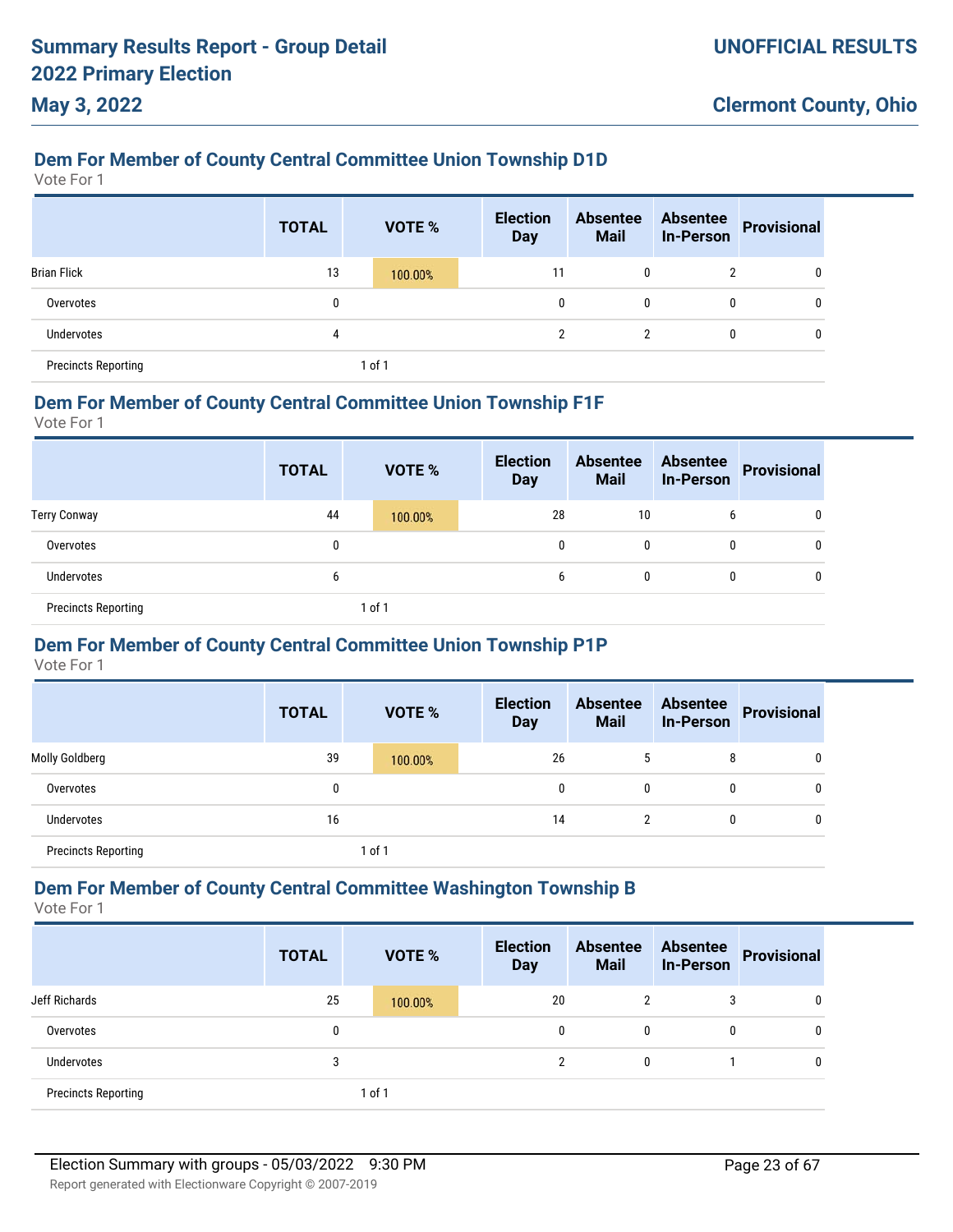### **Dem For Member of County Central Committee Wayne Township B**

Vote For 1

**May 3, 2022**

|                            | <b>TOTAL</b> | VOTE %  | <b>Election</b><br><b>Day</b> | <b>Absentee</b><br><b>Mail</b> | <b>Absentee</b><br><b>In-Person</b> | <b>Provisional</b> |
|----------------------------|--------------|---------|-------------------------------|--------------------------------|-------------------------------------|--------------------|
| Jan Schoellman             | 19           | 100.00% | 14                            | 3                              | 2                                   | 0                  |
| Overvotes                  | 0            |         | 0                             | 0                              | 0                                   | 0                  |
| <b>Undervotes</b>          |              |         |                               | $\mathbf{0}$                   | 0                                   | 0                  |
| <b>Precincts Reporting</b> |              | 1 of 1  |                               |                                |                                     |                    |

#### **Dem For Member of County Central Committee Wayne Township C**

Vote For 1

|                            | <b>TOTAL</b> |        | <b>VOTE %</b> | <b>Election</b><br><b>Day</b> | <b>Absentee</b><br><b>Mail</b> | <b>Absentee</b><br><b>In-Person</b> | Provisional |
|----------------------------|--------------|--------|---------------|-------------------------------|--------------------------------|-------------------------------------|-------------|
| Joseph Mastromauro         | 22           |        | 100.00%       | 16                            | 4                              | າ                                   | 0           |
| Overvotes                  | 0            |        |               | 0                             | 0                              | $\mathbf{0}$                        | U           |
| <b>Undervotes</b>          | 5            |        |               | 5                             | 0                              | $\mathbf{0}$                        | U           |
| <b>Precincts Reporting</b> |              | 1 of 1 |               |                               |                                |                                     |             |

### **Dem For Member of County Central Committee Williamsburg Township A**

|                            | <b>TOTAL</b> | <b>VOTE %</b> | <b>Election</b><br><b>Day</b> | <b>Absentee</b><br><b>Mail</b> | <b>Absentee</b><br><b>In-Person</b> | <b>Provisional</b> |
|----------------------------|--------------|---------------|-------------------------------|--------------------------------|-------------------------------------|--------------------|
| Dexter Bastin              | 23           | 100.00%       | 19                            | 4                              | 0                                   | 0                  |
| Overvotes                  | 0            |               | 0                             | 0                              | 0                                   | 0                  |
| Undervotes                 | 8            |               |                               |                                | 0                                   | 0                  |
| <b>Precincts Reporting</b> |              | 1 of 1        |                               |                                |                                     |                    |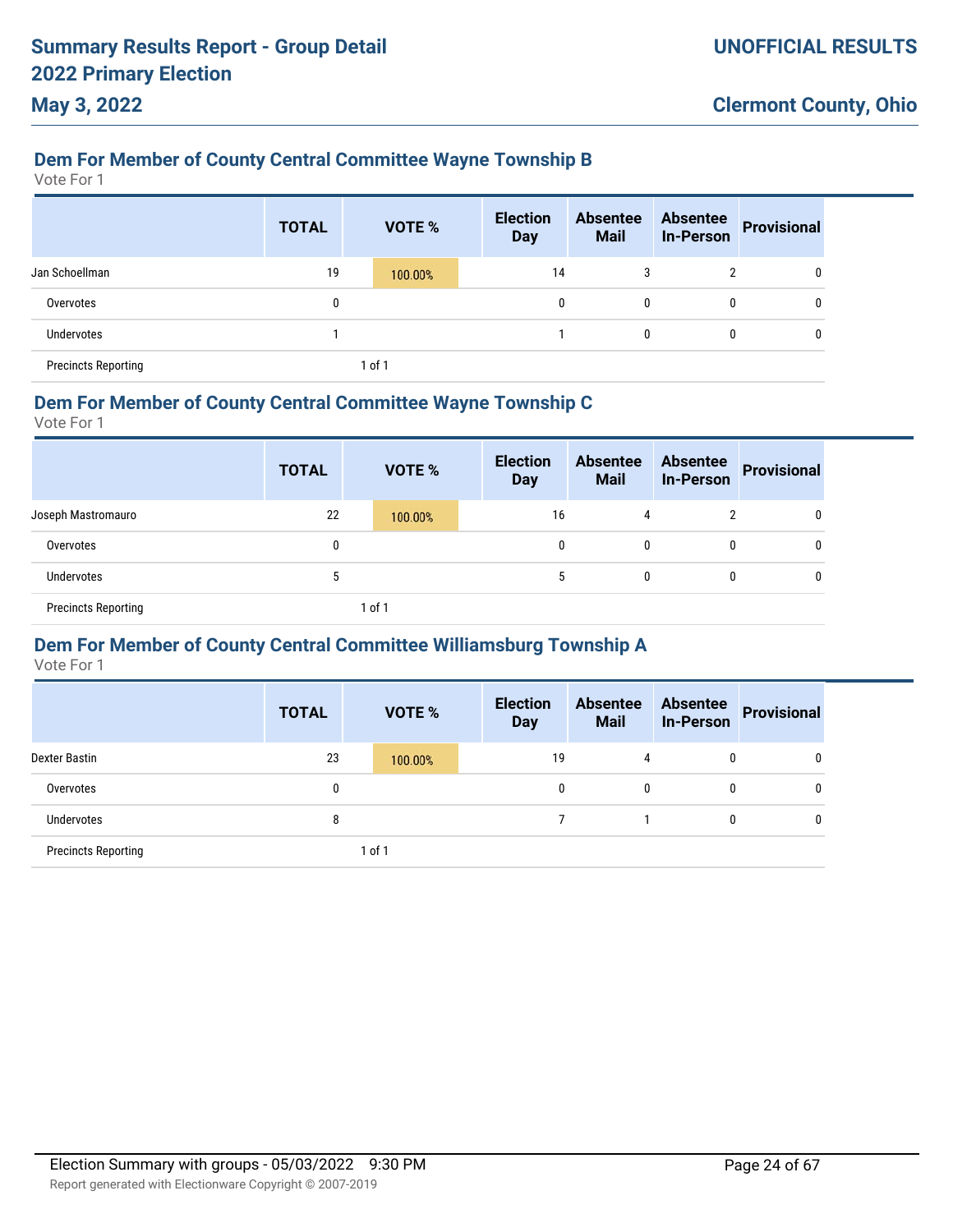## **Rep For Governor and Lieutenant Governor**

Vote For 1

|                                      | <b>TOTAL</b> | <b>VOTE %</b> | <b>Election</b><br><b>Day</b> | <b>Absentee</b><br><b>Mail</b> | <b>Absentee</b><br><b>In-Person</b> | <b>Provisional</b> |
|--------------------------------------|--------------|---------------|-------------------------------|--------------------------------|-------------------------------------|--------------------|
| Mike DeWine and Jon Husted           | 10,501       | 46.67%        | 9,018                         | 808                            | 675                                 | 0                  |
| Jim Renacci and Joe Knopp            | 8,372        | 37.21%        | 7,471                         | 443                            | 458                                 | 0                  |
| Joe Blystone and Jeremiah W. Workman | 3,156        | 14.03%        | 2,953                         | 75                             | 128                                 | 0                  |
| Ron Hood and Candice Keller          | 472          | 2.10%         | 433                           | 14                             | 25                                  | 0                  |
| Overvotes                            | 20           |               | 18                            |                                | 1                                   | 0                  |
| Undervotes                           | 231          |               | 212                           | 9                              | 10                                  | 0                  |
| <b>Precincts Reporting</b>           |              | 168 of 168    |                               |                                |                                     |                    |

### **Rep For Attorney General**

Vote For 1

|                            | <b>TOTAL</b> | <b>VOTE %</b> | <b>Election</b><br><b>Day</b> | <b>Absentee</b><br><b>Mail</b> | <b>Absentee</b><br><b>In-Person</b> | <b>Provisional</b> |
|----------------------------|--------------|---------------|-------------------------------|--------------------------------|-------------------------------------|--------------------|
| Dave Yost                  | 18,294       | 100.00%       | 16,175                        | 1,073                          | 1,046                               | 0                  |
| Overvotes                  | 0            |               | 0                             | 0                              | 0                                   | 0                  |
| <b>Undervotes</b>          | 4,458        |               | 3,930                         | 277                            | 251                                 | 0                  |
| <b>Precincts Reporting</b> |              | 168 of 168    |                               |                                |                                     |                    |

### **Rep For Auditor of State**

|                            | <b>TOTAL</b> | <b>VOTE %</b> |  | <b>Election</b><br><b>Day</b> | <b>Absentee</b><br><b>Mail</b> | <b>Absentee</b><br><b>In-Person</b> | <b>Provisional</b> |
|----------------------------|--------------|---------------|--|-------------------------------|--------------------------------|-------------------------------------|--------------------|
| <b>Keith Faber</b>         | 17,186       | 100.00%       |  | 15,174                        | 1,028                          | 984                                 | 0                  |
| Overvotes                  | 0            |               |  |                               | 0                              | 0                                   | 0                  |
| <b>Undervotes</b>          | 5,566        |               |  |                               | 322                            | 313                                 | 0                  |
| <b>Precincts Reporting</b> |              | 168 of 168    |  |                               |                                |                                     |                    |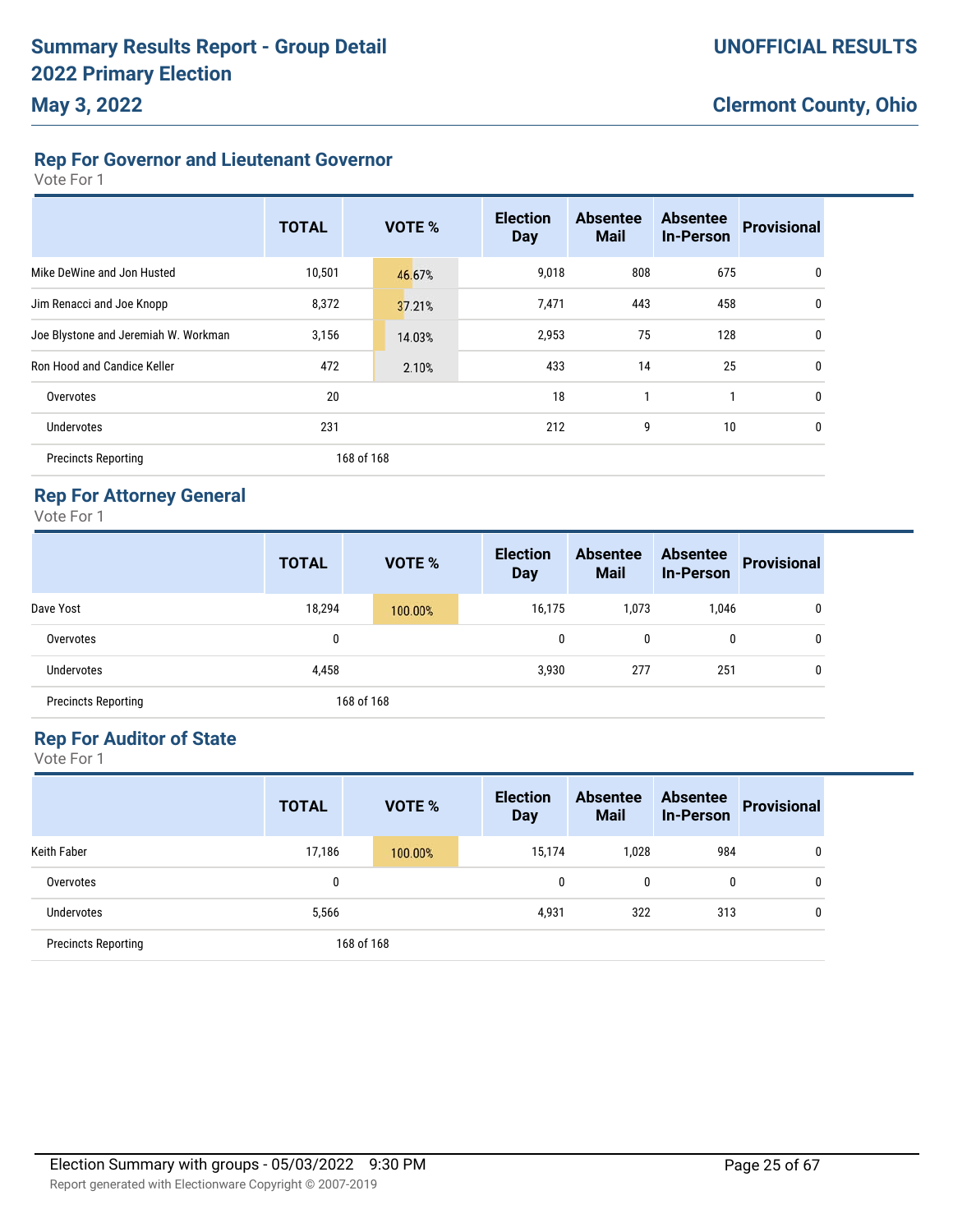### **May 3, 2022**

**Rep For Secretary of State**

Vote For 1

|                            | <b>TOTAL</b> | <b>VOTE %</b> | <b>Election</b><br><b>Day</b> | <b>Absentee</b><br><b>Mail</b> | <b>Absentee</b><br><b>In-Person</b> | <b>Provisional</b> |
|----------------------------|--------------|---------------|-------------------------------|--------------------------------|-------------------------------------|--------------------|
| <b>Frank LaRose</b>        | 13,020       | 64.48%        | 11,310                        | 904                            | 806                                 | 0                  |
| John Adams                 | 7,171        | 35.52%        | 6,518                         | 296                            | 357                                 | 0                  |
| Overvotes                  | 10           |               | 9                             | $\mathbf 0$                    |                                     | 0                  |
| <b>Undervotes</b>          | 2,551        |               | 2,268                         | 150                            | 133                                 | 0                  |
| <b>Precincts Reporting</b> |              | 168 of 168    |                               |                                |                                     |                    |

### **Rep For Treasurer of State**

Vote For 1

|                            | <b>TOTAL</b> | <b>VOTE %</b> | <b>Election</b><br><b>Day</b> | <b>Absentee</b><br><b>Mail</b> | <b>Absentee</b><br><b>In-Person</b> | <b>Provisional</b> |
|----------------------------|--------------|---------------|-------------------------------|--------------------------------|-------------------------------------|--------------------|
| Robert Sprague             | 17,082       | 100.00%       | 15,078                        | 1,021                          | 983                                 | 0                  |
| Overvotes                  | 0            |               | 0                             | 0                              | 0                                   | 0                  |
| <b>Undervotes</b>          | 5,670        |               | 5,027                         | 329                            | 314                                 | 0                  |
| <b>Precincts Reporting</b> |              | 168 of 168    |                               |                                |                                     |                    |

### **Rep For Chief Justice of the Supreme Court**

Vote For 1

|                            | <b>TOTAL</b> | <b>VOTE %</b> | <b>Election</b><br><b>Day</b> | <b>Absentee</b><br><b>Mail</b> | <b>Absentee</b><br><b>In-Person</b> | <b>Provisional</b> |
|----------------------------|--------------|---------------|-------------------------------|--------------------------------|-------------------------------------|--------------------|
| Sharon L. Kennedy          | 17,154       | 100.00%       | 15,138                        | 1,030                          | 986                                 | 0                  |
| Overvotes                  | 0            |               | 0                             | 0                              | 0                                   | 0                  |
| <b>Undervotes</b>          | 5,598        |               | 4,967                         | 320                            | 311                                 | 0                  |
| <b>Precincts Reporting</b> |              | 168 of 168    |                               |                                |                                     |                    |

### **Rep For Justice of the Supreme Court (1/1)**

|                            | <b>TOTAL</b> | <b>VOTE %</b> | <b>Election</b><br><b>Day</b> | <b>Absentee</b><br><b>Mail</b> | <b>Absentee</b><br><b>In-Person</b> | <b>Provisional</b> |
|----------------------------|--------------|---------------|-------------------------------|--------------------------------|-------------------------------------|--------------------|
| Pat Fischer                | 16,778       | 100.00%       | 14,801                        | 1,017                          | 960                                 | 0                  |
| Overvotes                  | 0            |               |                               | 0                              | 0                                   | 0                  |
| <b>Undervotes</b>          | 5,974        |               | 5,304                         | 333                            | 337                                 | 0                  |
| <b>Precincts Reporting</b> |              | 168 of 168    |                               |                                |                                     |                    |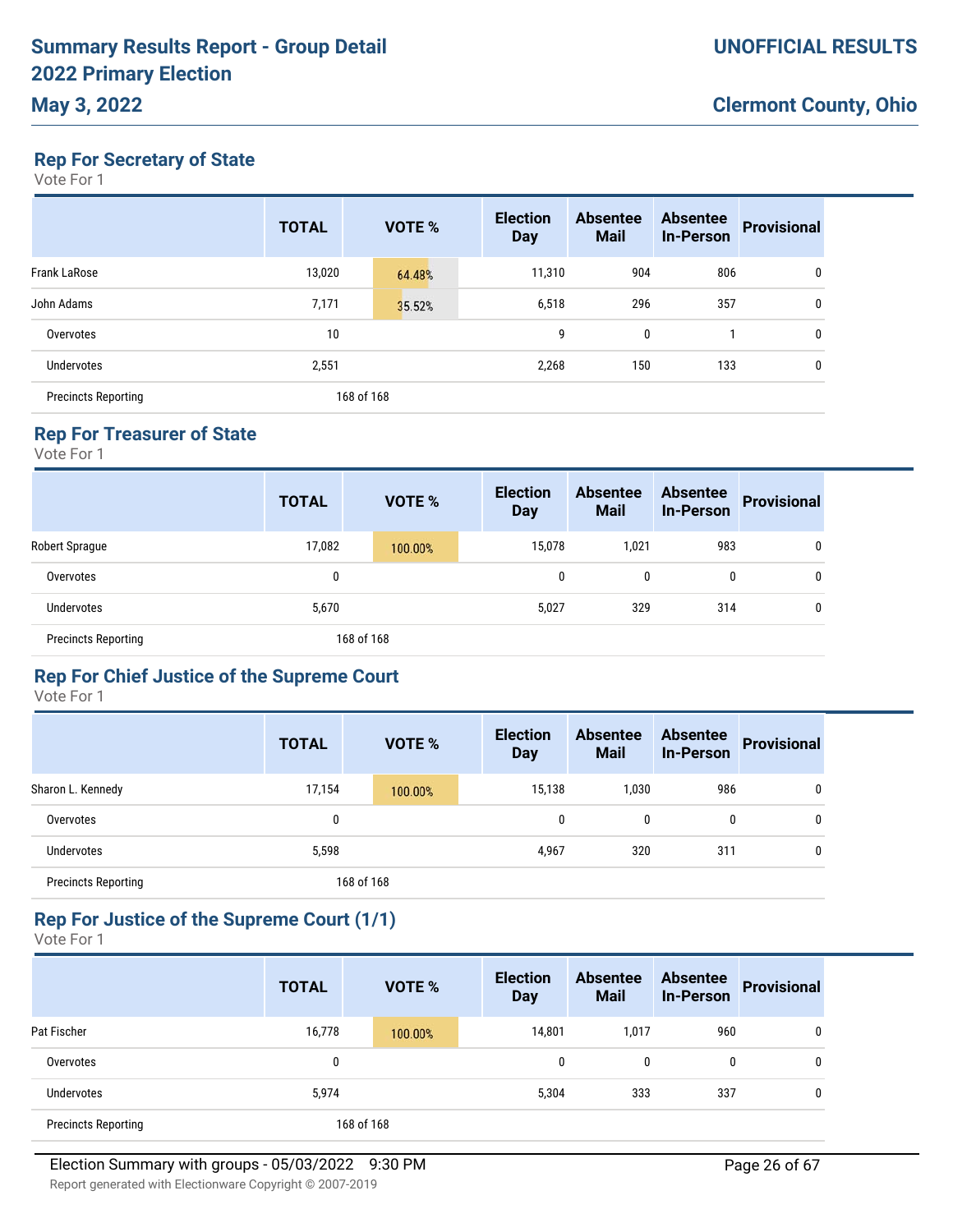**Rep For Justice of the Supreme Court (1/2)**

| Vote For 1 |  |  |
|------------|--|--|
|------------|--|--|

|                            | <b>TOTAL</b> | <b>VOTE %</b> | <b>Election</b><br><b>Day</b> | <b>Absentee</b><br><b>Mail</b> | <b>Absentee</b><br><b>In-Person</b> | <b>Provisional</b> |
|----------------------------|--------------|---------------|-------------------------------|--------------------------------|-------------------------------------|--------------------|
| Pat DeWine                 | 15,897       | 100.00%       | 13,984                        | 990                            | 923                                 | 0                  |
| Overvotes                  | 0            |               | 0                             | 0                              | 0                                   | 0                  |
| Undervotes                 | 6,855        |               | 6,121                         | 360                            | 374                                 | 0                  |
| <b>Precincts Reporting</b> |              | 168 of 168    |                               |                                |                                     |                    |

#### **Rep For U.S. Senator**

Vote For 1

|                            | <b>TOTAL</b> |            | VOTE % | <b>Election</b><br><b>Day</b> | <b>Absentee</b><br><b>Mail</b> | <b>Absentee</b><br><b>In-Person</b> | <b>Provisional</b> |
|----------------------------|--------------|------------|--------|-------------------------------|--------------------------------|-------------------------------------|--------------------|
| JD Vance                   | 7,877        |            | 35.21% | 7,164                         | 326                            | 387                                 | $\mathbf 0$        |
| Josh Mandel                | 4,864        |            | 21.74% | 4,340                         | 275                            | 249                                 | 0                  |
| Matt Dolan                 | 4,553        |            | 20.35% | 4,000                         | 295                            | 258                                 | 0                  |
| Mike Gibbons               | 2,973        |            | 13.29% | 2,567                         | 205                            | 201                                 | 0                  |
| Jane Timken                | 1,602        |            | 7.16%  | 1,276                         | 180                            | 146                                 | 0                  |
| Mark Pukita                | 306          |            | 1.37%  | 275                           | 16                             | 15                                  | 0                  |
| Neil Patel                 | 196          |            | 0.88%  | 165                           | 19                             | 12                                  | 0                  |
| Overvotes                  | 35           |            |        | 33                            | $\mathbf{1}$                   | 1                                   | 0                  |
| Undervotes                 | 346          |            |        | 285                           | 33                             | 28                                  | 0                  |
| <b>Precincts Reporting</b> |              | 168 of 168 |        |                               |                                |                                     |                    |

### **Rep For Representative to Congress (2nd District)**

|                            | <b>TOTAL</b> | <b>VOTE %</b> | <b>Election</b><br><b>Day</b> | <b>Absentee</b><br><b>Mail</b> | <b>Absentee</b><br><b>In-Person</b> | <b>Provisional</b> |
|----------------------------|--------------|---------------|-------------------------------|--------------------------------|-------------------------------------|--------------------|
| <b>Brad Wenstrup</b>       | 19,677       | 90.96%        | 17,312                        | 1,219                          | 1,146                               | 0                  |
| James J. Condit Jr.        | 1,010        | 4.67%         | 906                           | 44                             | 60                                  | 0                  |
| David J. Windisch          | 946          | 4.37%         | 852                           | 41                             | 53                                  | 0                  |
| Overvotes                  | 10           |               | 10                            | 0                              | 0                                   | 0                  |
| <b>Undervotes</b>          | 1,109        |               | 1,025                         | 46                             | 38                                  | 0                  |
| <b>Precincts Reporting</b> |              | 168 of 168    |                               |                                |                                     |                    |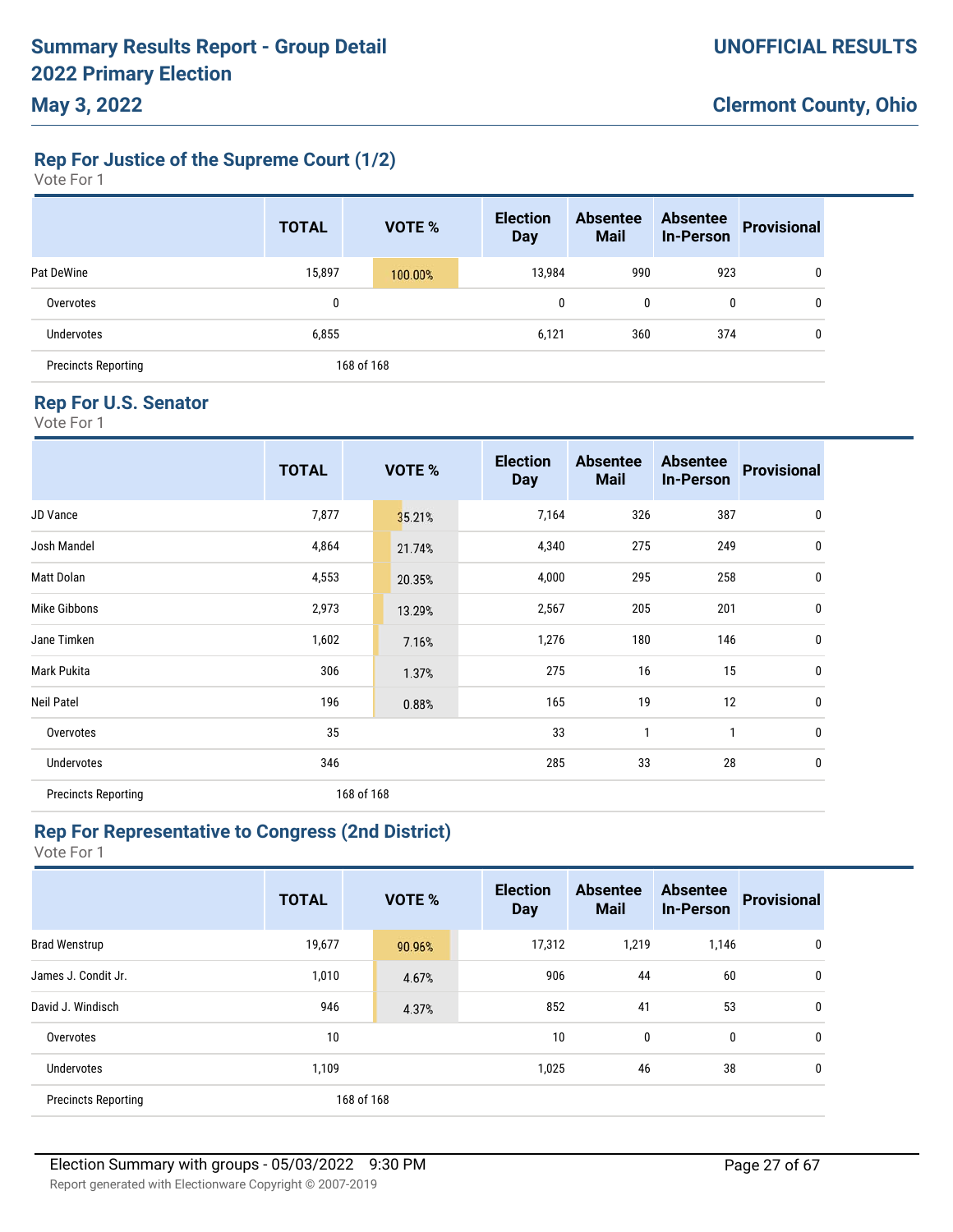# **Rep For Judge of the Court of Appeals (2/9) (12th District)**

Vote For 1

**May 3, 2022**

|                            | <b>TOTAL</b> | <b>VOTE %</b> | <b>Election</b><br><b>Day</b> | <b>Absentee</b><br><b>Mail</b> | <b>Absentee</b><br><b>In-Person</b> | <b>Provisional</b> |
|----------------------------|--------------|---------------|-------------------------------|--------------------------------|-------------------------------------|--------------------|
| Robin N. Piper             | 16,125       | 100.00%       | 14,224                        | 968                            | 933                                 | 0                  |
| Overvotes                  | 0            |               | 0                             | 0                              | 0                                   | 0                  |
| Undervotes                 | 6,627        |               | 5,881                         | 382                            | 364                                 | 0                  |
| <b>Precincts Reporting</b> |              | 168 of 168    |                               |                                |                                     |                    |

### **Rep For Judge of the Court of Appeals (2/10) (12th District)**

Vote For 1

|                            | <b>TOTAL</b> | <b>VOTE %</b> | <b>Election</b><br><b>Day</b> | <b>Absentee</b><br><b>Mail</b> | <b>Absentee</b><br><b>In-Person</b> | <b>Provisional</b> |
|----------------------------|--------------|---------------|-------------------------------|--------------------------------|-------------------------------------|--------------------|
| Mike Powell                | 16,288       | 100.00%       | 14,366                        | 982                            | 940                                 | 0                  |
| Overvotes                  | 0            |               | 0                             | 0                              | $\mathbf{0}$                        | 0                  |
| <b>Undervotes</b>          | 6,464        |               | 5,739                         | 368                            | 357                                 | 0                  |
| <b>Precincts Reporting</b> |              | 168 of 168    |                               |                                |                                     |                    |

### **Rep For Judge of the Court of Common Pleas (1/1)**

Vote For 1

|                            | <b>TOTAL</b> |            | <b>VOTE %</b> | <b>Election</b><br><b>Day</b> | <b>Absentee</b><br><b>Mail</b> | <b>Absentee</b><br><b>In-Person</b> | <b>Provisional</b> |
|----------------------------|--------------|------------|---------------|-------------------------------|--------------------------------|-------------------------------------|--------------------|
| Anthony W. Brock           | 16,641       |            | 100.00%       | 14,667                        | 1,003                          | 971                                 | 0                  |
| Overvotes                  |              |            |               | 0                             | 0                              | 0                                   | 0                  |
| <b>Undervotes</b>          | 6,111        |            |               | 5,438                         | 347                            | 326                                 | 0                  |
| <b>Precincts Reporting</b> |              | 168 of 168 |               |                               |                                |                                     |                    |

### **Rep For Judge of the Court of Common Pleas (1/2) (Domestic Relations)**

|                            | <b>TOTAL</b> | VOTE %     | <b>Election</b><br><b>Day</b> | <b>Absentee</b><br><b>Mail</b> | <b>Absentee</b><br><b>In-Person</b> | <b>Provisional</b> |
|----------------------------|--------------|------------|-------------------------------|--------------------------------|-------------------------------------|--------------------|
| Mary Lynne Birck           | 16,386       | 100.00%    | 14,416                        | 1,008                          | 962                                 | 0                  |
| Overvotes                  | 0            |            | 0                             | 0                              | 0                                   | 0                  |
| Undervotes                 | 6,366        |            | 5,689                         | 342                            | 335                                 | 0                  |
| <b>Precincts Reporting</b> |              | 168 of 168 |                               |                                |                                     |                    |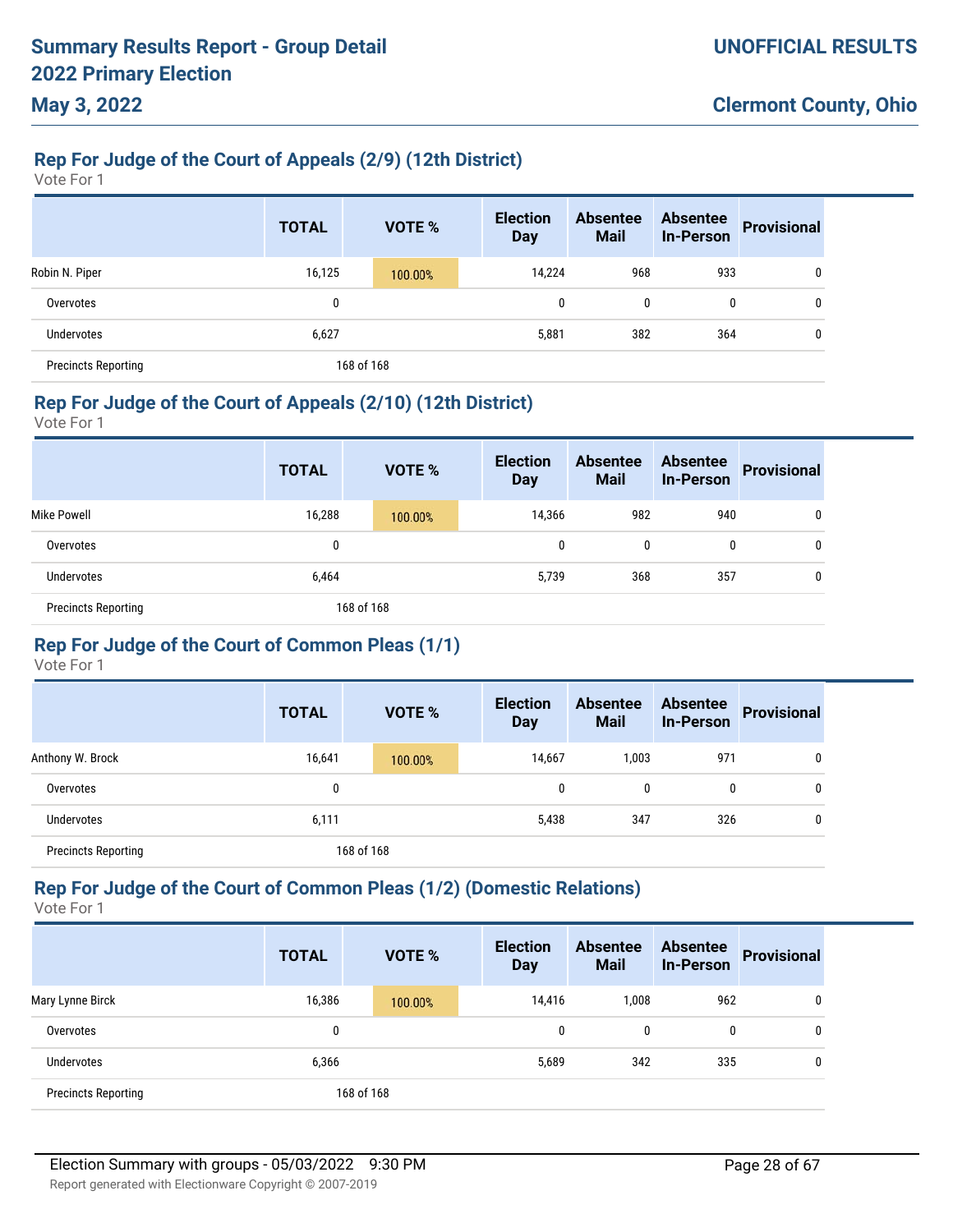### **Rep For Judge of the Court of Common Pleas (UTE)**

Vote For 1

|                            | <b>TOTAL</b> | VOTE %     | <b>Election</b><br><b>Day</b> | <b>Absentee</b><br><b>Mail</b> | <b>Absentee</b><br><b>In-Person</b> | <b>Provisional</b> |
|----------------------------|--------------|------------|-------------------------------|--------------------------------|-------------------------------------|--------------------|
| Kevin T. Miles             | 16,319       | 100.00%    | 14,365                        | 988                            | 966                                 | 0                  |
| Overvotes                  | 0            |            | 0                             | 0                              | 0                                   | 0                  |
| Undervotes                 | 6,433        |            | 5,740                         | 362                            | 331                                 | 0                  |
| <b>Precincts Reporting</b> |              | 168 of 168 |                               |                                |                                     |                    |

### **Rep For County Commissioner**

Vote For 1

|                            | <b>TOTAL</b> | <b>VOTE %</b> | <b>Election</b><br><b>Day</b> | <b>Absentee</b><br><b>Mail</b> | <b>Absentee</b><br><b>In-Person</b> | <b>Provisional</b> |
|----------------------------|--------------|---------------|-------------------------------|--------------------------------|-------------------------------------|--------------------|
| Claire B. Corcoran         | 16,680       | 100.00%       | 14,708                        | 1,013                          | 959                                 | 0                  |
| Overvotes                  | 0            |               | 0                             | 0                              | 0                                   | 0                  |
| <b>Undervotes</b>          | 6,072        |               | 5,397                         | 337                            | 338                                 | 0                  |
| <b>Precincts Reporting</b> |              | 168 of 168    |                               |                                |                                     |                    |

### **Rep For County Auditor**

Vote For 1

|                            | <b>TOTAL</b> | <b>VOTE %</b> | <b>Election</b><br><b>Day</b> | <b>Absentee</b><br><b>Mail</b> | <b>Absentee</b><br><b>In-Person</b> | <b>Provisional</b> |
|----------------------------|--------------|---------------|-------------------------------|--------------------------------|-------------------------------------|--------------------|
| Linda L. Fraley            | 13,154       | 60.75%        | 11,607                        | 787                            | 760                                 | 0                  |
| <b>Tim Rudd</b>            | 8,499        | 39.25%        | 7,502                         | 507                            | 490                                 | 0                  |
| Overvotes                  | ⇁            |               |                               | 0                              | 0                                   | 0                  |
| Undervotes                 | 1,092        |               | 989                           | 56                             | 47                                  | 0                  |
| <b>Precincts Reporting</b> |              | 168 of 168    |                               |                                |                                     |                    |

### **Rep For Member of County Central Committee Loveland City C**

|                            | <b>TOTAL</b> | <b>VOTE %</b> | <b>Election</b><br><b>Day</b> | <b>Absentee</b><br><b>Mail</b> | <b>Absentee</b><br>In-Person | <b>Provisional</b> |
|----------------------------|--------------|---------------|-------------------------------|--------------------------------|------------------------------|--------------------|
| Pamela Gross               | 116          | 100.00%       | 112                           | 0                              | 4                            | 0                  |
| Overvotes                  | 0            |               | 0                             | 0                              | 0                            | 0                  |
| Undervotes                 | 74           |               | 68                            | 4                              | າ                            | 0                  |
| <b>Precincts Reporting</b> |              | 1 of 1        |                               |                                |                              |                    |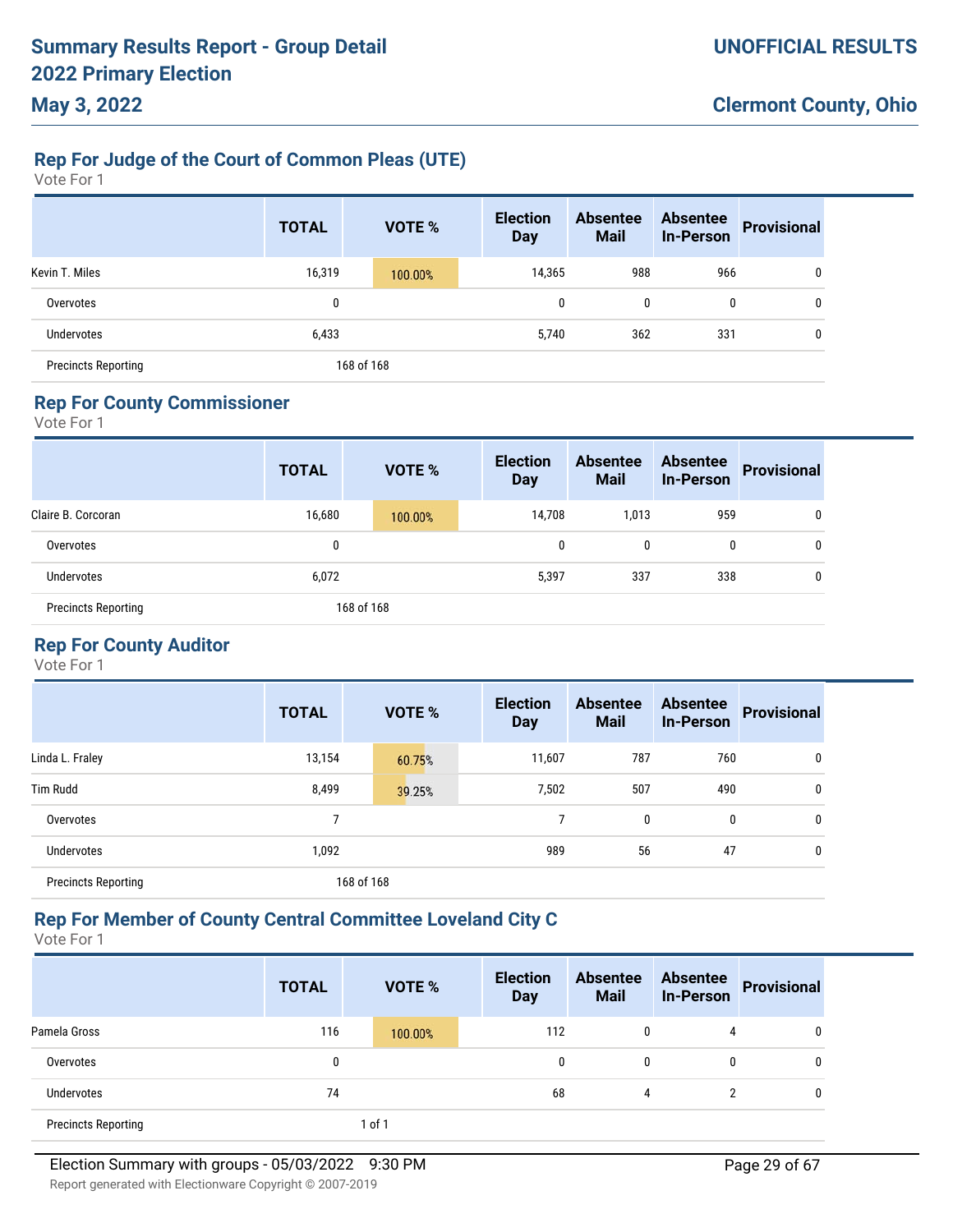# **Rep For Member of County Central Committee Batavia Township A**

Vote For 1

**May 3, 2022**

|                            | <b>TOTAL</b> | <b>VOTE %</b> | <b>Election</b><br><b>Day</b> | <b>Absentee</b><br><b>Mail</b> | <b>Absentee</b><br><b>In-Person</b> | <b>Provisional</b> |
|----------------------------|--------------|---------------|-------------------------------|--------------------------------|-------------------------------------|--------------------|
| Linda L. Fraley            | 187          | 100.00%       | 133                           | 21                             | 33                                  | 0                  |
| Overvotes                  | 0            |               | 0                             | $\mathbf{0}$                   | 0                                   | 0                  |
| Undervotes                 | 56           |               | 41                            | 3                              | 12                                  | 0                  |
| <b>Precincts Reporting</b> |              | 1 of 1        |                               |                                |                                     |                    |

#### **Rep For Member of County Central Committee Batavia Township B**

Vote For 1

|                            | <b>TOTAL</b> | <b>VOTE %</b> | <b>Election</b><br><b>Day</b> | <b>Absentee</b><br><b>Mail</b> | <b>Absentee</b><br><b>In-Person</b> | Provisional |
|----------------------------|--------------|---------------|-------------------------------|--------------------------------|-------------------------------------|-------------|
| Kyle Ebaugh                | 140          | 100.00%       | 118                           | b                              | 16                                  | 0           |
| Overvotes                  | 0            |               | $\mathbf 0$                   | 0                              | $\mathbf{0}$                        | 0           |
| <b>Undervotes</b>          | 34           |               | 33                            | 0                              |                                     | 0           |
| <b>Precincts Reporting</b> |              | 1 of 1        |                               |                                |                                     |             |

### **Rep For Member of County Central Committee Batavia Township H**

Vote For 1

|                            | <b>TOTAL</b> |        | <b>VOTE %</b> | <b>Election</b><br><b>Day</b> | <b>Absentee</b><br><b>Mail</b> | <b>Absentee</b><br><b>In-Person</b> | <b>Provisional</b> |
|----------------------------|--------------|--------|---------------|-------------------------------|--------------------------------|-------------------------------------|--------------------|
| Jonathan Nau               | 94           |        | 100.00%       | 71                            | 11                             | 12                                  | 0                  |
| Overvotes                  | 0            |        |               | 0                             | 0                              | 0                                   | 0                  |
| <b>Undervotes</b>          | 31           |        |               | 22                            |                                | 8                                   | 0                  |
| <b>Precincts Reporting</b> |              | 1 of 1 |               |                               |                                |                                     |                    |

### **Rep For Member of County Central Committee Batavia Township J**

|                            | <b>TOTAL</b> | <b>VOTE %</b> | <b>Election</b><br><b>Day</b> | <b>Absentee</b><br><b>Mail</b> | <b>Absentee</b><br><b>In-Person</b> | Provisional |
|----------------------------|--------------|---------------|-------------------------------|--------------------------------|-------------------------------------|-------------|
| Chris Mehlman              | 134          | 100.00%       | 111                           | 8                              | 15                                  | 0           |
| Overvotes                  |              |               | 0                             | 0                              | 0                                   | 0           |
| <b>Undervotes</b>          | 40           |               | 34                            |                                |                                     | 0           |
| <b>Precincts Reporting</b> |              | 1 of 1        |                               |                                |                                     |             |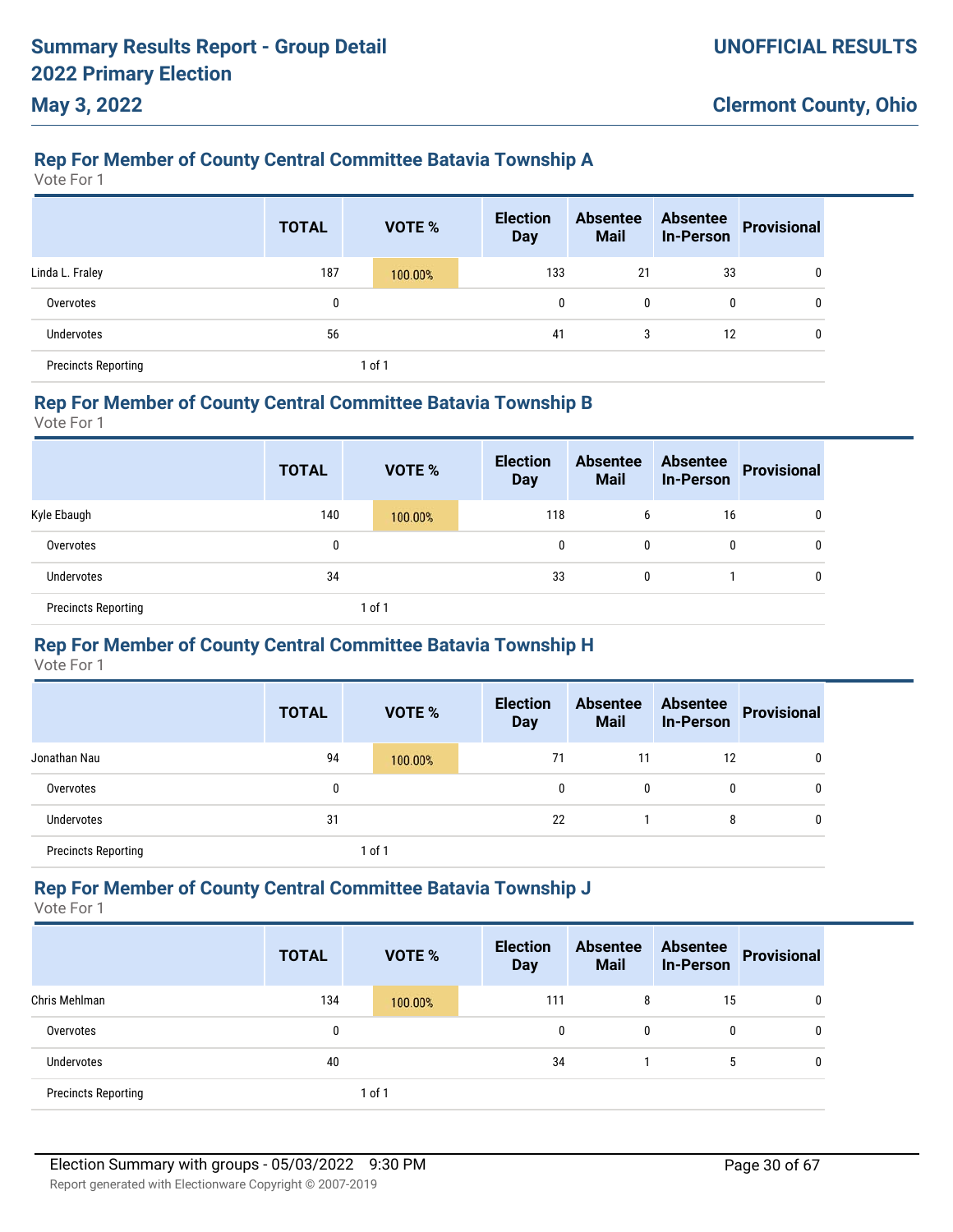### **Rep For Member of County Central Committee Batavia Township M**

Vote For 1

|                            | <b>TOTAL</b> | VOTE % | <b>Election</b><br><b>Day</b> | <b>Absentee</b><br><b>Mail</b> | <b>Absentee</b><br><b>In-Person</b> | <b>Provisional</b> |
|----------------------------|--------------|--------|-------------------------------|--------------------------------|-------------------------------------|--------------------|
| <b>Kristine Broussard</b>  | 160          | 79.21% | 125                           |                                | 28                                  | 0                  |
| Hank Pryor                 | 42           | 20.79% | 31                            | 6                              | 5                                   | 0                  |
| Overvotes                  | 0            |        | $\mathbf{0}$                  | 0                              | 0                                   | 0                  |
| <b>Undervotes</b>          | 25           |        | 13                            | 2                              | 10                                  | 0                  |
| <b>Precincts Reporting</b> |              | 1 of 1 |                               |                                |                                     |                    |

#### **Rep For Member of County Central Committee Batavia Township N**

Vote For 1

|                            | <b>TOTAL</b> |        | VOTE % | <b>Election</b><br><b>Day</b> | <b>Absentee</b><br><b>Mail</b> | <b>Absentee</b><br>In-Person | <b>Provisional</b> |
|----------------------------|--------------|--------|--------|-------------------------------|--------------------------------|------------------------------|--------------------|
| Judith A. Kelch            | 43           |        | 36.44% | 34                            | 3                              | 6                            | 0                  |
| <b>Tracy Braden</b>        | 42           |        | 35.59% | 29                            | 5                              | 8                            | 0                  |
| Zachary A. Zipperer        | 33           |        | 27.97% | 22                            | 3                              | 8                            | $\mathbf 0$        |
| Overvotes                  | 0            |        |        | $\mathbf 0$                   | 0                              | 0                            | $\mathbf 0$        |
| <b>Undervotes</b>          | 18           |        |        | 12                            |                                | 5                            | $\mathbf 0$        |
| <b>Precincts Reporting</b> |              | 1 of 1 |        |                               |                                |                              |                    |

### **Rep For Member of County Central Committee Batavia Township O**

|                            | <b>TOTAL</b> |        | <b>VOTE %</b> | <b>Election</b><br><b>Day</b> | <b>Absentee</b><br><b>Mail</b> | <b>Absentee</b><br><b>In-Person</b> | <b>Provisional</b> |
|----------------------------|--------------|--------|---------------|-------------------------------|--------------------------------|-------------------------------------|--------------------|
| <b>Bill Rapp</b>           | 76           |        | 100.00%       | 69                            |                                | 6                                   | 0                  |
| Overvotes                  | 0            |        |               | 0                             | 0                              | 0                                   | 0                  |
| <b>Undervotes</b>          | 20           |        |               | 18                            | 0                              | っ                                   | $\mathbf{0}$       |
| <b>Precincts Reporting</b> |              | 1 of 1 |               |                               |                                |                                     |                    |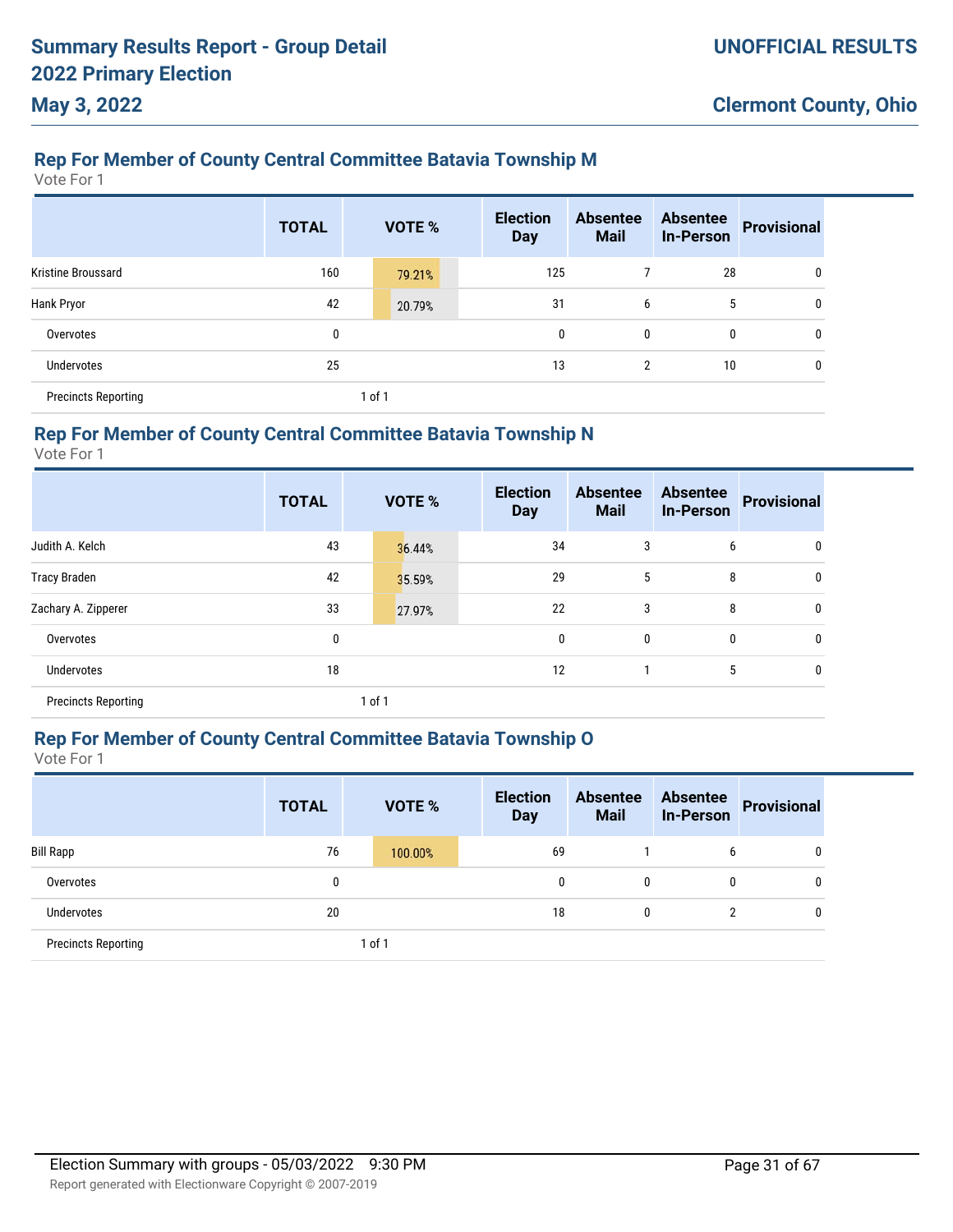# **Rep For Member of County Central Committee Batavia Township P**

Vote For 1

**May 3, 2022**

|                            | <b>TOTAL</b> | VOTE %  | <b>Election</b><br><b>Day</b> | <b>Absentee</b><br><b>Mail</b> | <b>Absentee</b><br><b>In-Person</b> | <b>Provisional</b> |
|----------------------------|--------------|---------|-------------------------------|--------------------------------|-------------------------------------|--------------------|
| Deborah Clepper            | 88           | 100.00% | 73                            | 5                              | 10                                  | 0                  |
| Overvotes                  | 0            |         | $\mathbf{0}$                  | 0                              | 0                                   | 0                  |
| Undervotes                 | 19           |         | 14                            | $\overline{2}$                 | 3                                   | 0                  |
| <b>Precincts Reporting</b> |              | 1 of 1  |                               |                                |                                     |                    |

#### **Rep For Member of County Central Committee Felicity Village**

Vote For 1

|                            | <b>TOTAL</b> | <b>VOTE %</b> | <b>Election</b><br><b>Day</b> | <b>Absentee</b><br><b>Mail</b> | <b>Absentee</b><br><b>In-Person</b> | Provisional |
|----------------------------|--------------|---------------|-------------------------------|--------------------------------|-------------------------------------|-------------|
| Cale Baudendistel          | 45           | 100.00%       | 42                            | 3                              | 0                                   | 0           |
| Overvotes                  | 0            |               | 0                             | 0                              | $\mathbf{0}$                        | U           |
| <b>Undervotes</b>          | 19           |               | 16                            | 3                              | 0                                   | U           |
| <b>Precincts Reporting</b> |              | 1 of 1        |                               |                                |                                     |             |

### **Rep For Member of County Central Committee Franklin Township A**

Vote For 1

|                            | <b>TOTAL</b> | <b>VOTE %</b> | <b>Election</b><br><b>Day</b> | <b>Absentee</b><br><b>Mail</b> | <b>Absentee</b><br><b>In-Person</b> | <b>Provisional</b> |
|----------------------------|--------------|---------------|-------------------------------|--------------------------------|-------------------------------------|--------------------|
| Jim Napier                 | 197          | 100.00%       | 183                           | b                              | 8                                   | 0                  |
| Overvotes                  | 0            |               | 0                             | $\mathbf{0}$                   | 0                                   | 0                  |
| <b>Undervotes</b>          | 67           |               | 65                            | $\mathbf{0}$                   | 2                                   | 0                  |
| <b>Precincts Reporting</b> |              | of 1          |                               |                                |                                     |                    |

#### **Rep For Member of County Central Committee Franklin Township B**

|                            | <b>TOTAL</b> | <b>VOTE %</b> | <b>Election</b><br><b>Day</b> | <b>Absentee</b><br><b>Mail</b> | <b>Absentee</b><br><b>In-Person</b> | <b>Provisional</b> |
|----------------------------|--------------|---------------|-------------------------------|--------------------------------|-------------------------------------|--------------------|
| <b>Gregory Hensley</b>     | 94           | 100.00%       | 89                            | 2                              | 3                                   | 0                  |
| Overvotes                  | 0            |               | 0                             | $\mathbf{0}$                   | 0                                   | 0                  |
| <b>Undervotes</b>          | 46           |               | 44                            |                                |                                     | 0                  |
| <b>Precincts Reporting</b> |              | 1 of 1        |                               |                                |                                     |                    |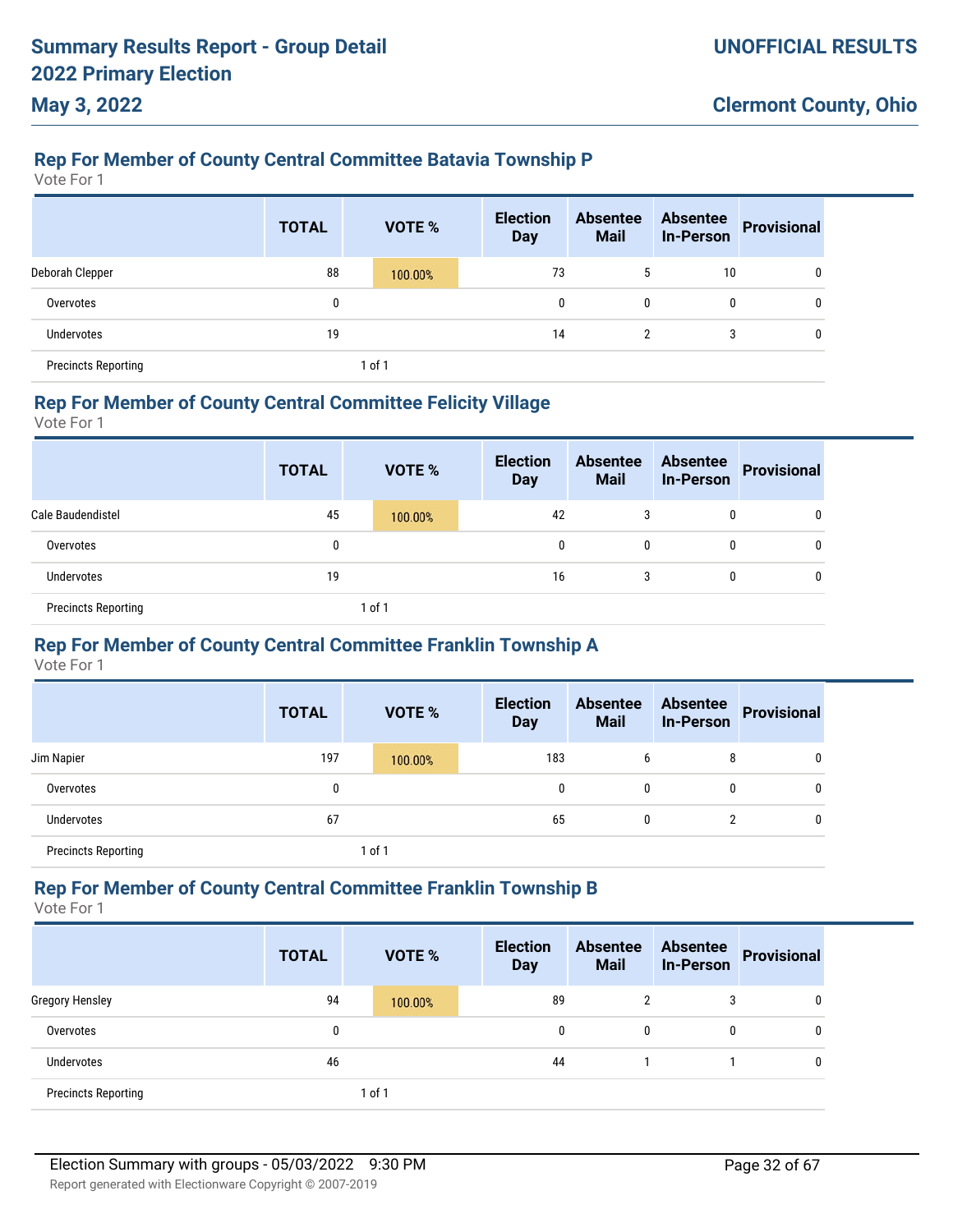# **Rep For Member of County Central Committee Goshen Township B**

Vote For 1

**May 3, 2022**

|                            | <b>TOTAL</b> |        | <b>VOTE %</b> | <b>Election</b><br><b>Day</b> | <b>Absentee</b><br><b>Mail</b> | <b>Absentee</b><br><b>In-Person</b> | <b>Provisional</b> |
|----------------------------|--------------|--------|---------------|-------------------------------|--------------------------------|-------------------------------------|--------------------|
| Elben Miller               | 136          |        | 100.00%       | 129                           | 6                              |                                     | 0                  |
| Overvotes                  | 0            |        |               | 0                             | 0                              | 0                                   | 0                  |
| Undervotes                 | 41           |        |               | 33                            |                                |                                     | 0                  |
| <b>Precincts Reporting</b> |              | 1 of 1 |               |                               |                                |                                     |                    |

#### **Rep For Member of County Central Committee Goshen Township D**

Vote For 1

|                            | <b>TOTAL</b> |        | <b>VOTE %</b> | <b>Election</b><br><b>Day</b> | <b>Absentee</b><br><b>Mail</b> | <b>Absentee</b><br><b>In-Person</b> | Provisional |
|----------------------------|--------------|--------|---------------|-------------------------------|--------------------------------|-------------------------------------|-------------|
| Sandra E. Graham           | 87           |        | 100.00%       | 81                            | 4                              | 2                                   | 0           |
| Overvotes                  | 0            |        |               | 0                             | 0                              | 0                                   | 0           |
| Undervotes                 | 40           |        |               | 30                            | 8                              | 2                                   | 0           |
| <b>Precincts Reporting</b> |              | 1 of 1 |               |                               |                                |                                     |             |

### **Rep For Member of County Central Committee Goshen Township E**

Vote For 1

|                            | <b>TOTAL</b> |        | <b>VOTE %</b> | <b>Election</b><br><b>Day</b> | <b>Absentee</b><br><b>Mail</b> | <b>Absentee</b><br><b>In-Person</b> | <b>Provisional</b> |
|----------------------------|--------------|--------|---------------|-------------------------------|--------------------------------|-------------------------------------|--------------------|
| Jeff Corcoran              | 139          |        | 100.00%       | 112                           | 17                             | 10                                  | 0                  |
| Overvotes                  | 0            |        |               | 0                             | 0                              | 0                                   | 0                  |
| Undervotes                 | 47           |        |               | 46                            |                                | 0                                   | 0                  |
| <b>Precincts Reporting</b> |              | 1 of 1 |               |                               |                                |                                     |                    |

#### **Rep For Member of County Central Committee Goshen Township I**

|                            | <b>TOTAL</b> | <b>VOTE %</b> | <b>Election</b><br><b>Day</b> | <b>Absentee</b><br><b>Mail</b> | <b>Absentee</b><br><b>In-Person</b> | <b>Provisional</b> |
|----------------------------|--------------|---------------|-------------------------------|--------------------------------|-------------------------------------|--------------------|
| Luiza McQueen              | 45           | 100.00%       | 41                            | 3                              |                                     | $\mathbf{0}$       |
| Overvotes                  | 0            |               | 0                             | 0                              | 0                                   | 0                  |
| <b>Undervotes</b>          | 8            |               | 6                             | $\overline{2}$                 | 0                                   | $\mathbf{0}$       |
| <b>Precincts Reporting</b> |              | of 1          |                               |                                |                                     |                    |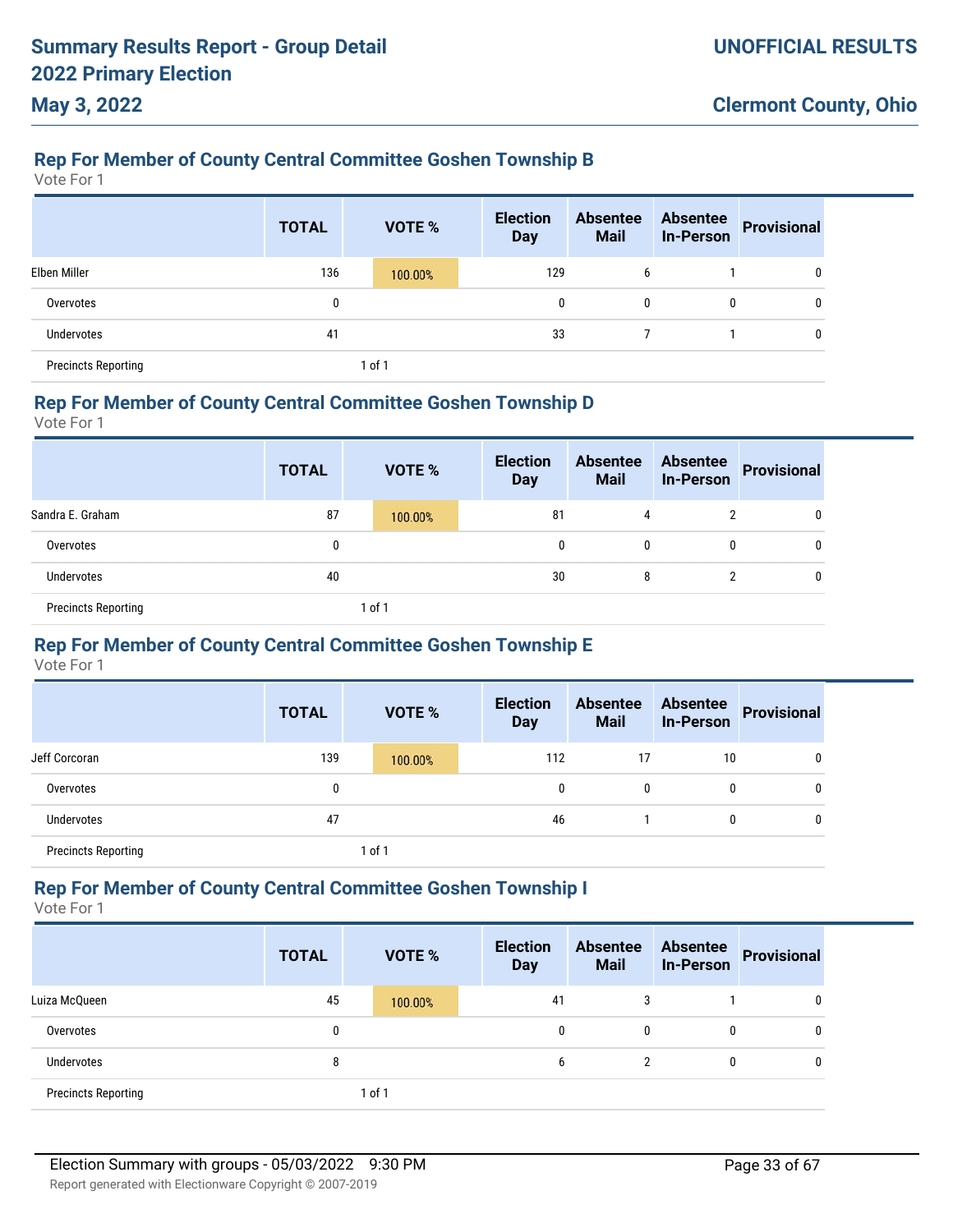# **Rep For Member of County Central Committee Goshen Township K**

Vote For 1

**May 3, 2022**

|                            | <b>TOTAL</b> | <b>VOTE %</b> | <b>Election</b><br><b>Day</b> | <b>Absentee</b><br><b>Mail</b> | <b>Absentee</b><br><b>In-Person</b> | Provisional |
|----------------------------|--------------|---------------|-------------------------------|--------------------------------|-------------------------------------|-------------|
| Virgil Murphy              | 77           | 100.00%       | 70                            |                                |                                     | 0           |
| Overvotes                  | 0            |               | 0                             | 0                              | $\mathbf{0}$                        | 0           |
| Undervotes                 | 34           |               | 27                            | 6                              |                                     | 0           |
| <b>Precincts Reporting</b> |              | 1 of 1        |                               |                                |                                     |             |

#### **Rep For Member of County Central Committee Goshen Township L**

Vote For 1

|                            | <b>TOTAL</b> | <b>VOTE %</b> | <b>Election</b><br><b>Day</b> | <b>Absentee</b><br><b>Mail</b> | <b>Absentee</b><br><b>In-Person</b> | Provisional |
|----------------------------|--------------|---------------|-------------------------------|--------------------------------|-------------------------------------|-------------|
| Judith Kocica              | 102          | 100.00%       | 93                            |                                | 2                                   | 0           |
| Overvotes                  | 0            |               | 0                             | 0                              | $\mathbf{0}$                        | 0           |
| <b>Undervotes</b>          | 22           |               | 18                            | 3                              |                                     | 0           |
| <b>Precincts Reporting</b> |              | 1 of 1        |                               |                                |                                     |             |

### **Rep For Member of County Central Committee Goshen Township M**

Vote For 1

|                            | <b>TOTAL</b> | <b>VOTE %</b> | <b>Election</b><br><b>Day</b> | <b>Absentee</b><br><b>Mail</b> | <b>Absentee</b><br><b>In-Person</b> | <b>Provisional</b> |
|----------------------------|--------------|---------------|-------------------------------|--------------------------------|-------------------------------------|--------------------|
| <b>Trish Lambeck</b>       | 38           | 100.00%       | 36                            | 0                              | າ                                   | 0                  |
| Overvotes                  | 0            |               | 0                             | 0                              | 0                                   | 0                  |
| <b>Undervotes</b>          | 9            |               | 9                             | $\mathbf{0}$                   | 0                                   | 0                  |
| <b>Precincts Reporting</b> |              | 1 of 1        |                               |                                |                                     |                    |

#### **Rep For Member of County Central Committee Goshen Township N**

|                            | <b>TOTAL</b> | <b>VOTE %</b> | <b>Election</b><br><b>Day</b> | <b>Absentee</b><br><b>Mail</b> | <b>Absentee</b><br><b>In-Person</b> | <b>Provisional</b> |
|----------------------------|--------------|---------------|-------------------------------|--------------------------------|-------------------------------------|--------------------|
| <b>Bob Uecker</b>          | 78           | 62.90%        | 68                            | 5                              | 5                                   | 0                  |
| Mike Keeley                | 46           | 37.10%        | 35                            | 6                              | 5                                   | 0                  |
| Overvotes                  | 0            |               | 0                             | $\mathbf{0}$                   | 0                                   | 0                  |
| Undervotes                 | 27           |               | 24                            |                                | $\overline{2}$                      | 0                  |
| <b>Precincts Reporting</b> |              | 1 of 1        |                               |                                |                                     |                    |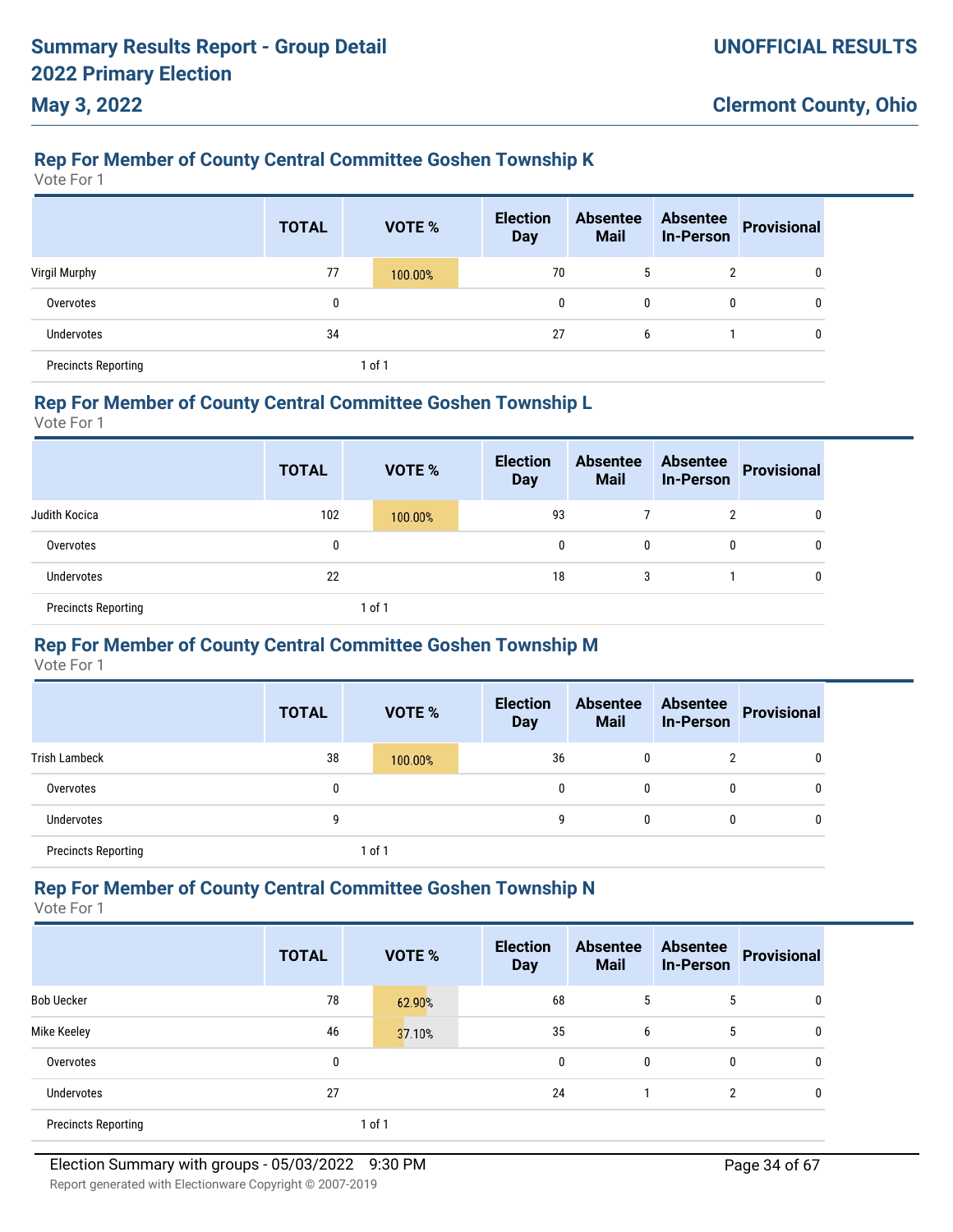# **Rep For Member of County Central Committee Jackson Township A**

Vote For 1

**May 3, 2022**

|                            | <b>TOTAL</b> | <b>VOTE %</b> | <b>Election</b><br><b>Day</b> | <b>Absentee</b><br><b>Mail</b> | <b>Absentee</b><br><b>In-Person</b> | <b>Provisional</b> |
|----------------------------|--------------|---------------|-------------------------------|--------------------------------|-------------------------------------|--------------------|
| <b>Darrell Hawkins</b>     | 119          | 100.00%       | 116                           | $\mathbf{2}$                   |                                     | 0                  |
| Overvotes                  | 0            |               | $\mathbf{0}$                  | 0                              | 0                                   | 0                  |
| Undervotes                 | 42           |               | 39                            | 3                              | 0                                   | 0                  |
| <b>Precincts Reporting</b> |              | 1 of 1        |                               |                                |                                     |                    |

#### **Rep For Member of County Central Committee Jackson Township B**

Vote For 1

|                            | <b>TOTAL</b> | <b>VOTE %</b> | <b>Election</b><br><b>Day</b> | <b>Absentee</b><br><b>Mail</b> | <b>Absentee</b><br><b>In-Person</b> | Provisional |
|----------------------------|--------------|---------------|-------------------------------|--------------------------------|-------------------------------------|-------------|
| Joe Speeg                  | 94           | 100.00%       | 89                            | 2                              | 3                                   | 0           |
| Overvotes                  | 0            |               | 0                             | 0                              | $\mathbf{0}$                        | 0           |
| Undervotes                 | 33           |               | 30                            | 2                              |                                     | 0           |
| <b>Precincts Reporting</b> |              | 1 of 1        |                               |                                |                                     |             |

### **Rep For Member of County Central Committee Jackson Township C**

Vote For 1

|                            | <b>TOTAL</b> | <b>VOTE %</b> | <b>Election</b><br><b>Day</b> | <b>Absentee</b><br><b>Mail</b> | <b>Absentee</b><br><b>In-Person</b> | <b>Provisional</b> |
|----------------------------|--------------|---------------|-------------------------------|--------------------------------|-------------------------------------|--------------------|
| Jeannie M. Zurmehly        | 164          | 100.00%       | 149                           | 5                              | 10                                  | 0                  |
| Overvotes                  | 0            |               | 0                             | $\mathbf{0}$                   | 0                                   | 0                  |
| Undervotes                 | 43           |               | 42                            |                                | 0                                   | 0                  |
| <b>Precincts Reporting</b> |              | $1$ of $1$    |                               |                                |                                     |                    |

### **Rep For Member of County Central Committee Milford City A**

|                            | <b>TOTAL</b> | <b>VOTE %</b> | <b>Election</b><br><b>Day</b> | <b>Absentee</b><br><b>Mail</b> | <b>Absentee</b><br><b>In-Person</b> | <b>Provisional</b> |
|----------------------------|--------------|---------------|-------------------------------|--------------------------------|-------------------------------------|--------------------|
| Randy Kleine               | 52           | 100.00%       | 50                            | 2                              | 0                                   | 0                  |
| Overvotes                  | 0            |               | $\mathbf{0}$                  | 0                              | 0                                   | 0                  |
| Undervotes                 | 32           |               | 32                            | 0                              | 0                                   | 0                  |
| <b>Precincts Reporting</b> |              | 1 of 1        |                               |                                |                                     |                    |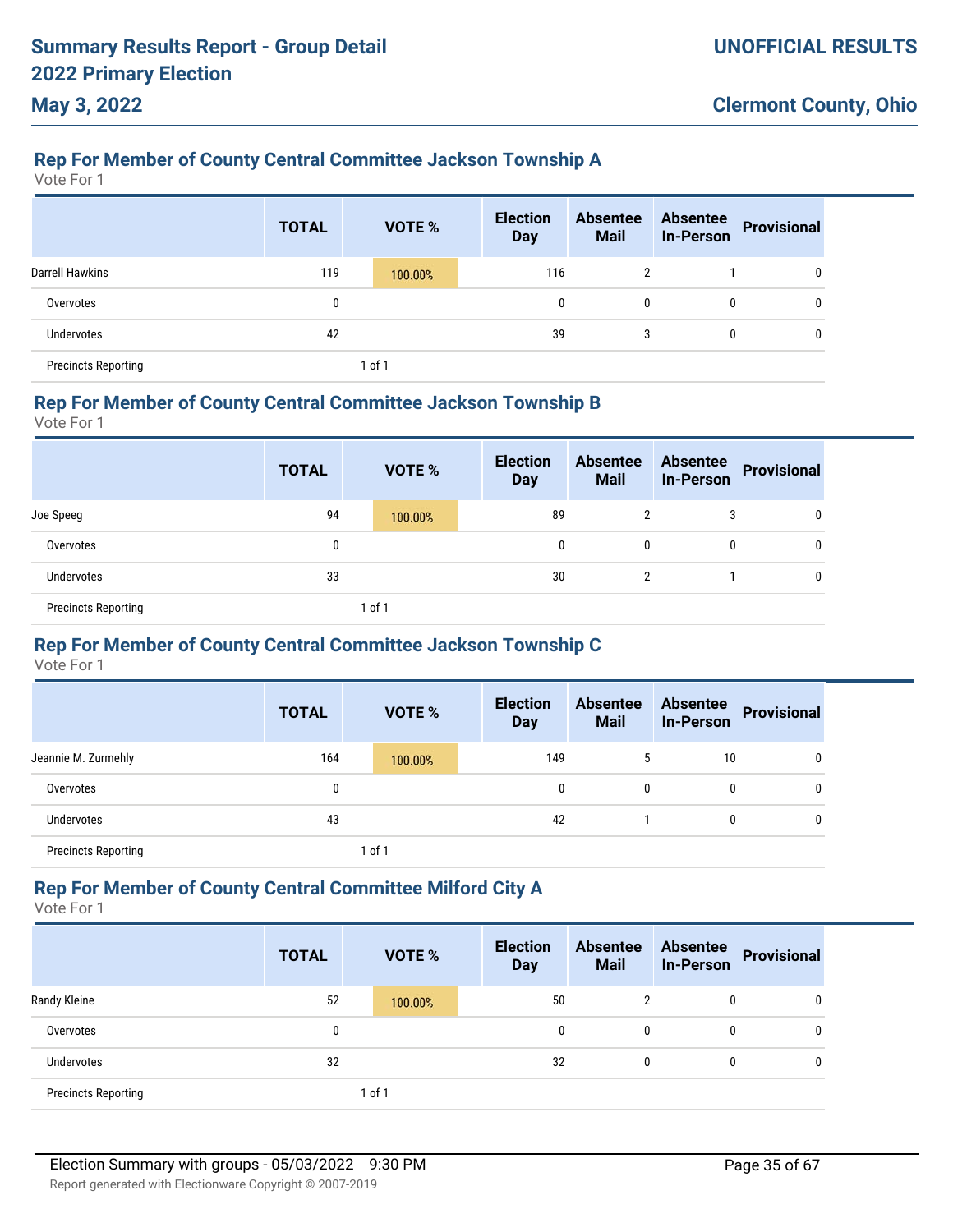# **May 3, 2022**

### **Rep For Member of County Central Committee Milford City B**

Vote For 1

|                            | <b>TOTAL</b> |        | <b>VOTE %</b> | <b>Election</b><br><b>Day</b> | <b>Absentee</b><br><b>Mail</b> | <b>Absentee</b><br><b>In-Person</b> | <b>Provisional</b> |
|----------------------------|--------------|--------|---------------|-------------------------------|--------------------------------|-------------------------------------|--------------------|
| David Kahle                | 82           |        | 100.00%       | 71                            | 9                              | 2                                   | 0                  |
| Overvotes                  | 0            |        |               | 0                             | 0                              | 0                                   | 0                  |
| <b>Undervotes</b>          | 33           |        |               | 31                            | っ<br>∠                         | 0                                   | 0                  |
| <b>Precincts Reporting</b> |              | 1 of 1 |               |                               |                                |                                     |                    |

#### **Rep For Member of County Central Committee Milford City E**

Vote For 1

|                            | <b>TOTAL</b> | VOTE % | <b>Election</b><br><b>Day</b> | <b>Absentee</b><br><b>Mail</b> | <b>Absentee</b><br><b>In-Person</b> | <b>Provisional</b> |
|----------------------------|--------------|--------|-------------------------------|--------------------------------|-------------------------------------|--------------------|
| <b>Tracey Sparks</b>       | 58           | 67.44% | 55                            | 0                              | 3                                   | 0                  |
| Samuel Pschesang           | 28           | 32.56% | 25                            |                                | 2                                   | 0                  |
| Overvotes                  | 0            |        | 0                             | 0                              | 0                                   | 0                  |
| Undervotes                 | 14           |        | 13                            | 0                              |                                     | 0                  |
| <b>Precincts Reporting</b> |              | 1 of 1 |                               |                                |                                     |                    |

### **Rep For Member of County Central Committee Milford City G**

|                            | <b>TOTAL</b> | <b>VOTE %</b> | <b>Election</b><br><b>Day</b> | <b>Absentee</b><br><b>Mail</b> | <b>Absentee</b><br><b>In-Person</b> | <b>Provisional</b> |
|----------------------------|--------------|---------------|-------------------------------|--------------------------------|-------------------------------------|--------------------|
| Ralph Vilardo Jr.          | 85           | 100.00%       | 80                            | 2                              | 3                                   | 0                  |
| Overvotes                  | 0            |               | 0                             | $\mathbf{0}$                   | 0                                   | 0                  |
| <b>Undervotes</b>          | 28           |               | 28                            | 0                              | $\mathbf{0}$                        | 0                  |
| <b>Precincts Reporting</b> |              | $1$ of $1$    |                               |                                |                                     |                    |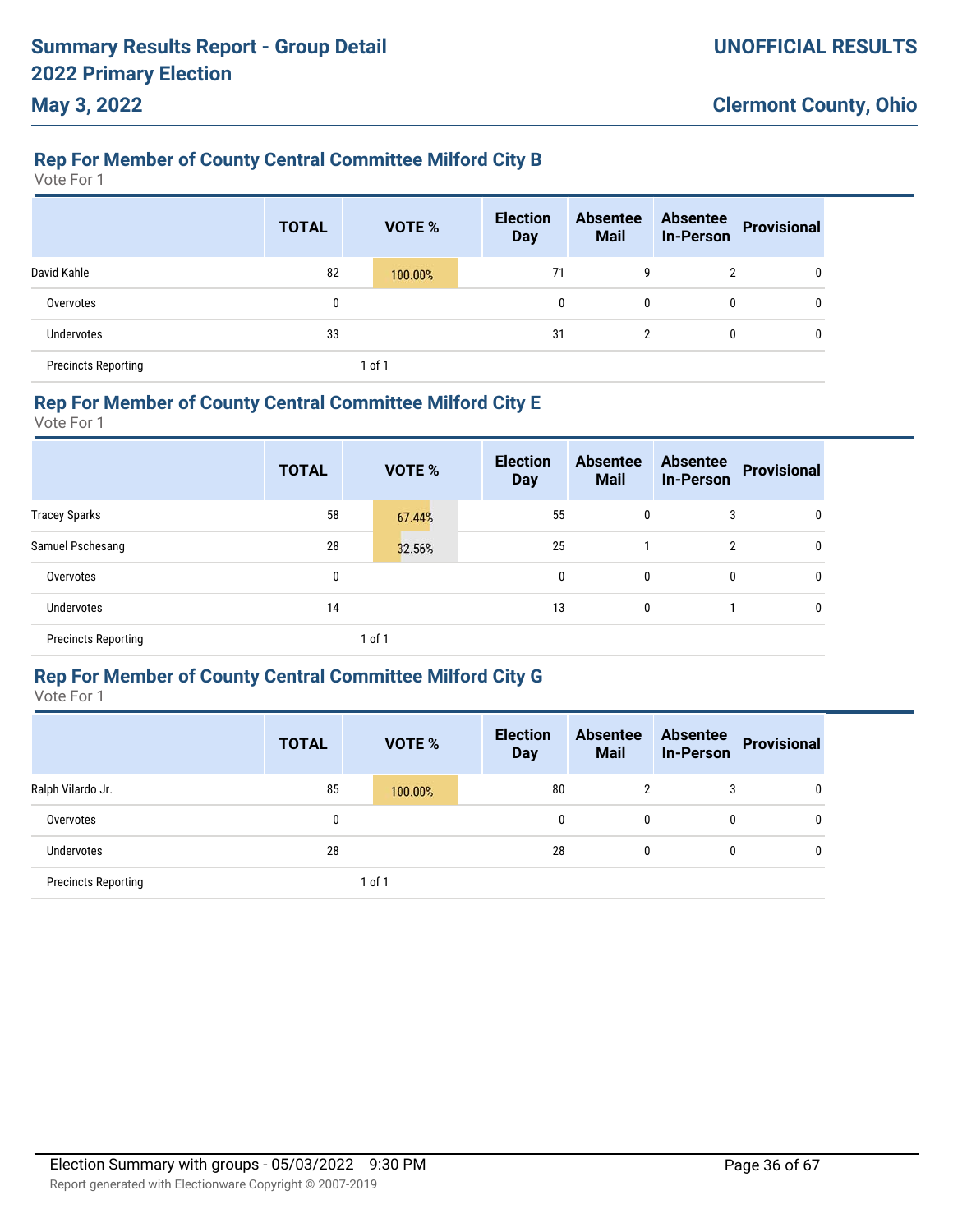# **Rep For Member of County Central Committee Miami Township C**

Vote For 1

|                            | <b>TOTAL</b> | <b>VOTE %</b> | <b>Election</b><br><b>Day</b> | <b>Absentee</b><br><b>Mail</b> | <b>Absentee</b><br><b>In-Person</b> | <b>Provisional</b> |
|----------------------------|--------------|---------------|-------------------------------|--------------------------------|-------------------------------------|--------------------|
| Otto Huber                 | 91           | 62.76%        | 81                            | 5                              | 5                                   | 0                  |
| <b>Calvin Pauley</b>       | 54           | 37.24%        | 46                            | 2                              | 6                                   | 0                  |
| Overvotes                  | 0            |               | 0                             | 0                              | 0                                   | 0                  |
| Undervotes                 | 24           |               | 22                            | 2                              | 0                                   | 0                  |
| <b>Precincts Reporting</b> |              | 1 of 1        |                               |                                |                                     |                    |

#### **Rep For Member of County Central Committee Miami Township D**

Vote For 1

|                            | <b>TOTAL</b> | <b>VOTE %</b> | <b>Election</b><br><b>Day</b> | <b>Absentee</b><br><b>Mail</b> | <b>Absentee</b><br><b>In-Person</b> | <b>Provisional</b> |
|----------------------------|--------------|---------------|-------------------------------|--------------------------------|-------------------------------------|--------------------|
| <b>Mark Schulte</b>        | 116          | 100.00%       | 107                           | 2                              |                                     | 0                  |
| Overvotes                  | 0            |               | 0                             | 0                              | 0                                   | 0                  |
| Undervotes                 | 29           |               | 27                            | 0                              |                                     | $\mathbf 0$        |
| <b>Precincts Reporting</b> |              | 1 of 1        |                               |                                |                                     |                    |

### **Rep For Member of County Central Committee Miami Township E**

Vote For 1

|                            | <b>TOTAL</b> | <b>VOTE %</b> | <b>Election</b><br><b>Day</b> | <b>Absentee</b><br><b>Mail</b> | <b>Absentee</b><br><b>In-Person</b> | <b>Provisional</b> |
|----------------------------|--------------|---------------|-------------------------------|--------------------------------|-------------------------------------|--------------------|
| Rick W. Combs              | 70           | 100.00%       | 61                            | 6                              |                                     | 0                  |
| Overvotes                  | 0            |               | 0                             | $\mathbf{0}$                   | $\mathbf{0}$                        | 0                  |
| <b>Undervotes</b>          | 31           |               | 28                            | 3                              | $\mathbf{0}$                        | 0                  |
| <b>Precincts Reporting</b> |              | 1 of 1        |                               |                                |                                     |                    |

### **Rep For Member of County Central Committee Miami Township F**

Vote For 1

|                            | <b>TOTAL</b> | <b>VOTE %</b> | <b>Election</b><br><b>Day</b> | <b>Absentee</b><br><b>Mail</b> | <b>Absentee</b><br><b>In-Person</b> | <b>Provisional</b> |
|----------------------------|--------------|---------------|-------------------------------|--------------------------------|-------------------------------------|--------------------|
| <b>Richard Frazier</b>     | 178          | 100.00%       | 164                           |                                |                                     | 0                  |
| Overvotes                  | 0            |               | 0                             | 0                              | 0                                   | 0                  |
| Undervotes                 | 59           |               | 56                            | 3                              | 0                                   | 0                  |
| <b>Precincts Reporting</b> |              | 1 of 1        |                               |                                |                                     |                    |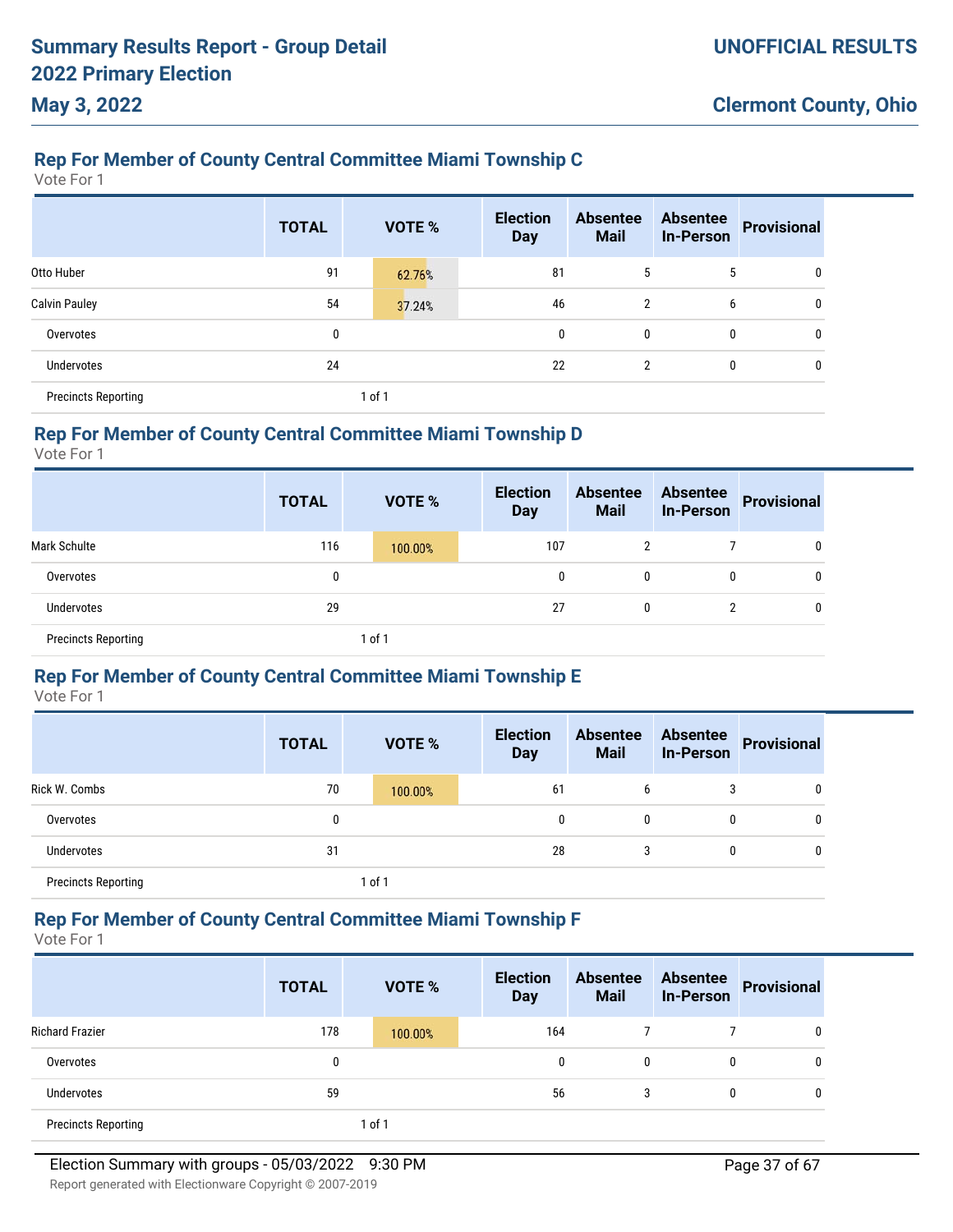### **Rep For Member of County Central Committee Miami Township G**

Vote For 1

**May 3, 2022**

|                            | <b>TOTAL</b> | VOTE %  | <b>Election</b><br><b>Day</b> | <b>Absentee</b><br><b>Mail</b> | <b>Absentee</b><br><b>In-Person</b> | <b>Provisional</b> |
|----------------------------|--------------|---------|-------------------------------|--------------------------------|-------------------------------------|--------------------|
| Terry A. Owens             | 66           | 100.00% | 54                            |                                | 5                                   | $\mathbf{0}$       |
| Overvotes                  | $\mathbf{0}$ |         | 0                             | 0                              | 0                                   | $\mathbf{0}$       |
| Undervotes                 | 26           |         | 23                            | 2                              |                                     | 0                  |
| <b>Precincts Reporting</b> |              | 1 of 1  |                               |                                |                                     |                    |

# **Rep For Member of County Central Committee Miami Township I**

Vote For 1

|                            | <b>TOTAL</b> | <b>VOTE %</b> | <b>Election</b><br><b>Day</b> | <b>Absentee</b><br><b>Mail</b> | <b>Absentee</b><br><b>In-Person</b> | <b>Provisional</b> |
|----------------------------|--------------|---------------|-------------------------------|--------------------------------|-------------------------------------|--------------------|
| <b>Bill Boggess</b>        | 162          | 100.00%       | 142                           | 18                             |                                     | 0                  |
| Overvotes                  | 0            |               | 0                             | 0                              | $\mathbf{0}$                        | 0                  |
| Undervotes                 | 35           |               | 32                            | 2                              |                                     | 0                  |
| <b>Precincts Reporting</b> |              | 1 of 1        |                               |                                |                                     |                    |

### **Rep For Member of County Central Committee Miami Township J**

|                            | <b>TOTAL</b> | <b>VOTE %</b> | <b>Election</b><br><b>Day</b> | <b>Absentee</b><br><b>Mail</b> | <b>Absentee</b><br><b>In-Person</b> | Provisional |
|----------------------------|--------------|---------------|-------------------------------|--------------------------------|-------------------------------------|-------------|
| Jeffrey L. Brockman Sr.    | 90           | 100.00%       | 85                            | C                              | 3                                   | 0           |
| Overvotes                  | 0            |               | 0                             | 0                              | 0                                   | 0           |
| Undervotes                 | 51           |               | 46                            | 4                              |                                     | 0           |
| <b>Precincts Reporting</b> |              | 1 of 1        |                               |                                |                                     |             |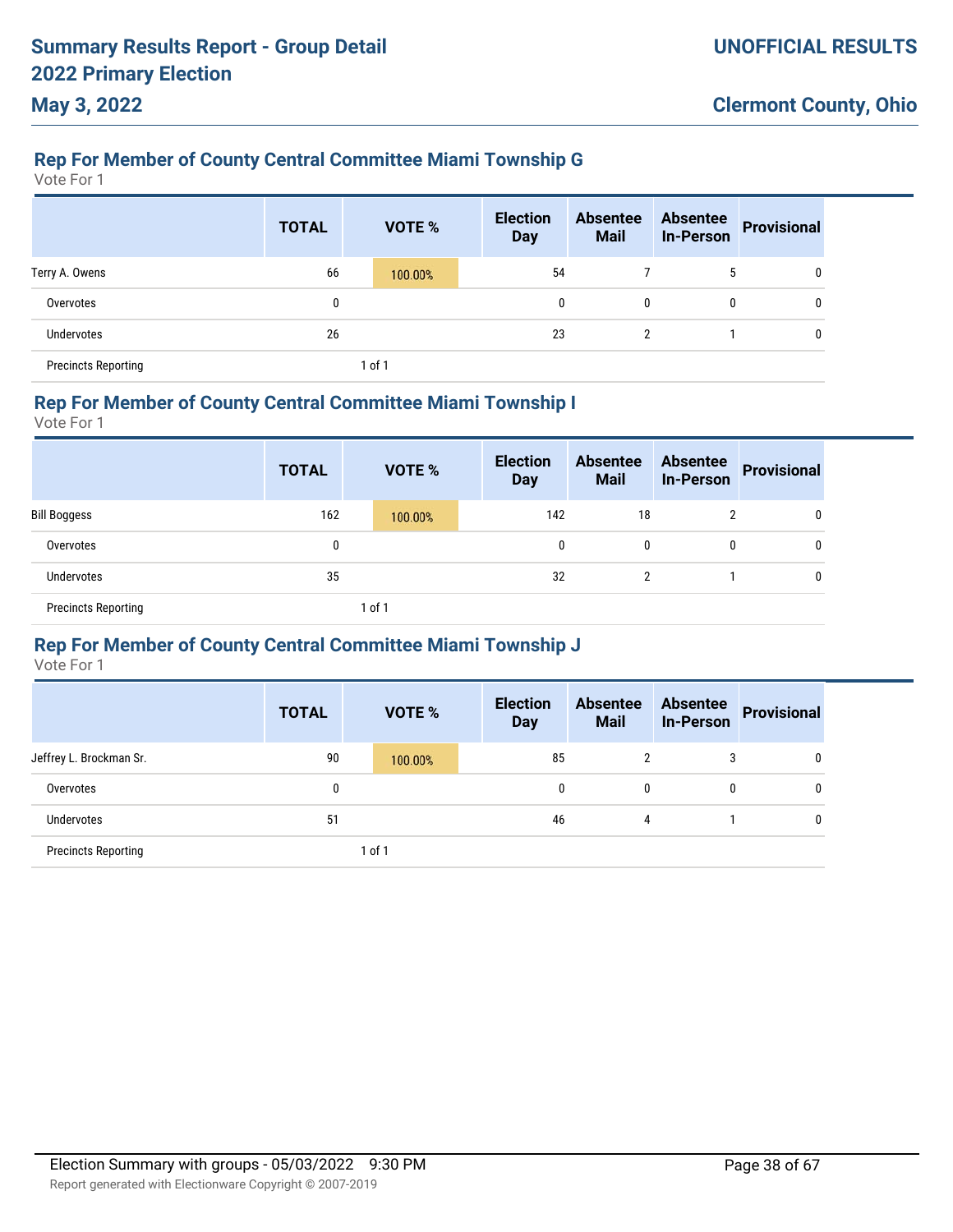### **Rep For Member of County Central Committee Miami Township L**

Vote For 1

|                            | <b>TOTAL</b> |        | VOTE % | <b>Election</b><br><b>Day</b> | <b>Absentee</b><br><b>Mail</b> | <b>Absentee</b><br><b>In-Person</b> | <b>Provisional</b> |
|----------------------------|--------------|--------|--------|-------------------------------|--------------------------------|-------------------------------------|--------------------|
| Joe Uecker                 | 72           |        | 58.54% | 68                            | 4                              | 0                                   | 0                  |
| Jo-El Weigel               | 26           |        | 21.14% | 23                            | $\overline{2}$                 |                                     | 0                  |
| Keith Hayes                | 25           |        | 20.33% | 23                            | $\overline{2}$                 | $\mathbf{0}$                        | 0                  |
| Overvotes                  | 0            |        |        | $\mathbf 0$                   | 0                              | $\mathbf{0}$                        | 0                  |
| <b>Undervotes</b>          | 16           |        |        | 15                            | 0                              |                                     | 0                  |
| <b>Precincts Reporting</b> |              | 1 of 1 |        |                               |                                |                                     |                    |

### **Rep For Member of County Central Committee Miami Township M**

Vote For 1

|                            | <b>TOTAL</b> | <b>VOTE %</b> | <b>Election</b><br><b>Day</b> | <b>Absentee</b><br><b>Mail</b> | <b>Absentee</b><br>In-Person | <b>Provisional</b> |
|----------------------------|--------------|---------------|-------------------------------|--------------------------------|------------------------------|--------------------|
| George E. Pattison         | 102          | 100.00%       | 92                            |                                | 3                            | $\mathbf{0}$       |
| Overvotes                  | 0            |               | 0                             | 0                              | 0                            | 0                  |
| <b>Undervotes</b>          | 54           |               | 49                            | 5                              | 0                            | $\mathbf{0}$       |
| <b>Precincts Reporting</b> |              | 1 of 1        |                               |                                |                              |                    |

### **Rep For Member of County Central Committee Miami Township N**

Vote For 1

|                            | <b>TOTAL</b> | <b>VOTE %</b> | <b>Election</b><br><b>Day</b> | <b>Absentee</b><br><b>Mail</b> | <b>Absentee</b><br><b>In-Person</b> | <b>Provisional</b> |
|----------------------------|--------------|---------------|-------------------------------|--------------------------------|-------------------------------------|--------------------|
| Carolyn S. Cline           | 65           | 59.09%        | 64                            | 0                              |                                     | 0                  |
| <b>Edward W. Marcin</b>    | 45           | 40.91%        | 38                            | 6                              |                                     | 0                  |
| Overvotes                  | 0            |               | 0                             | 0                              | 0                                   | 0                  |
| Undervotes                 | 17           |               | 12                            | 3                              | $\overline{2}$                      | 0                  |
| <b>Precincts Reporting</b> |              | 1 of 1        |                               |                                |                                     |                    |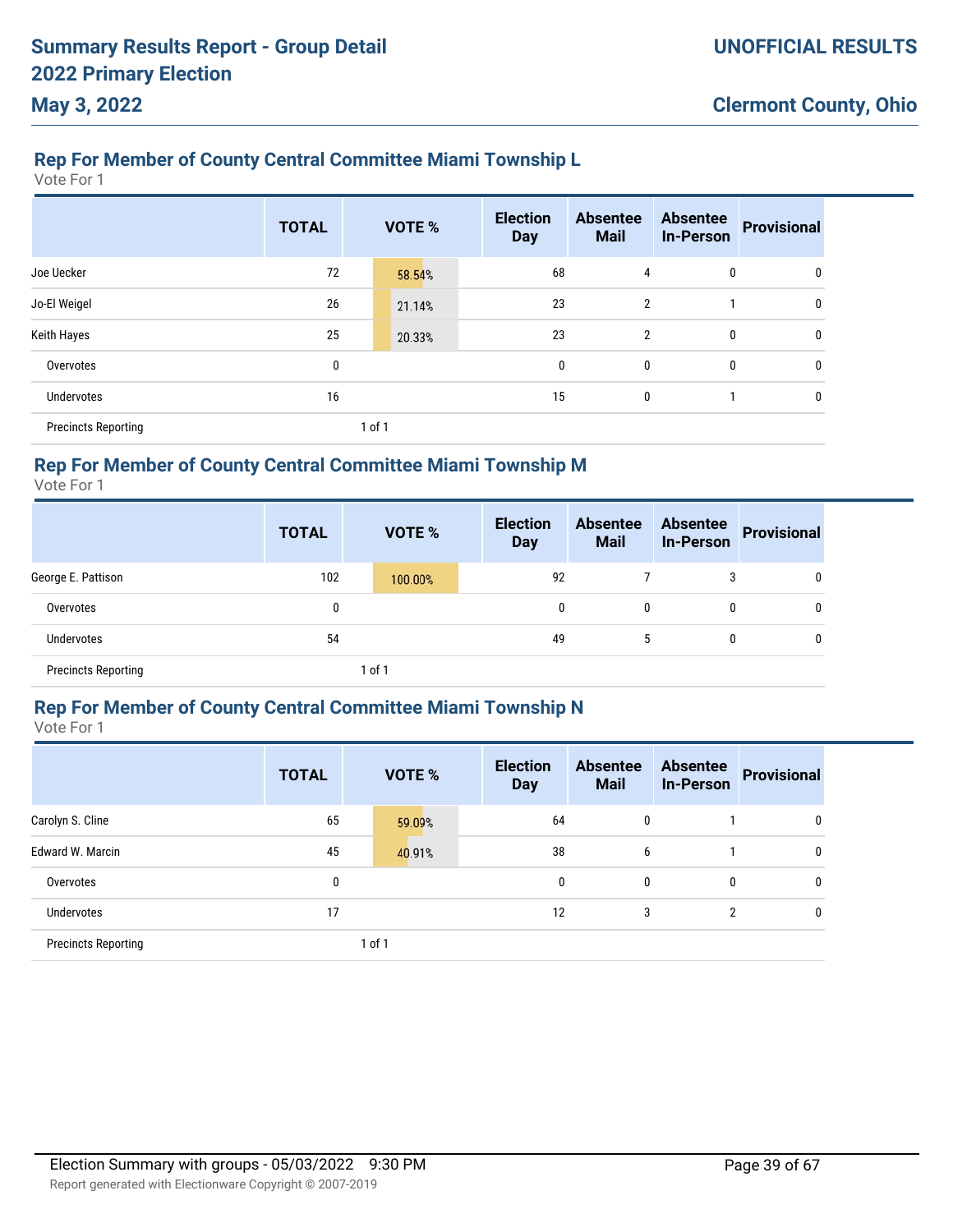# **Rep For Member of County Central Committee Miami Township R**

Vote For 1

**May 3, 2022**

|                            | <b>TOTAL</b> | VOTE %  | <b>Election</b><br><b>Day</b> | <b>Absentee</b><br><b>Mail</b> | <b>Absentee</b><br><b>In-Person</b> | <b>Provisional</b> |
|----------------------------|--------------|---------|-------------------------------|--------------------------------|-------------------------------------|--------------------|
| Susan L. Hardenbergh       | 96           | 100.00% | 84                            |                                | 5                                   | 0                  |
| Overvotes                  | 0            |         | 0                             | 0                              | 0                                   | $\mathbf{0}$       |
| <b>Undervotes</b>          | 29           |         | 24                            | 4                              |                                     | $\mathbf{0}$       |
| <b>Precincts Reporting</b> |              | of 1    |                               |                                |                                     |                    |

#### **Rep For Member of County Central Committee Miami Township T**

Vote For 1

|                            | <b>TOTAL</b> | <b>VOTE %</b> | <b>Election</b><br><b>Day</b> | <b>Absentee</b><br><b>Mail</b> | <b>Absentee</b><br><b>In-Person</b> | Provisional |
|----------------------------|--------------|---------------|-------------------------------|--------------------------------|-------------------------------------|-------------|
| Sandra Kunkel              | 68           | 100.00%       | 56                            | 8                              | 4                                   | 0           |
| Overvotes                  | 0            |               | 0                             | 0                              | $\mathbf{0}$                        | U           |
| <b>Undervotes</b>          | 36           |               | 32                            | 4                              | 0                                   | 0           |
| <b>Precincts Reporting</b> |              | 1 of 1        |                               |                                |                                     |             |

### **Rep For Member of County Central Committee Miami Township X**

Vote For 1

|                            | <b>TOTAL</b> |        | <b>VOTE %</b> | <b>Election</b><br><b>Day</b> | <b>Absentee</b><br><b>Mail</b> | <b>Absentee</b><br>In-Person | <b>Provisional</b> |
|----------------------------|--------------|--------|---------------|-------------------------------|--------------------------------|------------------------------|--------------------|
| Larry Heller               | 175          |        | 100.00%       | 157                           | 8                              | 10                           | 0                  |
| Overvotes                  | 0            |        |               | 0                             | 0                              | 0                            | 0                  |
| Undervotes                 | 50           |        |               | 46                            | 4                              | 0                            | 0                  |
| <b>Precincts Reporting</b> |              | 1 of 1 |               |                               |                                |                              |                    |

### **Rep For Member of County Central Committee Miami Township Y**

|                            | <b>TOTAL</b> | <b>VOTE %</b> | <b>Election</b><br><b>Day</b> | <b>Absentee</b><br><b>Mail</b> | <b>Absentee</b><br><b>In-Person</b> | <b>Provisional</b> |
|----------------------------|--------------|---------------|-------------------------------|--------------------------------|-------------------------------------|--------------------|
| Laura Hoffman              | 148          | 100.00%       | 128                           | 14                             | 6                                   | 0                  |
| Overvotes                  | 0            |               | 0                             | 0                              | 0                                   | 0                  |
| <b>Undervotes</b>          | 38           |               | 31                            | 5                              | 2                                   | 0                  |
| <b>Precincts Reporting</b> |              | 1 of 1        |                               |                                |                                     |                    |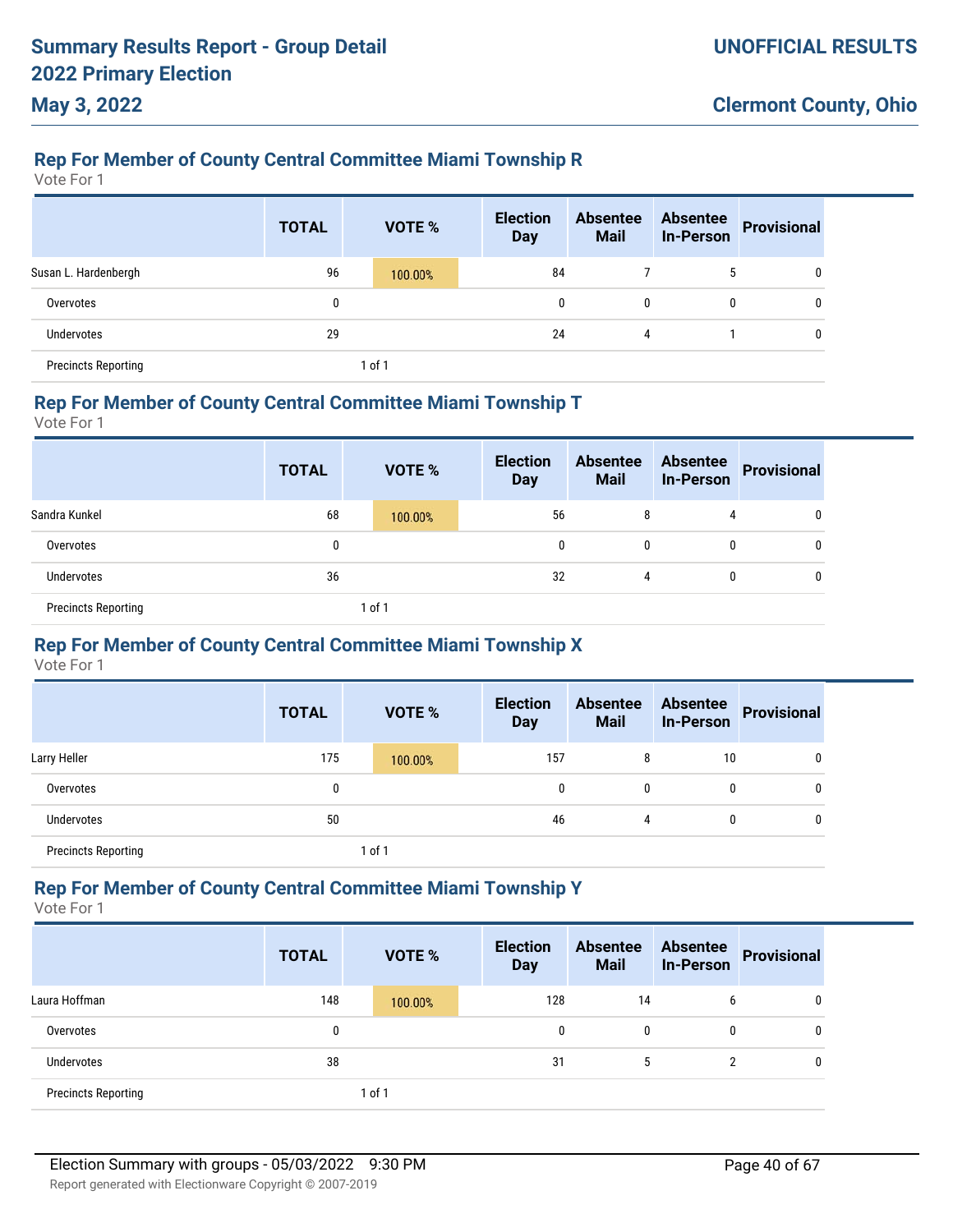# **Rep For Member of County Central Committee Miami Township Z**

Vote For 1

**May 3, 2022**

|                            | <b>TOTAL</b> | VOTE %  | <b>Election</b><br><b>Day</b> | <b>Absentee</b><br><b>Mail</b> | <b>Absentee</b><br><b>In-Person</b> | <b>Provisional</b> |
|----------------------------|--------------|---------|-------------------------------|--------------------------------|-------------------------------------|--------------------|
| Linda Hoffman              | 160          | 100.00% | 143                           | 10                             |                                     | 0                  |
| Overvotes                  | 0            |         | 0                             | 0                              | 0                                   | 0                  |
| <b>Undervotes</b>          | 67           |         | 61                            | 2                              | 4                                   | 0                  |
| <b>Precincts Reporting</b> |              | of 1    |                               |                                |                                     |                    |

#### **Rep For Member of County Central Committee Miami Township A1A**

Vote For 1

|                            | <b>TOTAL</b> | <b>VOTE %</b> | <b>Election</b><br><b>Day</b> | <b>Absentee</b><br><b>Mail</b> | <b>Absentee</b><br>In-Person | Provisional |
|----------------------------|--------------|---------------|-------------------------------|--------------------------------|------------------------------|-------------|
| Greg Naro                  | 82           | 100.00%       | 78                            | 0                              | 4                            | 0           |
| Overvotes                  | 0            |               | 0                             | 0                              | 0                            | 0           |
| Undervotes                 | 32           |               | 29                            | C                              |                              | 0           |
| <b>Precincts Reporting</b> |              | of 1          |                               |                                |                              |             |

### **Rep For Member of County Central Committee Miami Township B1B**

Vote For 1

|                            | <b>TOTAL</b> | VOTE % | <b>Election</b><br><b>Day</b> | <b>Absentee</b><br><b>Mail</b> | <b>Absentee</b><br><b>In-Person</b> | <b>Provisional</b> |
|----------------------------|--------------|--------|-------------------------------|--------------------------------|-------------------------------------|--------------------|
| Mary Wolff                 | 90           | 64.75% | 80                            | 8                              | 2                                   | 0                  |
| <b>Mary Petric</b>         | 49           | 35.25% | 44                            | 5                              | 0                                   | $\mathbf{0}$       |
| Overvotes                  | 0            |        | 0                             | 0                              | 0                                   | $\mathbf{0}$       |
| <b>Undervotes</b>          | 18           |        | 17                            |                                | 0                                   | $\mathbf{0}$       |
| <b>Precincts Reporting</b> |              | 1 of 1 |                               |                                |                                     |                    |

### **Rep For Member of County Central Committee Miami Township C1C**

Vote For 1

|                            | <b>TOTAL</b> |        | <b>VOTE %</b> | <b>Election</b><br><b>Day</b> | <b>Absentee</b><br><b>Mail</b> | <b>Absentee</b><br><b>In-Person</b> | <b>Provisional</b> |
|----------------------------|--------------|--------|---------------|-------------------------------|--------------------------------|-------------------------------------|--------------------|
| Eric C. Ferry              | 96           |        | 100.00%       | 85                            |                                | 4                                   | 0                  |
| Overvotes                  | 0            |        |               | 0                             | $\mathbf{0}$                   | 0                                   | 0                  |
| <b>Undervotes</b>          | 28           |        |               | 24                            | 3                              |                                     | 0                  |
| <b>Precincts Reporting</b> |              | 1 of 1 |               |                               |                                |                                     |                    |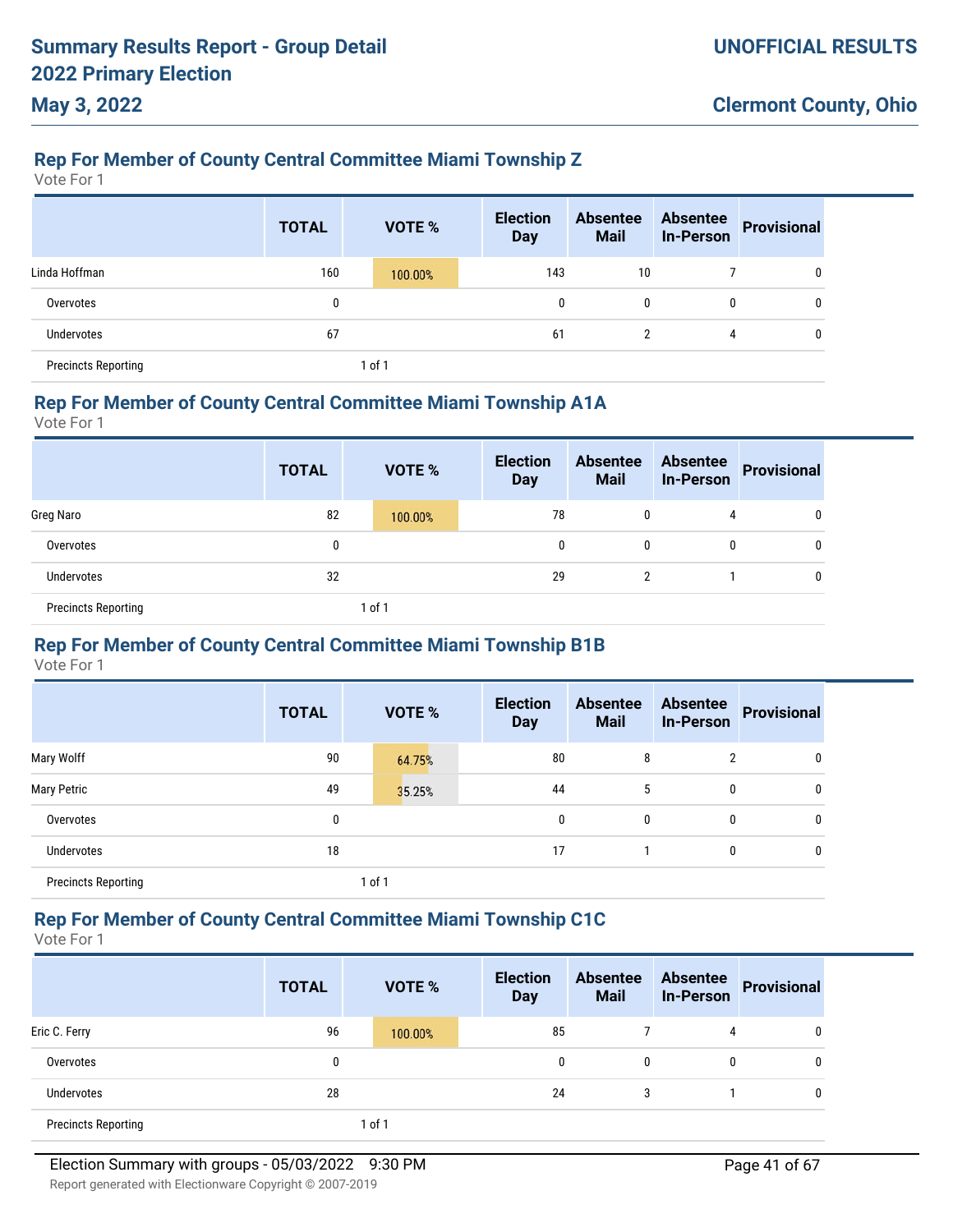# **Rep For Member of County Central Committee Miami Township D1D**

Vote For 1

**May 3, 2022**

|                            | <b>TOTAL</b> |        | <b>VOTE %</b> | <b>Election</b><br><b>Day</b> | <b>Absentee</b><br><b>Mail</b> | <b>Absentee</b><br><b>In-Person</b> | <b>Provisional</b> |
|----------------------------|--------------|--------|---------------|-------------------------------|--------------------------------|-------------------------------------|--------------------|
| Greg Simpson               | 96           |        | 100.00%       | 85                            | 6                              | 5                                   | 0                  |
| Overvotes                  | 0            |        |               | 0                             | 0                              | 0                                   | 0                  |
| <b>Undervotes</b>          | 29           |        |               | 25                            | 3                              |                                     | 0                  |
| <b>Precincts Reporting</b> |              | 1 of 1 |               |                               |                                |                                     |                    |

#### **Rep For Member of County Central Committee Miami Township F1F**

Vote For 1

|                            | <b>TOTAL</b> | <b>VOTE %</b> | <b>Election</b><br><b>Day</b> | <b>Absentee</b><br><b>Mail</b> | <b>Absentee</b><br>In-Person | Provisional |
|----------------------------|--------------|---------------|-------------------------------|--------------------------------|------------------------------|-------------|
| Cory Wright                | 93           | 100.00%       | 78                            |                                | 8                            | 0           |
| Overvotes                  | 0            |               | 0                             | 0                              | $\mathbf{0}$                 | 0           |
| <b>Undervotes</b>          | 46           |               | 40                            |                                | 4                            | 0           |
| <b>Precincts Reporting</b> |              | 1 of 1        |                               |                                |                              |             |

### **Rep For Member of County Central Committee Miami Township L1L**

Vote For 1

|                            | <b>TOTAL</b> | <b>VOTE %</b> | <b>Election</b><br><b>Day</b> | <b>Absentee</b><br><b>Mail</b> | <b>Absentee</b><br><b>In-Person</b> | Provisional |
|----------------------------|--------------|---------------|-------------------------------|--------------------------------|-------------------------------------|-------------|
| Jodi Achterberg            | 126          | 100.00%       | 117                           | g                              | 0                                   | 0           |
| Overvotes                  | 0            |               | 0                             | 0                              | 0                                   | 0           |
| <b>Undervotes</b>          | 37           |               | 32                            | 4                              |                                     | 0           |
| <b>Precincts Reporting</b> |              | 1 of 1        |                               |                                |                                     |             |

#### **Rep For Member of County Central Committee Miami Township M1M**

|                            | <b>TOTAL</b> | VOTE % | <b>Election</b><br><b>Day</b> | <b>Absentee</b><br><b>Mail</b> | <b>Absentee</b><br><b>In-Person</b> | <b>Provisional</b> |
|----------------------------|--------------|--------|-------------------------------|--------------------------------|-------------------------------------|--------------------|
| <b>Christy Kennedy</b>     | 82           | 68.33% | 75                            |                                | 0                                   | 0                  |
| Paul Odioso                | 38           | 31.67% | 28                            | 6                              | 4                                   | 0                  |
| Overvotes                  | 0            |        | $\mathbf 0$                   | 0                              | 0                                   | 0                  |
| Undervotes                 | 40           |        | 29                            | 8                              | 3                                   | 0                  |
| <b>Precincts Reporting</b> |              | 1 of 1 |                               |                                |                                     |                    |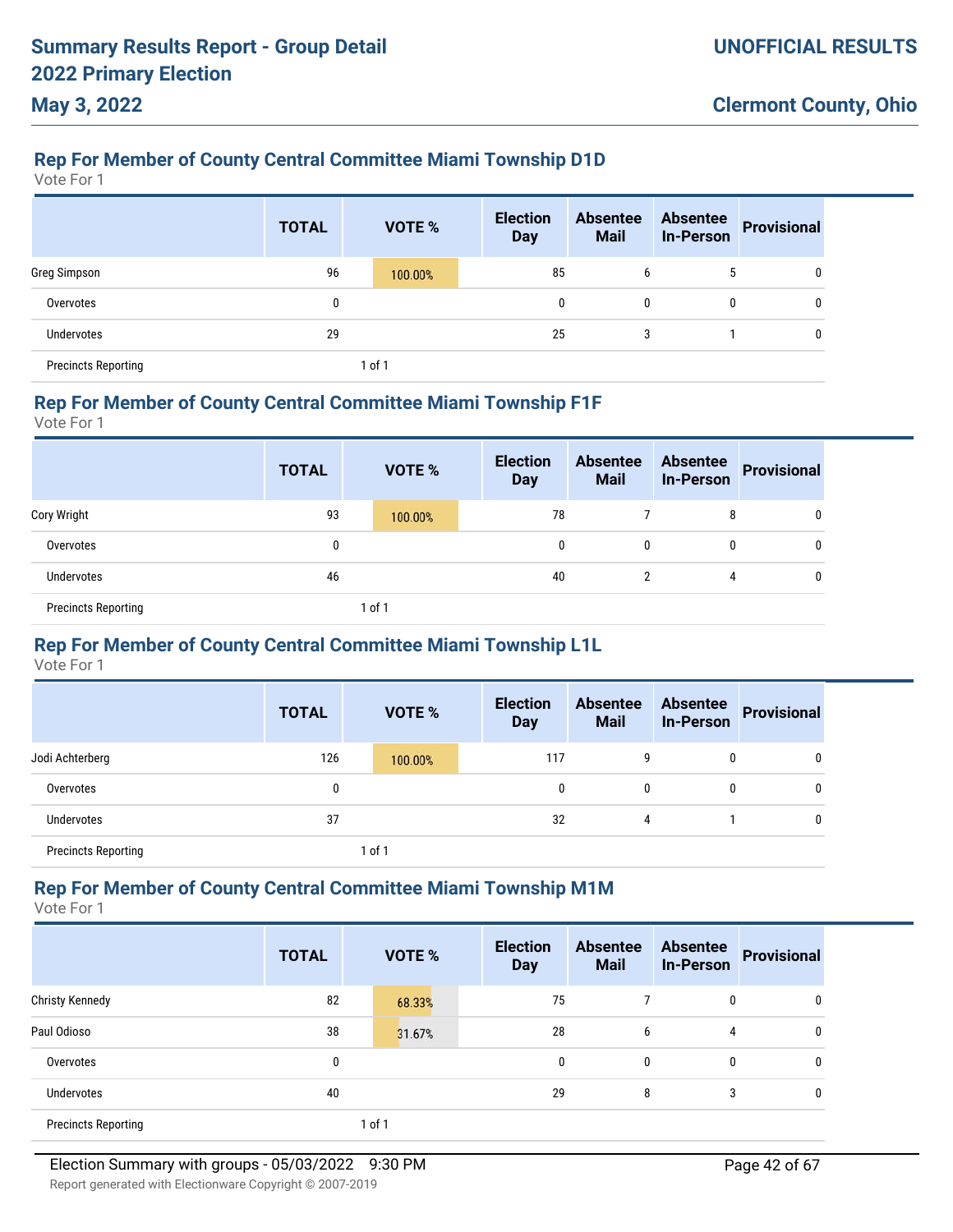# **Rep For Member of County Central Committee Miami Township N1N**

Vote For 1

**May 3, 2022**

|                            | <b>TOTAL</b> | VOTE %  | <b>Election</b><br><b>Day</b> | <b>Absentee</b><br><b>Mail</b> | <b>Absentee</b><br><b>In-Person</b> | <b>Provisional</b> |
|----------------------------|--------------|---------|-------------------------------|--------------------------------|-------------------------------------|--------------------|
| Jean Schmidt               | 194          | 100.00% | 164                           | 20                             | 10                                  | 0                  |
| Overvotes                  | 0            |         | 0                             | 0                              | 0                                   | 0                  |
| Undervotes                 | 49           |         | 47                            |                                | 0                                   | 0                  |
| <b>Precincts Reporting</b> |              | 1 of 1  |                               |                                |                                     |                    |

#### **Rep For Member of County Central Committee Miami Township O1O**

Vote For 1

|                            | <b>TOTAL</b> | <b>VOTE %</b> | <b>Election</b><br><b>Day</b> | <b>Absentee</b><br><b>Mail</b> | <b>Absentee</b><br><b>In-Person</b> | Provisional |
|----------------------------|--------------|---------------|-------------------------------|--------------------------------|-------------------------------------|-------------|
| Lara Baron                 | 113          | 100.00%       | 106                           | 4                              | 3                                   | 0           |
| Overvotes                  | 0            |               | 0                             | 0                              | $\mathbf{0}$                        | 0           |
| <b>Undervotes</b>          | 26           |               | 26                            | 0                              | $\mathbf 0$                         | 0           |
| <b>Precincts Reporting</b> |              | 1 of 1        |                               |                                |                                     |             |

### **Rep For Member of County Central Committee Miami Township Q1Q**

Vote For 1

|                            | <b>TOTAL</b> |        | <b>VOTE %</b> | <b>Election</b><br><b>Day</b> |     | <b>Absentee</b><br><b>Mail</b> | <b>Absentee</b><br><b>In-Person</b> | Provisional |
|----------------------------|--------------|--------|---------------|-------------------------------|-----|--------------------------------|-------------------------------------|-------------|
| Jeffrey Braun              | 115          |        | 100.00%       |                               | 102 | 8                              | 5                                   | 0           |
| Overvotes                  | 0            |        |               |                               | 0   | 0                              | 0                                   | 0           |
| Undervotes                 | 43           |        |               |                               | 36  | 4                              | 3                                   | 0           |
| <b>Precincts Reporting</b> |              | 1 of 1 |               |                               |     |                                |                                     |             |

#### **Rep For Member of County Central Committee Monroe Township C**

|                            | <b>TOTAL</b> | <b>VOTE %</b> | <b>Election</b><br><b>Day</b> | <b>Absentee</b><br><b>Mail</b> | <b>Absentee</b><br><b>In-Person</b> | <b>Provisional</b> |
|----------------------------|--------------|---------------|-------------------------------|--------------------------------|-------------------------------------|--------------------|
| <b>Byron Baxter</b>        | 128          | 100.00%       | 105                           | 9                              | 14                                  | 0                  |
| Overvotes                  | 0            |               | 0                             | 0                              | 0                                   | 0                  |
| Undervotes                 | 48           |               | 43                            | 3                              | $\overline{2}$                      | 0                  |
| <b>Precincts Reporting</b> |              | 1 of 1        |                               |                                |                                     |                    |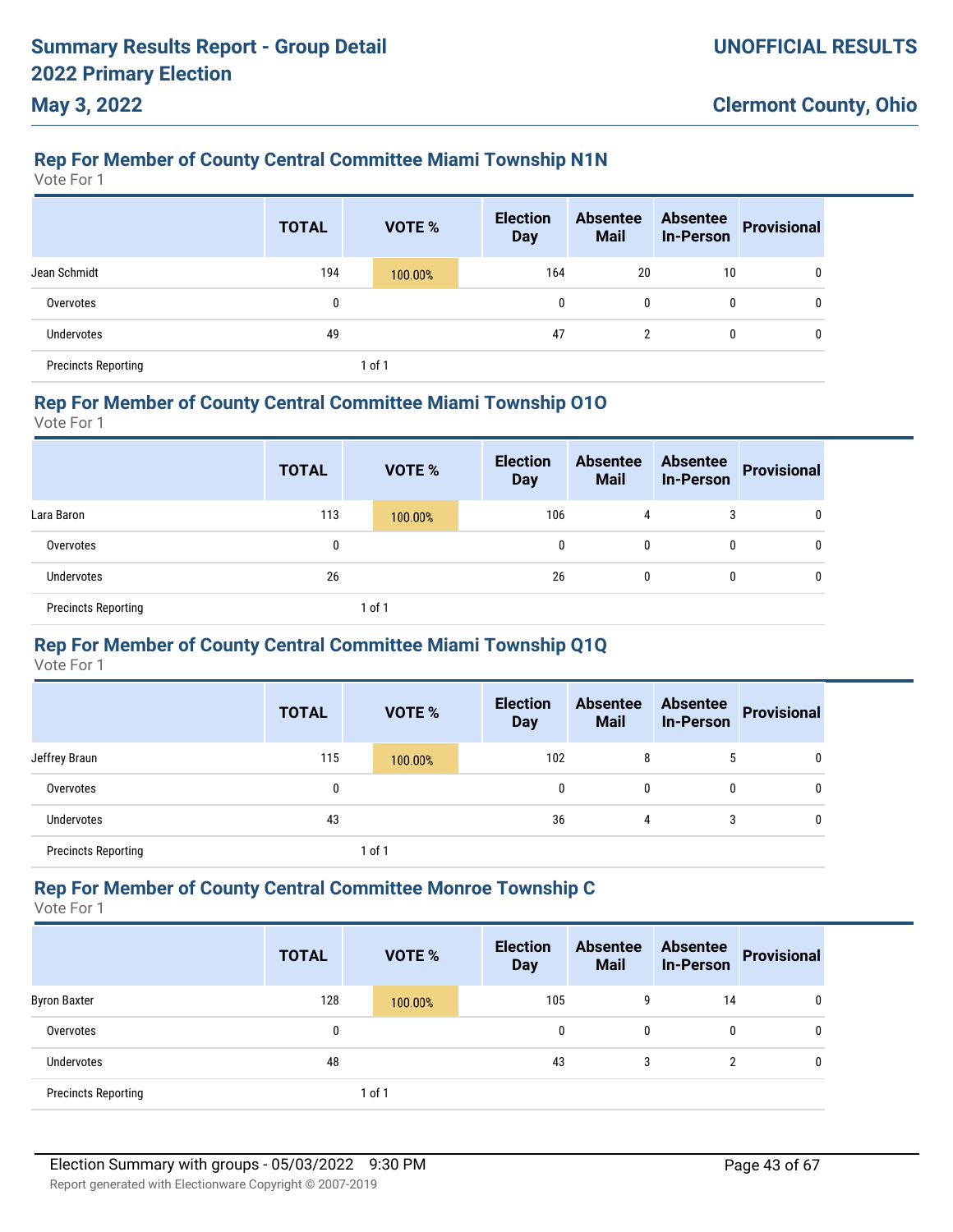# **Rep For Member of County Central Committee Monroe Township D**

Vote For 1

**May 3, 2022**

|                            | <b>TOTAL</b> | VOTE %  | <b>Election</b><br><b>Day</b> | <b>Absentee</b><br><b>Mail</b> | <b>Absentee</b><br><b>In-Person</b> | <b>Provisional</b> |
|----------------------------|--------------|---------|-------------------------------|--------------------------------|-------------------------------------|--------------------|
| <b>Tom Peck</b>            | 112          | 100.00% | 101                           | 4                              |                                     | 0                  |
| Overvotes                  | 0            |         | $\mathbf{0}$                  | 0                              | 0                                   | 0                  |
| Undervotes                 | 28           |         | 24                            | 3                              |                                     | 0                  |
| <b>Precincts Reporting</b> |              | 1 of 1  |                               |                                |                                     |                    |

#### **Rep For Member of County Central Committee Monroe Township E**

Vote For 1

|                            | <b>TOTAL</b> | <b>VOTE %</b> | <b>Election</b><br><b>Day</b> | <b>Absentee</b><br><b>Mail</b> | <b>Absentee</b><br><b>In-Person</b> | Provisional |
|----------------------------|--------------|---------------|-------------------------------|--------------------------------|-------------------------------------|-------------|
| Jean Williams              | 144          | 100.00%       | 125                           | 8                              | 11                                  | 0           |
| Overvotes                  | 0            |               | 0                             | 0                              | $\mathbf{0}$                        | 0           |
| <b>Undervotes</b>          | 39           |               | 31                            | b                              | C                                   | 0           |
| <b>Precincts Reporting</b> |              | 1 of 1        |                               |                                |                                     |             |

### **Rep For Member of County Central Committee New Richmond Village B**

Vote For 1

|                            | <b>TOTAL</b> |        | <b>VOTE %</b> | <b>Election</b><br><b>Day</b> | <b>Absentee</b><br><b>Mail</b> | <b>Absentee</b><br><b>In-Person</b> | <b>Provisional</b> |
|----------------------------|--------------|--------|---------------|-------------------------------|--------------------------------|-------------------------------------|--------------------|
| Joseph T. Mooney           | 107          |        | 100.00%       | 103                           |                                | 3                                   |                    |
| Overvotes                  | 0            |        |               |                               | 0                              | 0                                   |                    |
| Undervotes                 | 34           |        |               | 32                            |                                |                                     | 0                  |
| <b>Precincts Reporting</b> |              | 1 of 1 |               |                               |                                |                                     |                    |

#### **Rep For Member of County Central Committee Ohio Township A**

|                            | <b>TOTAL</b> | VOTE %  | <b>Election</b><br><b>Day</b> | <b>Absentee</b><br><b>Mail</b> | <b>Absentee</b><br><b>In-Person</b> | Provisional |
|----------------------------|--------------|---------|-------------------------------|--------------------------------|-------------------------------------|-------------|
| David L. Painter           | 79           | 100.00% | 73                            | 4                              | 2                                   | 0           |
| Overvotes                  | 0            |         | $\Omega$                      | $\mathbf{0}$                   | 0                                   | 0           |
| <b>Undervotes</b>          | 17           |         | 17                            | $\mathbf{0}$                   | 0                                   | 0           |
| <b>Precincts Reporting</b> |              | of 1    |                               |                                |                                     |             |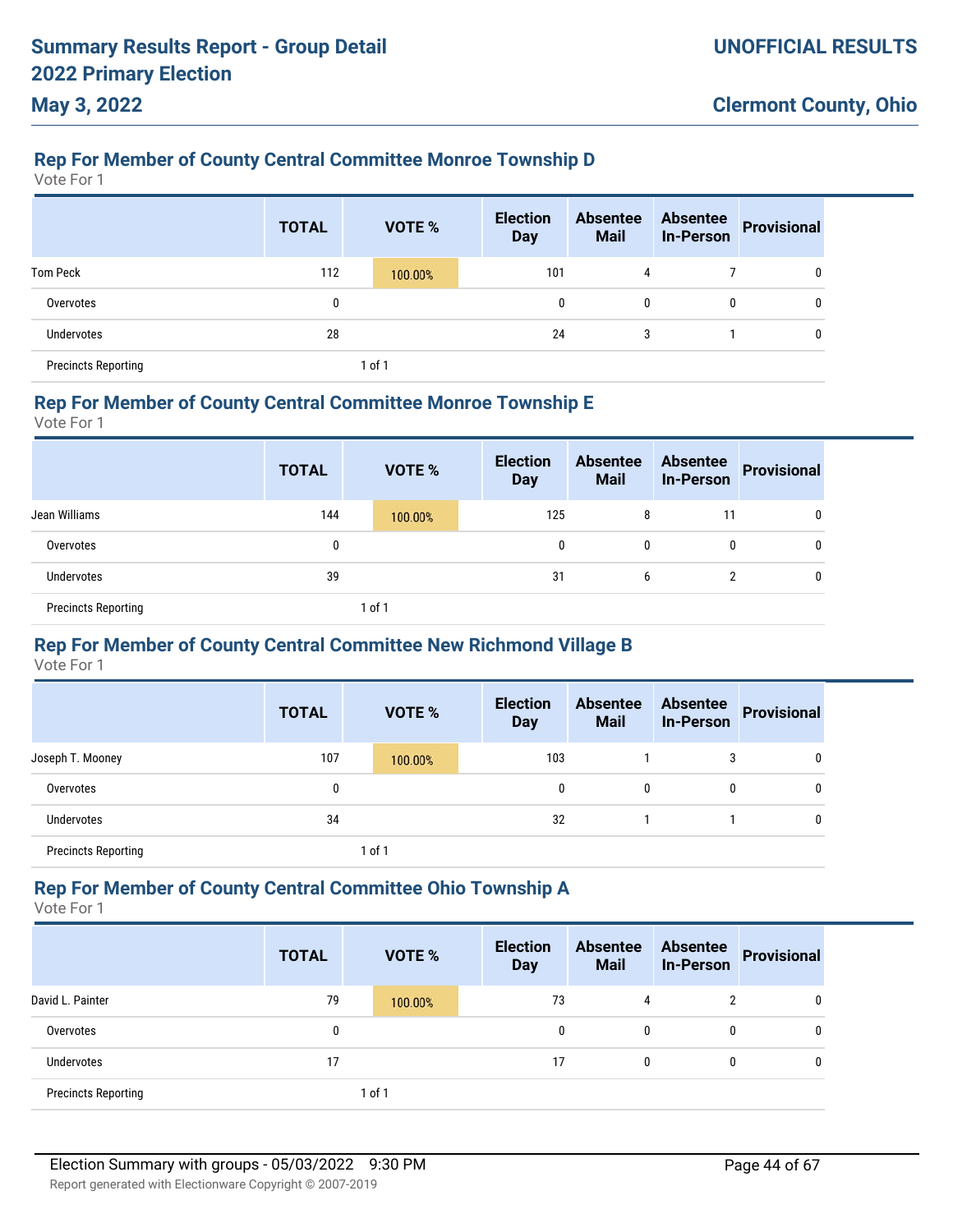# **Rep For Member of County Central Committee Ohio Township B**

Vote For 1

**May 3, 2022**

|                            | <b>TOTAL</b> | VOTE %  | <b>Election</b><br><b>Day</b> | <b>Absentee</b><br><b>Mail</b> | <b>Absentee</b><br><b>In-Person</b> | <b>Provisional</b> |
|----------------------------|--------------|---------|-------------------------------|--------------------------------|-------------------------------------|--------------------|
| Jonathan Zimmerman         | 68           | 100.00% | 62                            | $\overline{2}$                 | 4                                   | 0                  |
| Overvotes                  | 0            |         | 0                             | 0                              | 0                                   | $\mathbf{0}$       |
| Undervotes                 | 23           |         | 21                            | 0                              | 2                                   | 0                  |
| <b>Precincts Reporting</b> |              | of 1    |                               |                                |                                     |                    |

#### **Rep For Member of County Central Committee Pierce Township A**

Vote For 1

|                            | <b>TOTAL</b> | <b>VOTE %</b> | <b>Election</b><br><b>Day</b> | <b>Absentee</b><br><b>Mail</b> | <b>Absentee</b><br><b>In-Person</b> | Provisional |
|----------------------------|--------------|---------------|-------------------------------|--------------------------------|-------------------------------------|-------------|
| James Duffy Beischel       | 131          | 100.00%       | 105                           | 19                             |                                     | 0           |
| Overvotes                  | 0            |               | 0                             | 0                              | 0                                   | 0           |
| Undervotes                 | 50           |               | 43                            | 3                              | 4                                   | 0           |
| <b>Precincts Reporting</b> |              | 1 of 1        |                               |                                |                                     |             |

### **Rep For Member of County Central Committee Pierce Township C**

Vote For 1

|                            | <b>TOTAL</b> | <b>VOTE %</b> | <b>Election</b><br><b>Day</b> | <b>Absentee</b><br><b>Mail</b> | <b>Absentee</b><br><b>In-Person</b> | <b>Provisional</b> |
|----------------------------|--------------|---------------|-------------------------------|--------------------------------|-------------------------------------|--------------------|
| <b>William Palmer</b>      | 61           | 70.93%        | 54                            | 2                              | 5                                   |                    |
| Alexander L. Koszo Jr.     | 25           | 29.07%        | 22                            | 2                              |                                     |                    |
| Overvotes                  | 0            |               | 0                             | $\mathbf{0}$                   | 0                                   |                    |
| <b>Undervotes</b>          | 11           |               | 10                            | 0                              |                                     |                    |
| <b>Precincts Reporting</b> |              | 1 of 1        |                               |                                |                                     |                    |

### **Rep For Member of County Central Committee Pierce Township E**

Vote For 1

|                            | <b>TOTAL</b> |        | <b>VOTE %</b> | <b>Election</b><br><b>Day</b> | <b>Absentee</b><br><b>Mail</b> | <b>Absentee</b><br><b>In-Person</b> | <b>Provisional</b> |
|----------------------------|--------------|--------|---------------|-------------------------------|--------------------------------|-------------------------------------|--------------------|
| Allen M. Freeman           | 150          |        | 100.00%       | 140                           | 5                              | 5                                   | 0                  |
| Overvotes                  | 0            |        |               | 0                             | 0                              | $\mathbf{0}$                        | 0                  |
| <b>Undervotes</b>          | 65           |        |               | 60                            | 2                              | 3                                   | 0                  |
| <b>Precincts Reporting</b> |              | 1 of 1 |               |                               |                                |                                     |                    |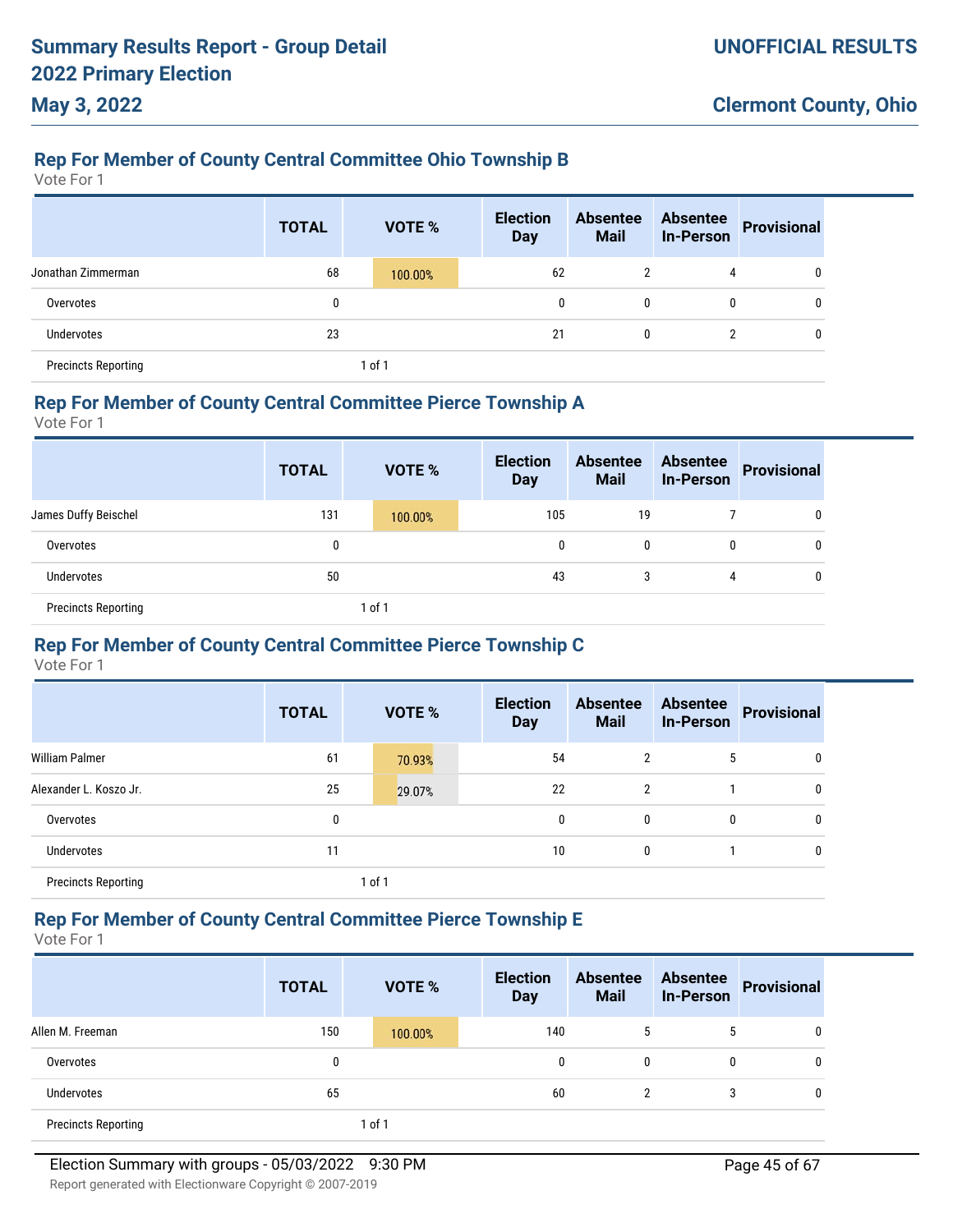# **Rep For Member of County Central Committee Pierce Township G**

Vote For 1

|                            | <b>TOTAL</b> | VOTE % | <b>Election</b><br><b>Day</b> | <b>Absentee</b><br><b>Mail</b> | <b>Absentee</b><br><b>In-Person</b> | <b>Provisional</b> |
|----------------------------|--------------|--------|-------------------------------|--------------------------------|-------------------------------------|--------------------|
| John R. Berger             | 108          | 57.45% | 96                            | 3                              | 9                                   | 0                  |
| Chuck W. Lane              | 80           | 42.55% | 77                            | $\overline{2}$                 |                                     | 0                  |
| Overvotes                  | 0            |        | 0                             | 0                              | $\mathbf 0$                         | 0                  |
| Undervotes                 | 21           |        | 15                            | 3                              | 3                                   | 0                  |
| <b>Precincts Reporting</b> |              | 1 of 1 |                               |                                |                                     |                    |

### **Rep For Member of County Central Committee Pierce Township I**

Vote For 1

|                            | <b>TOTAL</b> | <b>VOTE %</b> | <b>Election</b><br><b>Day</b> | <b>Absentee</b><br><b>Mail</b> | <b>Absentee</b><br><b>In-Person</b> | <b>Provisional</b> |
|----------------------------|--------------|---------------|-------------------------------|--------------------------------|-------------------------------------|--------------------|
| Gerard W. Seipelt          | 139          | 100.00%       | 121                           | 9                              | 9                                   | 0                  |
| Overvotes                  | 0            |               | 0                             | 0                              | 0                                   | 0                  |
| Undervotes                 | 53           |               | 48                            | 2                              |                                     | 0                  |
| <b>Precincts Reporting</b> |              | $ $ of 1      |                               |                                |                                     |                    |

#### **Rep For Member of County Central Committee Pierce Township K**

Vote For 1

|                            | <b>TOTAL</b> | <b>VOTE %</b> | <b>Election</b><br><b>Day</b> | <b>Absentee</b><br><b>Mail</b> | <b>Absentee</b><br><b>In-Person</b> | <b>Provisional</b> |
|----------------------------|--------------|---------------|-------------------------------|--------------------------------|-------------------------------------|--------------------|
| <b>Bonnie Batchler</b>     | 135          | 100.00%       | 121                           | 9                              |                                     | 0                  |
| Overvotes                  | 0            |               | 0                             | $\mathbf{0}$                   | $\mathbf{0}$                        | 0                  |
| <b>Undervotes</b>          | 40           |               | 30                            | 5                              | 5                                   | 0                  |
| <b>Precincts Reporting</b> |              | 1 of 1        |                               |                                |                                     |                    |

### **Rep For Member of County Central Committee Pierce Township M**

Vote For 1

|                            | <b>TOTAL</b> | <b>VOTE %</b> | <b>Election</b><br><b>Day</b> | <b>Absentee</b><br><b>Mail</b> | <b>Absentee</b><br><b>In-Person</b> | Provisional |
|----------------------------|--------------|---------------|-------------------------------|--------------------------------|-------------------------------------|-------------|
| Mark J. Tekulve            | 163          | 100.00%       | 144                           |                                | 12                                  | 0           |
| Overvotes                  | 0            |               | 0                             | 0                              | 0                                   | 0           |
| Undervotes                 | 57           |               | 45                            | 8                              | 4                                   | 0           |
| <b>Precincts Reporting</b> |              | 1 of 1        |                               |                                |                                     |             |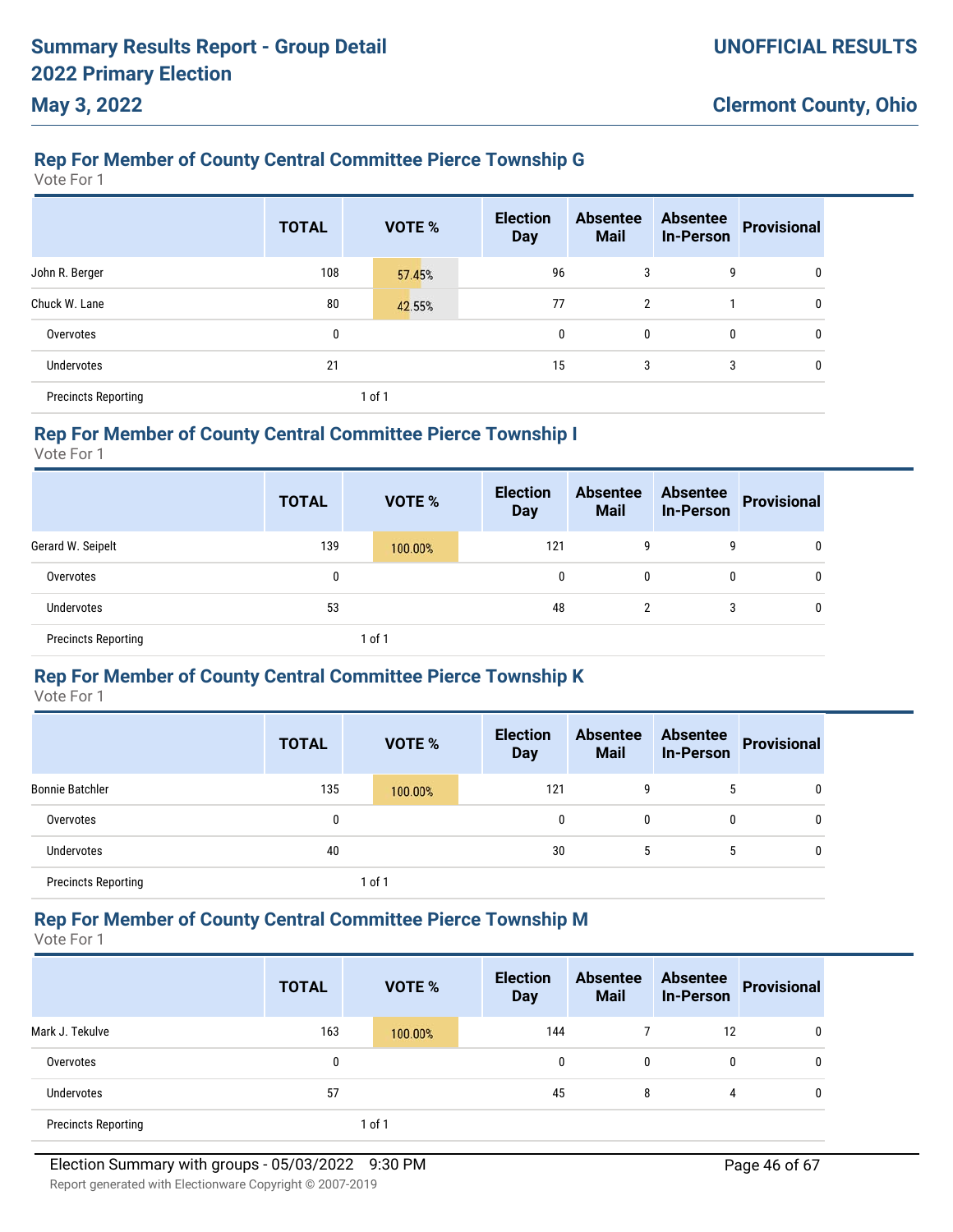# **Rep For Member of County Central Committee Pierce Township N**

Vote For 1

**May 3, 2022**

|                            | <b>TOTAL</b> | VOTE %  | <b>Election</b><br><b>Day</b> | <b>Absentee</b><br><b>Mail</b> | <b>Absentee</b><br><b>In-Person</b> | <b>Provisional</b> |
|----------------------------|--------------|---------|-------------------------------|--------------------------------|-------------------------------------|--------------------|
| Dani Speigel               | 106          | 100.00% | 95                            | 6                              | 5                                   | 0                  |
| Overvotes                  | 0            |         | 0                             | 0                              |                                     | 0                  |
| <b>Undervotes</b>          | 33           |         | 29                            | 0                              | 4                                   | 0                  |
| <b>Precincts Reporting</b> |              | 1 of 1  |                               |                                |                                     |                    |

#### **Rep For Member of County Central Committee Stonelick Township A**

Vote For 1

|                            | <b>TOTAL</b> | <b>VOTE %</b> | <b>Election</b><br><b>Day</b> | <b>Absentee</b><br><b>Mail</b> | <b>Absentee</b><br><b>In-Person</b> | Provisional |
|----------------------------|--------------|---------------|-------------------------------|--------------------------------|-------------------------------------|-------------|
| Jenny Lanham               | 146          | 100.00%       | 130                           | 11                             | 5                                   | 0           |
| Overvotes                  | 0            |               | 0                             | 0                              | 0                                   | 0           |
| <b>Undervotes</b>          | 54           |               | 48                            | 2                              | 4                                   | 0           |
| <b>Precincts Reporting</b> |              | 1 of 1        |                               |                                |                                     |             |

### **Rep For Member of County Central Committee Stonelick Township B**

Vote For 1

|                            | <b>TOTAL</b> | <b>VOTE %</b> | <b>Election</b><br><b>Day</b> | <b>Absentee</b><br><b>Mail</b> | <b>Absentee</b><br><b>In-Person</b> | <b>Provisional</b> |
|----------------------------|--------------|---------------|-------------------------------|--------------------------------|-------------------------------------|--------------------|
| <b>Billy Fowler</b>        | 100          | 100.00%       | 91                            | 3                              | 6                                   | 0                  |
| Overvotes                  |              |               | 0                             | 0                              | 0                                   | 0                  |
| <b>Undervotes</b>          | 26           |               | 26                            | 0                              | 0                                   | 0                  |
| <b>Precincts Reporting</b> |              | 1 of 1        |                               |                                |                                     |                    |

### **Rep For Member of County Central Committee Stonelick Township C**

|                            | <b>TOTAL</b> | <b>VOTE %</b> | <b>Election</b><br><b>Day</b> | <b>Absentee</b><br><b>Mail</b> | <b>Absentee</b><br><b>In-Person</b> | <b>Provisional</b> |
|----------------------------|--------------|---------------|-------------------------------|--------------------------------|-------------------------------------|--------------------|
| Gloria Martin              | 114          | 100.00%       | 90                            | 8                              | 16                                  | 0                  |
| Overvotes                  | 0            |               | 0                             | $\mathbf{0}$                   | 0                                   | 0                  |
| Undervotes                 | 34           |               | 32                            |                                |                                     | 0                  |
| <b>Precincts Reporting</b> |              | 1 of 1        |                               |                                |                                     |                    |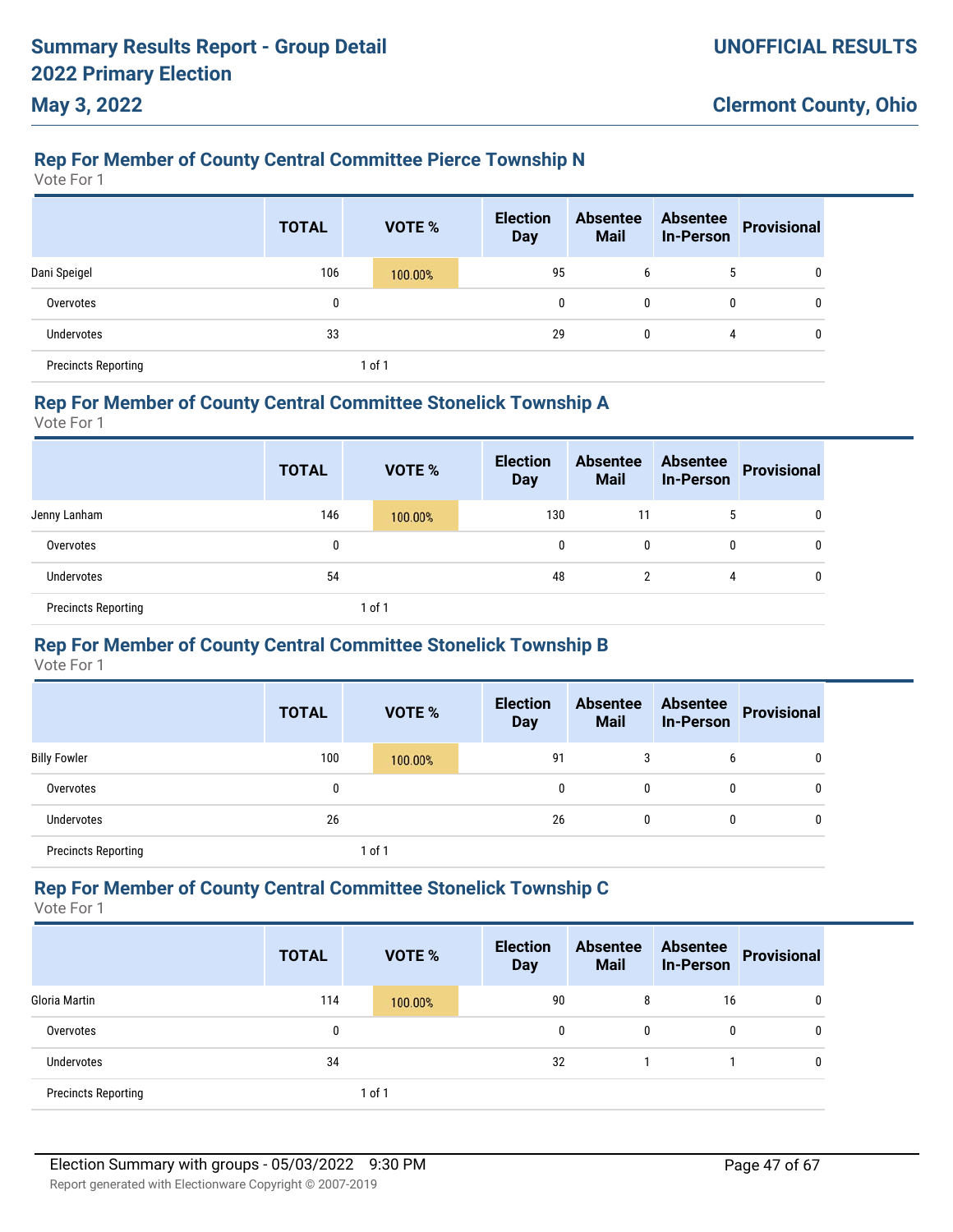# **Rep For Member of County Central Committee Stonelick Township E**

Vote For 1

**May 3, 2022**

|                            | <b>TOTAL</b> |        | <b>VOTE %</b> | <b>Election</b><br><b>Day</b> | <b>Absentee</b><br><b>Mail</b> | <b>Absentee</b><br><b>In-Person</b> | Provisional |
|----------------------------|--------------|--------|---------------|-------------------------------|--------------------------------|-------------------------------------|-------------|
| Paul A. Duchemin           | 96           |        | 100.00%       | 79                            | 2                              | 15                                  |             |
| Overvotes                  | 0            |        |               | 0                             | 0                              | 0                                   |             |
| Undervotes                 | 41           |        |               | 39                            |                                |                                     |             |
| <b>Precincts Reporting</b> |              | 1 of 1 |               |                               |                                |                                     |             |

#### **Rep For Member of County Central Committee Bethel Village B**

Vote For 1

|                            | <b>TOTAL</b> | <b>VOTE %</b> | <b>Election</b><br><b>Day</b> | <b>Absentee</b><br><b>Mail</b> | <b>Absentee</b><br><b>In-Person</b> | Provisional |
|----------------------------|--------------|---------------|-------------------------------|--------------------------------|-------------------------------------|-------------|
| <b>Stephanie Ross</b>      | 84           | 100.00%       | 75                            | 8                              |                                     | 0           |
| Overvotes                  | 0            |               | 0                             | 0                              | $\mathbf{0}$                        | U           |
| <b>Undervotes</b>          | 29           |               | 23                            | 3                              | 3                                   | 0           |
| <b>Precincts Reporting</b> |              | 1 of 1        |                               |                                |                                     |             |

### **Rep For Member of County Central Committee Tate Township D**

Vote For 1

|                            | <b>TOTAL</b> | <b>VOTE %</b> | <b>Election</b><br><b>Day</b> | <b>Absentee</b><br><b>Mail</b> | <b>Absentee</b><br><b>In-Person</b> | <b>Provisional</b> |
|----------------------------|--------------|---------------|-------------------------------|--------------------------------|-------------------------------------|--------------------|
| Greg Schuler               | 160          | 100.00%       | 149                           | 5                              | 6                                   | 0                  |
| Overvotes                  | 0            |               | 0                             | 0                              | 0                                   | 0                  |
| Undervotes                 | 56           |               | 53                            | 3                              | 0                                   | 0                  |
| <b>Precincts Reporting</b> |              | $1$ of $1$    |                               |                                |                                     |                    |

#### **Rep For Member of County Central Committee Tate Township F**

|                            | <b>TOTAL</b> | <b>VOTE %</b> | <b>Election</b><br><b>Day</b> | <b>Absentee</b><br><b>Mail</b> | <b>Absentee</b><br><b>In-Person</b> | Provisional |
|----------------------------|--------------|---------------|-------------------------------|--------------------------------|-------------------------------------|-------------|
| <b>Richard Herron</b>      | 141          | 100.00%       | 125                           |                                | 9                                   | 0           |
| Overvotes                  | 0            |               | 0                             | 0                              | 0                                   | 0           |
| <b>Undervotes</b>          | 53           |               | 46                            | 2                              | 5                                   | 0           |
| <b>Precincts Reporting</b> |              | 1 of 1        |                               |                                |                                     |             |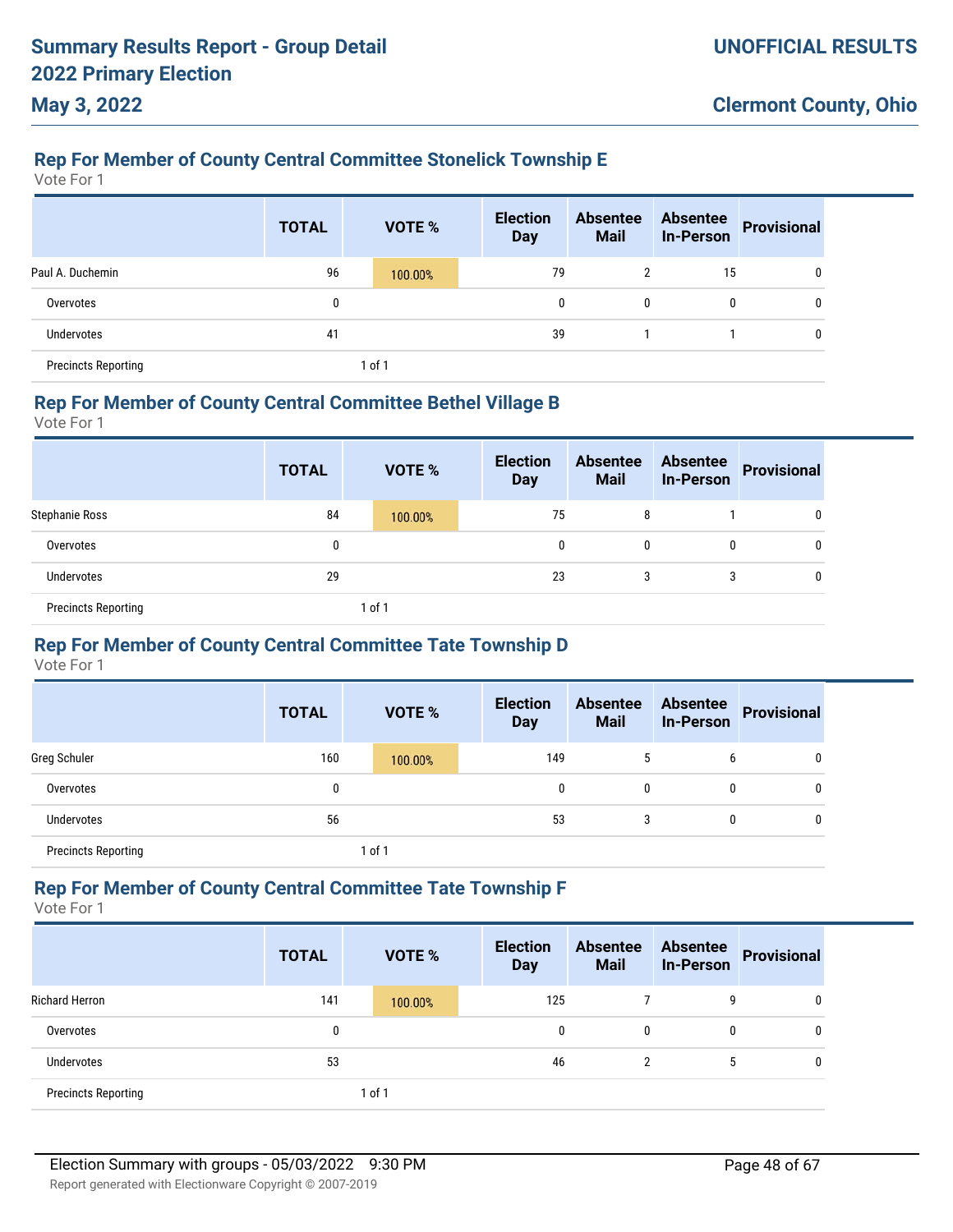# **Rep For Member of County Central Committee Tate Township H**

Vote For 1

**May 3, 2022**

|                            | <b>TOTAL</b> | VOTE %  | <b>Election</b><br><b>Day</b> | <b>Absentee</b><br><b>Mail</b> | <b>Absentee</b><br><b>In-Person</b> | <b>Provisional</b> |
|----------------------------|--------------|---------|-------------------------------|--------------------------------|-------------------------------------|--------------------|
| Nathan Schuler             | 127          | 100.00% | 115                           |                                | 5                                   | 0                  |
| Overvotes                  | 0            |         | 0                             | 0                              |                                     | 0                  |
| <b>Undervotes</b>          | 54           |         | 53                            | 0                              |                                     | 0                  |
| <b>Precincts Reporting</b> |              | 1 of 1  |                               |                                |                                     |                    |

#### **Rep For Member of County Central Committee Union Township A**

Vote For 1

|                            | <b>TOTAL</b> |        | VOTE % | <b>Election</b><br><b>Day</b> | <b>Absentee</b><br><b>Mail</b> | <b>Absentee</b><br><b>In-Person</b> | <b>Provisional</b> |
|----------------------------|--------------|--------|--------|-------------------------------|--------------------------------|-------------------------------------|--------------------|
| <b>Mark Faust</b>          | 87           |        | 63.97% | 73                            | 6                              | 8                                   | 0                  |
| <b>Bill Thomas</b>         | 49           |        | 36.03% | 36                            |                                | 6                                   | 0                  |
| Overvotes                  | 0            |        |        | $\mathbf{0}$                  | 0                              | 0                                   | 0                  |
| Undervotes                 | 30           |        |        | 21                            | 4                              | 5                                   | 0                  |
| <b>Precincts Reporting</b> |              | 1 of 1 |        |                               |                                |                                     |                    |

### **Rep For Member of County Central Committee Union Township B**

Vote For 1

|                            | <b>TOTAL</b> | VOTE %  | <b>Election</b><br><b>Day</b> | <b>Absentee</b><br><b>Mail</b> | <b>Absentee</b><br><b>In-Person</b> | <b>Provisional</b> |
|----------------------------|--------------|---------|-------------------------------|--------------------------------|-------------------------------------|--------------------|
| Debra Siegroth             | 46           | 100.00% | 37                            | 6                              |                                     | $\mathbf{0}$       |
| Overvotes                  | 0            |         | 0                             | 0                              | 0                                   | $\mathbf{0}$       |
| <b>Undervotes</b>          | 25           |         | 23                            | 0                              |                                     | $\mathbf{0}$       |
| <b>Precincts Reporting</b> |              | 1 of 1  |                               |                                |                                     |                    |

### **Rep For Member of County Central Committee Union Township D**

Vote For 1

|                            | <b>TOTAL</b> | <b>VOTE %</b> | <b>Election</b><br><b>Day</b> | <b>Absentee</b><br><b>Mail</b> | <b>Absentee</b><br>In-Person | Provisional |
|----------------------------|--------------|---------------|-------------------------------|--------------------------------|------------------------------|-------------|
| John K. McGraw             | 109          | 100.00%       | 87                            | 10                             | 12                           | 0           |
| Overvotes                  | 0            |               | 0                             | 0                              | 0                            | 0           |
| <b>Undervotes</b>          | 33           |               | 27                            | 4                              | 2                            | 0           |
| <b>Precincts Reporting</b> |              | 1 of 1        |                               |                                |                              |             |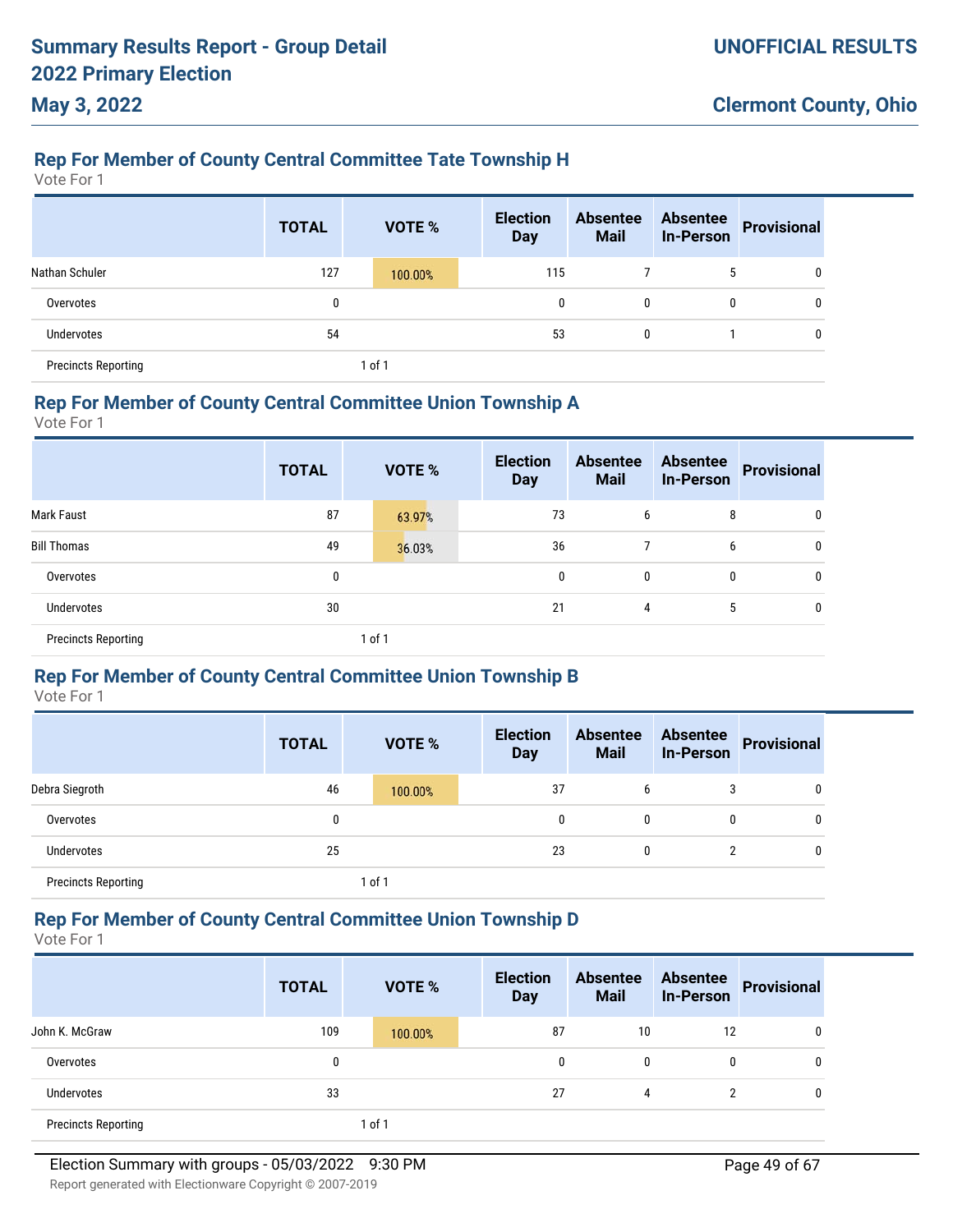# **Rep For Member of County Central Committee Union Township E**

Vote For 1

|                            | <b>TOTAL</b> | <b>VOTE %</b> | <b>Election</b><br><b>Day</b> | <b>Absentee</b><br><b>Mail</b> | <b>Absentee</b><br><b>In-Person</b> | <b>Provisional</b> |
|----------------------------|--------------|---------------|-------------------------------|--------------------------------|-------------------------------------|--------------------|
| John M. Dingo              | 96           | 56.47%        | 75                            | 5                              | 16                                  | 0                  |
| Danny Ruck                 | 74           | 43.53%        | 54                            | 11                             | 9                                   | 0                  |
| Overvotes                  | 0            |               | 0                             | 0                              | 0                                   | 0                  |
| <b>Undervotes</b>          | 71           |               | 55                            | 10                             | 6                                   | 0                  |
| <b>Precincts Reporting</b> |              | 1 of 1        |                               |                                |                                     |                    |

### **Rep For Member of County Central Committee Union Township F**

Vote For 1

|                            | <b>TOTAL</b> | <b>VOTE %</b> | <b>Election</b><br><b>Day</b> | <b>Absentee</b><br><b>Mail</b> | <b>Absentee</b><br><b>In-Person</b> | <b>Provisional</b> |
|----------------------------|--------------|---------------|-------------------------------|--------------------------------|-------------------------------------|--------------------|
| <b>Bob McGee</b>           | 120          | 100.00%       | 100                           | 12                             | 8                                   | 0                  |
| Overvotes                  | 0            |               | 0                             | 0                              | 0                                   | 0                  |
| Undervotes                 | 39           |               | 34                            | 3                              |                                     | 0                  |
| <b>Precincts Reporting</b> |              | $ $ of 1      |                               |                                |                                     |                    |

### **Rep For Member of County Central Committee Union Township J**

Vote For 1

|                            | <b>TOTAL</b> | <b>VOTE %</b> | <b>Election</b><br><b>Day</b> | <b>Absentee</b><br><b>Mail</b> | <b>Absentee</b><br>In-Person | <b>Provisional</b> |
|----------------------------|--------------|---------------|-------------------------------|--------------------------------|------------------------------|--------------------|
| Andrew Kappel              | 63           | 100.00%       | 56                            | 4                              | 3                            | 0                  |
| Overvotes                  | 0            |               | 0                             | $\mathbf{0}$                   | $\boldsymbol{0}$             | 0                  |
| <b>Undervotes</b>          | 28           |               | 23                            | 4                              |                              | 0                  |
| <b>Precincts Reporting</b> |              | 1 of 1        |                               |                                |                              |                    |

### **Rep For Member of County Central Committee Union Township O**

Vote For 1

|                            | <b>TOTAL</b> | <b>VOTE %</b> | <b>Election</b><br><b>Day</b> | <b>Absentee</b><br><b>Mail</b> | <b>Absentee</b><br><b>In-Person</b> | Provisional |
|----------------------------|--------------|---------------|-------------------------------|--------------------------------|-------------------------------------|-------------|
| Joseph Wolfer              | 120          | 100.00%       | 114                           |                                | b                                   | 0           |
| Overvotes                  | 0            |               | 0                             | 0                              | 0                                   | 0           |
| <b>Undervotes</b>          | 38           |               | 32                            | 3                              | 3                                   | 0           |
| <b>Precincts Reporting</b> |              | 1 of 1        |                               |                                |                                     |             |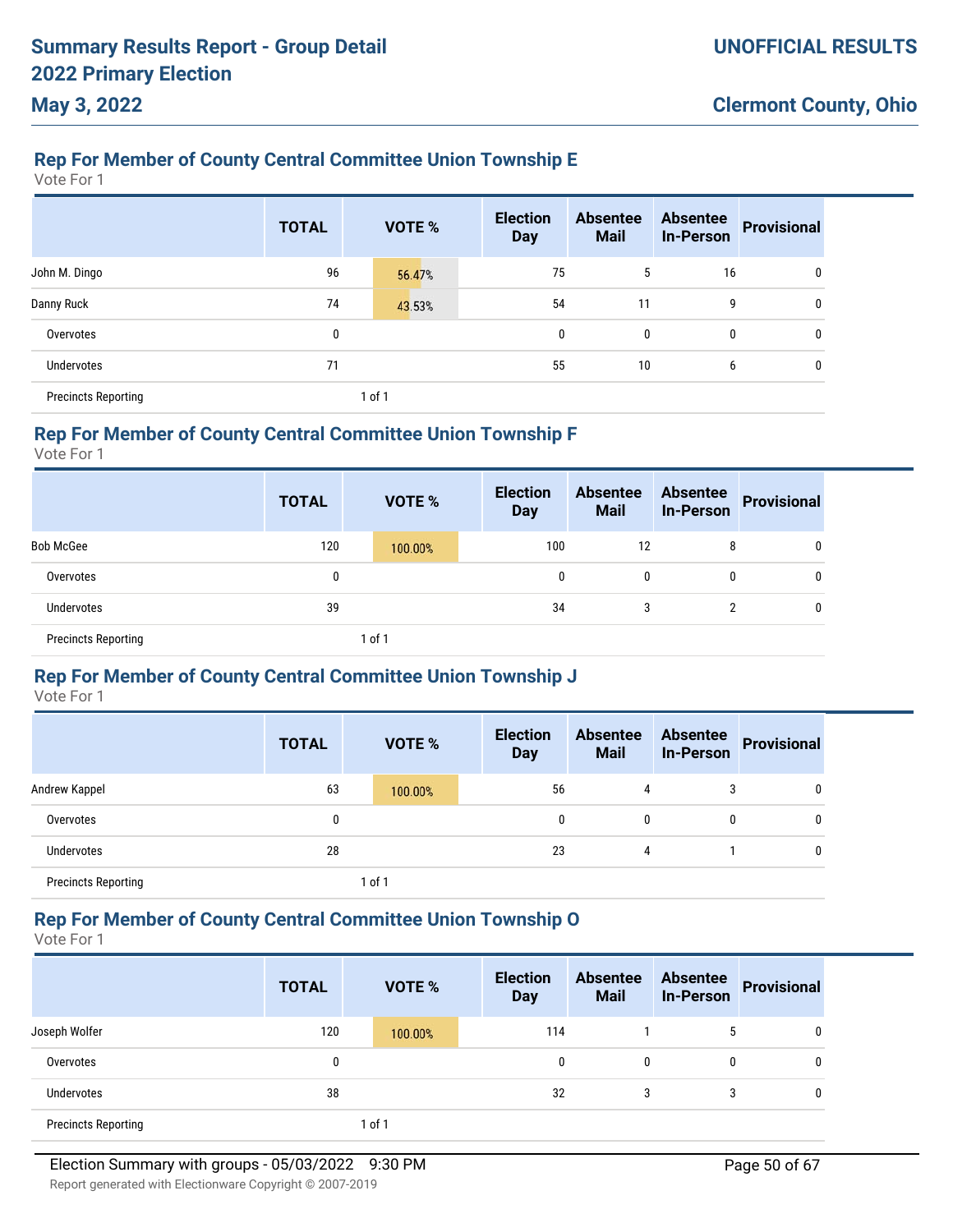### **Rep For Member of County Central Committee Union Township P**

Vote For 1

**May 3, 2022**

|                            | <b>TOTAL</b> | VOTE %  | <b>Election</b><br><b>Day</b> | <b>Absentee</b><br><b>Mail</b> | <b>Absentee</b><br><b>In-Person</b> | <b>Provisional</b> |
|----------------------------|--------------|---------|-------------------------------|--------------------------------|-------------------------------------|--------------------|
| Jude DeWitt                | 52           | 100.00% | 41                            | 6                              | 5                                   | 0                  |
| Overvotes                  | 0            |         | $\mathbf{0}$                  | 0                              | 0                                   | 0                  |
| <b>Undervotes</b>          | 15           |         | 14                            | 0                              |                                     | 0                  |
| <b>Precincts Reporting</b> |              | 1 of 1  |                               |                                |                                     |                    |

#### **Rep For Member of County Central Committee Union Township Q**

Vote For 1

|                            | <b>TOTAL</b> | <b>VOTE %</b> | <b>Election</b><br><b>Day</b> | <b>Absentee</b><br><b>Mail</b> | <b>Absentee</b><br>In-Person | Provisional |
|----------------------------|--------------|---------------|-------------------------------|--------------------------------|------------------------------|-------------|
| John J. Lipps              | 66           | 56.90%        | 62                            | 4                              | 0                            | 0           |
| <b>Brian Willis</b>        | 50           | 43.10%        | 44                            | $\overline{4}$                 | 2                            | 0           |
| Overvotes                  | 0            |               | 0                             | 0                              | $\mathbf{0}$                 | 0           |
| Undervotes                 | 10           |               | 10                            | 0                              | 0                            | 0           |
| <b>Precincts Reporting</b> |              | 1 of 1        |                               |                                |                              |             |

### **Rep For Member of County Central Committee Union Township R**

|                            | <b>TOTAL</b> | <b>VOTE %</b> | <b>Election</b><br><b>Day</b> | <b>Absentee</b><br><b>Mail</b> | <b>Absentee</b><br><b>In-Person</b> | <b>Provisional</b> |
|----------------------------|--------------|---------------|-------------------------------|--------------------------------|-------------------------------------|--------------------|
| Ronald B. Campbell         | 78           | 63.41%        | 71                            | 2                              | 5                                   | $\mathbf{0}$       |
| Michael Walker             | 45           | 36.59%        | 43                            | 0                              | $\overline{2}$                      | $\mathbf{0}$       |
| Overvotes                  | 0            |               | 0                             | $\mathbf{0}$                   | $\mathbf{0}$                        | $\mathbf{0}$       |
| Undervotes                 | 8            |               |                               | 0                              |                                     | $\mathbf{0}$       |
| <b>Precincts Reporting</b> |              | 1 of 1        |                               |                                |                                     |                    |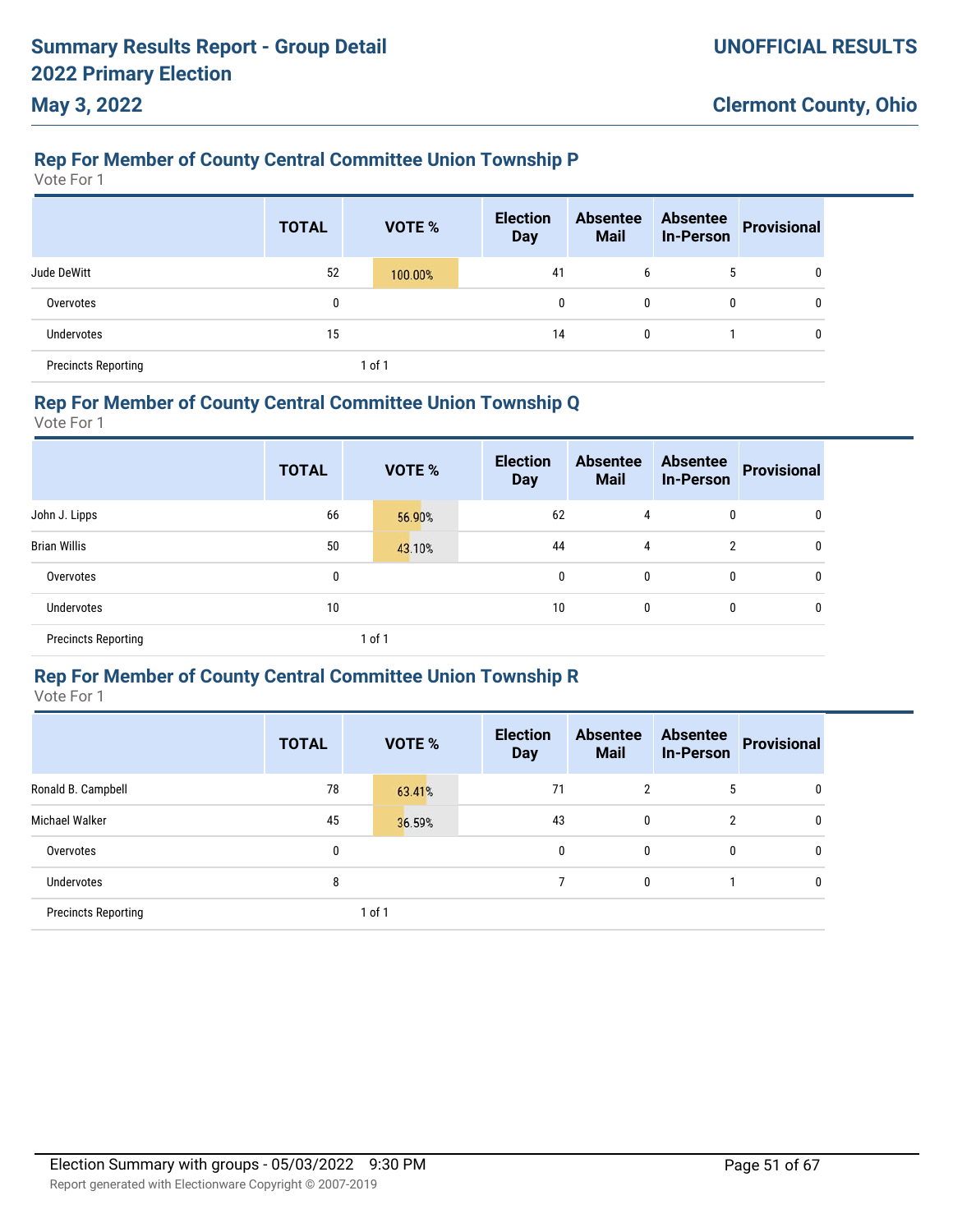# **Rep For Member of County Central Committee Union Township Y**

Vote For 1

|                            | <b>TOTAL</b> | <b>VOTE %</b> | <b>Election</b><br><b>Day</b> | <b>Absentee</b><br><b>Mail</b> | <b>Absentee</b><br><b>In-Person</b> | <b>Provisional</b> |
|----------------------------|--------------|---------------|-------------------------------|--------------------------------|-------------------------------------|--------------------|
| Magda Dawson               | 59           | 64.13%        | 52                            | 3                              | 4                                   | 0                  |
| Holly A. Lawrence          | 33           | 35.87%        | 28                            | 2                              | 3                                   | 0                  |
| Overvotes                  | 0            |               | $\mathbf{0}$                  | 0                              | 0                                   | 0                  |
| Undervotes                 | 15           |               | 13                            | $\overline{2}$                 | 0                                   | 0                  |
| <b>Precincts Reporting</b> |              | 1 of 1        |                               |                                |                                     |                    |

#### **Rep For Member of County Central Committee Union Township Z**

Vote For 1

|                            | <b>TOTAL</b> | <b>VOTE %</b> | <b>Election</b><br><b>Day</b> | <b>Absentee</b><br><b>Mail</b> | <b>Absentee</b><br><b>In-Person</b> | <b>Provisional</b> |
|----------------------------|--------------|---------------|-------------------------------|--------------------------------|-------------------------------------|--------------------|
| John Becker                | 107          | 100.00%       | 85                            | 11                             | 11                                  | 0                  |
| Overvotes                  | 0            |               | 0                             | 0                              | 0                                   | $\mathbf{0}$       |
| <b>Undervotes</b>          | 34           |               | 26                            | 3                              | <sub>5</sub>                        | 0                  |
| <b>Precincts Reporting</b> |              | 1 of 1        |                               |                                |                                     |                    |

#### **Rep For Member of County Central Committee Union Township D1D**

Vote For 1

|                            | <b>TOTAL</b> | VOTE %  | <b>Election</b><br><b>Day</b> | <b>Absentee</b><br><b>Mail</b> | <b>Absentee</b><br><b>In-Person</b> | <b>Provisional</b> |
|----------------------------|--------------|---------|-------------------------------|--------------------------------|-------------------------------------|--------------------|
| Robert L. Wing II          | 83           | 100.00% | 65                            | 8                              | 10                                  | $\mathbf{0}$       |
| Overvotes                  | 0            |         | 0                             | 0                              |                                     | 0                  |
| <b>Undervotes</b>          | 28           |         | 26                            |                                |                                     | $\mathbf{0}$       |
| <b>Precincts Reporting</b> |              | 1 of 1  |                               |                                |                                     |                    |

### **Rep For Member of County Central Committee Union Township E1E**

Vote For 1

|                            | <b>TOTAL</b> | <b>VOTE %</b> | <b>Election</b><br><b>Day</b> | <b>Absentee</b><br><b>Mail</b> | <b>Absentee</b><br><b>In-Person</b> | Provisional |
|----------------------------|--------------|---------------|-------------------------------|--------------------------------|-------------------------------------|-------------|
| Tina Ann Sanborn           | 144          | 100.00%       | 122                           | 13                             | g                                   | 0           |
| Overvotes                  | 0            |               | 0                             | 0                              | 0                                   | 0           |
| Undervotes                 | 71           |               | 69                            |                                |                                     | 0           |
| <b>Precincts Reporting</b> |              | 1 of 1        |                               |                                |                                     |             |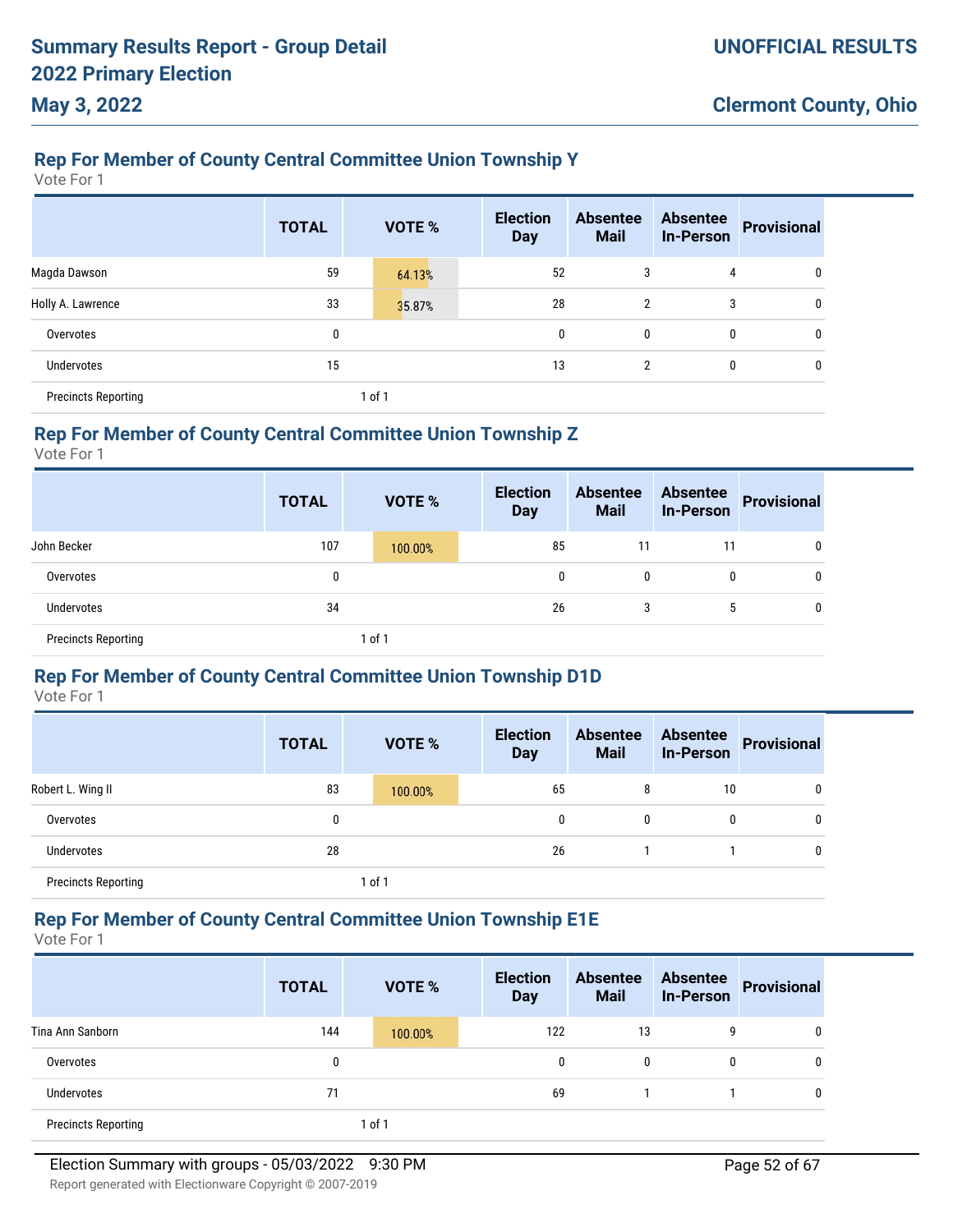### **Rep For Member of County Central Committee Union Township J1J**

Vote For 1

|                            | <b>TOTAL</b> |        | VOTE % | <b>Election</b><br><b>Day</b> | <b>Absentee</b><br><b>Mail</b> | <b>Absentee</b><br><b>In-Person</b> | <b>Provisional</b> |
|----------------------------|--------------|--------|--------|-------------------------------|--------------------------------|-------------------------------------|--------------------|
| Tammy Brinkman             | 72           |        | 75.00% | 64                            | 4                              | 4                                   | 0                  |
| Melanie Ahern              | 24           |        | 25.00% | 23                            | 0                              |                                     | 0                  |
| Overvotes                  | 0            |        |        | 0                             | 0                              | 0                                   | 0                  |
| <b>Undervotes</b>          | 8            |        |        |                               | 0                              |                                     | 0                  |
| <b>Precincts Reporting</b> |              | 1 of 1 |        |                               |                                |                                     |                    |

### **Rep For Member of County Central Committee Union Township K1K**

Vote For 1

|                            | <b>TOTAL</b> | <b>VOTE %</b> | <b>Election</b><br><b>Day</b> | Absentee<br><b>Mail</b> | <b>Absentee</b><br><b>In-Person</b> | Provisional |
|----------------------------|--------------|---------------|-------------------------------|-------------------------|-------------------------------------|-------------|
| <b>Barry Cole</b>          | 59           | 100.00%       | 56                            |                         | 2                                   | 0           |
| Overvotes                  | 0            |               | 0                             | 0                       | 0                                   | 0           |
| <b>Undervotes</b>          | 20           |               | 17                            | 0                       | 3                                   | 0           |
| <b>Precincts Reporting</b> |              | 1 of 1        |                               |                         |                                     |             |

#### **Rep For Member of County Central Committee Union Township P1P**

|                            | <b>TOTAL</b> | <b>VOTE %</b> | <b>Election</b><br><b>Day</b> | <b>Absentee</b><br><b>Mail</b> | <b>Absentee</b><br><b>In-Person</b> | <b>Provisional</b> |
|----------------------------|--------------|---------------|-------------------------------|--------------------------------|-------------------------------------|--------------------|
| <b>Chris Hicks</b>         | 104          | 65.41%        | 90                            | 9                              | 5                                   | $\mathbf{0}$       |
| <b>Blair Terpstra</b>      | 55           | 34.59%        | 49                            | 3                              | 3                                   | $\mathbf{0}$       |
| Overvotes                  | 0            |               | $\mathbf{0}$                  | 0                              | 0                                   | $\mathbf{0}$       |
| <b>Undervotes</b>          | 4            |               | 3                             |                                | 0                                   | $\mathbf{0}$       |
| <b>Precincts Reporting</b> |              | 1 of 1        |                               |                                |                                     |                    |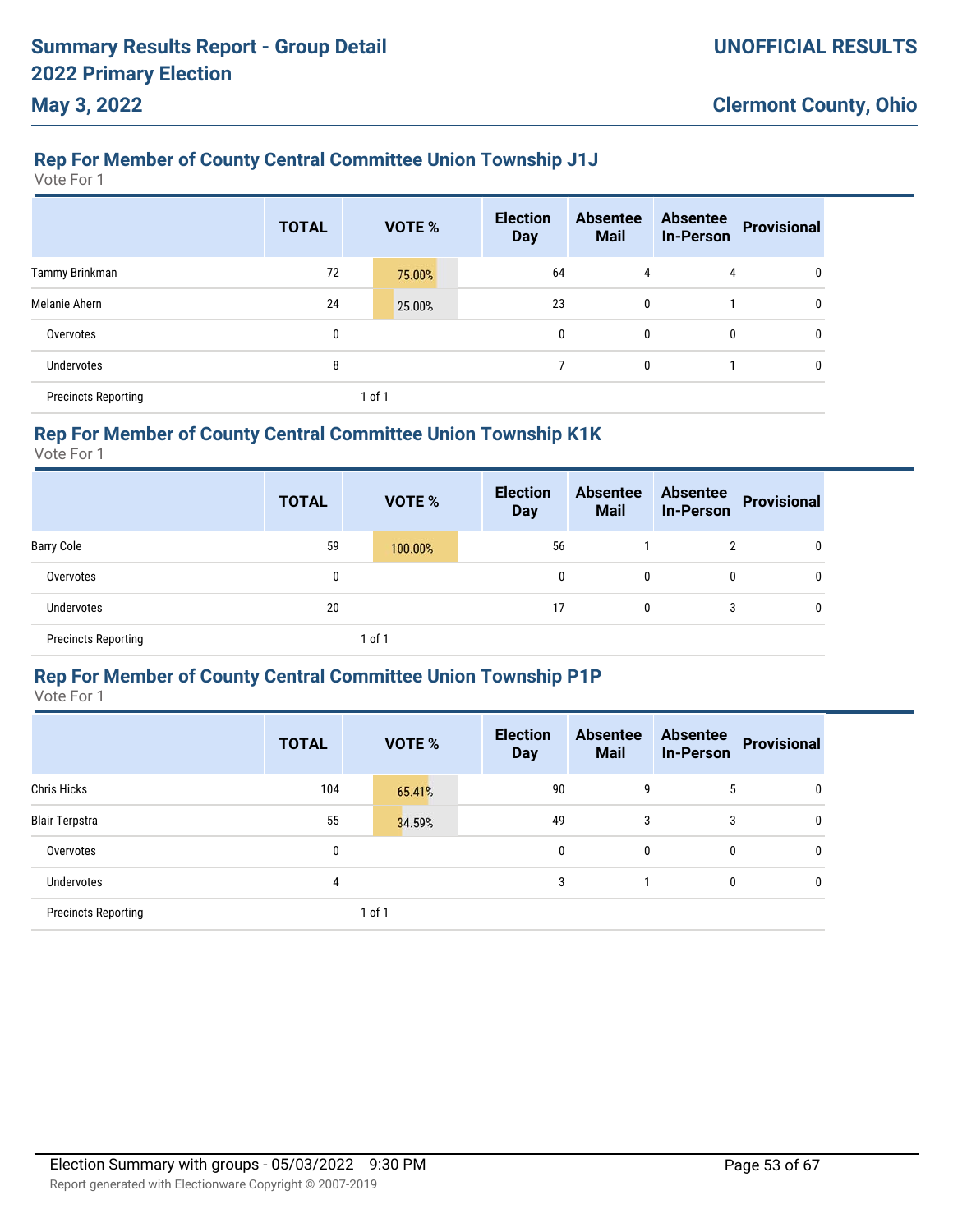# **Rep For Member of County Central Committee Union Township R1R**

Vote For 1

**May 3, 2022**

|                            | <b>TOTAL</b> |        | <b>VOTE %</b> | <b>Election</b><br><b>Day</b> | <b>Absentee</b><br><b>Mail</b> | <b>Absentee</b><br><b>In-Person</b> | <b>Provisional</b> |
|----------------------------|--------------|--------|---------------|-------------------------------|--------------------------------|-------------------------------------|--------------------|
| Joe Dills                  | 91           |        | 100.00%       | 76                            | 6                              | 9                                   | 0                  |
| Overvotes                  | 0            |        |               |                               | 0<br>0                         | 0                                   | $\mathbf{0}$       |
| Undervotes                 | 22           |        |               | 19                            | 2                              |                                     | 0                  |
| <b>Precincts Reporting</b> |              | 1 of 1 |               |                               |                                |                                     |                    |

#### **Rep For Member of County Central Committee Union Township S1S**

Vote For 1

|                            | <b>TOTAL</b> | <b>VOTE %</b> | <b>Election</b><br><b>Day</b> | <b>Absentee</b><br><b>Mail</b> | Absentee<br>In-Person | Provisional |
|----------------------------|--------------|---------------|-------------------------------|--------------------------------|-----------------------|-------------|
| Michael Loque              | 130          | 100.00%       | 114                           |                                | 9                     | 0           |
| Overvotes                  | 0            |               | $\mathbf{0}$                  | $\mathbf{0}$                   | 0                     | 0           |
| Undervotes                 | 50           |               | 42                            | <sub>5</sub>                   | 3                     | 0           |
| <b>Precincts Reporting</b> |              | $ $ of 1      |                               |                                |                       |             |

### **Rep For Member of County Central Committee Union Township U1U**

Vote For 1

|                            | <b>TOTAL</b> |        | VOTE %  | <b>Election</b><br><b>Day</b> | <b>Absentee</b><br><b>Mail</b> | <b>Absentee</b><br><b>In-Person</b> | <b>Provisional</b> |
|----------------------------|--------------|--------|---------|-------------------------------|--------------------------------|-------------------------------------|--------------------|
| Travis C. Hall             | 72           |        | 100.00% | 63                            | 3                              | 6                                   | 0                  |
| Overvotes                  | 0            |        |         | 0                             | 0                              | 0                                   | 0                  |
| <b>Undervotes</b>          | 25           |        |         | 21                            |                                | 3                                   | 0                  |
| <b>Precincts Reporting</b> |              | 1 of 1 |         |                               |                                |                                     |                    |

#### **Rep For Member of County Central Committee Union Township V1V**

|                            | <b>TOTAL</b> | <b>VOTE %</b> | <b>Election</b><br><b>Day</b> | <b>Absentee</b><br><b>Mail</b> | <b>Absentee</b><br><b>In-Person</b> | Provisional |
|----------------------------|--------------|---------------|-------------------------------|--------------------------------|-------------------------------------|-------------|
| Jim Lewis                  | 79           | 100.00%       | 67                            | 8                              | 4                                   | 0           |
| Overvotes                  | 0            |               | 0                             | $\mathbf{0}$                   | 0                                   | 0           |
| Undervotes                 | 34           |               | 29                            | 3                              | 2                                   | 0           |
| <b>Precincts Reporting</b> |              | 1 of 1        |                               |                                |                                     |             |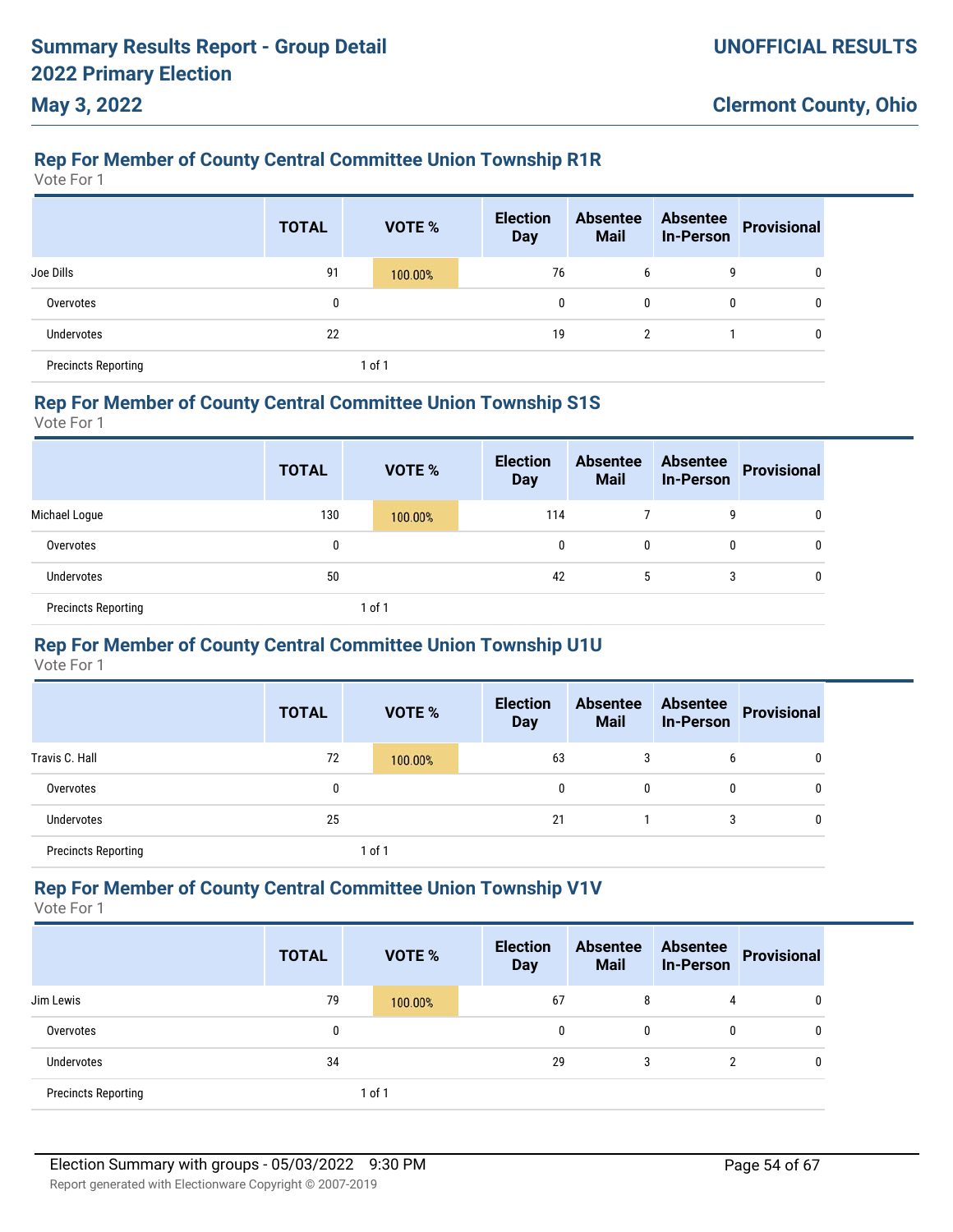### **Rep For Member of County Central Committee Washington Township A**

Vote For 1

**May 3, 2022**

|                            | <b>TOTAL</b> | <b>VOTE %</b> | <b>Election</b><br><b>Day</b> | <b>Absentee</b><br><b>Mail</b> | <b>Absentee</b><br><b>In-Person</b> | <b>Provisional</b> |
|----------------------------|--------------|---------------|-------------------------------|--------------------------------|-------------------------------------|--------------------|
| <b>Tim Rudd</b>            | 97           | 100.00%       | 84                            | 11                             | 2                                   | 0                  |
| Overvotes                  | 0            |               | 0                             | 0                              | 0                                   | 0                  |
| Undervotes                 | 34           |               | 34                            | 0                              | 0                                   | $\mathbf{0}$       |
| <b>Precincts Reporting</b> |              | 1 of 1        |                               |                                |                                     |                    |

#### **Rep For Member of County Central Committee Washington Township B**

Vote For 1

|                            | <b>TOTAL</b> | <b>VOTE %</b> | <b>Election</b><br><b>Day</b> | <b>Absentee</b><br><b>Mail</b> |   | Absentee<br>In-Person Provisional |
|----------------------------|--------------|---------------|-------------------------------|--------------------------------|---|-----------------------------------|
| Aaron Maus                 | 75           | 100.00%       | 67                            | 4                              | 4 | 0                                 |
| Overvotes                  | 0            |               | 0                             | $\mathbf{0}$                   | 0 | 0                                 |
| Undervotes                 | 23           |               | 19                            | 3                              |   | 0                                 |
| <b>Precincts Reporting</b> |              | $ $ of 1      |                               |                                |   |                                   |

### **Rep For Member of County Central Committee Washington Township C**

Vote For 1

|                            | <b>TOTAL</b> |            | <b>VOTE %</b> | <b>Election</b><br><b>Day</b> | <b>Absentee</b><br><b>Mail</b> | <b>Absentee</b><br><b>In-Person</b> | <b>Provisional</b> |
|----------------------------|--------------|------------|---------------|-------------------------------|--------------------------------|-------------------------------------|--------------------|
| Dennis Cooper              | 110          |            | 100.00%       | 70                            | 36                             | 4                                   | 0                  |
| Overvotes                  | 0            |            |               | 0                             | 0                              | $\mathbf{0}$                        | 0                  |
| <b>Undervotes</b>          | 20           |            |               | 14                            | 4                              | C                                   | 0                  |
| <b>Precincts Reporting</b> |              | $1$ of $1$ |               |                               |                                |                                     |                    |

#### **Rep For Member of County Central Committee Wayne Township A**

|                            | <b>TOTAL</b> | <b>VOTE %</b> | <b>Election</b><br><b>Day</b> | <b>Absentee</b><br><b>Mail</b> | <b>Absentee</b><br><b>In-Person</b> | <b>Provisional</b> |
|----------------------------|--------------|---------------|-------------------------------|--------------------------------|-------------------------------------|--------------------|
| James A. Kidwell           | 142          | 100.00%       | 132                           | 2                              | 8                                   | 0                  |
| Overvotes                  | 0            |               | 0                             | $\mathbf{0}$                   | 0                                   | 0                  |
| Undervotes                 | 63           |               | 60                            | 2                              |                                     | 0                  |
| <b>Precincts Reporting</b> |              | 1 of 1        |                               |                                |                                     |                    |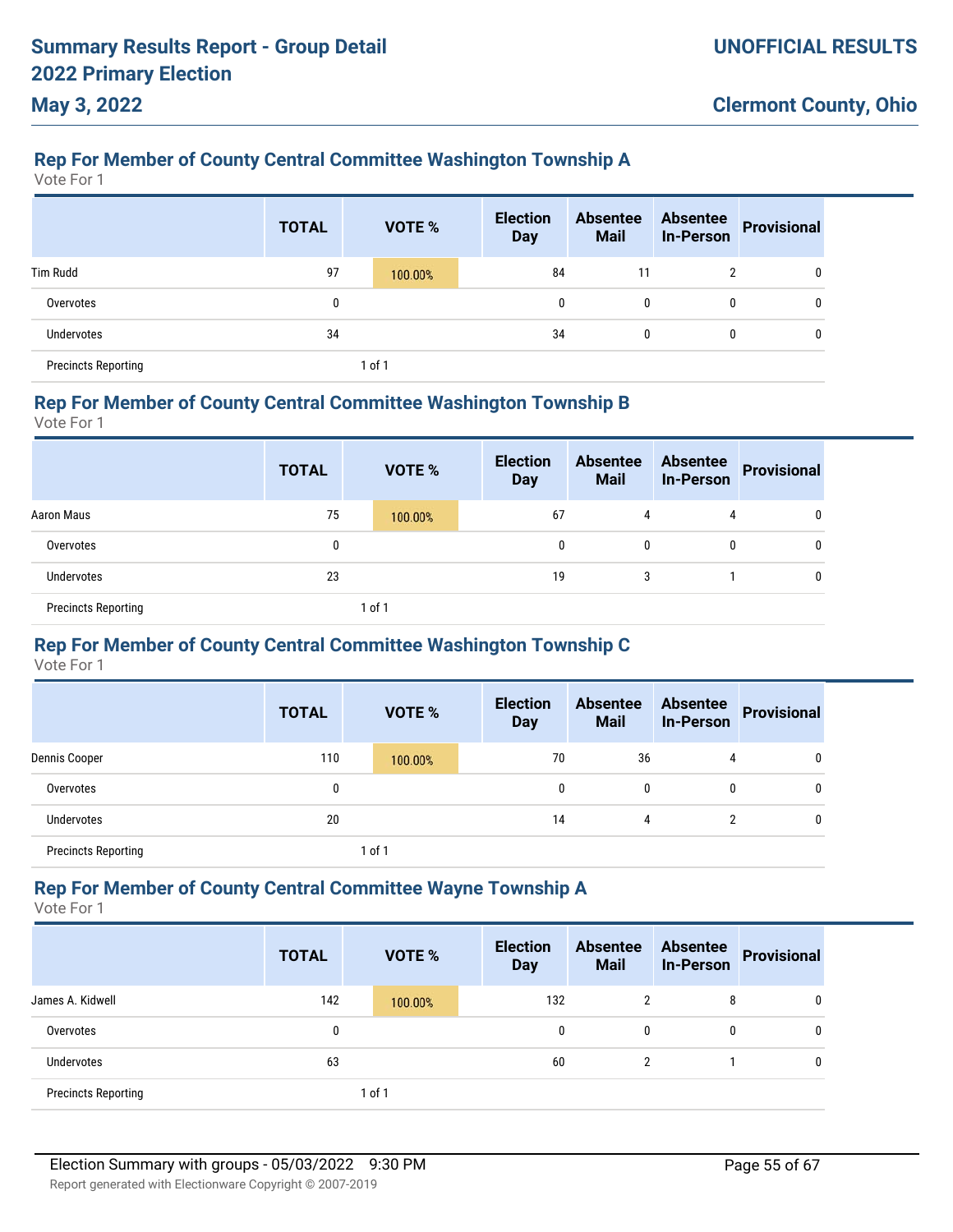# **Rep For Member of County Central Committee Wayne Township B**

Vote For 1

**May 3, 2022**

|                            | <b>TOTAL</b> | VOTE %  | <b>Election</b><br><b>Day</b> | <b>Absentee</b><br><b>Mail</b> | <b>Absentee</b><br><b>In-Person</b> | <b>Provisional</b> |
|----------------------------|--------------|---------|-------------------------------|--------------------------------|-------------------------------------|--------------------|
| <b>Richard Grant</b>       | 105          | 100.00% | 100                           |                                | 4                                   | 0                  |
| Overvotes                  | 0            |         | 0                             | 0                              | 0                                   | 0                  |
| <b>Undervotes</b>          | 49           |         | 48                            |                                |                                     | 0                  |
| <b>Precincts Reporting</b> |              | 1 of 1  |                               |                                |                                     |                    |

#### **Rep For Member of County Central Committee Wayne Township C**

Vote For 1

|                            | <b>TOTAL</b> | <b>VOTE %</b> | <b>Election</b><br><b>Day</b> | <b>Absentee</b><br><b>Mail</b> | <b>Absentee</b><br><b>In-Person</b> | Provisional |
|----------------------------|--------------|---------------|-------------------------------|--------------------------------|-------------------------------------|-------------|
| Dennis J. Elchlinger       | 171          | 100.00%       | 156                           | 12                             |                                     | 0           |
| Overvotes                  | 0            |               |                               | 0<br>0                         | 0                                   | 0           |
| <b>Undervotes</b>          | 44           |               |                               | 40<br>3                        |                                     | 0           |
| <b>Precincts Reporting</b> |              | 1 of 1        |                               |                                |                                     |             |

### **Rep For Member of County Central Committee Williamsburg Village A**

Vote For 1

|                            | <b>TOTAL</b> |            | <b>VOTE %</b> | <b>Election</b><br><b>Day</b> | <b>Absentee</b><br><b>Mail</b> | <b>Absentee</b><br><b>In-Person</b> | <b>Provisional</b> |
|----------------------------|--------------|------------|---------------|-------------------------------|--------------------------------|-------------------------------------|--------------------|
| David E. Carter            | 101          |            | 100.00%       | 91                            | 4                              | b                                   | 0                  |
| Overvotes                  | 0            |            |               | 0                             | 0                              | $\mathbf{0}$                        | 0                  |
| <b>Undervotes</b>          | 54           |            |               | 50                            | $\overline{2}$                 | <sup>2</sup>                        | 0                  |
| <b>Precincts Reporting</b> |              | $1$ of $1$ |               |                               |                                |                                     |                    |

#### **Rep For Member of County Central Committee Williamsburg Village C**

|                            | <b>TOTAL</b> | <b>VOTE %</b> | <b>Election</b><br><b>Day</b> | <b>Absentee</b><br><b>Mail</b> | <b>Absentee</b><br><b>In-Person</b> | <b>Provisional</b> |
|----------------------------|--------------|---------------|-------------------------------|--------------------------------|-------------------------------------|--------------------|
| Ed Carter II               | 117          | 100.00%       | 103                           | 8                              | b                                   | 0                  |
| Overvotes                  | 0            |               | 0                             | 0                              | 0                                   | 0                  |
| Undervotes                 | 37           |               | 33                            | 3                              |                                     | 0                  |
| <b>Precincts Reporting</b> |              | $ $ of 1      |                               |                                |                                     |                    |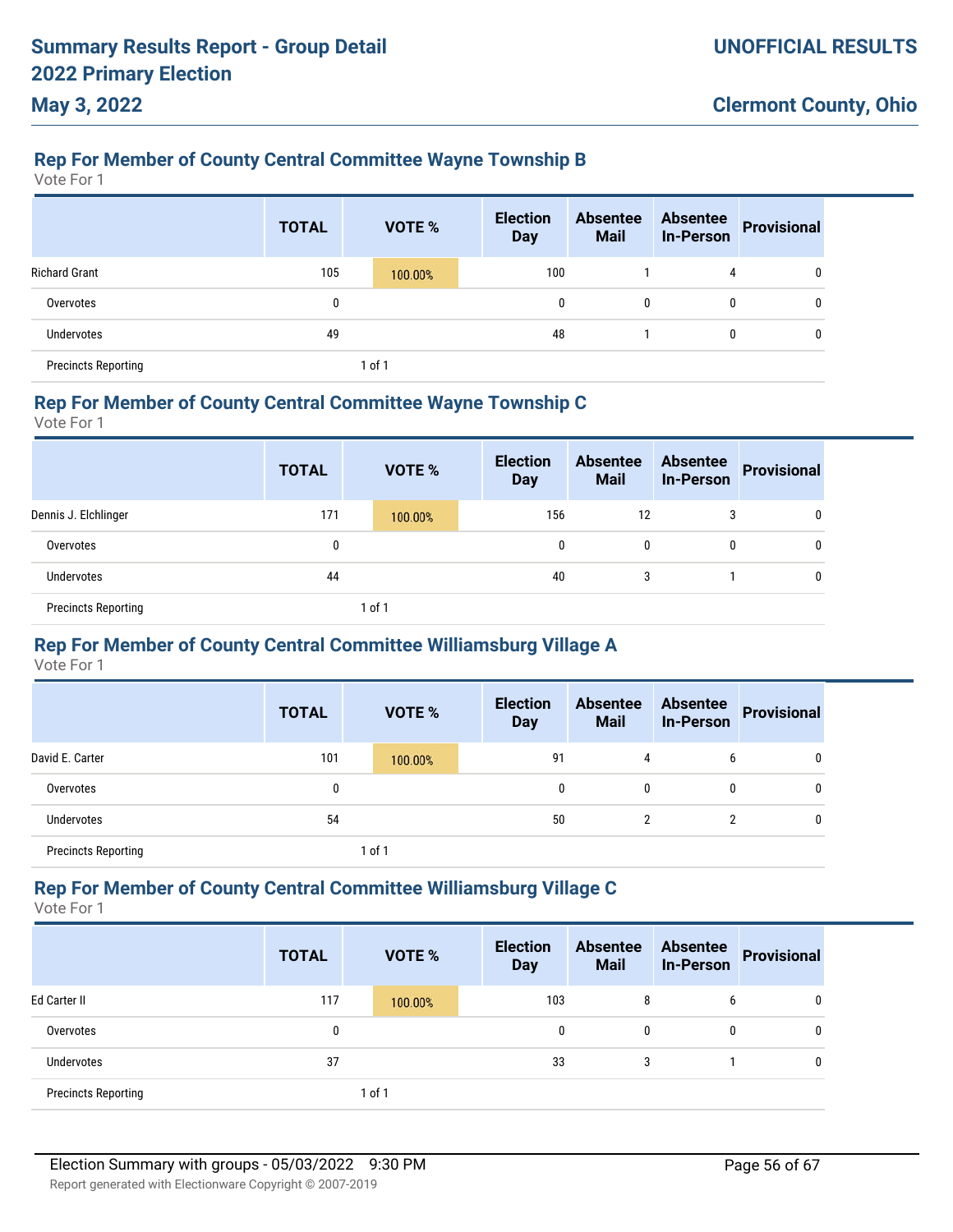### **Rep For Member of County Central Committee Williamsburg Township A**

Vote For 1

**May 3, 2022**

|                            | <b>TOTAL</b> |        | <b>VOTE %</b> | <b>Election</b><br><b>Day</b> | <b>Absentee</b><br><b>Mail</b> | <b>Absentee</b><br><b>In-Person</b> | <b>Provisional</b> |
|----------------------------|--------------|--------|---------------|-------------------------------|--------------------------------|-------------------------------------|--------------------|
| Melissa Schrinner          | 116          |        | 100.00%       | 100                           |                                | 9                                   |                    |
| Overvotes                  | 0            |        |               | 0                             | 0                              | 0                                   |                    |
| Undervotes                 | 58           |        |               | 54                            | $\mathbf{0}$                   | 4                                   |                    |
| <b>Precincts Reporting</b> |              | 1 of 1 |               |                               |                                |                                     |                    |

#### **Rep For Member of County Central Committee Williamsburg Township B**

Vote For 1

|                            | <b>TOTAL</b> | <b>VOTE %</b> | <b>Election</b><br><b>Day</b> | <b>Absentee</b><br><b>Mail</b> | <b>Absentee</b><br><b>In-Person</b> | Provisional |
|----------------------------|--------------|---------------|-------------------------------|--------------------------------|-------------------------------------|-------------|
| <b>Eddie Brock</b>         | 168          | 100.00%       | 153                           | b                              | g                                   | 0           |
| Overvotes                  | 0            |               | 0                             | 0                              |                                     | 0           |
| Undervotes                 | 77           |               | 73                            | 2                              |                                     | 0           |
| <b>Precincts Reporting</b> |              | 1 of 1        |                               |                                |                                     |             |

### **Rep For Member of County Central Committee Williamsburg Township C**

Vote For 1

|                            | <b>TOTAL</b> | <b>VOTE %</b> | <b>Election</b><br><b>Day</b> | <b>Absentee</b><br><b>Mail</b> | <b>Absentee</b><br><b>In-Person</b> | <b>Provisional</b> |
|----------------------------|--------------|---------------|-------------------------------|--------------------------------|-------------------------------------|--------------------|
| Ed Boll Jr.                | 73           | 100.00%       | 65                            | 3                              | 5                                   | 0                  |
| Overvotes                  | 0            |               | 0                             | $\mathbf{0}$                   | 0                                   | 0                  |
| <b>Undervotes</b>          | 27           |               | 27                            | $\mathbf{0}$                   | 0                                   | 0                  |
| <b>Precincts Reporting</b> |              | 1 of 1        |                               |                                |                                     |                    |

### **Rep For Member of County Central Committee Loveland City A**

|                            | <b>TOTAL</b> | VOTE %  | <b>Election</b><br><b>Day</b> | <b>Absentee</b><br><b>Mail</b> | <b>Absentee</b><br><b>In-Person</b> | <b>Provisional</b> |
|----------------------------|--------------|---------|-------------------------------|--------------------------------|-------------------------------------|--------------------|
| <b>Write-In Totals</b>     | 15           | 100.00% | 11                            | 4                              | 0                                   | 0                  |
| Not Assigned               | 15           | 100.00% | 11                            | 4                              | 0                                   | 0                  |
| Overvotes                  | 0            |         | 0                             | 0                              | 0                                   | 0                  |
| Undervotes                 | 74           |         | 74                            | 0                              | 0                                   | 0                  |
| <b>Precincts Reporting</b> |              | 1 of 1  |                               |                                |                                     |                    |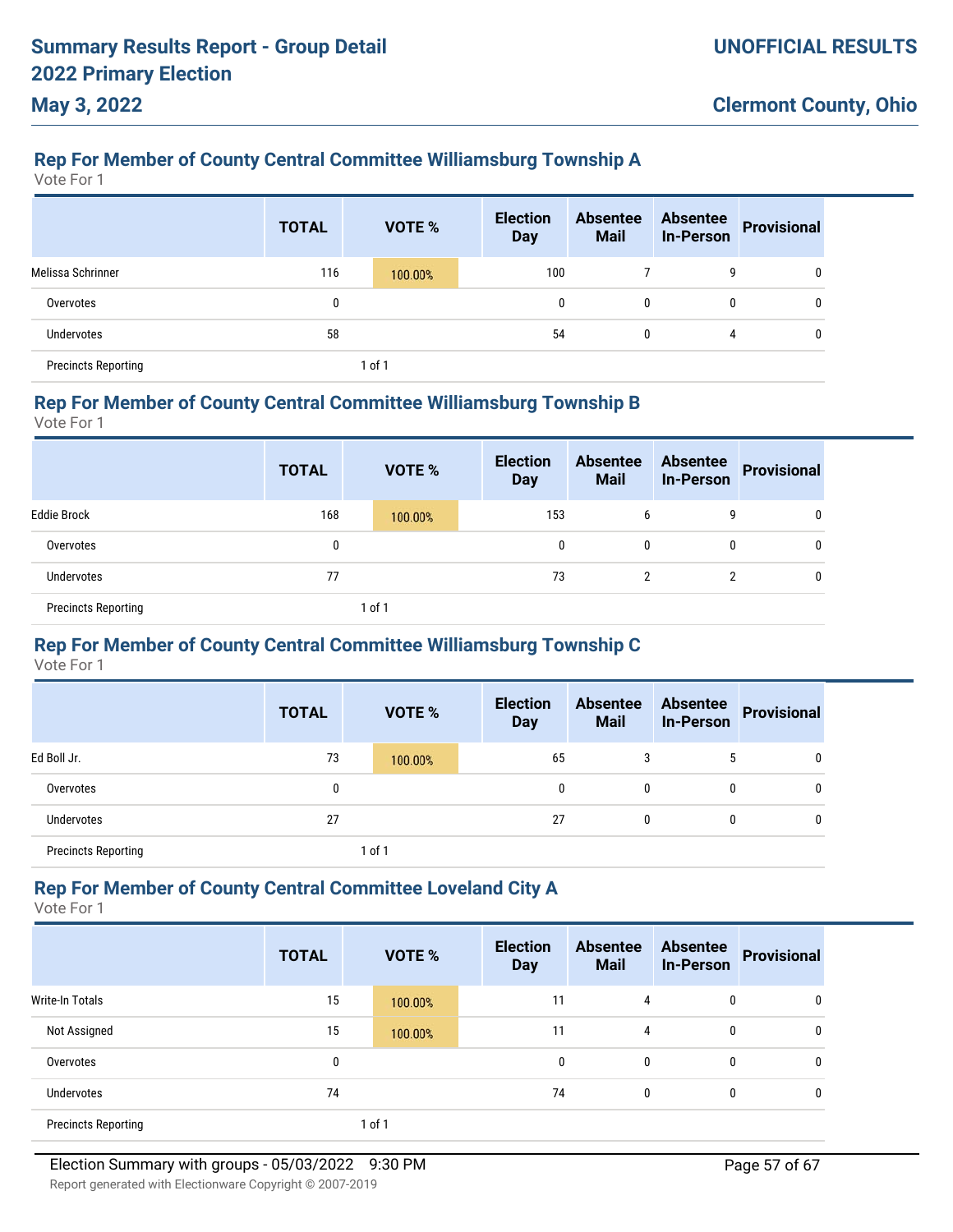### **Rep For Member of County Central Committee Batavia Village A**

Vote For 1

|                            | <b>TOTAL</b> | <b>VOTE %</b> | <b>Election</b><br><b>Day</b> | <b>Absentee</b><br><b>Mail</b> | <b>Absentee</b><br><b>In-Person</b> | <b>Provisional</b> |
|----------------------------|--------------|---------------|-------------------------------|--------------------------------|-------------------------------------|--------------------|
| Write-In Totals            | 20           | 100.00%       | 16                            |                                | 3                                   | 0                  |
| Not Assigned               | 20           | 100.00%       | 16                            |                                | 3                                   | 0                  |
| Overvotes                  | 0            |               | 0                             | 0                              | 0                                   | 0                  |
| <b>Undervotes</b>          | 144          |               | 122                           | 5                              | 17                                  | 0                  |
| <b>Precincts Reporting</b> |              | 1 of 1        |                               |                                |                                     |                    |

#### **Rep For Member of County Central Committee Batavia Township D**

Vote For 1

|                            | <b>TOTAL</b> |        | <b>VOTE %</b> | <b>Election</b><br><b>Day</b> | <b>Absentee</b><br><b>Mail</b> | <b>Absentee</b><br><b>In-Person</b> | <b>Provisional</b> |
|----------------------------|--------------|--------|---------------|-------------------------------|--------------------------------|-------------------------------------|--------------------|
| Write-In Totals            | 4            |        | 100.00%       | 4                             | 0                              | 0                                   | 0                  |
| Not Assigned               | 4            |        | 100.00%       | 4                             | 0                              | 0                                   | 0                  |
| Overvotes                  | 0            |        |               | 0                             | 0                              | 0                                   | 0                  |
| <b>Undervotes</b>          | 156          |        |               | 143                           | 4                              | 9                                   | 0                  |
| <b>Precincts Reporting</b> |              | 1 of 1 |               |                               |                                |                                     |                    |

### **Rep For Member of County Central Committee Batavia Township E**

Vote For 1

|                            | <b>TOTAL</b> | <b>VOTE %</b> | <b>Election</b><br><b>Day</b> | <b>Absentee</b><br><b>Mail</b> | <b>Absentee</b><br><b>In-Person</b> | <b>Provisional</b> |
|----------------------------|--------------|---------------|-------------------------------|--------------------------------|-------------------------------------|--------------------|
| Write-In Totals            | 7            | 100.00%       | 5                             | 0                              | 2                                   | 0                  |
| Not Assigned               | 7            | 100.00%       | 5                             | 0                              | $\overline{2}$                      | 0                  |
| Overvotes                  | 0            |               | 0                             | 0                              | 0                                   | 0                  |
| Undervotes                 | 82           |               | 72                            | 5                              | 5                                   | 0                  |
| <b>Precincts Reporting</b> |              | 1 of 1        |                               |                                |                                     |                    |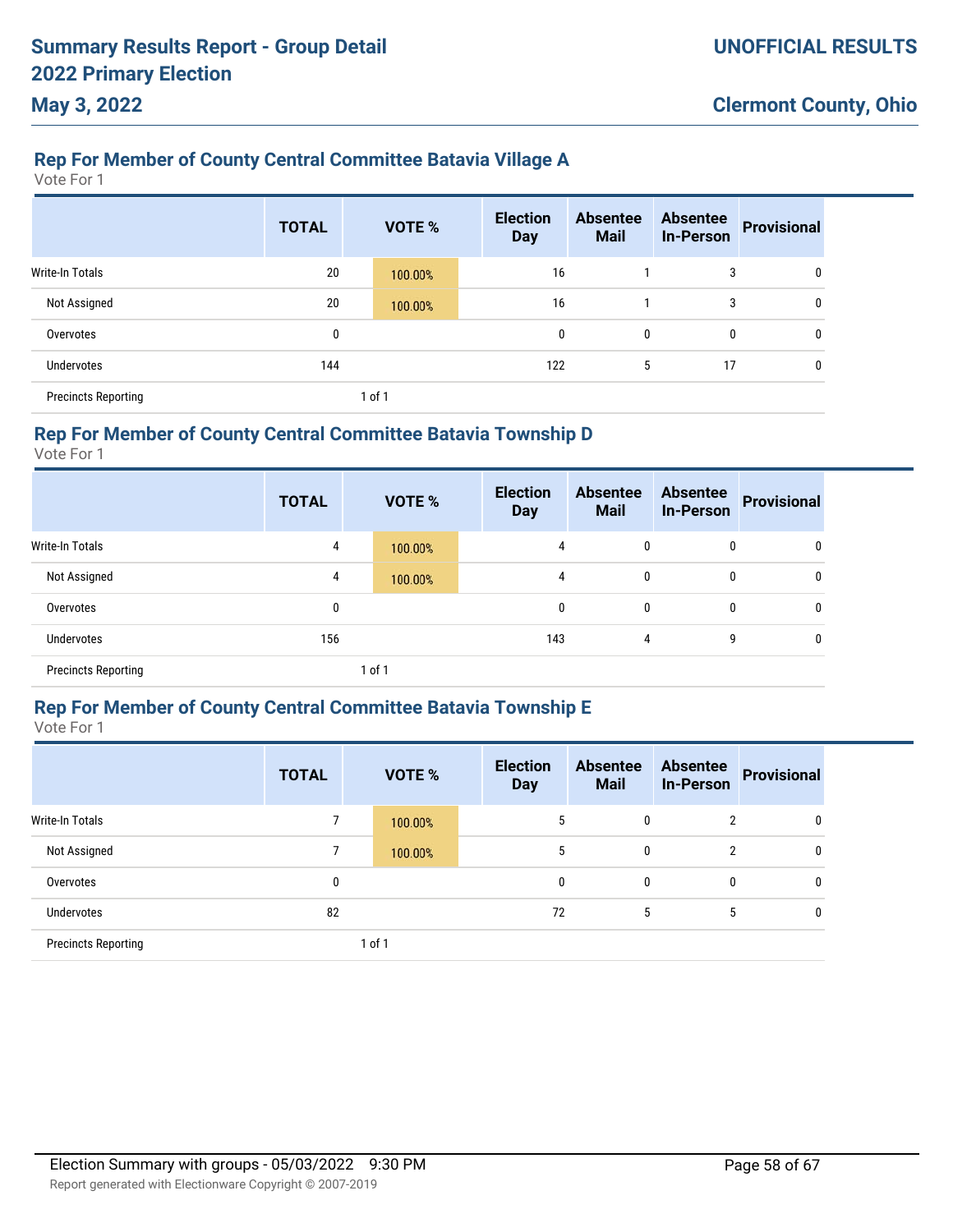### **Rep For Member of County Central Committee Batavia Township F**

Vote For 1

|                            | <b>TOTAL</b> | <b>VOTE %</b> | <b>Election</b><br><b>Day</b> | <b>Absentee</b><br><b>Mail</b> | <b>Absentee</b><br><b>In-Person</b> | <b>Provisional</b> |
|----------------------------|--------------|---------------|-------------------------------|--------------------------------|-------------------------------------|--------------------|
| <b>Write-In Totals</b>     | 19           | 100.00%       | 18                            | 0                              |                                     | 0                  |
| Not Assigned               | 19           | 100.00%       | 18                            | 0                              |                                     | 0                  |
| Overvotes                  | 0            |               | 0                             | 0                              | 0                                   | 0                  |
| <b>Undervotes</b>          | 147          |               | 129                           |                                | 17                                  | 0                  |
| <b>Precincts Reporting</b> |              | of 1          |                               |                                |                                     |                    |

### **Rep For Member of County Central Committee Batavia Township I**

Vote For 1

|                            | <b>TOTAL</b> |        | <b>VOTE %</b> | <b>Election</b><br><b>Day</b> | <b>Absentee</b><br><b>Mail</b> | <b>Absentee</b><br><b>In-Person</b> | <b>Provisional</b> |
|----------------------------|--------------|--------|---------------|-------------------------------|--------------------------------|-------------------------------------|--------------------|
| <b>Write-In Totals</b>     | 9            |        | 100.00%       | 8                             |                                | 0                                   | 0                  |
| Not Assigned               | 9            |        | 100.00%       | 8                             |                                | 0                                   | 0                  |
| Overvotes                  | 0            |        |               | 0                             | 0                              | 0                                   | 0                  |
| <b>Undervotes</b>          | 106          |        |               | 81                            | 9                              | 16                                  | 0                  |
| <b>Precincts Reporting</b> |              | 1 of 1 |               |                               |                                |                                     |                    |

### **Rep For Member of County Central Committee Batavia Township K**

Vote For 1

|                            | <b>TOTAL</b> |        | <b>VOTE %</b> | <b>Election</b><br><b>Day</b> |    | <b>Absentee</b><br><b>Mail</b> | <b>Absentee</b><br><b>In-Person</b> | <b>Provisional</b> |
|----------------------------|--------------|--------|---------------|-------------------------------|----|--------------------------------|-------------------------------------|--------------------|
| <b>Write-In Totals</b>     | 10           |        | 100.00%       |                               | 10 | 0                              | 0                                   | 0                  |
| Not Assigned               | 10           |        | 100.00%       |                               | 10 | 0                              | 0                                   | 0                  |
| Overvotes                  | 0            |        |               |                               | 0  | 0                              | 0                                   | 0                  |
| Undervotes                 | 78           |        |               |                               | 66 |                                | 5                                   | 0                  |
| <b>Precincts Reporting</b> |              | 1 of 1 |               |                               |    |                                |                                     |                    |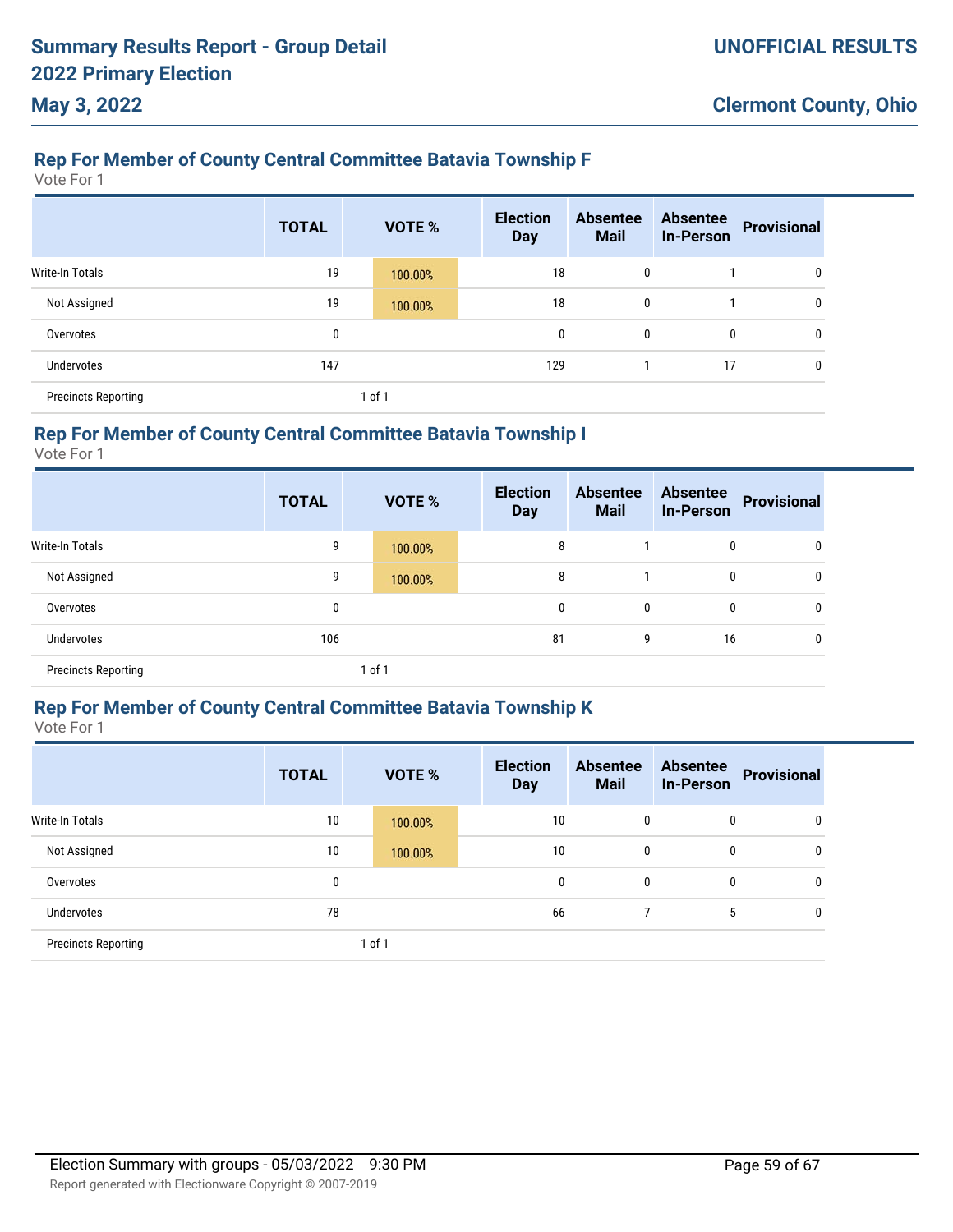### **Rep For Member of County Central Committee Batavia Township L**

Vote For 1

|                            | <b>TOTAL</b> |        | <b>VOTE %</b> | <b>Election</b><br><b>Day</b> | <b>Absentee</b><br><b>Mail</b> | <b>Absentee</b><br><b>In-Person</b> | <b>Provisional</b> |
|----------------------------|--------------|--------|---------------|-------------------------------|--------------------------------|-------------------------------------|--------------------|
| Write-In Totals            | 14           |        | 100.00%       | 10                            | $\mathbf{0}$                   | 4                                   | 0                  |
| Not Assigned               | 14           |        | 100.00%       | 10                            | $\mathbf{0}$                   | 4                                   | 0                  |
| Overvotes                  | 0            |        |               | 0                             | $\mathbf{0}$                   | 0                                   | 0                  |
| <b>Undervotes</b>          | 107          |        |               | 97                            | 2                              | 8                                   | $\mathbf{0}$       |
| <b>Precincts Reporting</b> |              | 1 of 1 |               |                               |                                |                                     |                    |

### **Rep For Member of County Central Committee Goshen Township A**

Vote For 1

|                            | <b>TOTAL</b> |      | <b>VOTE %</b> | <b>Election</b><br><b>Day</b> | <b>Absentee</b><br><b>Mail</b> | <b>Absentee</b><br><b>In-Person</b> | <b>Provisional</b> |
|----------------------------|--------------|------|---------------|-------------------------------|--------------------------------|-------------------------------------|--------------------|
| Write-In Totals            | 12           |      | 100.00%       | 11                            |                                | 0                                   | 0                  |
| Not Assigned               | 12           |      | 100.00%       | 11                            |                                | 0                                   | 0                  |
| Overvotes                  | 0            |      |               | 0                             | 0                              | 0                                   | $\mathbf{0}$       |
| Undervotes                 | 128          |      |               | 119                           | 5                              | 4                                   | $\mathbf{0}$       |
| <b>Precincts Reporting</b> |              | of 1 |               |                               |                                |                                     |                    |

### **Rep For Member of County Central Committee Goshen Township F**

Vote For 1

|                            | <b>TOTAL</b> | <b>VOTE %</b> | <b>Election</b><br><b>Day</b> | <b>Absentee</b><br><b>Mail</b> | <b>Absentee</b><br><b>In-Person</b> | <b>Provisional</b> |
|----------------------------|--------------|---------------|-------------------------------|--------------------------------|-------------------------------------|--------------------|
| Write-In Totals            | 6            | 100.00%       | 6                             | 0                              | 0                                   | 0                  |
| Not Assigned               | 6            | 100.00%       | 6                             | 0                              | 0                                   | 0                  |
| Overvotes                  | 0            |               | 0                             | 0                              | 0                                   | 0                  |
| Undervotes                 | 47           |               | 36                            | 8                              | 3                                   | 0                  |
| <b>Precincts Reporting</b> |              | 1 of 1        |                               |                                |                                     |                    |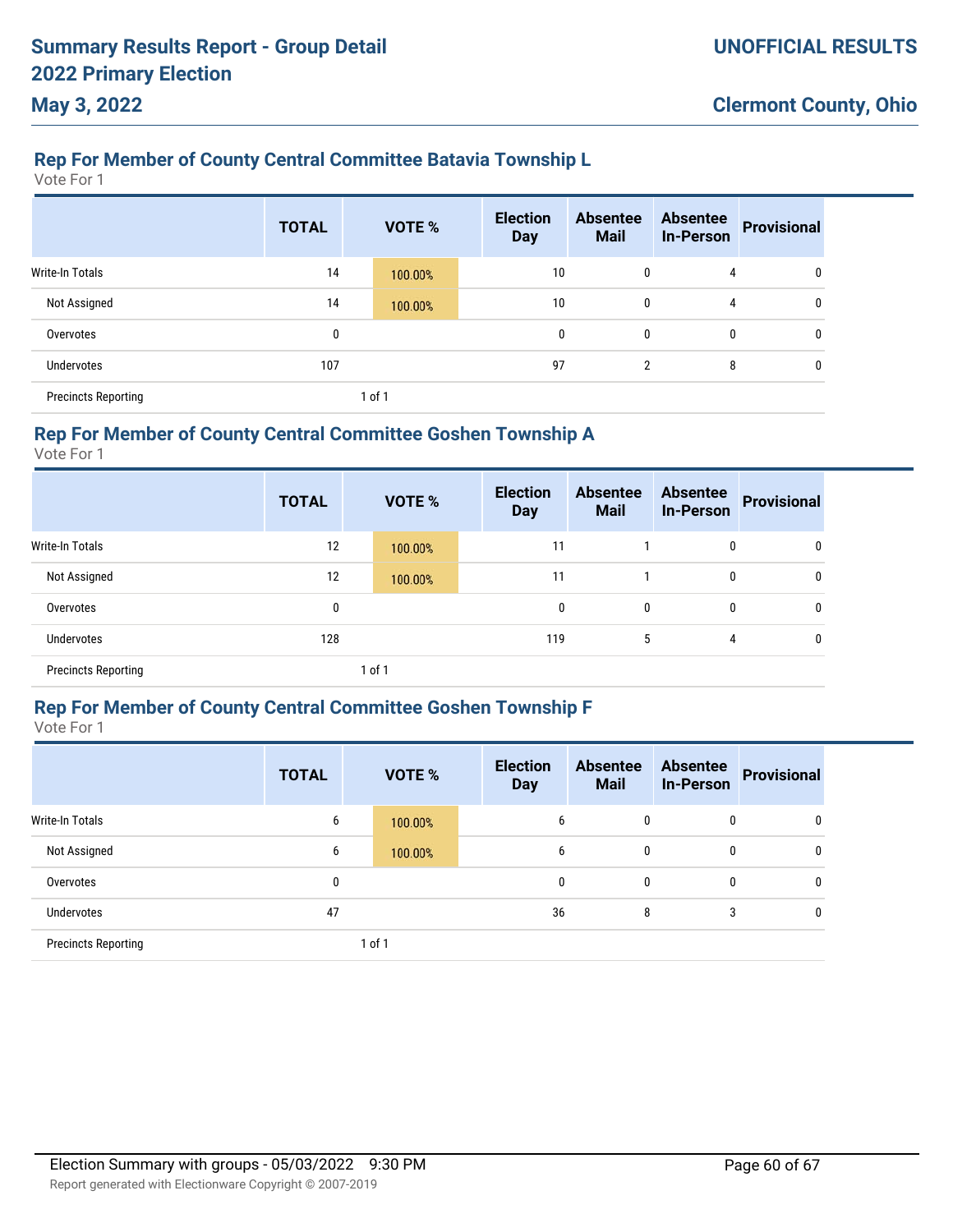### **Rep For Member of County Central Committee Miami Township G1G**

Vote For 1

|                            | <b>TOTAL</b> |        | VOTE %  | <b>Election</b><br><b>Day</b> | <b>Absentee</b><br><b>Mail</b> | <b>Absentee</b><br><b>In-Person</b> | <b>Provisional</b> |
|----------------------------|--------------|--------|---------|-------------------------------|--------------------------------|-------------------------------------|--------------------|
| Write-In Totals            | 11           |        | 100.00% | 9                             | 0                              | $\overline{2}$                      | 0                  |
| Not Assigned               | 11           |        | 100.00% | 9                             | 0                              | $\overline{2}$                      | 0                  |
| Overvotes                  | 0            |        |         | 0                             | 0                              | 0                                   | 0                  |
| <b>Undervotes</b>          | 116          |        |         | 111                           | 4                              |                                     | 0                  |
| <b>Precincts Reporting</b> |              | 1 of 1 |         |                               |                                |                                     |                    |

### **Rep For Member of County Central Committee Pierce Township J**

Vote For 1

|                            | <b>TOTAL</b> |        | <b>VOTE %</b> | <b>Election</b><br><b>Day</b> | <b>Absentee</b><br><b>Mail</b> | <b>Absentee</b><br><b>In-Person</b> | <b>Provisional</b> |
|----------------------------|--------------|--------|---------------|-------------------------------|--------------------------------|-------------------------------------|--------------------|
| Write-In Totals            | 23           |        | 100.00%       | 20                            | 3                              | 0                                   | 0                  |
| Not Assigned               | 23           |        | 100.00%       | 20                            | 3                              | 0                                   | 0                  |
| Overvotes                  | 0            |        |               | 0                             | 0                              | 0                                   | 0                  |
| Undervotes                 | 76           |        |               | 67                            |                                | 2                                   | 0                  |
| <b>Precincts Reporting</b> |              | 1 of 1 |               |                               |                                |                                     |                    |

### **Rep For Member of County Central Committee Union Township H**

Vote For 1

|                            | <b>TOTAL</b> | <b>VOTE %</b> | <b>Election</b><br><b>Day</b> | <b>Absentee</b><br><b>Mail</b> | <b>Absentee</b><br><b>In-Person</b> | <b>Provisional</b> |
|----------------------------|--------------|---------------|-------------------------------|--------------------------------|-------------------------------------|--------------------|
| <b>Write-In Totals</b>     | 11           | 100.00%       | 11                            | 0                              | 0                                   | 0                  |
| Not Assigned               | 11           | 100.00%       | 11                            | 0                              | 0                                   | 0                  |
| Overvotes                  | 0            |               | 0                             | $\mathbf{0}$                   | 0                                   | 0                  |
| <b>Undervotes</b>          | 78           |               | 71                            | $\overline{2}$                 | 5                                   | 0                  |
| <b>Precincts Reporting</b> |              | 1 of 1        |                               |                                |                                     |                    |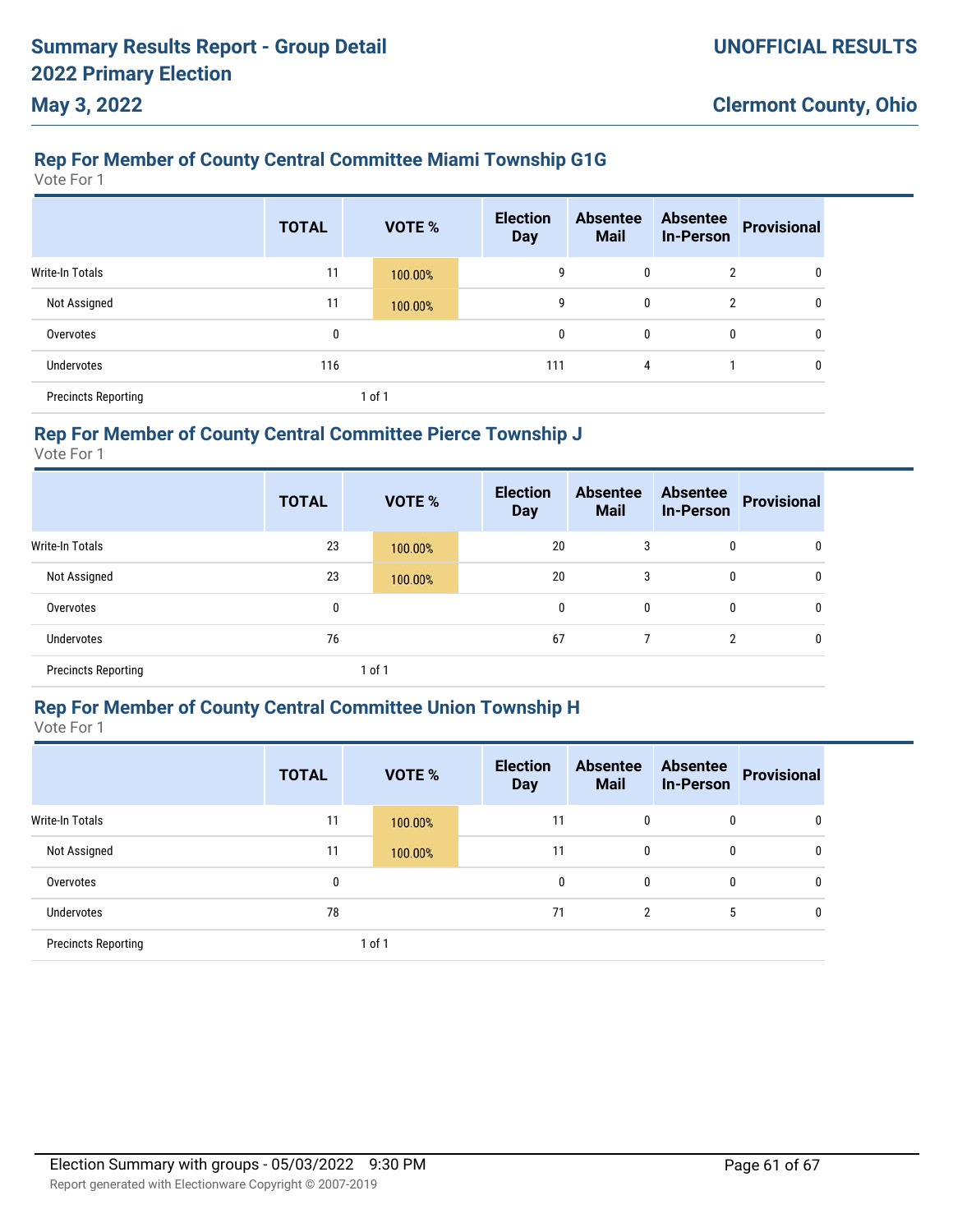### **Rep For Member of County Central Committee Union Township K**

Vote For 1

|                            | <b>TOTAL</b> | VOTE %  | <b>Election</b><br><b>Day</b> | <b>Absentee</b><br><b>Mail</b> | <b>Absentee</b><br><b>In-Person</b> | <b>Provisional</b> |
|----------------------------|--------------|---------|-------------------------------|--------------------------------|-------------------------------------|--------------------|
| Write-In Totals            | 4            | 100.00% | 4                             | $\mathbf{0}$                   | 0                                   | 0                  |
| Not Assigned               | 4            | 100.00% | 4                             | $\mathbf{0}$                   | 0                                   | $\mathbf{0}$       |
| Overvotes                  | 0            |         | $\mathbf{0}$                  | $\mathbf{0}$                   | 0                                   | 0                  |
| <b>Undervotes</b>          | 90           |         | 80                            | 5                              | 5                                   | $\mathbf{0}$       |
| <b>Precincts Reporting</b> |              | 1 of 1  |                               |                                |                                     |                    |

### **Rep For Member of County Central Committee Union Township U**

Vote For 1

|                            | <b>TOTAL</b> |        | <b>VOTE %</b> | <b>Election</b><br><b>Day</b> | <b>Absentee</b><br><b>Mail</b> | <b>Absentee</b><br><b>In-Person</b> | <b>Provisional</b> |
|----------------------------|--------------|--------|---------------|-------------------------------|--------------------------------|-------------------------------------|--------------------|
| Write-In Totals            | 11           |        | 100.00%       | 10                            | 0                              |                                     | 0                  |
| Not Assigned               | 11           |        | 100.00%       | 10                            | 0                              |                                     | 0                  |
| Overvotes                  | 0            |        |               | 0                             | 0                              | 0                                   | 0                  |
| Undervotes                 | 159          |        |               | 146                           | 8                              | 5                                   | 0                  |
| <b>Precincts Reporting</b> |              | 1 of 1 |               |                               |                                |                                     |                    |

### **Rep For Member of County Central Committee Union Township W**

Vote For 1

|                            | <b>TOTAL</b> |        | <b>VOTE %</b> | <b>Election</b><br><b>Day</b> | <b>Absentee</b><br><b>Mail</b> | <b>Absentee</b><br><b>In-Person</b> | <b>Provisional</b> |
|----------------------------|--------------|--------|---------------|-------------------------------|--------------------------------|-------------------------------------|--------------------|
| <b>Write-In Totals</b>     | 13           |        | 100.00%       | 12                            | 0                              |                                     | 0                  |
| Not Assigned               | 13           |        | 100.00%       | 12                            | 0                              |                                     | 0                  |
| Overvotes                  | 0            |        |               | 0                             | 0                              | 0                                   | 0                  |
| Undervotes                 | 107          |        |               | 91                            | 9                              | 7                                   | 0                  |
| <b>Precincts Reporting</b> |              | 1 of 1 |               |                               |                                |                                     |                    |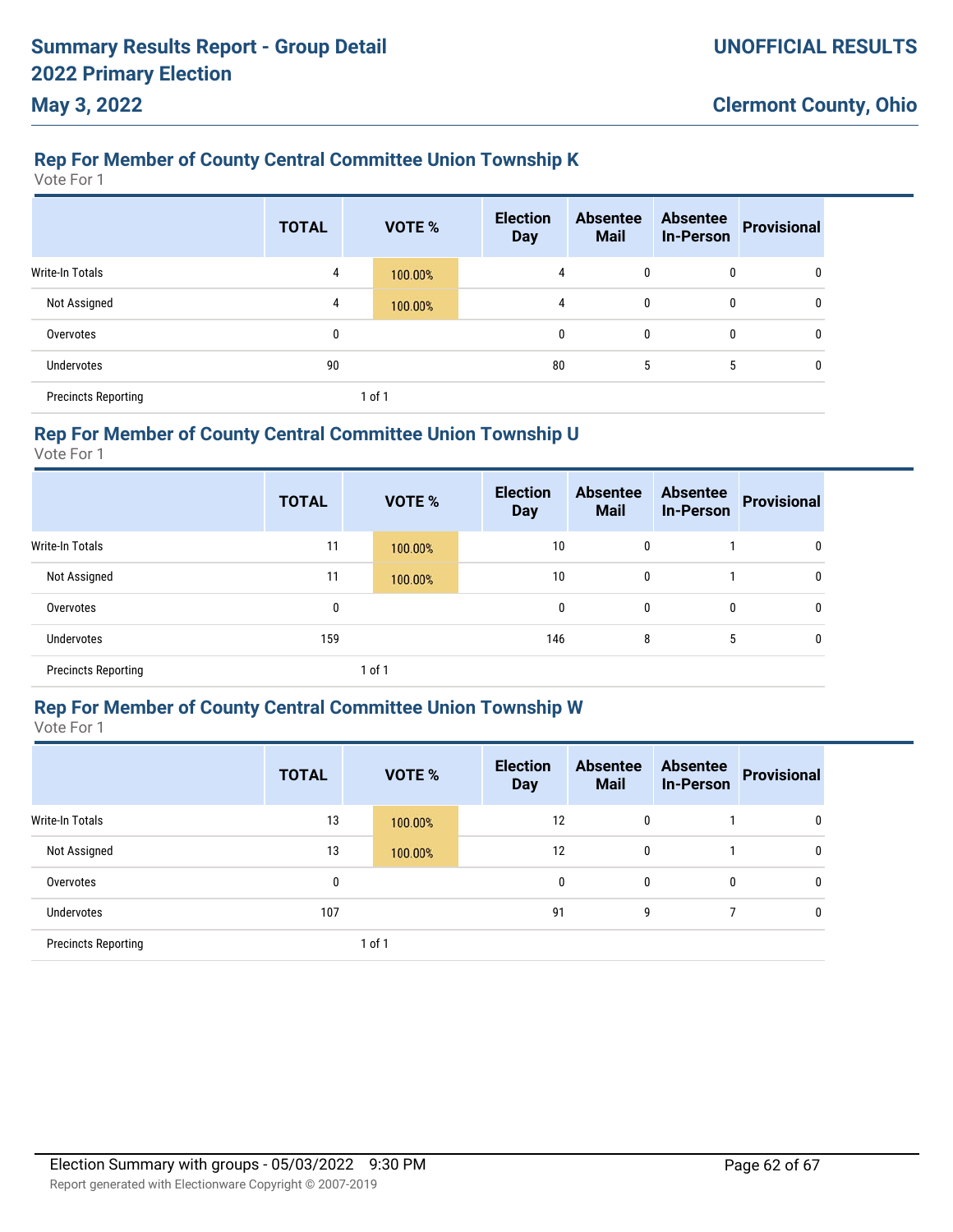### **Rep For Member of County Central Committee Union Township B1B**

Vote For 1

|                            | <b>TOTAL</b> | VOTE %  | <b>Election</b><br><b>Day</b> | <b>Absentee</b><br><b>Mail</b> | <b>Absentee</b><br><b>In-Person</b> | <b>Provisional</b> |
|----------------------------|--------------|---------|-------------------------------|--------------------------------|-------------------------------------|--------------------|
| Write-In Totals            | 18           | 100.00% | 15                            | 2                              |                                     | 0                  |
| Not Assigned               | 18           | 100.00% | 15                            | 2                              |                                     | 0                  |
| Overvotes                  | 0            |         | 0                             | 0                              | 0                                   | $\mathbf 0$        |
| Undervotes                 | 146          |         | 130                           | 6                              | 10                                  | 0                  |
| <b>Precincts Reporting</b> |              | 1 of 1  |                               |                                |                                     |                    |

### **Rep For Member of County Central Committee Union Township F1F**

Vote For 1

|                            | <b>TOTAL</b> |        | <b>VOTE %</b> | <b>Election</b><br><b>Day</b> | <b>Absentee</b><br><b>Mail</b> | <b>Absentee</b><br><b>In-Person</b> | <b>Provisional</b> |
|----------------------------|--------------|--------|---------------|-------------------------------|--------------------------------|-------------------------------------|--------------------|
| Write-In Totals            | 26           |        | 100.00%       | 25                            | 0                              |                                     | 0                  |
| Not Assigned               | 26           |        | 100.00%       | 25                            | 0                              |                                     | 0                  |
| Overvotes                  | 0            |        |               | 0                             | 0                              | $\mathbf{0}$                        | 0                  |
| Undervotes                 | 216          |        |               | 180                           | 16                             | 20                                  | 0                  |
| <b>Precincts Reporting</b> |              | 1 of 1 |               |                               |                                |                                     |                    |

### **Rep For Member of County Central Committee Union Township L1L**

Vote For 1

|                            | <b>TOTAL</b> |        | <b>VOTE %</b> | <b>Election</b><br><b>Day</b> | <b>Absentee</b><br><b>Mail</b> | <b>Absentee</b><br><b>In-Person</b> | <b>Provisional</b> |
|----------------------------|--------------|--------|---------------|-------------------------------|--------------------------------|-------------------------------------|--------------------|
| <b>Write-In Totals</b>     | 29           |        | 100.00%       | 23                            |                                | 5                                   | 0                  |
| Not Assigned               | 29           |        | 100.00%       | 23                            |                                | 5                                   | 0                  |
| Overvotes                  | 0            |        |               | 0                             | 0                              | 0                                   | 0                  |
| Undervotes                 | 145          |        |               | 135                           | 5                              | 5                                   | 0                  |
| <b>Precincts Reporting</b> |              | 1 of 1 |               |                               |                                |                                     |                    |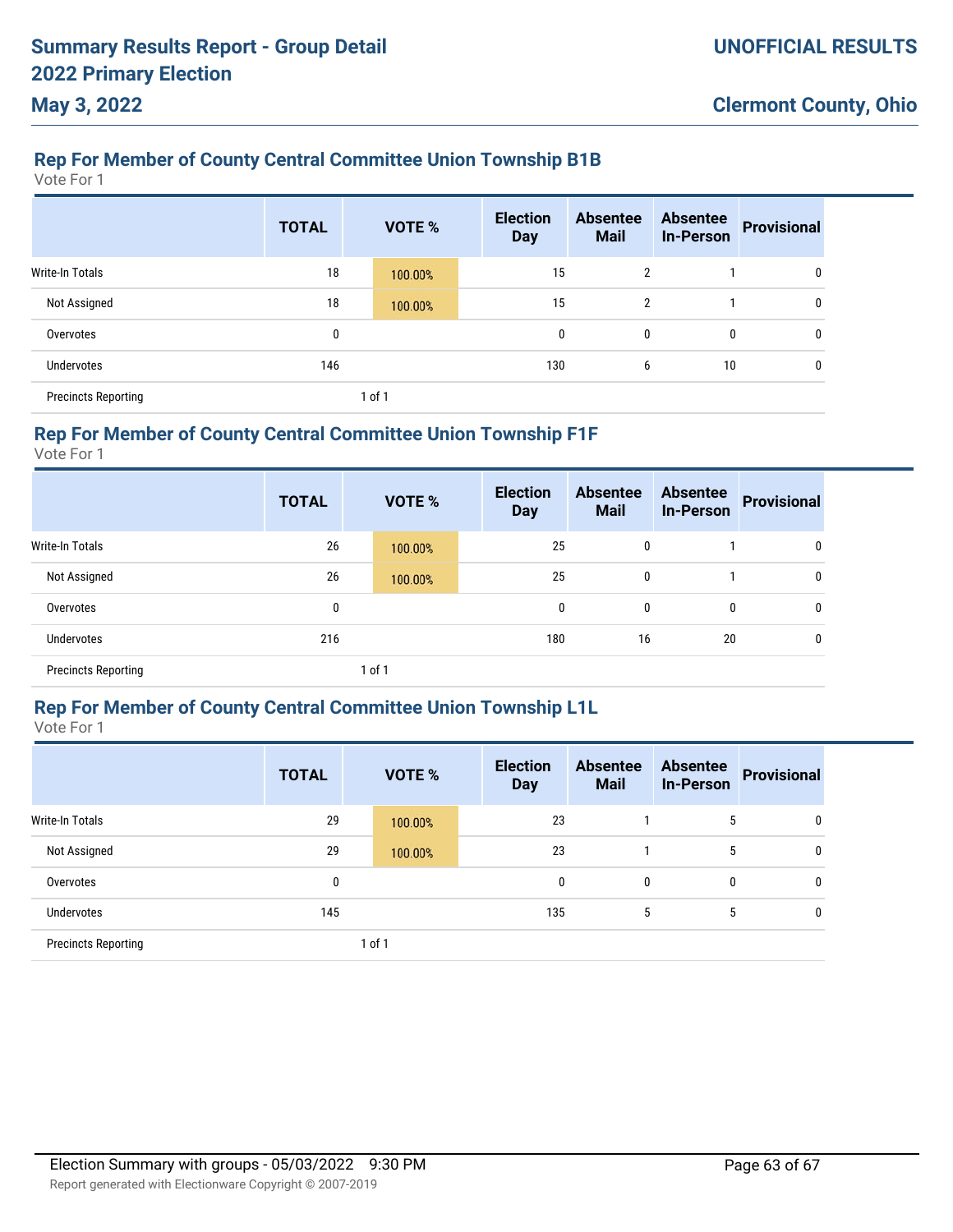### **Rep For Member of County Central Committee Union Township M1M**

Vote For 1

|                            | <b>TOTAL</b> |        | <b>VOTE %</b> | <b>Election</b><br><b>Day</b> | <b>Absentee</b><br><b>Mail</b> | <b>Absentee</b><br><b>In-Person</b> | <b>Provisional</b> |
|----------------------------|--------------|--------|---------------|-------------------------------|--------------------------------|-------------------------------------|--------------------|
| <b>Write-In Totals</b>     | 16           |        | 100.00%       | 15                            | 0                              |                                     | 0                  |
| Not Assigned               | 16           |        | 100.00%       | 15                            | 0                              |                                     | 0                  |
| Overvotes                  | 0            |        |               | 0                             | 0                              | 0                                   | 0                  |
| Undervotes                 | 43           |        |               | 36                            | 4                              | 3                                   | $\mathbf{0}$       |
| <b>Precincts Reporting</b> |              | 1 of 1 |               |                               |                                |                                     |                    |

### **Blanchester Local School District Proposed Income Tax**

Vote For 1

|                            | <b>TOTAL</b> | <b>VOTE %</b> | <b>Election</b><br><b>Day</b> | <b>Absentee</b><br><b>Mail</b> | <b>Absentee</b><br><b>In-Person</b> | <b>Provisional</b> |
|----------------------------|--------------|---------------|-------------------------------|--------------------------------|-------------------------------------|--------------------|
| Against the Tax            | 161          | 64.66%        | 148                           | 4                              | 9                                   | 0                  |
| For the Tax                | 88           | 35.34%        | 86                            | 0                              | 2                                   | 0                  |
| Overvotes                  | 0            |               | 0                             | 0                              | 0                                   | 0                  |
| Undervotes                 | 4            |               | 4                             | 0                              | 0                                   | 0                  |
| <b>Precincts Reporting</b> |              | 1 of 1        |                               |                                |                                     |                    |

#### **Felicity-Franklin Local School District Tax Levy** Vote For 1

|                            | <b>TOTAL</b> | <b>VOTE %</b> | <b>Election</b><br><b>Day</b> | <b>Absentee</b><br><b>Mail</b> | <b>Absentee</b><br><b>In-Person</b> | <b>Provisional</b> |
|----------------------------|--------------|---------------|-------------------------------|--------------------------------|-------------------------------------|--------------------|
| Against the Tax Levy       | 608          | 57.47%        | 513                           | 72                             | 23                                  | 0                  |
| For the Tax Levy           | 450          | 42.53%        | 407                           | 28                             | 15                                  | 0                  |
| Overvotes                  |              |               |                               | 0                              | 0                                   | $\mathbf{0}$       |
| <b>Undervotes</b>          | 15           |               | 14                            |                                | 0                                   | 0                  |
| <b>Precincts Reporting</b> |              | 7 of 7        |                               |                                |                                     |                    |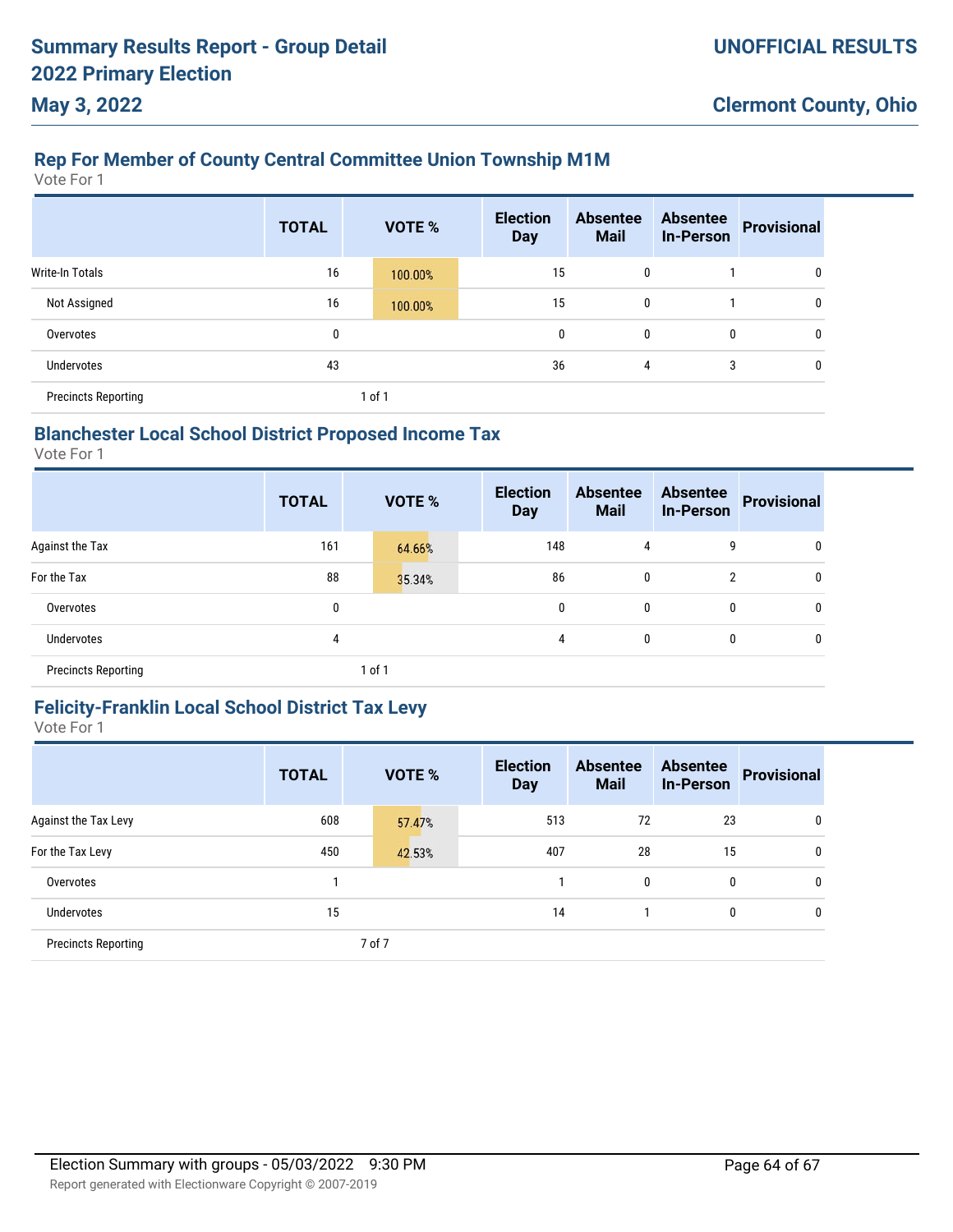### **May 3, 2022**

**City of Loveland Tax Levy**

Vote For 1

|                            | <b>TOTAL</b> | <b>VOTE %</b> | <b>Election</b><br><b>Day</b> | <b>Absentee</b><br><b>Mail</b> | <b>Absentee</b><br><b>In-Person</b> | <b>Provisional</b> |
|----------------------------|--------------|---------------|-------------------------------|--------------------------------|-------------------------------------|--------------------|
| For the Tax Levy           | 278          | 62.33%        | 260                           | 11                             |                                     | 0                  |
| Against the Tax Levy       | 168          | 37.67%        | 156                           | 8                              | 4                                   | 0                  |
| Overvotes                  | 0            |               | 0                             | 0                              | 0                                   | 0                  |
| Undervotes                 | 8            |               | 8                             | 0                              | 0                                   | 0                  |
| <b>Precincts Reporting</b> |              | 3 of 3        |                               |                                |                                     |                    |

### **Village of Felicity**

Vote For 1

|                            | <b>TOTAL</b> | <b>VOTE %</b> | <b>Election</b><br><b>Day</b> | <b>Absentee</b><br><b>Mail</b> | <b>Absentee</b><br><b>In-Person</b> | <b>Provisional</b> |
|----------------------------|--------------|---------------|-------------------------------|--------------------------------|-------------------------------------|--------------------|
| Against the Tax Levy       | 42           | 51.85%        | 39                            | 3                              | 0                                   | 0                  |
| For the Tax Levy           | 39           | 48.15%        | 35                            | 4                              | 0                                   | 0                  |
| Overvotes                  | 0            |               | 0                             | 0                              | 0                                   | 0                  |
| Undervotes                 | 0            |               | 0                             | 0                              | 0                                   | 0                  |
| <b>Precincts Reporting</b> |              | $1$ of $1$    |                               |                                |                                     |                    |

### **Franklin Township Police Fire EMS**

|                            | <b>TOTAL</b> | <b>VOTE %</b> | <b>Election</b><br><b>Day</b> | <b>Absentee</b><br><b>Mail</b> | <b>Absentee</b><br><b>In-Person</b> | <b>Provisional</b> |
|----------------------------|--------------|---------------|-------------------------------|--------------------------------|-------------------------------------|--------------------|
| Against the Tax Levy       | 461          | 59.79%        | 401                           | 35                             | 25                                  | 0                  |
| For the Tax Levy           | 310          | 40.21%        | 292                           | 12                             | 6                                   | 0                  |
| Overvotes                  | 0            |               | 0                             | $\mathbf{0}$                   | 0                                   | 0                  |
| Undervotes                 |              |               |                               | 0                              | 0                                   | 0                  |
| <b>Precincts Reporting</b> |              | 4 of 4        |                               |                                |                                     |                    |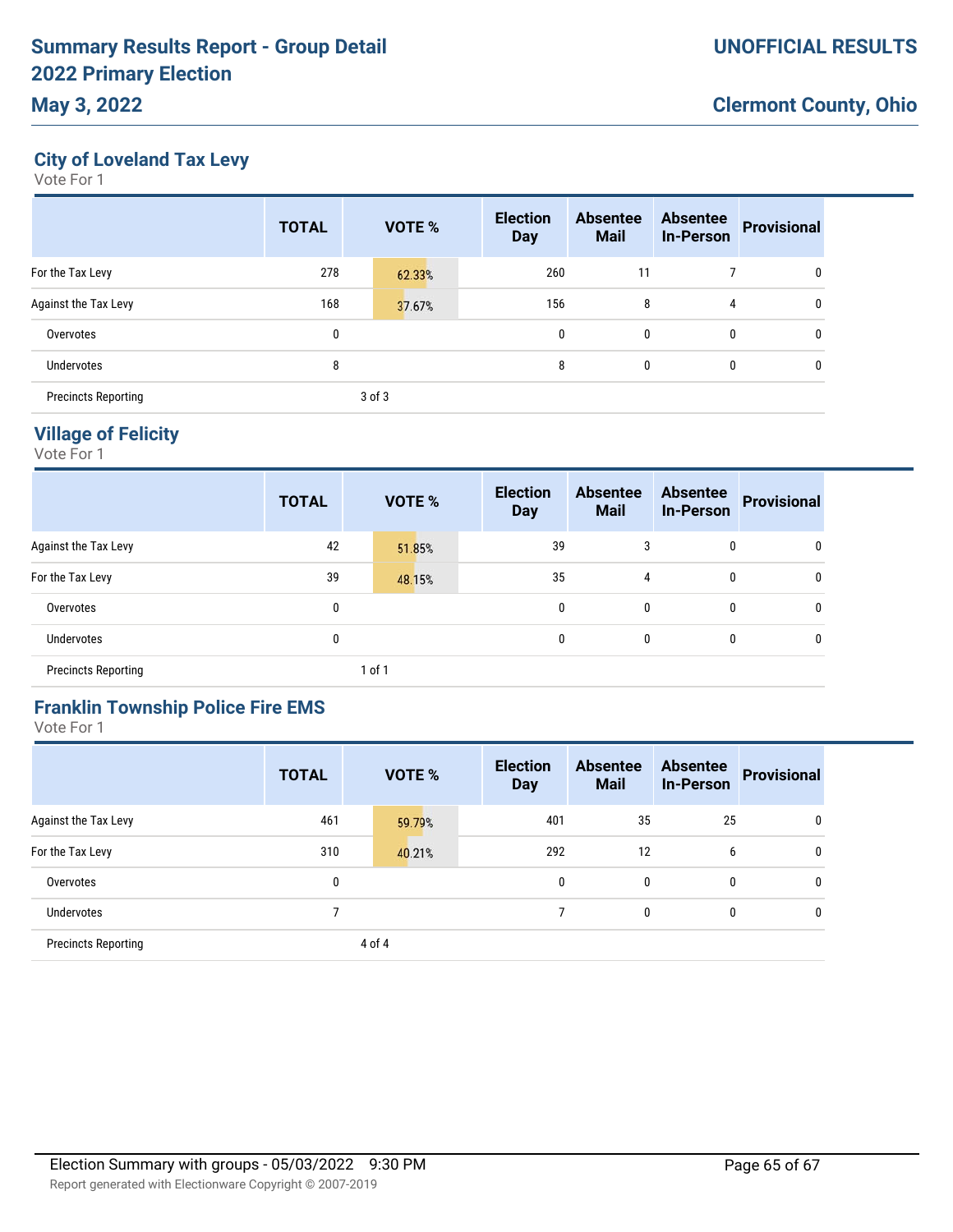**Jackson Township Fire and EMS**

Vote For 1

**May 3, 2022**

|                            | <b>TOTAL</b> |        | <b>VOTE %</b> | <b>Election</b><br><b>Day</b> | <b>Absentee</b><br><b>Mail</b> | <b>Absentee</b><br><b>In-Person</b> | <b>Provisional</b> |
|----------------------------|--------------|--------|---------------|-------------------------------|--------------------------------|-------------------------------------|--------------------|
| For the Tax Levy           | 397          |        | 72.98%        | 367                           | 18                             | 12                                  | 0                  |
| Against the Tax Levy       | 147          |        | 27.02%        | 135                           | 7                              | 5                                   | 0                  |
| Overvotes                  | 0            |        |               | 0                             | 0                              | 0                                   | 0                  |
| Undervotes                 | 10           |        |               | 9                             | 0                              |                                     | 0                  |
| <b>Precincts Reporting</b> |              | 3 of 3 |               |                               |                                |                                     |                    |

### **Local Liquor Option Sunday Sales - Union B**

Vote For 1

|                            | <b>TOTAL</b> |        | <b>VOTE %</b> | <b>Election</b><br><b>Day</b> | <b>Absentee</b><br><b>Mail</b> | <b>Absentee</b><br><b>In-Person</b> | Provisional |
|----------------------------|--------------|--------|---------------|-------------------------------|--------------------------------|-------------------------------------|-------------|
| Yes                        | 75           |        | 72.12%        | 63                            |                                | 5                                   | 0           |
| No                         | 29           |        | 27.88%        | 24                            | 4                              |                                     | 0           |
| Overvotes                  | 0            |        |               | 0                             | 0                              | $\mathbf{0}$                        | 0           |
| Undervotes                 | 6            |        |               | 2                             | $\overline{2}$                 | 2                                   | 0           |
| <b>Precincts Reporting</b> |              | 1 of 1 |               |                               |                                |                                     |             |

### **Wayne Township Zoning Plan**

|                            | <b>TOTAL</b> | VOTE % | <b>Election</b><br><b>Day</b> | <b>Absentee</b><br><b>Mail</b> | <b>Absentee</b><br><b>In-Person</b> | <b>Provisional</b> |
|----------------------------|--------------|--------|-------------------------------|--------------------------------|-------------------------------------|--------------------|
| Yes                        | 30           | 71.43% | 28                            | $\overline{2}$                 | 0                                   | 0                  |
| No                         | 12           | 28.57% | 12                            | 0                              | 0                                   | 0                  |
| Overvotes                  | 0            |        | 0                             | 0                              | 0                                   | 0                  |
| Undervotes                 |              |        |                               | 0                              | 0                                   | 0                  |
| <b>Precincts Reporting</b> |              | 2 of 2 |                               |                                |                                     |                    |